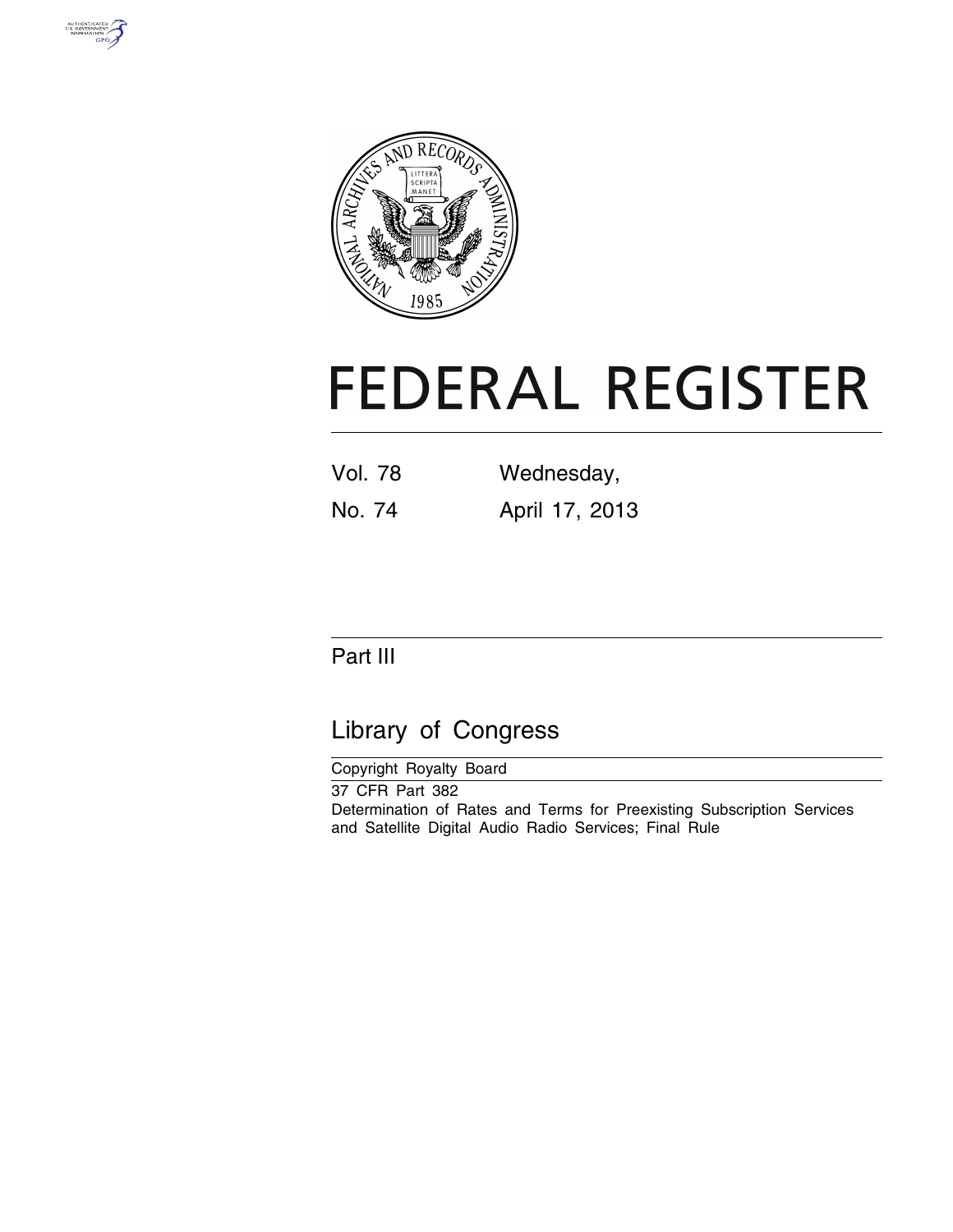## **LIBRARY OF CONGRESS**

#### **Copyright Royalty Board**

# **37 CFR Part 382**

**[Docket No. 2011–1 CRB PSS/Satellite II]** 

# **Determination of Rates and Terms for Preexisting Subscription Services and Satellite Digital Audio Radio Services**

**AGENCY:** Copyright Royalty Board, Library of Congress. **ACTION:** Final rule and order.

**SUMMARY:** The Copyright Royalty Judges are announcing their final determination of the rates and terms for the digital transmission of sound recordings and the reproduction of ephemeral recordings by preexisting subscription services and preexisting satellite digital audio radio services for the period beginning January 1, 2013, and ending on December 31, 2017.

**DATES:** *Effective date:* April 17, 2013. *Applicability date:* The regulations apply to the license period January 1, 2013, through December 31, 2017. **ADDRESSES:** The final determination also is posted on the Copyright Royalty Board Web site at *[http://www.loc.gov/](http://www.loc.gov/crb)  [crb.](http://www.loc.gov/crb)* 

**FOR FURTHER INFORMATION CONTACT:** Gina Giuffreda, Attorney Advisor. Telephone: (202) 707–7658. Telefax: (202) 252– 3423.

#### **SUPPLEMENTARY INFORMATION:**

# **I. Introduction**

The Copyright Royalty Judges (''Judges'') convened this rate determination proceeding in accordance with 17 U.S.C. 803(b) and 37 CFR 351. On January 5, 2011, the Judges published in the **Federal Register** a notice announcing commencement of this proceeding with request for Petitions to Participate in this proceeding. The purpose of the proceeding is to determine the rates and terms of royalty payments payable by Preexisting Subscription Services (''PSS'') and Satellite Digital Audio Radio Services (''SDARS'') under the Copyright Act, 17 U.S.C. 112 and 114. The rates and terms set in this proceeding apply to the period January 1, 2013, to December 31, 2017. Having carefully considered the relevant law and the evidence received in this proceeding, the Copyright Royalty Judges determine that the appropriate Section 114(f)(1) rates for the PSS are 8% of *Gross Revenues* for 2013 and 8.5% for 2014 through 2017. The Section 114(f)(1) rates for Sirius XM are 9% of *Gross Revenues* for 2013, 9.5%

for 2014, 10.0% for 2015, 10.5% for 2016, and 11.0% for 2017.

#### *A. The 2012 Proceeding 1*

The following entities filed Petitions to Participate and were the only remaining, non-settling participants at the time of hearing: SoundExchange, Music Choice, and Sirius XM. On May 25, 2012, the participants submitted a stipulation in which they agreed to the proposed Section 112 license rates and terms.

On June 5, 2012, the remaining participants in the proceeding commenced the direct case relating to Section 114 rates and terms. The Judges heard the rebuttal case beginning August 13, 2012. All parties presented evidence in the form of written testimony, live testimony, documentary evidence,<sup>2</sup> and oral argument by counsel. Participants also designated background testimony from the last rate determination relating to SDARS and PSS. The parties submitted written proposed Findings of Fact and Conclusions of Law and responses to the same. On October 16, 2012, all parties presented closing argument. In all, the Judges heard evidence and oral argument for a period of 19 days. The parties presented 32 fact and expert witnesses.

The Judges make this Final Determination of Rates and Terms pursuant to 17 U.S.C. 803(c)(2) and 37 CFR Part 353. After evaluating the evidence to determine a range of reasonable royalty rates based on market benchmarks, the Judges subjected those presumed rates to the policy analysis required by 17 U.S.C. 801(b) of the Act.

On December 14, 2012, the Judges issued to the parties their Initial Determination. Pursuant to 17 U.S.C. 803(c)(2) and 37 CFR Part 353, SoundExchange and Sirius XM each filed a motion for rehearing. The Judges requested responses from the parties regarding each of the motions. *Order Requesting Responses to Motions for Rehearing,* Docket No. 2011–1 CRB PSS/ Satellite II (Jan. 8, 2013). SoundExchange and Sirius XM each filed timely responses. After reviewing

both motions and the responses thereto, the Judge denied both motions for rehearing. *Order Denying Motions for Rehearing,* Docket No. 2011–1 CRB PSS/ Satellite II (Jan. 30, 2013). As explained in the January 30, 2013, Order, the Judges determined that none of the grounds set forth in the motions constituted the type of exceptional case—namely, (1) an intervening change in controlling law, (2) the availability of new evidence, or (3) a need to correct a clear error or prevent manifest injustice—warranting a rehearing. *Id.* 

The Judges agreed with the parties, however, that clarification was needed in order to prevent ''an unintended double exclusion'' from *Gross Revenues*  for the Direct License Share in § 382.12(d) and the Pre-1972 Recording Share in § 382.12(e). *Id.* at 5. After reviewing the respective proposals of SoundExchange and Sirius XM, the Judges adopted Sirius XM's proposal, finding that ''Sirius XM's approach adequately addresses SoundExchange's double credit concern and in a way that may help to ensure a more accurate reflection of the legal status of the pre-1972 recordings with respect to the licenses at issue in this proceeding.'' *Id.*  Consequently, in this Final Determination, the Judges adopt Sirius XM's proposed language which will appear as § 382.12(d)(4): ''No performance shall be credited as an Internet Performance of a Directly-Licensed Sound Recording under this section if that performance is separately credited as an Internet Performance of a Pre-1972 sound recording under paragraph (e)(1) of this section.''

#### *B. Prior Proceedings*

For the current licensing period, the Judges adopted agreed royalty rates for the PSS and made a determination of applicable rates for SDARS after a contested hearing. The Judges caused the prior SDARS determination *[hereinafter SDARS–I]* to be published in the **Federal Register** *[hereinafter* FR*]*  at 73 FR 4080 (Jan. 24, 2008).

The Judges' predecessors considered the reasonable rate standard and the Section 801(b)(1) policy factors in three prior proceedings: a Section 116 jukebox rate adjustment by the Copyright Royalty Tribunal (''Tribunal''); a Section 115 mechanical rate adjustment, also by the Tribunal; and a proceeding under the Copyright Arbitration Royalty Panel (''CARP'') system administered by the Librarian of Congress (''Librarian'') for preexisting subscription services under Section 114(f)(1)(B), the same section involved in this proceeding. Participants sought judicial review of all three prior

<sup>1</sup> During the course of the proceeding, Chief Judge Sledge and Judge Wisniewski retired. Judge Sledge retired in April 2012 before the start of oral testimony. The Librarian of Congress appointed his successor, Chief Judge Barnett, in April 2012. Judge Wisniewski retired on August 31, 2012, after the conclusion of oral testimony; the Librarian appointed an interim Copyright Royalty Judge, Judge Strasser, on September 17, 2012, pending the appointment of Judge Wisniewski's successor.

<sup>2</sup>The Judges did not consider all of the offered testimony. Ruling on motions to strike or exclude, the Judges edited or excluded testimony during the course of the hearing. This determination is based solely on the evidence the Judges admitted.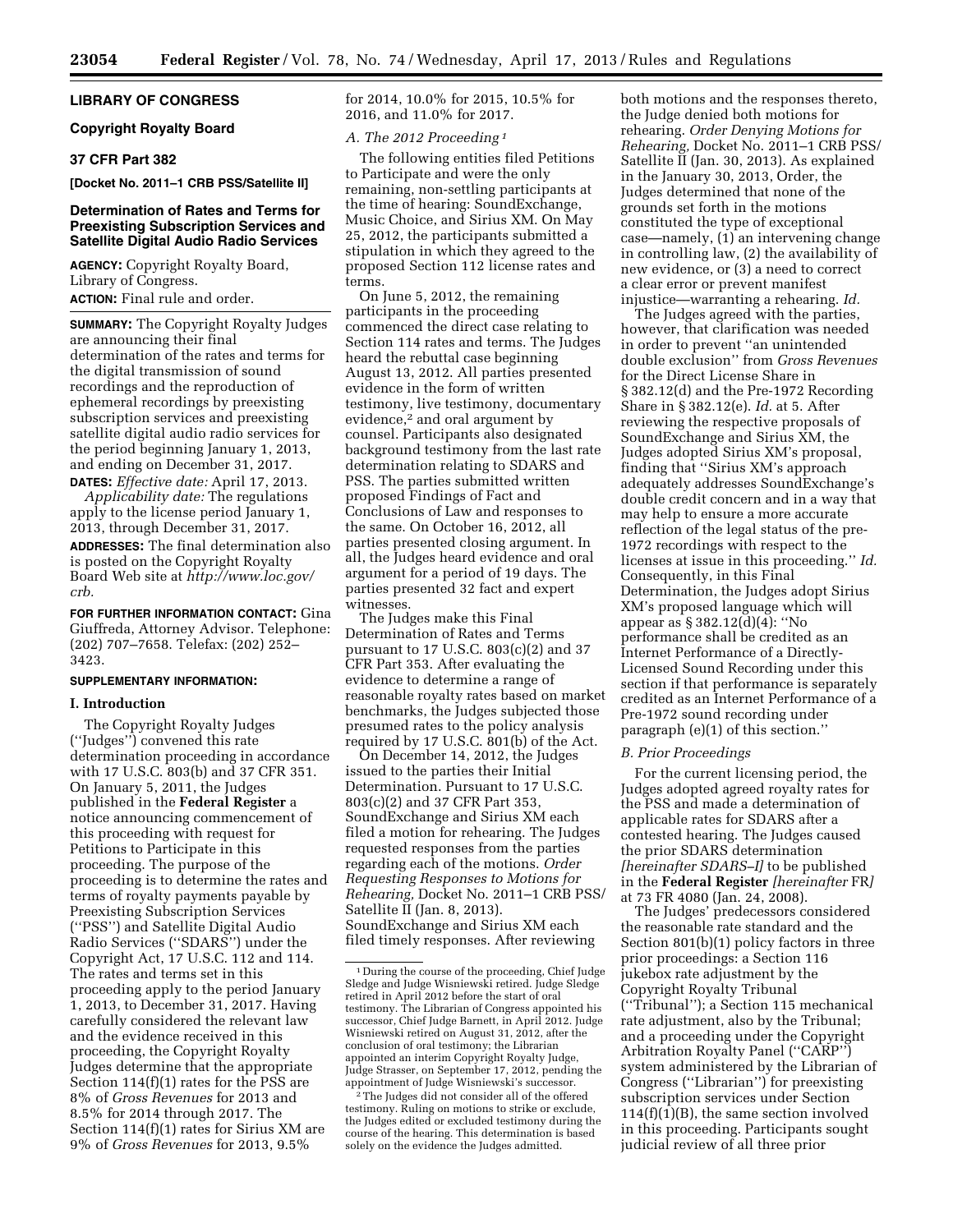determinations. A fuller history of prior proceedings and the outcomes and resolutions of those proceedings is included in *SDARS–I. See* 73 FR 4080, 4082–4085 (Jan. 24, 2008).

In *Recording Indus. Ass'n of America*  v. *Copyright Royalty Tribunal,* 662 F.2d 1 (DC Cir. 1981), the U.S. Court of Appeals for the DC Circuit discussed its judicial review standard. The DC Circuit concluded that

To the extent that the statutory objectives [set forth in Section 801(b)] determine a range of reasonable royalty rates that would serve all these objectives adequately but to differing degrees, the Tribunal is free to choose among those rates, and courts are without authority to set aside the particular rate chosen by the Tribunal if it lies within a ''zone of reasonableness.''

#### Id. at 9 (footnotes omitted).

In 1993, Congress replaced the Tribunal with the CARP system. In 1995, Congress passed the Digital Performance Right in Sound Recordings Act of 1995, creating the Section 114 digital performance right license that is the subject of this proceeding. The Copyright Royalty Distribution and Reform Act of 2004 established the Copyright Royalty Judges as a decisionmaking body in the Library of Congress. The Judges follow relevant precedent of the Tribunal and CARP system and strive to adopt reasonable royalty rates that satisfy the policy objectives set forth in Section 801(b). To determine rates, the Judges begin with an analysis of proposed market benchmarks, if any, and voluntary license agreements as described in Section 114(f)(1)(B), and the participants' supporting testimony. The Judges then measure the rate or range of rates that process yields against the statutory policy objectives to reach a determination of rates and terms.

#### **II. The Standard for Determining Royalty Rates**

Section 801(b)(1) of the Copyright Act provides that the Judges shall ''make determinations and adjustments of reasonable terms and rates of royalty payments'' for the statutory licenses set forth in Sections 114(f)(1) (''digital performance license'') and 112(e) (''ephemeral license'') of the Act. These licenses contain similarities and important differences in their standards for setting royalty rates. Both require the determination of reasonable rates and terms. The digital performance license requires that the rates (but not the terms) be calculated to achieve the following objectives:

• To maximize the availability of creative works to the public.

• To afford the copyright owner a fair return for his or her creative work and

the copyright user a fair income under existing economic conditions.

• To reflect the relative roles of the copyright owner and the copyright user in the product made available to the public with respect to relative creative contribution, technological contribution, capital investment, cost, risk, and contribution to the opening of new markets for creative expression and media for their communication.

• To minimize any disruptive impact on the structure of the industries involved and on generally prevailing industry practices.

# 17 U.S.C. 801(b)(1).3

The participants in this proceeding reached agreement on the rates and terms of the Section 112 license prior to the hearing; consequently, the focus of this determination is the application of the Section 801(b) factors to Section 114 rates. In *SDARS–I,* the Judges set forth in great detail the historical treatment of these factors by the Tribunal and the Librarian in his administration of the CARP system. *See, SDARS–I,* 73 FR at 4082–84. Consideration of this history produces the following approach.

[The Judges] shall adopt reasonable royalty rates that satisfy all of the objectives set forth in Section  $801(b)(1)(A)$ –(D). In doing so, [they will] begin with a consideration and analysis of the [market] benchmarks and testimony submitted by the parties, and then measure the rate or rates yielded by that process against the [Section 801(b)] statutory objectives to reach [a] decision \* \* \*.

The issue at hand is whether these policy objectives weigh in favor of divergence from the results indicated by the benchmark marketplace evidence.

*Id.* at 4084, 4094 (citations omitted).4

In this proceeding, Music Choice argues that the Judges must consider an additional factor, applicable only to the PSS rate. Music Choice parses the Librarian's PSS determination *[hereinafter, PSS–I],* 63 FR 25394 (May 8, 1998), and Section 803(a)(1) to conclude that the Judge's benchmark analysis must begin with the current royalty fees paid by Music Choice to the performing rights societies (ASCAP, BMI and SESAC) for musical works. Music Choice contends that the Librarian's use of the musical works

benchmark in 1998 mandates that the Judges must use that same benchmark in these proceedings in the absence of a better, comparable benchmark. *See Music Choice PCL* ¶ 53.

The Judges reject Music Choice's argument for several reasons. First, Music Choice does not, and cannot, cite any statutory license rate proceeding in which the adjudicator found that factual marketplace observations in a particular royalty rate proceeding must be given *a priori* consideration in a subsequent proceeding. Second, in the *PSS–I*  decision, the Librarian did not rely solely upon the musical works benchmark, but instead relied upon some unspecified combination of factors. *See PSS–I,* 63 FR at 25410. Even if the Judges were inclined to accord some precedential value to the musical works benchmark from *PSS–I* in this proceeding, the Judges cannot discern the degree to which that benchmark influenced or altered the Librarian's decision.

Third, Music Choice fails to place the *PSS–I* decision in its historical context. The Librarian had before him for consideration only the musical works fees and the Music Choice partnership license agreement. The Judges have more evidence in this proceeding upon which to base a decision.

Therefore, in this proceeding, the Judges consider the musical works evidence offered by Music Choice not as binding precedent but as evidence offered in the normal course, along with all other current evidence, not giving the musical works benchmark any preference as a starting point for, default position in, or other limitation on a proper evaluation of all of the benchmark evidence.

#### **III. Determination of the Royalty Rates**

The Judges have considered carefully the relevant law and the evidence received in this proceeding. Based upon that evidence and law, and for the reasons detailed in the following discussion, the Judges have determined applicable royalty rates for the licensing period January 1, 2013, through December 31, 2017, for the only existing SDARS, Sirius XM, and for the PSS.5

# **IV. The Section 112 Ephemeral License**

With respect to the Section 112(e) ephemeral license, the parties submitted a joint stipulation. SoundExchange and

<sup>3</sup>The ephemeral license requires the Judges, among other things, to ''establish rates that most clearly represent the fees that would have been negotiated between a willing buyer and a willing seller.'' 17 U.S.C. 112(e)(4). The ephemeral license requires adoption of a minimum fee for each type of service offered by a transmitting organization.

<sup>4</sup>The Judges followed the same approach in determining royalty rates for the Section 115 mechanical license, the only proceeding involving the Section 801(b)(1) factors decided since *SDARS– I. See, Phonorecords I,* 74 FR 4510 (Jan. 26, 2009). None of the parties in this proceeding contend that this approach is erroneous or must be abandoned.

<sup>5</sup>The PSS are Music Choice and Muzak. Muzak's PSS service is, apparently, only a small part of its business, and it did not participate in this proceeding. Digital Music Express, Inc., which was a PSS in *SDARS–I,* ceased operation. 6/11/12 Tr. 1469:14–1470:6 (Del Beccaro).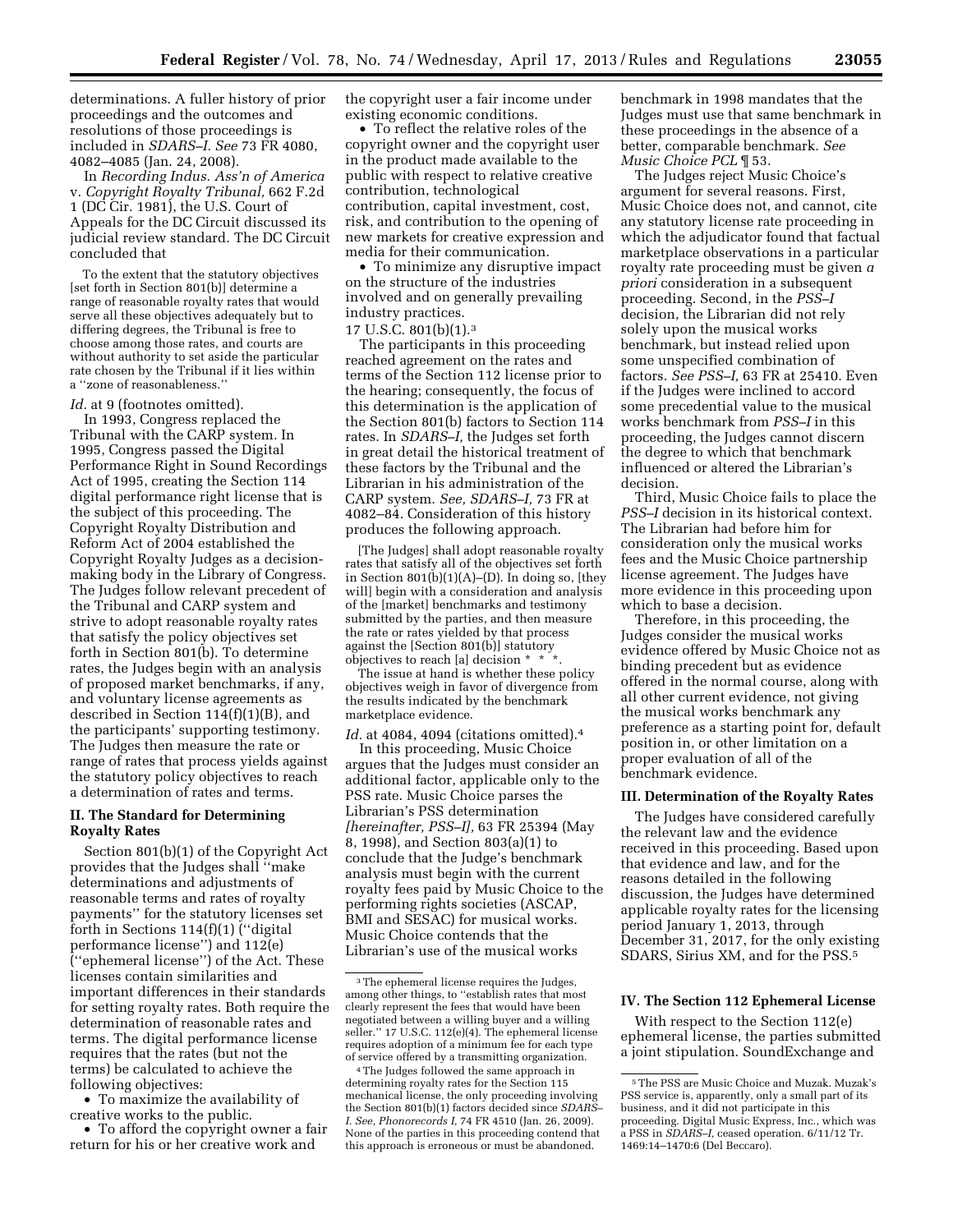Music Choice ask for continued application of the language of 37 CFR 382.2(c), which requires a minimum fee advance payment of \$100,000 per year, payable no later than January 20 of each year, with royalties accruing during the year recoupable against the advance. *Joint Stipulation* at 2–3 (May 25, 2012). SoundExchange and Sirius XM ask that the same minimum fee proposal apply to Sirius XM. *Id.* 

All parties agree that the value accorded the Section 112 license is combined with that of the Section 114 license and that the value is allocated 5% to the Section 112 license and 95% to the Section 114 license, consistent with the current regulations applicable to webcasters, broadcasters, SDARS, and new subscription services. *See* 37 CFR 380.3, 380.12, 380.22; 382.12; and 383.3. The parties submitted no other evidence on either the minimum fee or the Section 112(e) license fee allocation; consequently, the Judges approve and adopt the respective minimum fees and Section 112(e) royalty rates for PSS and SDARS as set forth in the Joint Stipulation.

# **V. The Section 114 Digital Performance License**

With respect to the royalty rates for the Section 114 digital performance license, Music Choice requests a rate of 2.6% of *Gross Revenues,* applicable to each of the years in the licensing period. SoundExchange requests the following percentage of *Gross Revenues* rates for the PSS: 15% for 2013; 20% for 2014; 25% for 2015; 35% for 2016; and 45% for 2017. *Second Revised Proposed Rates and Terms of SoundExchange, Inc.,* at 6 (Sept. 26, 2012). Both SoundExchange and Music Choice ask that the definition of *Gross Revenues,*  currently set forth in 37 CFR 382.2(e), apply in the new licensing period.

#### *A. Section 114 Rates for PSS*

Since 1998, when the decision in *PSS–I* established the initial royalty rates, the PSS have paid a fee based on a percentage of *Gross Revenues* 6 as defined by regulation. Neither Music Choice nor SoundExchange proposes altering this rate structure for the 2013– 17 license term, nor do they propose changes to the *Gross Revenues*  definition. As discussed in detail below, however, SoundExchange requests that the Judges add an adjustment to the percentage-of-revenue metric to address

what it perceives as a deliberate reduction in revenues paid to Music Choice for its residential audio service by certain cable operators that are coowners (partners) of Music Choice.

The rates the Judges establish under Section 114(f)(1) for the digital performance of sound recordings must be calculated to achieve the objectives set forth in Section 801(b)(1)(A) through (D) of the Act. Where the determination standard is reasonable rates calculated to achieve the Section 801(b)(1) factors, the Judges have found market benchmarks, if any, to be a useful starting point. *See SDARS–I,* 73 FR at 4088; *Phonorecords I,* 74 FR 4510, 4517 (Jan. 26, 2009). As discussed below, the parties disagree about what constitutes the most appropriate benchmark to guide the Judges in determining a reasonable rate.

# 1. Music Choice's Proposed Musical Works Benchmark for PSS Rates

As discussed above, Music Choice argues that the annual royalties it pays to the three performing rights societies (ASCAP, BMI, and SESAC) for the right to perform musical works to subscribers of its residential audio service is, by virtue of the Librarian's determination in *PSS–I,* a precedential benchmark in this proceeding. Although the Judges reject the *PSS–I* benchmark as a precedent in this proceeding, they nevertheless weigh whether the rates are a useful benchmark in this proceeding.

Music Choice represents that it pays ASCAP and BMI each 2.5% of gross revenues attributable to residential service each and pays an annual flat fee to SESAC that amounts to approximately [REDACTED] of net revenue, for a total of [REDACTED].7 Del Beccaro Corrected WDT at 21–22, MC 17, MC 18 and MC 19, PSS Trial Ex. 1. Music Choice submits that this rate (i.e., [REDACTED]) represents the upper bound of a reasonable royalty rate for the Section 114 and Section 112 licenses.

Two pieces of evidence, in Music Choice's view, corroborate use of musical works licensing rates as a benchmark. First, Music Choice observes equivalence between the fees for the performance of sound recordings and musical works in Canada and the United Kingdom. Music Choice cites four decisions of the Canadian Copyright Board, involving licensing fees for commercial radio, cable television, satellite music services and

radio services of the Canadian Broadcasting Corporation (''CBC''). According to Music Choice, in those decisions, the Canadian Board found that royalty rates for sound recordings and musical compositions have equivalent value. *See, e.g.,* Del Beccaro Corrected WDT at MC 6 at 30–33 (commercial radio) and MC 7 at 14 (cable television), PSS Trial Ex. 1.8 Moreover, Music Choice represents that in the United Kingdom, sound recording royalty rates for commercial broadcasting services are less than those for musical works. *Id.* at 19. According to Music Choice, if Music Choice's service were transmitted through cable in the U.K., Music Choice would pay 5.25% of 85% of gross revenues for the musical works performance right, but would pay only 5% of 85% of gross revenues for the sound recording performance right. *Id.* at 19, MC 11. Music Choice represents that the U.K. Copyright Tribunal has found the same equivalence. *Id.* at 19–20 & MC 12, ¶ 53.

Music Choice further asserts that the validity of the proposed musical works benchmark to set rates in this proceeding is corroborated by an economic model called the Asymmetric Nash Bargaining Framework (''Nash Framework'') offered by Dr. Crawford.9 Dr. Crawford uses the Nash Framework to determine potential outcomes that could occur in hypothetical negotiations between record labels and PSS providers. Crawford Corrected WDT at 12, PSS Trial Ex. 4. According to Dr. Crawford, as a non-cooperative bargaining model, the Nash Framework is designed to yield predictions about how outcomes are determined when firms negotiate; that is, how two firms would split the surplus of their interaction (i.e., revenues minus costs) in a hypothetical negotiation. *Id.* at 16. Three factors (the Nash factors) are analyzed to determine the split: (1) The combined agreement surplus; 10 (2) each

9 Dr. Crawford concludes that his economic model confirms that the sound recording performance royalty rate for PSS should be less than its musical works rate. 6/12/12 Tr. 1803:11– 1804:20 (Crawford); *see also* Crawford Corrected WDT at 6, 23, 25, 30, PSS Trial Ex. 4.

10 ''Combined Agreement Surplus'' is the revenue a PSS would earn in the market for the PSS provider when an agreement is reached with the record label less the costs net of the digital performance right in sound recordings. Crawford Corrected WDT at 16, PSS Trial Ex. 4. ''Surplus'' is the payment a good or service can command beyond its cost of production. *Id.* at n.33.

<sup>6</sup>The current regulation defining *Gross Revenues*  for PSS is set forth in 37 CFR 382.2(e). As discussed *infra,* the Judges are adopting SoundExchange's proposal to house all PSS definitions in a single location; consequently, the PSS definitions will be located in a new § 382.2.

<sup>7</sup>The definitions of ''revenues'' used to calculate the different musical works royalties are not revealed in the evidence, nor is the ''revenue'' to which the [REDACTED] could be applied for comparison.

<sup>8</sup>SoundExchange's expert economist, Dr. George Ford, who recently submitted testimony before the Canadian Copyright Board, acknowledged that in Canada the musical composition and sound recording performance royalties are equal. 8/21/12 Tr. 4304:5–22 (Ford).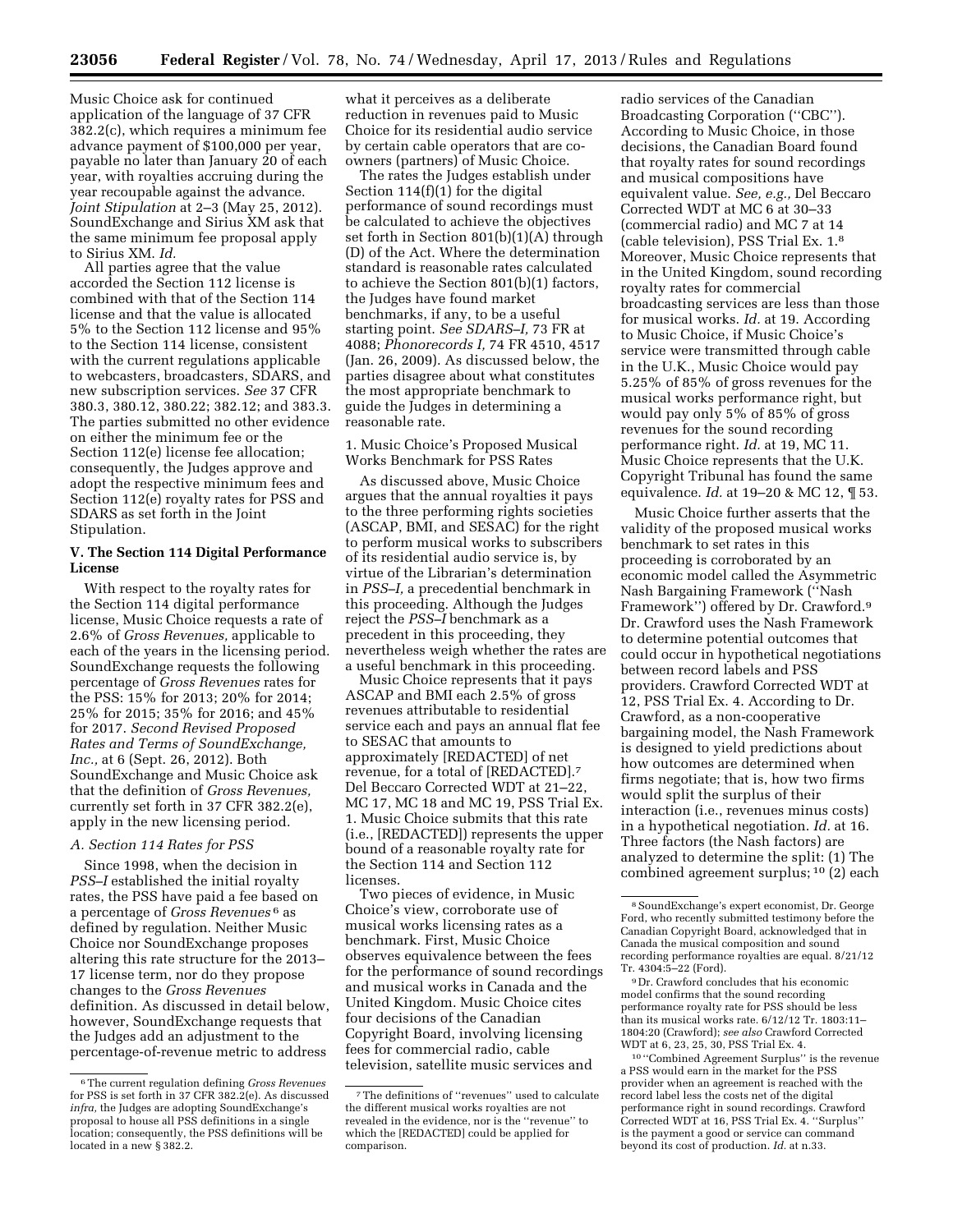firm's "threat point";  $11$  and (3) each firm's bargaining power. *Id.* 

Dr. Crawford's stated goal in applying the Nash Framework was to first establish the Nash factors for the hypothetical market (the sale of rights between one record company and one PSS provider) and compare them to the Nash factors in the actual musical works market (the sale of rights between the three performing rights societies and one PSS provider). *Id.* at 18. Dr. Crawford determined that the combined agreement surplus in the hypothetical PSS market was the total profits that the PSS provider earned before paying the royalty for digital performance rights. *Id.* at 45.

Dr. Crawford determined that in the hypothetical market, the threat point for a PSS provider would be zero because, in the absence of an agreement, the PSS provider could not offer music and therefore could not earn a surplus. *Id.* at 19. He determined, however, that the threat point for a hypothetical record company would be negative because the failure to reach an agreement would have negative implications for the record company in other, non-PSS markets. Specifically, a record company's failure to reach an agreement with a PSS provider could diminish that record company's sales of compact disks, because, according to Music Choice, there is a significant promotional benefit to the record company from the PSS.12, 13 *Id.* 

With respect to the last Nash factor, bargaining power, Dr. Crawford assumed it to be equal based on his assessment of Music Choice's existing technology platform and contract, which, he contended, cannot be easily replaced or replicated, and his observations of Music Choice's bargaining efforts for sound recording performance rights with respect to music videos. *Id.* at 15, 22.

Applying the Nash factors to the existing market for the PSS musical works performance right, Dr. Crawford determined that the threat point for a PSS provider would again be zero. He

13 Dr. Crawford discounted the promotional value of Music Choice because he could not quantify it. Crawford Corrected WDT at 45, PSS Trial Ex. 4.

determined that the ''threat point'' for the performing rights society would be negative due to the predicted loss of promotional value from the PSS. *Id.* at 28. Dr. Crawford again assumes equal bargaining power between the PSS provider and the performing rights society, based largely upon his observations that the two possess equal patience in their negotiations. *Id.* at 29. Dr. Crawford opines that his analysis of the Nash factors in the hypothetical musical works market indicates that there should be a 50/50 split of the surplus in hypothetical negotiations between the PSS and the performing rights society, the same conclusion he reached with respect to the hypothetical market for the rights in this proceeding. Because of the similarities between the Nash factors in the PSS hypothetical market and the market for musical works, Dr. Crawford concludes that the musical works market makes for a good benchmark for the hypothetical sound recording performance right market at issue in this proceeding. *Id.* at 30.

Dr. Crawford also proffered a surplus splitting analysis which he asserted helped to corroborate the reasonableness of Music Choice's rate proposal. This analysis involved Music Choice's own operating profits to estimate how PSS profits would be allocated between a Licensee and Licensor in the PSS market. Crawford Corrected WDT at 43, PSS Trial Ex. 4. Dr. Crawford adjusted Music Choice's 2006–2010 operating profit to remove the actual royalty paid by Music Choice for sound recording performance rights. He then applied the capital asset pricing model 14 to derive an expected rate of return on Music Choice's assets. He determined that that hypothetical rate of return would be 8.33%. *Id.* at Appendix B.3, B.4. He then multiplied the 8.33% rate by Music Choice's average operating profits to determine cost of capital. He then subtracted cost of capital from the royalty-adjusted operating profits to derive the residual profits for each year. *Id.* at 47. According to Dr. Crawford, this calculation showed that Music Choice's cumulative returns in excess of its cost of capital, but before payment of sound recording royalties, would amount to 3.05% of Music Choice's 2006–2010 royalties. *Id.* He then applied a range of allocations for the hypothetical cumulative returns of between 20% and 80%. This calculation yielded a range of royalties from 0.61% to 2.43%. *Id.* at 48.

2. SoundExchange's Proposed Marketplace Agreements Benchmark for PSS Rates

In an effort to frame a zone of reasonable rates, SoundExchange offers rates from over 2,000 marketplace agreements, representing a variety of rights licensed. SoundExchange witness, Dr. George Ford, observes that PSS like Music Choice have certain distinctive features that make it difficult to identify a suitable benchmark market. 6/18/12 Tr. 2814:9–20 (Ford). First, according to Dr. Ford, Music Choice does not sell its service directly to subscribers, but rather to cable television operators who then bundle the Music Choice programming with a package of television programming for ultimate sale to subscribers. Music Choice is, therefore, an intermediary between cable operators and their subscribers, unlike any of the digital music services the Copyright Royalty Judges have previously dealt with. Ford Second Corrected WDT at 12–13, SX Trial Ex. 79; 6/18/12 Tr. 2810:20–2811:4 (Ford). Second, Music Choice's service is almost always bundled with a hundred or more channels of video and is almost never sold on a stand-alone basis. Ford Second Corrected WDT at 13, SX Trial Ex. 79. According to Dr. Ford, this bundling makes it difficult to determine the specific consumer value for Music Choice's programming alone. *Id.* 

Given these difficulties, Dr. Ford uses an all-inclusive approach of examining royalty rates for different digital music markets: portable and non-portable interactive subscription webcasting, cellular ringtones/ringbacks, and digital downloads. *Id.* at 15–16, Table 1. According to Dr. Ford, most of the over 2,000 licensing agreements he examined across these markets calculate royalties based on a ''greater of'' *(sic.)*  methodology that includes a per-play royalty fee, a per-subscriber fee, and a revenue-based fee. *Id.* at 13 n.21. Dr. Ford analyzed only the revenue-based fees. He contended that doing so makes his results conservative because either of the other two payment metrics could, under certain circumstances, result in a larger total royalty fee than the revenuebased calculation. 6/18/12 Tr. 2861:3– 13 (Ford). According to Dr. Ford, his analysis of the agreements showed a percentage-of-revenue rate of 70% for digital downloads, 43% to 50% for ringtones/ringbacks, and 50% to 60% for portable and non-portable interactive subscription webcasting, respectively. Ford Second Corrected WDT at 15–16, Table 1, SX Trial Ex. 79. According to Dr. Ford, SoundExchange's rate

<sup>11</sup> ''Threat point'' is the amount a firm would earn in the absence of an agreement. Crawford Corrected WDT at 16, PSS Trial Ex. 4.

<sup>12</sup>To support its contention that PSS are promotional for record company artists, Music Choice offered the testimony of Damon Williams, who testified that record company executives consider Music Choice promotional because they provide artists with greater exposure. Williams WDT at 4–13, MC 28, MC 29, MC 32, PSS Trial Ex. 3. Mr. Williams argues that Music Choice has become more promotional since the *PSS–I*  proceeding because it currently reaches more customers with more channels. *Id.* at 24.

<sup>14</sup>Under this model, a firm's cost of capital is based on the expected return to induce investment. Crawford Corrected WDT at ¶ 167, PSS Trial Ex. 4.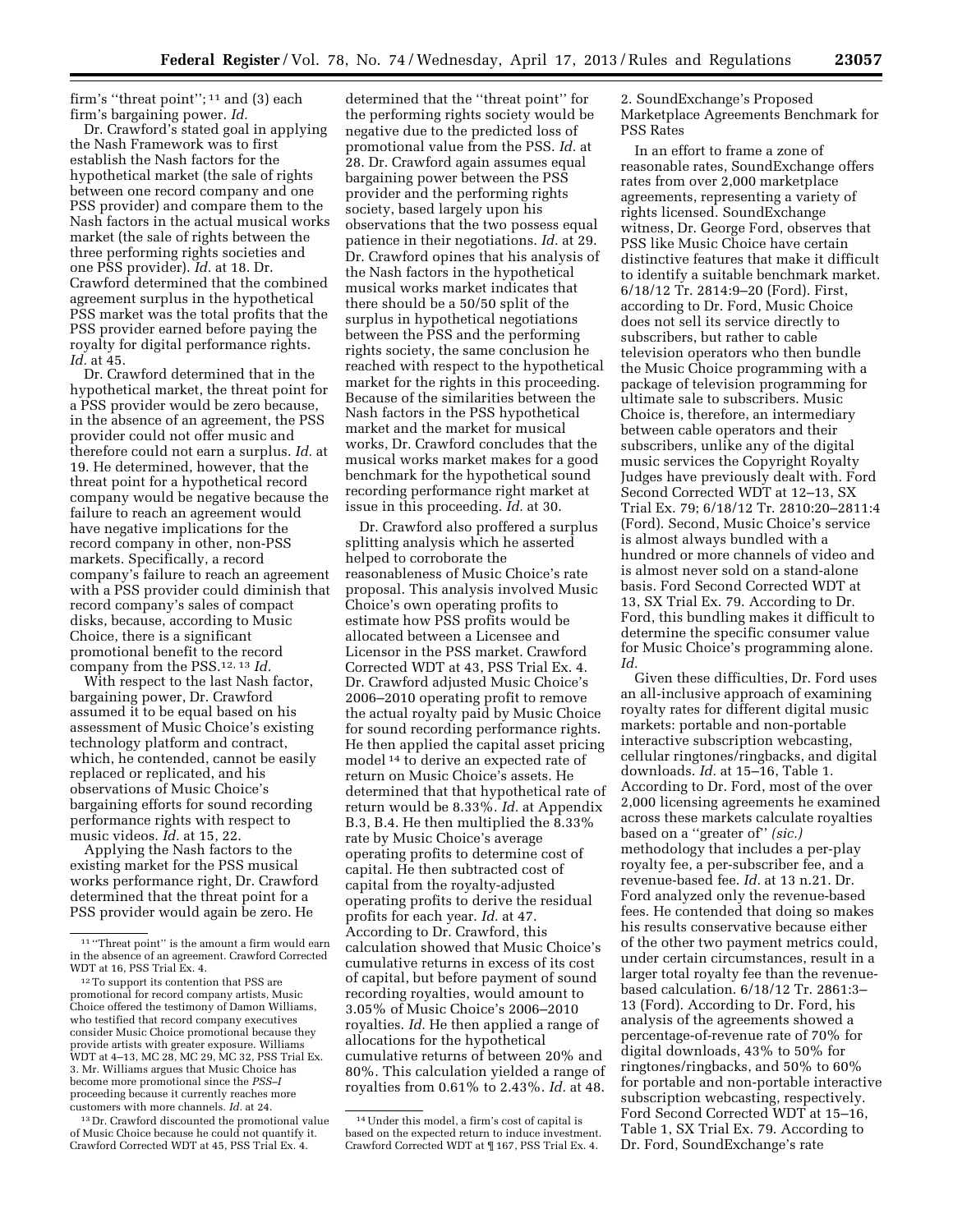proposal for PSS comports well with the range established by these agreements, in that it rises above the lowest average rate (43%) only in the last year of the licensing term. Therefore, according to Dr. Ford, SoundExchange's proposal can ''be presumed to be a reasonable proxy for a market outcome.'' *Id.* at 16; *see also*  6/18/12 Tr. 2831:8–15 (Ford).

3. Analysis and Conclusions Regarding the Proposed Rate Guidance

Based upon the evidence put forward in this proceeding, the Judges conclude that neither Music Choice's nor SoundExchange's proffered rate guidance provides a satisfactory benchmark upon which they can rely to determine the sound recording performance royalty rates for the PSS for the upcoming license period. The parties' proposals are so far apart, and both so far from the current rate, that they cannot even be said to describe a ''zone of reasonableness.'' The only remaining guidance the Judges have upon which to base the new rates is the current royalty rate of 7.5% of PSS *Gross Revenues.* This rate approximates the middle of the wide spectrum proposed by the parties. It is the rate against which the Judges will test the Section 801(b) policy factors.

# a. Music Choice's Proposed Musical Works Guidance

Having rejected Music Choice's argument that the musical works benchmark utilized by the Librarian of Congress in *PSS–I* is binding precedent in this proceeding,15 the Judges examine the proposed benchmark on its own merits and find it lacks comparability to the target market. Dr. Crawford, who advocates the appropriateness of the musical works rates as a benchmark for the PSS rates, acknowledges that a benchmark market should involve the same buyers and sellers for the same rights. Crawford Corrected WDT at 24, PSS Trial Ex. 4. However, the musical works market involves different sellers (performing rights societies versus record companies) selling different rights. *See SDARS–I,* 73 FR at 4089. The fact that a PSS needs performing rights to musical works and sound recordings to operate its service does not make the rights equivalent, nor does it say anything about the relative values of those rights.16

Music Choice's reliance on foreign rates to support its proffer of the musical works guidance is unpersuasive. The Judges have considered before the significance of foreign countries' treatment of the licensing of exclusive rights granted by copyright. In the proceeding to set rates and terms for the compulsory license to reproduce musical compositions under Section 115 of the Copyright Act, certain participants offered evidence of license rates in the U.K., Canada and Japan. *See Phonorecords I,* 74 FR 4510, 4521 (Jan. 26, 2009). In rejecting the foreign rates as comparable benchmarks, the Judges stated that ''comparability is a much more complex undertaking in an international setting than in a domestic one. There are a myriad of potential structural and regulatory differences whose impact has to be addressed in order to produce a meaningful comparison.'' *Id.* at 4522. Neither Mr. Del Beccaro nor Dr. Crawford even attempts an analysis or discussion of the intricacies of Canadian and U.K. markets for performance rights for musical works and sound recordings, and Music Choice itself concedes that particular license rates in Canada and Europe ''do not necessarily determine what the specific market rate in the United States should be for the sound recording right.'' *Music Choice PFF*  ¶ 135.

Likewise, the Judges are not persuaded that Dr. Crawford's application of the Nash Framework provides corroboration. The Nash Framework is a theoretical concept whose goal is to evaluate how the surplus from a hypothetical transaction might be divided between negotiating parties. Even assuming that the Nash Framework has predictive value in some real-world contexts, Music Choice provided no data to support the theoretical approximations in the market for any intellectual property rights, much less those that the Judges are charged with evaluating. Therefore, the Judges find that the Nash Framework is not useful corroborating evidence.17

b. SoundExchange's Marketplace Agreements Guidance

The Judges do not endorse the music service benchmarks offered by

SoundExchange and supported by Dr. Ford as persuasive benchmarks. Typically the volume (over 2,000) of marketplace agreements that Dr. Ford examined for music products and services would be a sufficiently deep sample set to provide a useful framework for a marketplace benchmark. The four markets Dr. Ford examined, however—portable and nonportable subscription interactive webcasting, ringtones/ringbacks, and digital downloads—involve the licensing of products and rights separate and apart from the right to publicly perform sound recordings in the context of this proceeding. The buyers are different from the target PSS market; thus, the key characteristic of a good benchmark—comparability—is not present.

The Judges agree with Dr. Ford's observations that Music Choice has several distinct features, such as its intermediary role between cable systems and subscribers and the bundling of Music Choice's services with multiple channels of video and other non-music programming, which significantly dim the possibility of market comparators. In the absence of some rational, reasoned adjustment to make the music agreements data more comparable to the PSS market, the Judges find its probative value in this proceeding of only marginal value.

# c. The Prevailing Statutory Rate

The Judges are left, therefore, with a consideration of the existing 7.5% royalty rate which is the product of settlement negotiations that occurred in *SDARS–I* between Music Choice and SoundExchange but is a rate for which neither party advocates. Although it is a rate that was negotiated in the shadow of the statutory licensing system and cannot properly be said to be a market benchmark rate, nothing in the record persuades the Judges that 7.5% of *Gross Revenues,* as currently defined, is too high, too low or otherwise inappropriate. *Accord, Phonorecords I,*  74 FR at 4522.

#### 1. Application of Section 801(b) Factors

Based on the record evidence in this proceeding, the Judges have determined that the benchmark evidence submitted by Music Choice and SoundExchange has failed to provide the means for determining a reasonable rate for the PSS, other than, perhaps to indicate the extreme ends of the range of reasonable rates. The testimony and argument of Music Choice demonstrates nothing more than to show that a reasonable rate cannot be as low as the rates (i.e., [REDACTED] of Music Choice's

<sup>15</sup>*See supra* at Section II.

<sup>16</sup>The fees paid to the performing rights societies for the performance right to musical works have been offered in non-PSS proceedings and have been rejected. *See Webcasting II,* 72 FR 24084, 24094– 24095 (May 1, 2007); *SDARS–I,* 73 FR 4080, 4089– 4090 (Jan. 24, 2008) and *Webcasting I,* 67 FR 45240,

<sup>45246–45247 (</sup>July 8, 2002) (Librarian of Congress's

<sup>&</sup>lt;sup>17</sup>The Judges understand that Judge Roberts in his dissent provides a more spirited rejection of the probative value of the Nash Framework as proffered in this context. The Judges concur with his assessment, but believe, as a threshold matter, that the Nash Framework, without real-world data to support its predictive capacity, is unworthy of further consideration.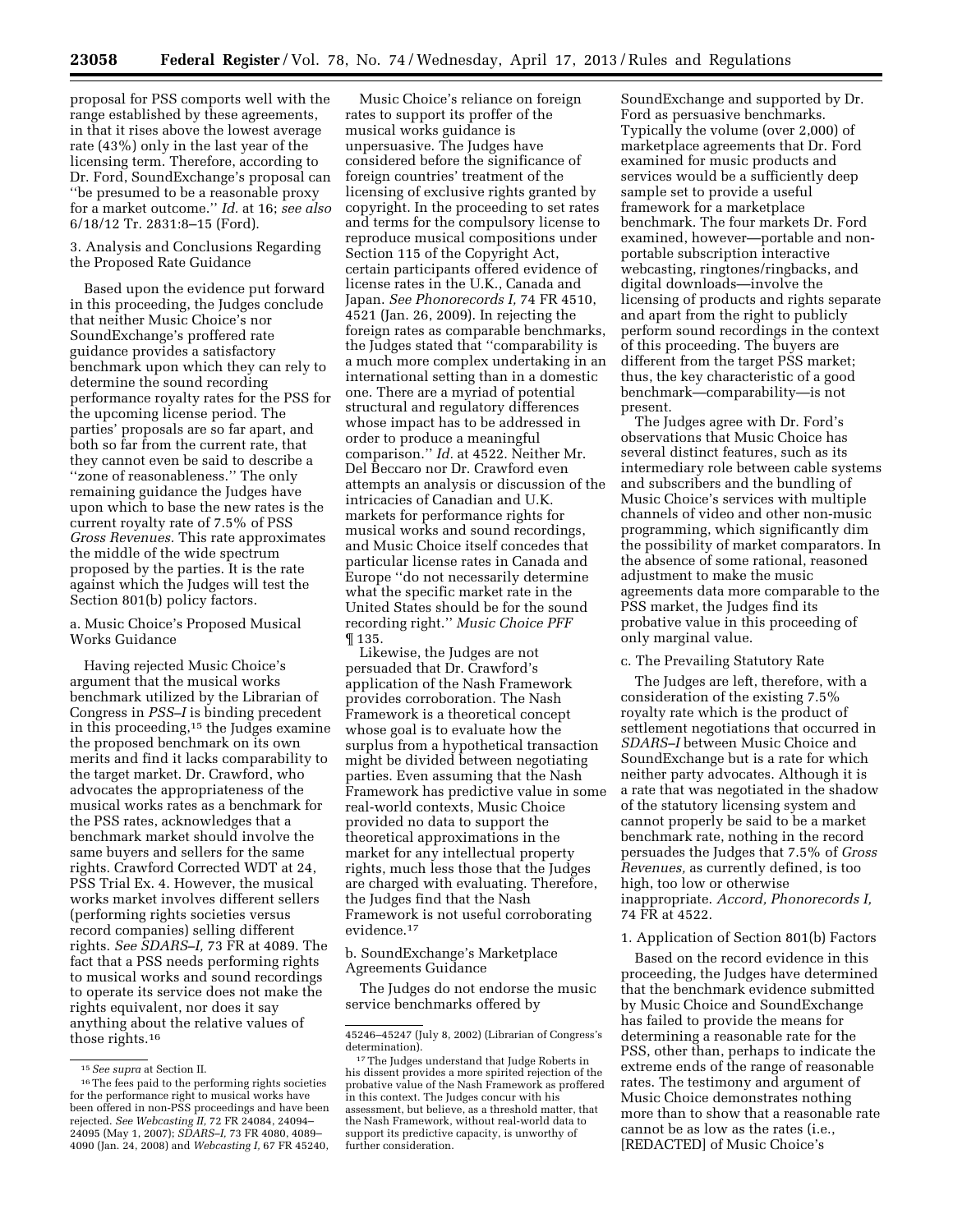revenues) paid by Music Choice to the three performing rights societies for the public performance of musical works. The benchmark testimony of SoundExchange is of even lesser value. The proposed rate of 15% for the PSS for the first year of the licensing period, deemed reasonable by Dr. Ford (at least in the beginning of the licensing period), stands as the upper bound of the range of reasonable rates. Within that range is the current 7.5% rate. On the record before us, the Judges are persuaded that the current rate is neither too high, too low, nor otherwise inappropriate, subject to consideration of the Section 801(b) factors discussed below.

a. Maximize Availability of Creative Works

To argue for an adjustment in its favor under the first Section 801(b) factor, Music Choice touts that it is a music service that is available in over 54 million homes, with 40 million customers using the service every month. 8/16/12 Tr. 3878:3 (Del Beccaro); 6/11/12 Tr. 1462:5–11, 1486:19–1487:2 (Del Beccaro). According to Music Choice, channel offerings have increased through the years, and they are curated by experts in a variety of music genres. Del Beccaro Corrected WDT at 3, 24, PSS Trial Ex. 1. Music Choice also highlights recent developments in technology that enable Music Choice to display original onscreen content identifying pertinent information regarding the songs and artists being performed. *Id.* at 24, MC 23; Williams WDT at 12, PSS Trial Ex. 3; 6/11/12 Tr. 1461:14–1462:1, 1491:2– 12 (Del Beccaro). According to Music Choice, these elements, along with certain promotional efforts that Music Choice makes on behalf of artists, support a downward adjustment in the rates. In any event, an upward adjustment in the rates, argues Music Choice, would not affect the record companies' bottom-line because PSS royalties are not a material revenue source for record companies. *Music Choice PFF* ¶¶ 409–417.

SoundExchange submits that a market rate incorporates considerations under the first Section 801(b) factor, citing the decision in *SDARS–I,* and that if PSS rates turn out to be too high and drive Music Choice from the market, presumably consumers will shift to alternative providers of digital music where higher royalty payments are more likely for record companies. Ford Second Corrected WDT at 19–21, SX Trial Ex. 79.

The current PSS rate is not a market rate, so market forces cannot be

presumed to determine the maximum amount of product availability consistent with the efficient use of resources. *See SDARS–I,* 73 FR 4094. However, the testimony demonstrates that Music Choice has not, under the current rate, reduced its music offerings or contemplated exiting the business; in fact, it will be expanding its channel offerings in the near term. Del Becarro Corrected WDT at 3, 24, PSS Trial Ex. 1; *see also* 6/11/12 Tr. 1460:21–1461:1 (Del Beccaro). The Judges find no creditable evidence in the record to suggest that the output of music from record labels has been impacted negatively as a result of the current rate. The record shows no persuasive evidence that a higher PSS royalty rate would necessarily result in increased output of music by the record companies, nor that a lower rate would necessarily further stimulate Music Choice's current and planned offerings. In sum, the policy goal of maximizing creative works to the public is reasonably reflected in the current rate and, therefore, no adjustment is necessary.

b. Afford Fair Return/Fair Income Under Existing Market Conditions

Music Choice submits that the Judges need not worry about the impact of a low royalty rate on the fair return to record companies and artists for use of their works because royalties from the PSS market are so small as to be virtually inconsequential to companies whose principal business is the sale of CDs and digital downloads. *Music Choice PFF* ¶¶ 420–430. With respect to Music Choice's ability to earn a fair income, however, Music Choice argues that it is not profitable under the current 7.5% rate. Mr. Del Beccaro testified that its average revenue per customer for its residential audio business has been on the decline since the early 1990s, down from \$1.00 per customer/per month to [REDACTED] per customer/per month currently. Del Beccaro Corrected WDT at 40, PSS Trial Ex. 1. He further testified that after 15 years of paying a PSS statutory rate between 6.5% and 7.5% Music Choice has not become profitable on a cumulative basis and is not projected to become so within the foreseeable future. *Id.* at 42. Music Choice represents that it has a cumulative loss at the end of 2011 of [REDACTED], projected to grow to [REDACTED] in 2012 and continue to increase throughout the 2013–17 license period. Del Beccaro Corrected WRT at MC 69 at 1 and MC 70 at 1, PSS Trial Ex. 21. These losses lead Music Choice to conclude that it has not generated a reasonable return on capital under the

existing rates. *Music Choice PFF*  ¶¶ 442–43.

Music Choice's claims of unprofitability under the existing PSS rate come from the oblique presentation of its financial data and a combining of revenues and expenses from other aspects of its business. The appropriate business to analyze for purposes of this proceeding is the residential audio service offered by Music Choice, the subject of the Section 114 license. Music Choice, however, reports costs and revenues for its residential audio business with those of its commercial business, which is not subject to the statutory license. This aggregation of the data, which Music Choice acknowledges cannot be disaggregated, *see* 6/11/12 Tr. 1572:3–1576:2 (Del Beccaro), masks the financial performance of the PSS business. As a consolidated business, Music Choice has had significantly positive operating income between 2007 and 2011 and made profit distributions to its partners since 2009. Ford Amended/Corrected WRT at SX Ex. 362–RR, p. 3 (PSS\_002739), SX Trial Ex. 244; SX Trial Ex. 64 at 3 (PSS\_002715); SX Trial Ex. 233 at 3 (PSS\_366020). Dr. Crawford's effort to extract costs and revenues from this data for the PSS service alone for use in his surplus analysis cannot be credited because of his lack of familiarity with the data's source. 6/13/12 Tr. 1890:15–1891:10 (Crawford).18 The Judges find no persuasive evidence to suggest that Music Choice has not operated successfully and received a fair income under the existing statutory rate.19

With respect to fair return to the copyright owner, the Judges' examination is whether the existing statutory rate has produced a fair return with respect to the usage of sound recordings. During the current licensing period, Music Choice provided 46 channels of music programming. Music Choice plans to expand the number of music channels it provides dramatically in the coming licensing term, however, up to 300 channels by the first quarter of 2013. Del Beccaro Corrected WDT at 3–4, PSS Trial Ex. 1; 6/11/12 Tr. 1490:8–16 (Del Beccaro). This expansion will result in a substantial increase in the number of plays of music by Music Choice, even if the ultimate

<sup>18</sup>Much was made in the hearing and in closing arguments regarding Dr. Crawford's supposed use of audited financial data and Dr. Ford's use of unaudited financial data in an effort to examine costs and revenues of the PSS service vis-a`-vis Music Choice's other non-PSS services. The Judges see no superiority to either data set as presented in this proceeding.

<sup>&</sup>lt;sup>19</sup> It is improbable that Music Choice would continue to operate for over 15 years with the considerable losses that it claims.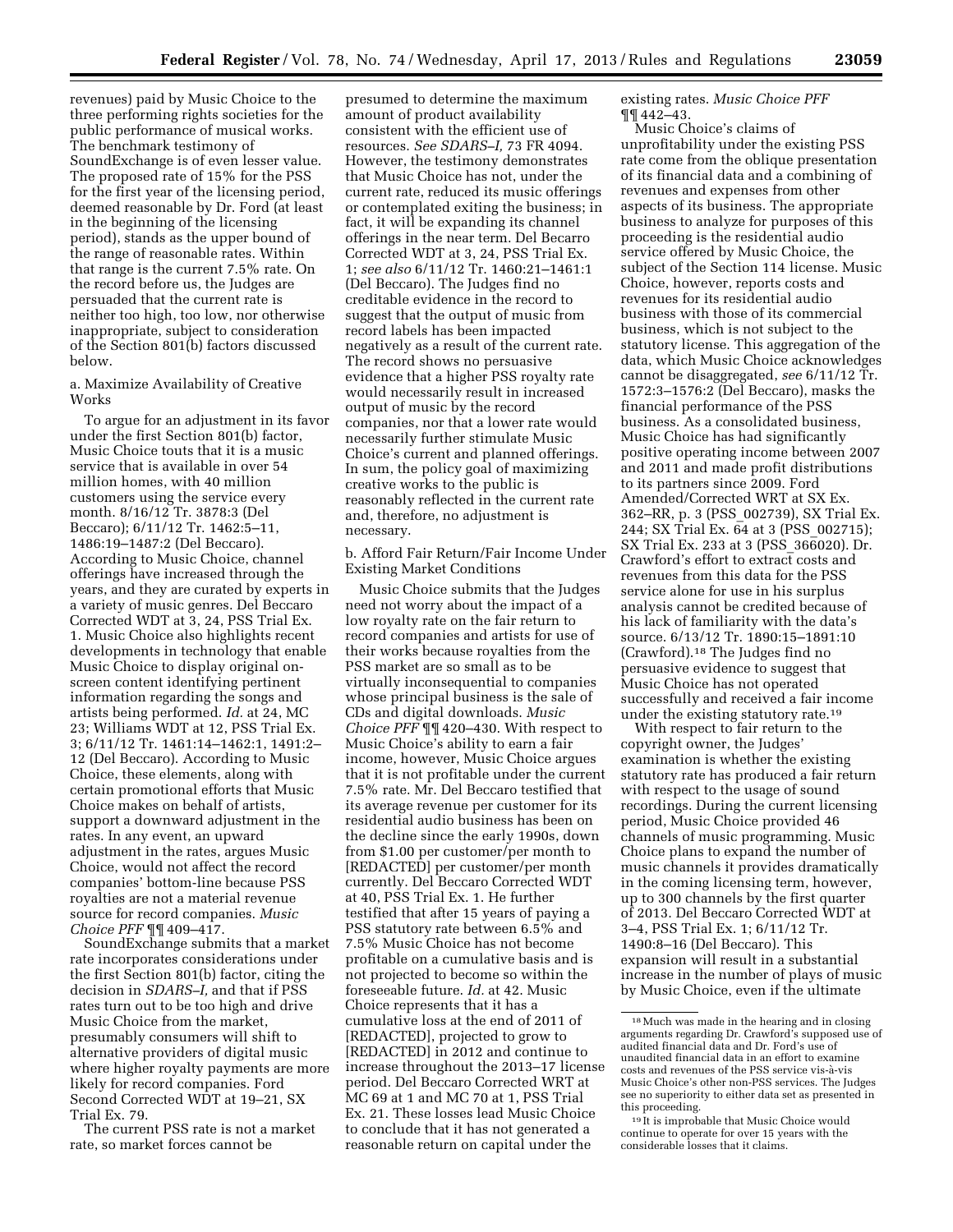listenership intensity of its licensees' subscribers cannot be measured. Music Choice provided no evidence, however, to suggest that the planned expansion in usage would result in increased revenues to which the statutory royalty rate is to be applied. Indeed, Music Choice has declared itself to be in a mature market with no expectation of increasing profits. 8/16/12 Tr. 3855:17– 3856:7 (Del Beccaro).

Music Choice presented no evidence to suggest that copyright owners would be compensated for the increased usage of their works. Dramatically expanded usage without a corresponding expectation of increased compensation suggests an upward adjustment to the existing statutory rate is warranted. Measurement of the adjustment is not without difficulty because any downstream increases in listenership of subscribers as a result of additional music offerings by Music Choice cannot be readily predicted. It is possible that listenership overall may remain constant despite the availability of several additional music channels. It is more likely, however, that Music Choice would not make the expansion, and incur the additional expense of doing so, without reasonable expectation that subscribers or advertisers would be more attracted to the expanded offerings, although the Judges have no evidence to suggest that the net increase in listenership (or advertising revenue) would be anything more than modest.

SoundExchange refers to prior rate decisions and the application of the fair return/fair income factor by the Judges and their predecessors. SoundExchange asserts that the Judges are looking for a fair return/fair income result that is consistent with reasonable market incomes. SX *PFF* at ¶ 491, *citing SDARS–1,* 73 *F.R.* 4080, 4095 (Jan. 24, 2008). Referring to testimony by Messrs. Ciongoli and Van Arman, SoundExchange emphasizes how vital statutory royalty income is to copyright owners—both the record labels and the artists, whose share SoundExchange distributes directly. *See* 6/13/12 Tr. 2138:5–2142:9 (Ciongoli), Van Arman *WDT* at 4, SX Trial Ex. 77. Although the income from any one statutory license may not be great, SoundExchange cites the aggregate value of income from all of the statutory licenses as vital to the industry. With respect to fair income to the rights user, SoundExchange points to the profit on the consolidated financial statements of Music Choice over the past five years, 2007–2011.

The balance of fair return and fair income appears to have been maintained at the current PSS rates. This factor does not argue in favor of

drastic cuts or increases in the current rate. Music Choice's planned increase in usage, however, argues in favor of an increase in the rates going forward to fairly compensate the licensors for the additional performances.

The Judges determine, therefore, that a 1% upward adjustment of the benchmark (from 7.5% to 8.5% of *Gross Revenues*), phased in during the early part of the licensing period, is appropriate to serve the policy of fair return/fair income.

c. Weigh the Relative Roles of Copyright Owners and Copyright Users

This policy factor requires that the rates the Judges adopt reflect the relative roles of the copyright owners and copyright users in the product made available with respect to relative creative contribution, technological contribution, capital investment, cost, risk, and contribution to the opening of markets for creative expression and media for their communication. Music Choice argues that its creative and technological contributions, and capital investments, outweigh those of the record companies. First, Music Choice touts the graphic and informational improvements made to its on-screen channels, noting that what were once blank screens now display significant artist and music information. According to Music Choice, costs for these improvements have exceeded [REDACTED]. Del Beccaro Corrected WDT at 31–32, PSS Trial Ex. 1. Second, Music Choice offers increases in programming, staff size and facilities, along with enhancements to product development and infrastructure. Music Choice estimates that costs for these improvements have exceeded [REDACTED]. *Id.* Regarding costs and risks, Music Choice points to its lack of profitability and the exit of other PSS from the market as evidence of its continued risk and limited opportunity for profit. *Music Choice PFF* ¶¶ 512– 520. Finally, with respect to opening new markets, Music Choice touts the PSS market itself for which it remains the standard-bearer in disseminating music to the public through cable television. *Id.* at ¶ 523.

SoundExchange offers little more on the third Section 801(b) factor beyond Dr. Ford's contention that he saw no evidence to support that Music Choice makes contributions to creativity or availability of music that are beyond those of the music services he included in his benchmarks, and therefore, according to Dr. Ford, the third factor is accounted for in the market. Ford Second Corrected WDT at 21, SX Trial Ex. 79; 6/18/12 Tr. 2849:10–16 (Ford).

In considering the third factor, the Judges' task is not to determine who individually bears the greater risk, incurs the higher cost or makes a greater contribution in the PSS market, and then make individual up or down adjustments to the selected rate based upon some unspecified quantification. Rather, the consideration is whether these elements, taken as a whole, require adjustment to the Judges' selected benchmark rate of 7.5%. Upon careful weighing of the evidence, the Judges determine that no adjustment is necessary. Music Choice's investments in programming offerings, staff, and facilities, and other related products and services are no doubt impressive, but they have been accomplished under the current rate. As discussed above, Music Choice has already begun to expand its channel offerings and has allocated greater financial resources to its residential audio business. All of these undertakings, plus the investments made and costs incurred to date have been made under the existing rate, and the Judges have no persuasive evidence to suggest that these contributions have not been accounted for in the current rate. On the other side of the ledger, SoundExchange has not offered any persuasive evidence that the existing rate has prevented the music industry from making significant contributions to or investments in the PSS market or that those contributions are not already accounted for in the current rate. Therefore, no adjustment is warranted under this factor.

#### d. Minimize Disruptive Impact

Of the four Section 801(b) factors, the parties devoted most of their attention to the last one: Minimizing disruption on the structure of the industries and on generally prevailing industry practices. This is perhaps not surprising, given the role this factor played in *SDARS–I* in adjusting the benchmark rates upon which the Judges relied to set the royalty fees. *See SDARS–I,* 73 FR at 4097–98. Because the Judges have identified as reasonable the rate for PSS currently in place, the Judges' analysis of the disruption factor is confined to that rate.

SoundExchange argues that the current rate is disruptive to the music industry. Dr. Ford testified that ''the current practice of applying an exceedingly low rate to deflated revenues is disruptive of industry structure, especially where there are identical services already paying a higher rate.'' Ford Second Corrected WDT at 23, SX Trial Ex. 79. This results, according to Dr. Ford, in a tilting of the competitive field for music services in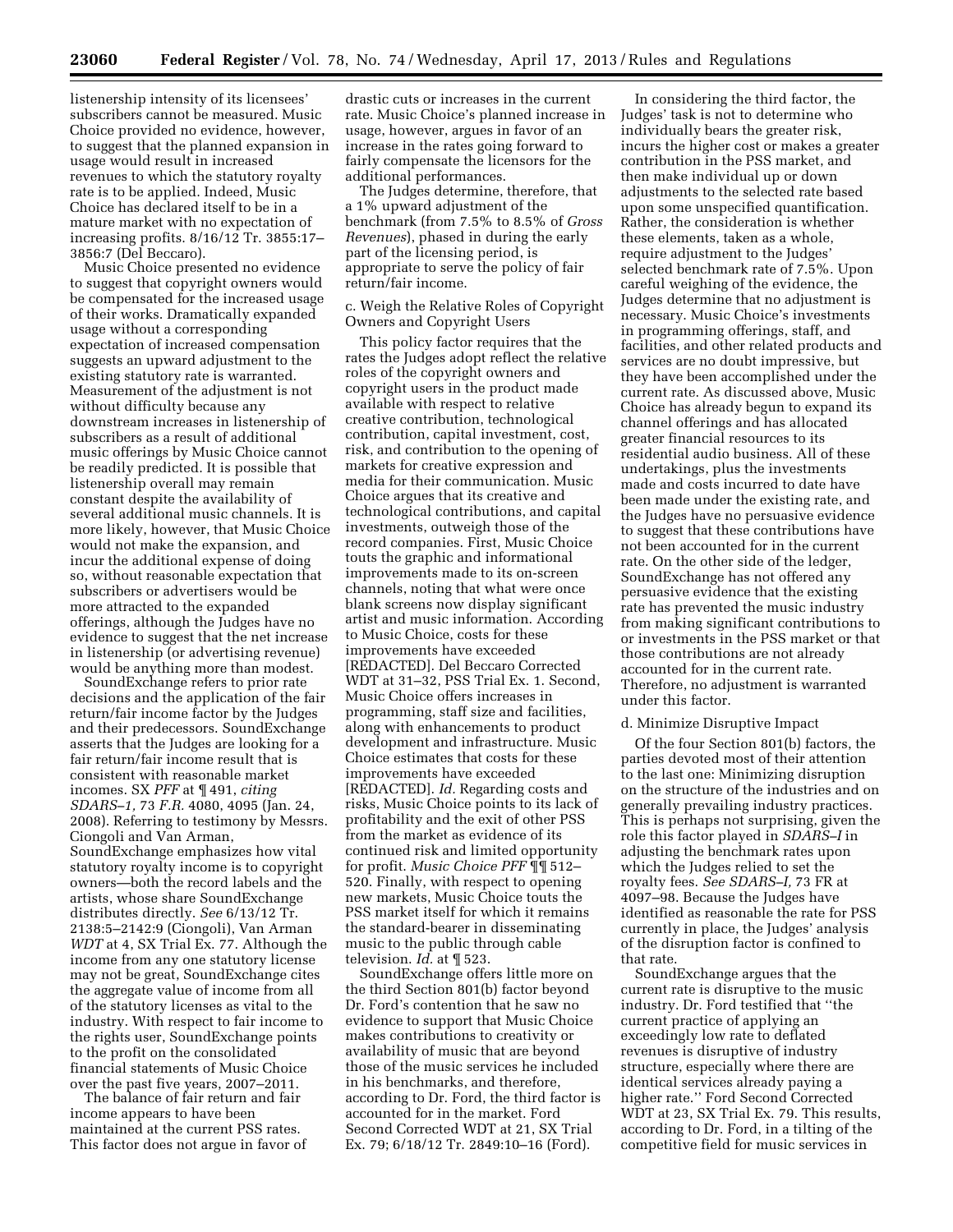favor of Music Choice, thereby disrupting the natural evolution of the music delivery industry. Dr. Ford, however, concedes that the PSS market has unique and distinctive features that distinguish it from other types of music services, thereby substantially reducing the likelihood that the PSS and other music services would be viewed as substitutes for one another. Further, Dr. Ford failed to present any empirical evidence demonstrating a likelihood of migration of customers from music services paying higher royalty fees to the PSS as a result of his perceived royalty imbalance. Dr. Ford's conclusion that the current rate paid by the PSS for the Section 114 license has caused a disruption to the music industry (or would likely do so in the upcoming license period) is mere conjecture.

Music Choice also contends that the current rate is disruptive. The Judges find its argument weak and unsubstantiated. The test for determining disruption to an industry, announced by the Judges in *SDARS–I,* is whether the selected rate directly produces an adverse impact that is substantial, immediate, and irreversible in the short-run. *SDARS–I,* 73 FR at 4097. The current rate has been in place for some time and, despite Music Choice's protestations that it has never been profitable, it continues to operate *and* continues to increase its expenditures by expanding and enhancing its services in the face of the supposedly disruptive current royalty rate. Music Choice's argument that DMX's bankruptcy and Muzak's decision to limit its participation in the PSS market are evidence of the onerous burden of the current rate are without support. Music Choice has failed to put forward any evidence demonstrating a causal relationship between the actions of those services and the current PSS royalty rate. In sum, the Judges are not persuaded by the record testimony or the arguments of the parties that the current PSS rate is disruptive to a degree that would warrant an adjustment, either up or down.

2. The Judges' Rate Determination for PSS

In light of the Judges' analysis of the Section 801(b) factors, the Judges set forth the following PSS rates: for 2013: 8.0%; for 2014: 8.5%; for 2015: 8.5%; for 2016: 8.5%; and for 2017: 8.5%.

The Judges have chosen to phase-in the increase over the first two years of the license period to moderate any potential negative impact the rate increase might have on the PSS. Should Music Choice alter its anticipated usage under the statutory license in the future,

such evidence can be taken into account in a future rate proceeding; however, the Judges received no evidence that suggests that Music Choice's channel line-up, once expanded in 2013, will shrink considerably during the license period.

In addition to proposing rates, SoundExchange raises an additional matter. Though not technically a rate, nor strictly an amendment of the *Gross Revenues* definition as it applies to PSS, SoundExchange requests a means for capturing revenues from cable systems that are owners of equity or capital interests in Music Choice who do not engage in arm's length transactions with Music Choice for its product offerings. *Second Revised Proposed Rates and Terms of SoundExchange, Inc.,* at 6–7 (Sept. 26, 2012). Put another way, SoundExchange seeks to capture any price breaks that Music Choice offers its affiliates for the Music Choice service.

The proposed price adjustment for affiliated cable systems would be calculated by multiplying the total number of subscribers for the month for each affiliated cable system by the average per-subscriber royalty payment of the five largest paying unaffiliated cable systems that provide the Music Choice service. These adjustments would then be added to Music Choice's *Gross Revenues.* In support of its ''Non Arm's Length Transaction'' adjustment for affiliated cable systems, Dr. Ford testified that a straight percentage-ofrevenue metric would not adequately account for the situation where Music Choice offers per-subscriber rate discounts to its cable partners. 8/20/12 Tr. 4216:21–4217:8 (Ford). According to Dr. Ford, over half of Music Choice's non-partner cable systems pay approximately [REDACTED] per subscriber per month in licensing fees to Music Choice, whereas the partner cable systems pay only [REDACTED] per subscriber per month. Ford Amended/ Corrected WRT at 5, SX Trial Ex. 244.

The Judges are not persuaded that a ''Non Arm's Length Transaction'' adjustment is warranted. It is not surprising that the affiliated cable operators, which in most instances have more subscribers than the non-affiliated systems, would be able to negotiate lower per-subscriber licensing fees due to their ability to deliver more subscribers to the service. Therefore, the differences in subscriber fees between affiliates and non-affiliates could be unrelated to the operator's status vis-a` vis Music Choice. Further, the affiliated cable systems represent a third of Music Choice ownership whereas Music Choice's record company partners own one quarter of the company. 6/11/12 Tr.

1454:16–22 (Del Beccaro). Therefore, it is not unreasonable to assume that the record label owners would serve as a counterweight to the affiliated cable systems. Therefore, the Judges conclude that on the current record, any influence on subscriber rates from the competing stakeholders of Music Choice, if any, would be a wash.

#### *B. Section 114 Royalty Rates for SDARS*

SoundExchange proposes the following percentage of revenue rates for SDARS: 12% for 2013; 14% for 2014; 16% for 2015; 18% for 2016; and 20% for 2017. *Second Revised Rates and Terms of SoundExchange, Inc.,* at 2 (Sept. 26, 2012). Sirius XM counters with a proposed royalty rate in the range of 5% to 7% of Sirius XM's monthly U.S. gross revenues. *Proposed Rates and Terms of Sirius XM Radio, Inc.,* at 4 (Sept. 26, 2012).

#### 1. Sirius XM's Proposal

# a. Direct License Benchmark

Beginning in 2010, Sirius XM commenced a coordinated effort to negotiate sound recording performance rights directly with individual record labels. Sirius XM first attempted to engage the four major record companies in discussions but was unsuccessful. *Id.;*  6/7/12 Tr. 669:8–672:9, 713:3–11, 714:11–715:4 (Frear); 6/11/12 Tr. 1347:7–21, 1348:20–1349:4 (Karmazin). Sirius XM then enlisted Music Reports, Inc. (''MRI'') to formulate and execute a direct licensing strategy with as many independent record labels as possible. Together, Sirius XM and MRI developed the terms and conditions of a template Direct License, key provisions of which include:

• A *pro rata* share of 5%, 6%, or 7% of gross revenues, defined by reference to 37 CFR 382.11;

• A grant of rights to Sirius XM to operate all of its various services (satellite radio plus other services such as webcasting);

• ''Additional functionality'' granted to Sirius XM, including elimination of the Section 114 license sound recording performance complement, which allows Sirius XM to play more music from a particular artist in a given period of time;

• Direct, quarterly payment of 100% of the royalties to the record label;

• Payment of advances to the 5 largest record labels; and

• The possibility, but not the promise, of increased play on Sirius XM's music services.

Gertz Corrected WDT at 8–11, SXM Dir. Trial Ex. 14; Gertz Revised WRT at 2, SXM Reb. Trial Ex. 8; 6/8/2012 Tr.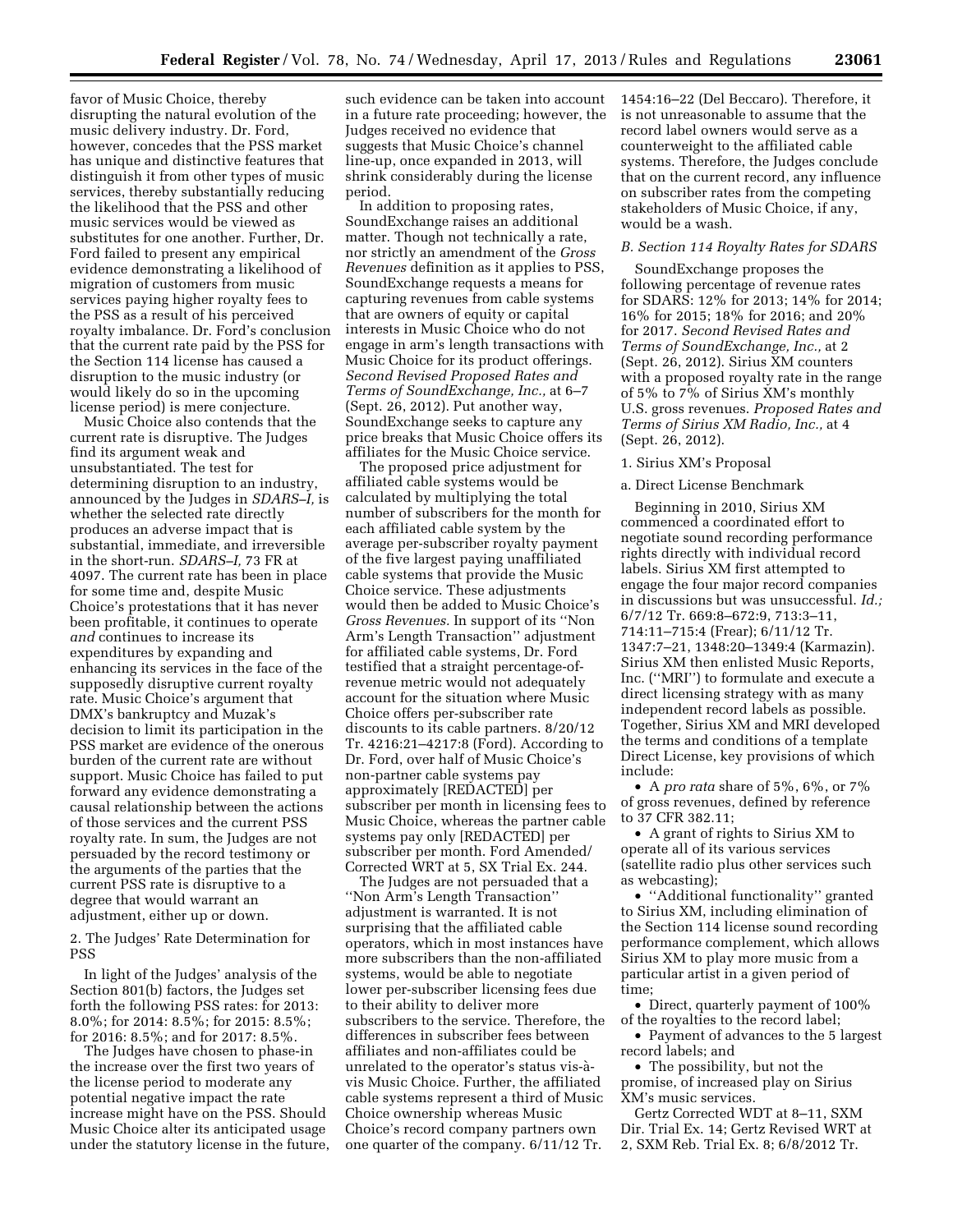986:20–987:5 (Blatter). Sirius XM executed the first Direct Licenses in August of 2011 and by the time of the closing of testimony in this proceeding, Sirius XM had Direct Licenses with 95 independent record labels that set a royalty rate of between 5% and 7% of gross revenues, depending on the particular agreement. 8/13/12 Tr. 3015:16–20 (Frear); 8/15/12 Tr. 3679:22–3680:1 (Gertz).

#### b. The Noll Analysis

Sirius XM's expert economist, Dr. Roger Noll, contends that the 95 Direct Licenses are the best benchmark for SDARS rate setting in this proceeding because, unlike in *SDARS–I,* the Judges now have direct evidence of competitively negotiated marketplace rates for the exact service at issue in this proceeding. Noll Revised Amended WDT at 7, 11, 33–36, SXM Dir. Trial Ex. 1. Dr. Noll testified that the Direct Licenses are representative, for benchmarking purposes, of the types of sound recordings available across the industry, including those distributed by major record labels. *Id.* at 39–45; *see also* 6/5/12 Tr. 261:6–262:14 (Noll)(contending that the 95 Direct Licensors as a group offer a scope of sound recordings comparable to those not so licensed).

Dr. Michael Salinger, another Sirius XM expert economist, concludes that the fact that 95 record companies accepted the Direct License offer suggests that the current 8% statutory rate is, if anything, above the competitive rate for sound recordings. Salinger Corrected WRT at 13, SXM Reb. Trial Ex. 9. Further, Sirius XM argues that the number of Direct Licenses undoubtedly would have been higher but for the efforts of SoundExchange, the American Association of Independent Musicians and others to undermine and interfere with its Direct License Initiative.20 *See, e.g., Sirius XM PFF*¶¶ 116–120.

Dr. Noll asserts that license agreements between major record labels and certain customized non-interactive webcasters provide marketplace evidence of rates that corroborate the 5%–7% rates achieved in the Direct Licenses. Noll Revised Amended WDT at 16, SXM Dir. Trial Ex. 1. Focusing principally on the sound recording rights agreements between the digital music service Last.fm and the four major record labels,21 Dr. Noll determined that for its non-interactive subscription streaming service, Last.fm agreed to pay:

- [REDACTED]
- [REDACTED]
- [REDACTED]

*Id.* at 76–79 (footnote omitted), Tables 2.1–2.1c and Appendices E–H.22

Using the rates gleaned from the Last.fm agreements for the noninteractive subscription streaming service, which he deemed to be the most similar to Sirius XM's satellite radio service in terms of functionality, Dr. Noll computed a hypothetical royalty rate by multiplying the Last.fm percentage-of-revenue rates [REDACTED] by the implicit persubscriber price for Sirius XM's music channels (\$3.00–\$3.45). Dr. Noll then divided the resulting per subscriber monthly fee by Sirius XM's average revenue per user (\$11.38) to express the hypothetical royalty rates as a percentage of revenue. *Id.* at 15; 6/5/12 Tr. 285:7–293:9 (Noll). This yielded an average royalty rate as a percentage of Sirius XM music channel revenue of 6.76%. *Id.* at 90; 6/5/12 Tr. 293:5–9 (Noll). Because this hypothetical rate fit squarely within the 5%–7% rate range of the Direct Licenses, Dr. Noll opines that the Last.fm agreement rates are corroborative of the rates contained in the Direct Licenses. He further concludes that the range of rates in the Direct Licenses represent the upper end of a reasonable royalty rate because the customized, non-interactive Last.fm services offer greater functionality and sound quality than the channels offered by Sirius XM. *Id.* at 14–16; 6/5/12 Tr. 292:2–14 (Noll).

2. SoundExchange Proposed Benchmarks

SoundExchange's expert economist, Dr. Janusz Ordover, offers a principal benchmark, and two alternatives, based upon his examination of seven market agreements for digital music between certain interactive subscription services that stream music over the Internet and each of the four major record labels. Dr. Ordover chose interactive subscription services because of his belief that they represent voluntary transactions in a competitive marketplace free of regulatory overhang. He also opined that such transactions provide sufficient information based on multiple buyer/ seller interactions, are not distorted by the exercise of undue market power on either the buyer's or seller's side, and involve digital music services that are similar to Sirius XM. 6/14/12 Tr. 2359:11–2360:9, 2256:13–2261:3 (Ordover).

# a. Ordover's Interactive Streaming Benchmark

Dr. Ordover derived his principal interactive streaming benchmark by determining the percentage of revenues that streaming services paid to the major record labels pursuant to their respective agreements. He then multiplied that percentage by an estimated retail price for a hypothetical music-only satellite radio service. *See generally* Ordover Third Corrected/ Amended WDT at 18–25, SX Trial Ex. 74. Beginning with data from July 2010, he derived the effective percentage of revenue paid by each interactive service by taking the amount of royalty fees paid to the record companies and dividing it by each service's gross subscription revenues. 6/14/12 Tr. 2274:10–16 (Ordover). In other words, Dr. Ordover relied on royalty payments the labels reportedly received under the agreements rather than the percentageof-revenue rates specified in the agreements which contained ''greater of'' royalty formulations.23 6/14/12 Tr. 2274:22–2275:1, 2363:14–2364:7 (Ordover). In calculating actual licensing fees paid, Dr. Ordover used gross subscription revenues of the interactive services without any deductions or carve-outs. Ordover Third Corrected/Amended WDT at 19, SX Trial Ex. 74. Examining the agreements, he determined that the annual payments as a percentage of gross subscription revenues of the services ranged from 50% to 70%, and tended to cluster in

<sup>20</sup>Sirius XM devoted considerable energy in this proceeding to discovery and presentation of evidence regarding actions by SoundExchange and its member record labels relating to the Direct Licensing initiative. Sirius XM contends that it would have been able to present a much greater number of Direct Licenses but for the interference of SoundExchange. In a rate determination proceeding, the Judges cannot adjudicate claims of tortious interference with contractual relations or business expectancies. Indeed, Sirius XM never presented such claims to the Judges for adjudication. Those claims can only be adjudicated in a court of competent jurisdiction. Had Sirius XM been able to make a sufficient showing that actions by SoundExchange were in fact interfering with the validity of this rate determination proceeding, then the Judges would have had to decide what effect, if any, such interference might have had on the validity of these rate proceedings. The Judges allowed evidence in this proceeding only to

determine whether, and to what extent, any activity by either party might have skewed the evidence upon which the Judges must rely.

<sup>21</sup> Dr. Noll also examined similar agreements between major labels and the music services Slacker and Turntable.

<sup>22</sup>Examining these same agreements for Last.fm's interactive on-demand service—[REDACTED]—led Dr. Noll to conclude that sound recording rights owners charge [REDACTED] for non-interactive services than they do for interactive/on-demand services. Dr. Noll also found similar rate differentials in the [REDACTED]. Noll Revised Amended WDT at 76–79, Tables 2.2–2.2d and Appendices I–K, SXM Dir. Trial Ex. 1.

<sup>23</sup>The ''greater of'' metric is an amount per play, an amount per subscriber, or a percentage of the service's revenues. 6/14/12 Tr. 2261:7–2262:4 (Ordover).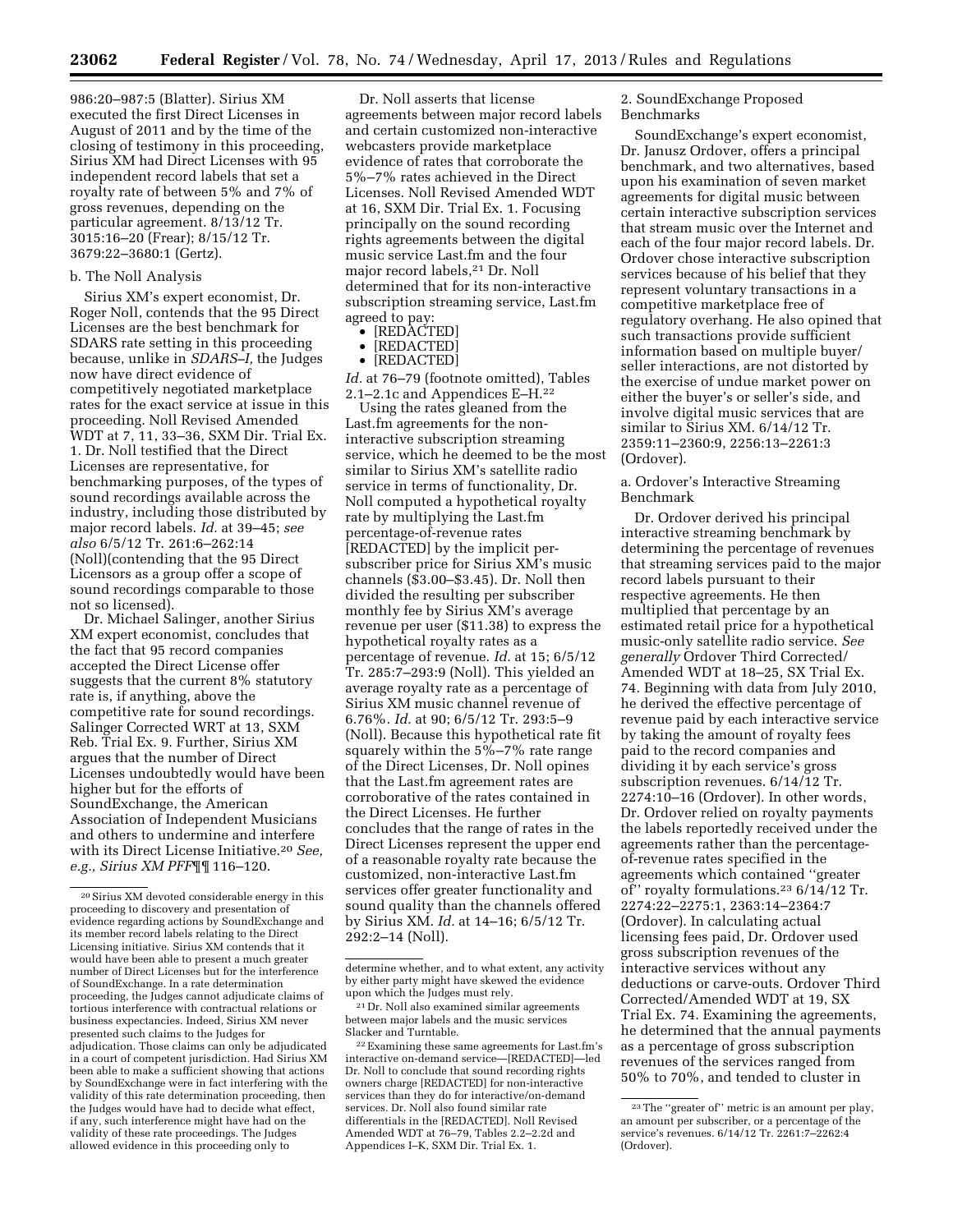# a range of 60% to 65%. *Id.* at 19–21; 6/ 14/12 Tr. 2275:4–12 (Ordover).

Dr. Ordover then attempted to account for the fact that the Sirius XM satellite radio service, unlike interactive subscription services, transmits both music and non-music content by reducing the percentage-of-revenue rate from the interactive subscription agreements by half. He chose this reduction percentage principally based upon his observation of the identical \$9.99 retail prices offered by Sirius XM for non-music and mostly music standalone subscriber packages. The result was a percentage-of-revenue rate range of between 30% and 32.5%. Dr. Ordover proposed this range as a benchmark for the SDARS rates for the 2013–17 statutory licensing period. Ordover Third Corrected/Amended WDT at 17, SX Trial Ex. 74.24

# b. Ordover's Content Comparability Adjustment

Dr. Ordover offered an alternative approach that involved an examination of per-subscriber royalty rates from interactive music streaming subscription services in an effort to adjust for the differences in service attributes between satellite radio and interactive subscription services. He first determined an unweighted average monthly royalty of \$5.95 per subscriber (monthly licensing fees paid divided by monthly subscriber counts) for interactive subscription services. He then adjusted this fee by the ratio of the retail price of a hypothetical music-only satellite radio service (50% of the \$12.95 subscription price for the Sirius XM Select programming package 25) to the retail price for interactive subscription services (\$9.99). Ordover Third Corrected/Amended WDT at 30– 31, SX Trial Ex. 74. This percentage, when applied to the average persubscriber royalty paid by interactive services (\$5.95), yields \$3.86 for the hypothetical music-only satellite radio service. Dividing this number by the \$12.95 Sirius XM subscription price

provides a percentage-of-revenue rate of 29.81%. *Id.* at 32.

# c. Ordover's Interactivity Adjustment

Dr. Ordover's second alternative approach attempts to adjust for the presence of interactivity alone in the rates yielded by his primary benchmark under the assumption that interactivity is the material difference between interactive subscription services and satellite radio. Ordover Third Corrected/ Amended WDT at 33, SX. Trial Ex. 74. To derive the value of interactivity, he compared the retail prices for interactive music streaming services with the retail prices for non-interactive music streaming services. He determined that interactive music streaming services are uniformly priced at \$9.99 per month, while noninteractive services prices averaged \$4.86. *Id.* at 31–32, Table 4 and 33–34, Table 5.26 Dr. Ordover then used the ratio to adjust the average per-subscriber royalty paid by interactive services (\$5.95) to calculate an equivalent payment for satellite radio. This calculation yielded a percentage-ofrevenue royalty rate of 22.32% for Sirius XM, which Dr. Ordover concludes represents the lower bound of a reasonable royalty rate. 6/14/12 Tr. 2282:12–2283:22, 2334:8–11 (Ordover).27 Dr. Ordover offered no alternative that attempted to account for the combination of content and interactivity differences.

# 3. Analysis and Conclusions Regarding the Proposed Benchmarks

For the reasons stated herein, the Judges determine that an analysis of the benchmark evidence presented in this proceeding establishes that reasonable royalty rates for the use of sound recordings under the Section 114 statutory license cannot be lower than 7%, the upper bound of the range of rates of the Direct Licenses. The Judges find that Dr. Ordover's proposed benchmark rates of between 30%– 32.5% are beyond the zone of reasonableness, given that they are four times greater than the rate of 8% that

the Judges set four years ago in *SDARS– I* and are based on a limited data set of questionable comparability to the target market. As a result, the Judges are left with no acceptable benchmark by which to mark an upper bound for a zone of reasonableness. The Judges rely, therefore, on data points such as the lowest rate proposed by SoundExchange and the unadjusted upper bound in *SDARS–I* to guide the determination of what the upper bound should be in this proceeding.

a. Analysis of Sirius XM's Proposed Direct License Benchmark

The Direct Licenses that Sirius XM proposed as the foundation for a benchmark have the surface appeal of a comparable benchmark because they involve the same sellers and buyers as the target market. A closer examination, however, reveals the weaknesses of the Direct Licenses as a data set. First, the direct licensors represent a sliver of the universe of rights holders for sound recordings: 95 of over 20,100 rights holders to which SoundExchange distributes payments. *See* Bender WDT at 4, SX Trial Ex. 75; 8/13/12 Tr. 3015:16–20 (Frear). They also represent a subset of the 691 independent labels that Sirius XM approached in the first instance. Ordover Amended WRT at 4 n.8, SX Trial Ex. 218; SX Trial Ex. 301. Sirius XM opined that the number of Direct Licenses would likely have been substantially higher but for the alleged interference of SoundExchange and others who purportedly attempted to discourage record labels from negotiating with Sirius XM. The Judges are not persuaded by the evidence in the record that SoundExchange's alleged actions materially frustrated Sirius XM's efforts to execute Direct License agreements. Therefore, the Judges must evaluate the Direct Licenses for what they are, which is to say, a very small subset of the sound recording market.<sup>28</sup>

The Direct Licenses do not include any of the major record labels whom, by virtue of the depth and breadth of their music catalogues, make up a critical portion of the sound recording market. Dr. Noll's observation that the works licensed by the Direct Licensors represent the kinds of sound recordings performed on Sirius XM does not diminish the importance of the catalogues of the major labels. It would be difficult to imagine a successful SDARS service that did not have access to the types of recordings that the major

<sup>24</sup> Dr. Ordover's mathematical calculation is as follows: He took the \$12.95 Sirius XM subscription price, and then multiplied that by 50% to obtain the music portion of the subscription price of \$6.475. He then multiplied the music-only satellite radio subscription price by 60% to 65% (his effective percentage of royalty derived from the interactive subscription service agreements) to obtain the music royalty of \$3.88 to \$4.21. Finally, he divided those numbers by the Sirius XM subscription price for the Select programming package to obtain the 30% to 32.5% range. 8/16/12 Tr. 3794:13–3795:9 (Salinger).

<sup>25</sup>The current price for this service is \$14.49. Ordover Third Corrected/Amended WDT at 31 n.33, SX Trial Ex. 74.

<sup>26</sup> Dr. Ordover did not provide a weighted average of the non-interactive service prices because he concluded that he did not have reliable data, nor did he include, at the Judges' invitation, adsupported non-interactive services in his calculation, deciding that such services would add undue complexity to his methodology. Ordover Amended WRT at 38–39, SX Trial Ex. 218.

<sup>27</sup>This rate was calculated by multiplying the interactivity ratio of .4865 (\$4.86/\$9.99) by the average per-subscriber royalty payment of \$5.95, yielding an equivalent satellite radio payment of \$2.89. The \$2.89 per-subscriber rate was then divided by the \$12.95 monthly charge for the Sirius XM Select satellite radio package, resulting in the percentage of revenue rate of 22.32%.

<sup>28</sup> Dr. Ordover estimated that the works licensed under the Direct Licenses represent no more than 2%–4% of the total number of works performed by Sirius XM. Ordover Amended WRT at 4–5, SX Trial Ex. 218; 6/6/12 Tr. 308:3–5 (Noll).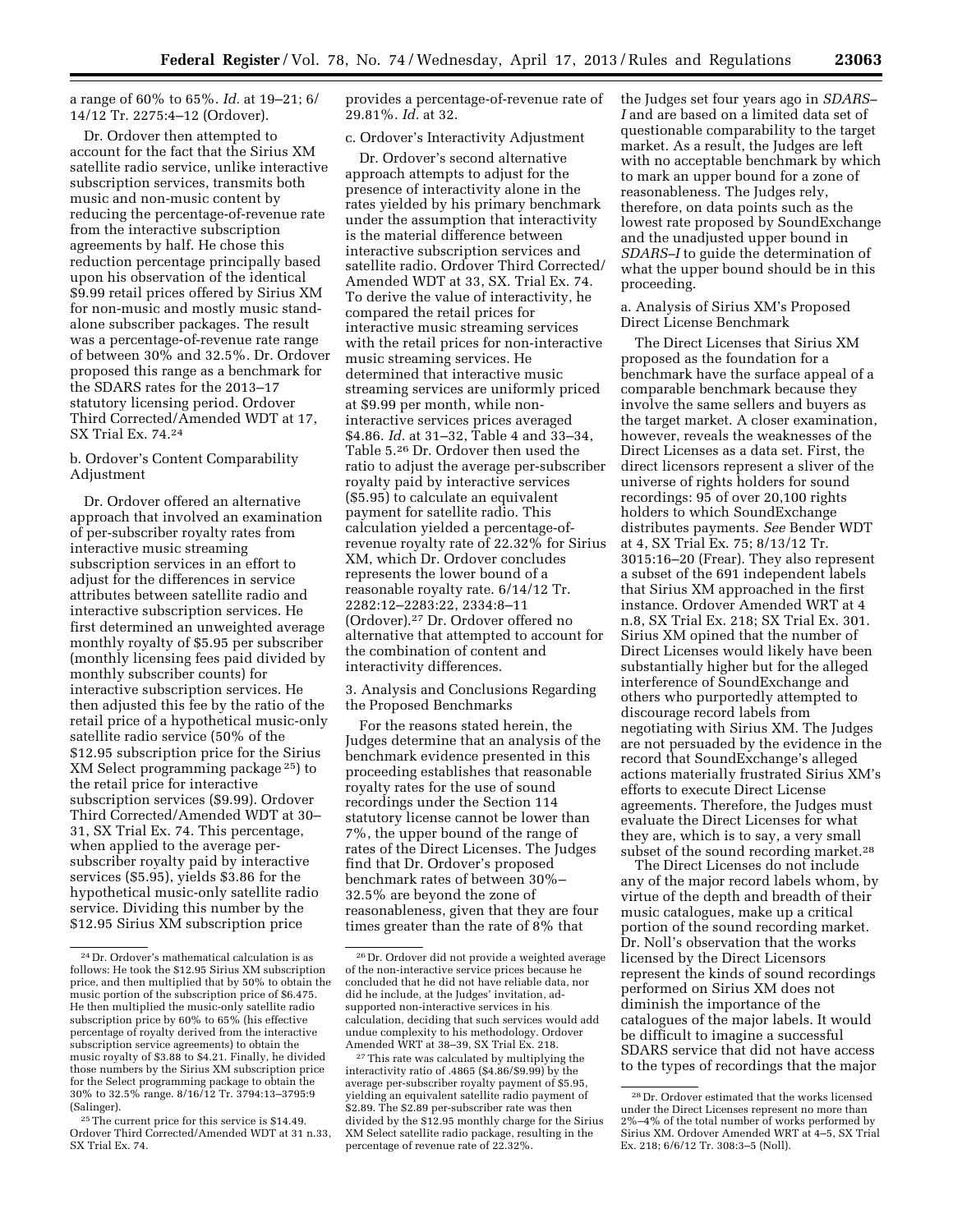labels possess. The ''representativeness'' of the sound recordings contained in the catalogues of the Direct Licensees does not equate to their popularity, an essential ingredient to Sirius XM's music offerings. 6/7/12 Tr. 836:17–22 (Gertz)(''Sirius XM is very hits driven, and they want to have the most successful service they can, so they're going to use what's popular.''). Nevertheless, the rates the Judges set must evaluate the universe of sound recordings available for licensing under the statute. The vast majority of those sound recordings would not currently be considered to be ''popular,'' although many might have qualified as ''hits'' in their day or are viewed as popular in a particular genre.

Furthermore, the Judges note that the additional considerations and rights granted in the Direct Licenses that are beyond those contained in the Section 114 license weaken the Direct Licenses' comparability as a benchmark. For example, the Direct Licenses provide for payment of 100% of the royalties to the Direct Licensors, 6/6/12 Tr. 341:10– 342:3 (Noll), thereby avoiding the statutory apportionment of 50% to record companies and 50% to artists and performers.29 *See* 17 U.S.C. 114(g). Certain of the Direct Licenses, in particular those of the larger independent labels, provide for cash advances and accelerated royalty payments, considerations that also are not provided for under the statutory license. *See, e.g.,* Gertz Revised WRT at SXM Reb. Ex. 8, pp. 3–4 and SXM Reb. 23, pp. 3–4, SXM Reb. Trial Ex. 8. In addition, Sirius XM absorbs all of the administrative costs of the licensing process under the Direct Licenses, which, under the statutory license, are borne by the copyright owners, artists and performers. Eisenberg Amended/ Corrected WRT at SX Ex. 313–RR, SX Trial Ex. 245. With respect to rights granted under the Direct Licenses, Sirius XM receives a waiver of the sound recording complement of the statutory license and the ability to perform the works of the Direct Licensors on other services not covered by the statutory license.

Dr. Noll's analysis does little to address the Judges' concerns regarding the Direct Licenses. Dr. Noll contends that the fact the Direct License rates are lower than the current 8% statutory rate is explained by a ''demand diversion

effect.'' In other words, Dr. Noll posits that record labels engage in price competition aimed at increasing their market share through increased plays on Sirius XM, thereby reducing the royalty rates demanded, which reflects what would happen in the market as a whole in the absence of a statutory rate. Noll Revised Amended WDT at 36–38, SXM Dir. Trial Ex. 1.

Dr. Noll's demand diversion theory, however, has limited explanatory power. It may well be that independent record labels took the Direct License offer because of the valuable nonstatutory benefits discussed above, and there is testimony in the record to this effect. *See, e.g.,* SX Trial Ex. 317 at SXM–CRB\_DIR\_00079565; 8/20/12 Tr. 4156:5–4157:3 (Powers). Further, independent labels may have a greater incentive than majors to secure performances of their works on services such as Sirius XM, which would increase the attractiveness of a Direct License relationship. Powers WRT at 4, SX Trial Ex. 243; Eisenberg Amended/ Corrected WRT at SX Ex. 329–RR at SXM\_CRB\_DIR\_00042287, SX Trial Ex. 245 (email from MRI to independent label emphasizing that a Direct License offers the possibility of increased airplay). Although major labels also must compete with other majors and with independent labels for airplay, none was apparently so motivated by that concern to negotiate separately with Sirius XM. Therefore, the differing motivations of the ''sellers'' in the proposed Direct License benchmark suggest a weakness regarding comparability to the target market.

Dr. Noll's benchmark analysis, whether considered as corroboration of the rates in the Direct Licenses or standing alone, contains significant flaws. His reliance on the Last.fm agreements with the four major record labels, which provide the critical data to his calculations, is valid to the extent that the agreements are shown to be representative of non-interactive subscription webcasting services. *See SDARS–I,* 73 FR at 4090. Two of the agreements, however, have expired and are no longer in effect. Ordover Amended WRT at 25, SX Trial Ex. 218. Last.fm now pays those record companies at the statutory webcasting rate, which is not a market rate. 8/14/ 12 Tr. 3308:8–20, 3317:10–16 (Ordover). Even if the Last.fm agreements were the *most* representative of webcasting services—and Dr. Noll has not demonstrated that they are—the Judges would not be inclined to accept them as fully comparable to the SDARS business without a persuasive adjustment to account for the functional differences

between webcasting and satellite radio. Dr. Noll offered none.

The Judges also have reservations about Dr. Noll's determination of \$3.00– \$3.45 as the implicit monthly market price for Sirius XM's music channels.30 Dr. Noll identified three methods for determining the implicit price. The first is the average retail price of \$3.15 taken from Last.fm's and Pandora's noninteractive subscription services. Noll Revised WRT at Table 1, SXM Reb. Trial Ex. 6. As with Last.fm, there is no adjustment to account for functional differences between the Pandora webcasting service and satellite radio, whose primary use is in the automobile.

Dr. Noll's second method is to derive a market price for Sirius XM using a survey conducted by Sirius XM's witness Professor John Hauser that attempts to measure the value of music to Sirius XM subscribers. Professor Hauser posited an anchor price for the Sirius XM service to his survey respondents, and then randomly removed features (such as lack of commercials, quality of sound, etc.) to determine how much the respondents would be willing to pay for the service after each feature is removed. Hauser Corrected WRT at 20–22, SXM Dir. Trial Ex. 24. After averaging the results, he determined that subscribers place an average value on Sirius XM's music channels of \$3.24. *Id.* at Appendix G. Professor Hauser's survey is of limited value. By design, the higher number of features or attributes of the Sirius XM service included in the survey, the lower the estimated value of any given service. This feature of the survey produces anomalous outcomes, such as survey results showing that subscribers would pay a certain amount for ubiquitous station availability, premium sound quality and absence of commercials, all without any programming content. *See* Ordover Amended WRT at 35, SX Trial Ex. 218.

Third, Dr. Noll sought to calculate the cost of inputs necessary for delivery of Sirius XM's programming via satellite and its subsidization/installation of radio receivers in automobiles (described as ''unique'' costs to the satellite radio service), to then deduct those costs from gross revenues, and allocate the remaining revenue between music and non-music content. Noll Revised Amended WDT at 81–83, 85, SXM Dir. Trial Ex. 1. After making these calculations, Dr. Noll credited 55.1%, or \$3.45, to music channels. *Id.* at 88 and

<sup>29</sup>The Judges recognize that direct payment to the Direct Licensors does not relieve them of their royalty obligations to their artists and performers; however, receipt of 100% of the royalties upfront is clearly attractive to certain record labels and was a selling point in negotiations with independent record labels. Powers WDT at 4–5, SX Trial Ex. 243.

<sup>30</sup>The implicit monthly price is applied to the effective percentage of revenue rate of [REDACTED] from the Last.fm agreements that serve as the numerator in Dr. Noll's calculation.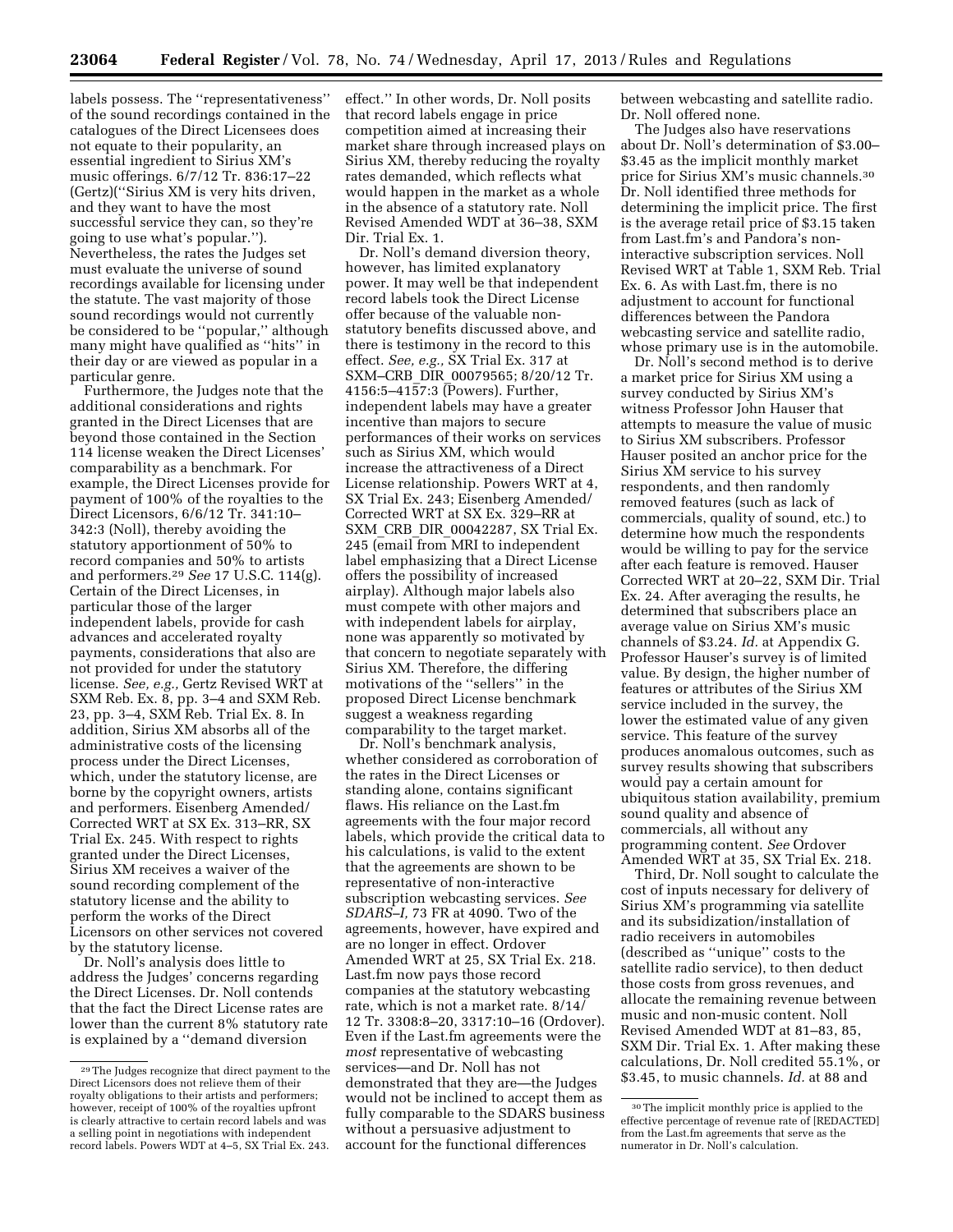Table 3. Sirius XM contends that including the unique delivery costs and investments of its service is appropriate in Dr. Noll's calculation. Sirius XM cites to major record company agreements with Cricket and MetroPCS (mobile service providers that bundle telephone service and interactive music service into a single package) that reflect that a percentage royalty rate for music must be reduced by a commensurate proportion to reflect revenue collected for the non-music portion of the bundled service. *Sirius XM PFF* ¶¶169– 173.

SoundExchange's expert economist, Dr. Thomas Lys, explained, however, that because most of the unique costs that Dr. Noll allocated are relatively fixed, the per-subscriber amounts vary inversely with the number of subscribers. Lys WRT at 57, SX Trial Ex. 240. Dr. Noll performed his calculation of costs using 2010 data, but had he used subscriber numbers for the years thereafter, which have continued to increase, and are anticipated to increase further in the coming licensing term, the analysis would show lower unique costs per subscriber and a higher value of music. *Id.* The dependency of Dr. Noll's methodology on timing and the number of subscribers undermines its reliability for quantifying what the unique costs are likely to be in the coming rate term. *Id.* at 58.

Sirius XM's analogy to the bundled services of Cricket and MetroPCS is inapposite. Unlike those services, the success of Sirius XM is dependent upon its access to music. 6/14/12 Tr. 2270:7– 2271:15 (Ordover); *see also* 6/5/12 Tr. 235:6–10 (Noll)(''It's a bundle of services, it's a distribution system, a bunch of nonmusic content and a bunch of music content, all of which are essential. And you pull the plug on any one of them, and the whole thing collapses.''); 6/11/12 Tr. 1431:10–17 (Karmazin). The value of Sirius XM's satellite radio service is the bundling of music and non-music content with its delivery platform, and Sirius XM has failed to present convincing evidence that its delivery platform and non-music content, alone, present a viable business.31

In sum, these concerns, coupled with those surrounding the Direct Licenses themselves, show weaknesses in the proposed Direct License benchmark that diminish its usefulness. Therefore, the Judges find that the 7% rate, which

represents the high end of the Direct License rates, represents the lower bound of a zone of reasonableness. The Judges believe that a rate any lower, given the prevailing statutory rate, would more than likely be overly influenced by the particular terms of the Direct License agreements, which are not part of the statutory license.32

# b. Analysis of SoundExchange's Proposed Interactive Subscription Services Benchmark

The Judges have determined in the past that the interactive subscription service market has characteristics reasonably similar to those of the SDARS market. *SDARS–I,* 73 FR at 4093. Moreover, Dr. Ordover's proposed interactive subscription service benchmark in this proceeding analyzes certain useful data sets that make it difficult to dismiss the proposed benchmark outright. For example, the agreements Dr. Ordover examined represent a relevant data source from which to consider the outcomes of marketplace negotiations. That being said, the Judges do not find that the market for interactive subscription streaming services as characterized by Dr. Ordover in this proceeding offers a foundation to support a comparable benchmark from which to begin an analysis of reasonable rates for SDARS for the upcoming license period.

For example, the rights licensed by interactive subscription services are not the same as those by non-interactive services such as the SDARS, and the Judges did not find Dr. Ordover's efforts to adjust for the differences to be helpful. Dr. Ordover attempted to account for these differences by offering two alternative approaches, both of which seek to enhance the comparability of this proposed benchmark to the SDARS market. As discussed above, his first alternative approach attempts to adjust for service content between the two markets. The Judges doubt whether this approach

adequately adjusts the interactive subscription service market to account for differences in attributes and functionality between that market and satellite radio. Dr. Ordover's second alternative approach attempts to adjust for interactivity. Ordover Third Corrected/Amended WDT at 33–34, SX Trial Ex. 74. The Judges found this effort to be somewhat more pertinent.

Nevertheless, the Judges find that the differences between Sirius XM and the ''buyers'' in the proposed benchmark severely constrain the usefulness of the proposed Ordover benchmark. Dr. Ordover's proposed interactive subscription streaming service benchmark was based on licensing fees paid to the four major record labels for 2011 by seven internet streaming services and for one-half of 2012 for some of those services. Ordover Third Corrected/Amended WDT at 19–21, SX Trial Ex. 74.

Dr. Ordover characterizes the streaming services as ''well-established services like Microsoft Zune, Napster, and Rhapsody, and newer market entrants like Rdio and MOG.'' *Id.* Dr. Ordover concedes, however, that in October 2011, Rhapsody announced that it was acquiring Napster. *Id.* at 19, n.16. Notably, in 2012 Microsoft ceased offering Zune as a stand-alone service and rolled it into its XBOX service suite. *See [http://www.xbox.com/en-S/Live/](http://www.xbox.com/en-S/Live/Partners/Zune) [Partners/Zune.](http://www.xbox.com/en-S/Live/Partners/Zune)* In addition, one of the services upon which Dr. Ordover based his proposed benchmark, Slacker Premium, was not introduced until May 2011, so not even a full year's payment data was available for that service.

The royalty implications of these details are uncertain, but these details about the proposed benchmark market underscore the fluid nature of the subscription streaming market and the difficulty of generalizing the royalty obligations of a market based on a few quarters worth of payment data for a handful of services. In short, the interactive subscription service market upon which Dr. Ordover relied is in a constant state of flux. No single buyer or group of buyers in that market seems comparable to Sirius XM in terms of its name recognition and status as the sole provider of satellite radio service. Therefore, the Judges believe that Sirius XM likely would have been in a preferential bargaining position to the interactive subscription service providers and may have negotiated very different rates as a result. The Judges do not believe that Dr. Ordover accounted for this difference.

Whereas the Judges criticized the Direct License benchmark data set for lacking one or more major record labels,

<sup>31</sup>Likewise, Sirius XM has failed to demonstrate that it could successfully substitute away to other providers of music. If that were the case, Sirius XM could have operated its business under the Direct Licenses, for example, and avoided participation in this proceeding altogether.

<sup>32</sup>SoundExchange contends that the Judges should completely discount the Direct Licenses because they were negotiated under the shadow of the statutory rate which was sure to influence the rates the parties agreed to as well as their willingness to negotiate at all. *SX PFF* ¶ 371. Although the Judges considered that fact when determining the amount of weight that the Direct License benchmark received, the Judges question whether any agreements regarding sound recording rights could be purely market-based given the current statutory framework. With that understanding, the Judges do not have the luxury of ignoring record evidence of the contemporaneous results of arm's length negotiations between the same buyers and sellers and rights involved in the market for which the Judges are charged to determine a reasonable rate that will remain reasonable for the next five years, no matter how many weaknesses those results might exhibit.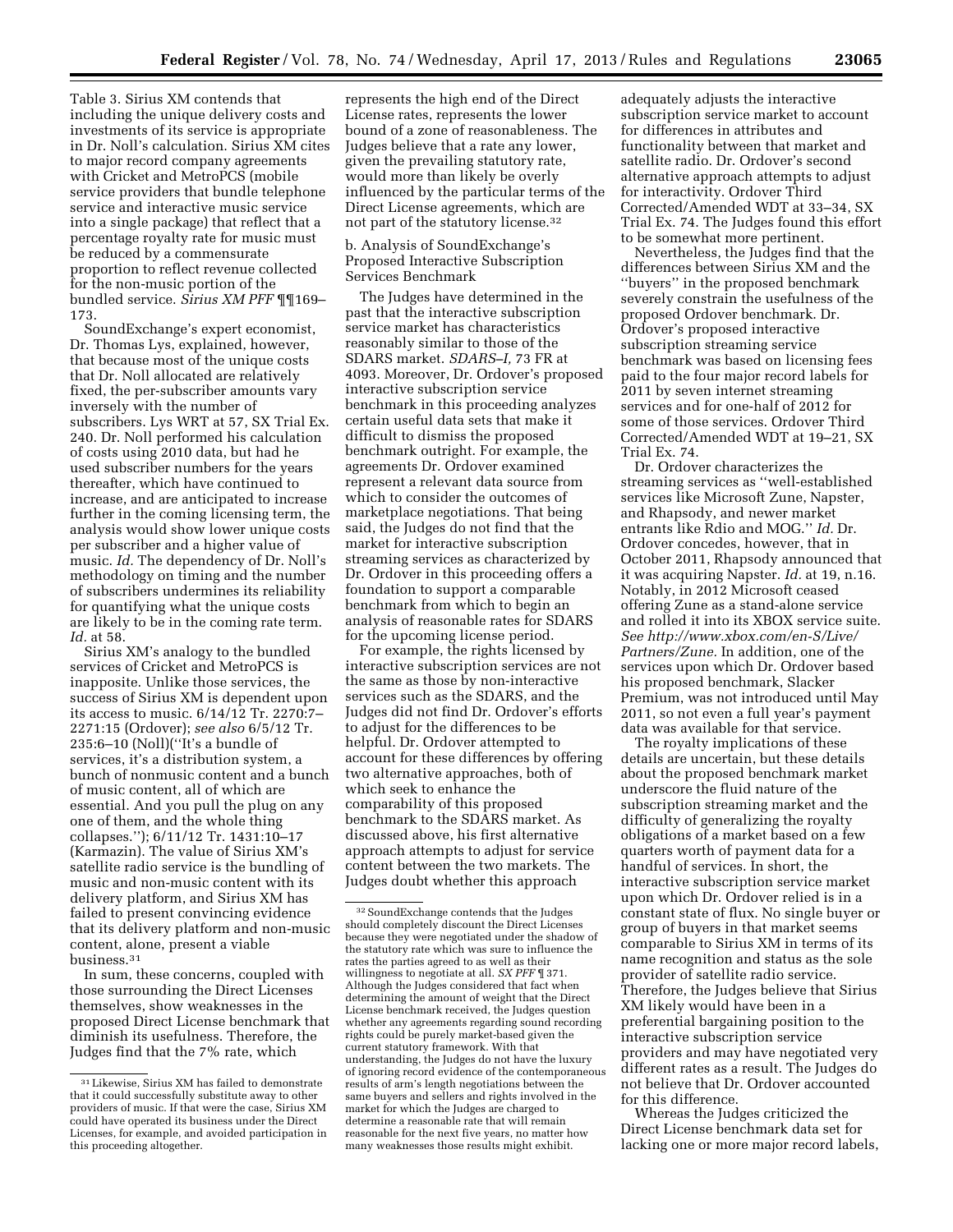the proposed Ordover benchmark also lacks the balance of representing a broader subset of record labels. Although Sirius XM's service may be "hit" driven, it features a broad range of music offerings that span several decades and several genres. Indeed, the Judges suspect that much of the value of the Sirius XM service as opposed to broadcast terrestrial radio and other competitors is that Sirius XM plays a greater range of music, much of which may be licensed by non-major labels. Therefore, by focusing on the catalogues that the major record labels possess, although a crucial component of Sirius XM's service, the proposed Ordover benchmark overlooked a subset of the entire universe of sound recordings for which the Judges must set a rate in this proceeding. The Judges believe that these comparability differences may help to explain why the rates in the subscription services market are so much higher than those in the Direct Licenses, although other factors are also at play.

The yawning gap between the current rate of 8% and the highest rates proposed by Dr. Ordover raises additional concerns about the proposed Ordover benchmark. Indeed, the Judges find that the rates Dr. Ordover calculated based on his proposed principal benchmark (30%–32.5%) and his first alternative adjustment (29.81%) are so much higher than the current statutory rate that they are outside the zone of reasonableness. The rate that Dr. Ordover derives from his second alternative adjustment (22.32%), while suggesting a more reasonable alternative, can be viewed as no more than the upper bound of the zone of reasonableness, although it is a bound that the Judges have little confidence in.

As a result, after analyzing the proposed benchmarks, both of which are flawed, the Judges are left with a zone of reasonableness with a floor of 7% and an upper bound that can be no more than 22.32%. The Judges are also informed by SoundExchange's proposed rates for SDARS, which start at 12% for 2013. Presumably, SoundExchange would not have proposed this entry rate if it did not believe it to be reasonable. Lastly, the Judges consider the prevailing statutory rate of 8%, which the Judges adjusted down from a 13% rate in *SDARS–I* based on the fourth Section 801(b) factor. *SDARS–I,* 73 FR at 4093–4098. With these guide posts in mind, the Judges analyze the Section 801(b) factors.

4. Application of Section 801(b) Factors

The Copyright Act requires that the Judges establish rates for the Section

114 license that are reasonable and calculated to achieve the four specific policy objectives set forth in Section 801(b) of the Copyright Act. In analyzing the Section 801(b) factors the Judges determine whether adjustments to the rate indicated by marketplace benchmarks, if any, are warranted and, if so, whether there is sufficient evidence in the record to support such adjustments. *SDARS–I,* 73 FR at 4094 (Jan. 24, 2008). The absence of solid empirical evidence that might suggest a difference between the benchmark and target markets cautions against the need for an adjustment. *Id.* at 4094–4095. In *SDARS–I,* the Judges determined that no adjustment was warranted for the first three factors but that a downward adjustment was warranted for the fourth factor—minimization of disruptive impact—for reasons discussed in section (d) below. SoundExchange argues that no adjustment is warranted in the current proceeding. *SX PFF*  ¶ 497. Sirius XM contends, however, that an analysis of the Section 801(b) factors ''counsels setting a royalty rate at the low end of the range of reasonable rates.'' *Sirius XM PFF* ¶ 227.

a. Maximize the Availability of Creative Works

Sirius XM contends that a downward adjustment from the benchmark rate is warranted with respect to the first Section 801(b) factor—maximizing the availability of creative works to the public.33 *Sirius XM PFF* ¶ 227. To support its contention, Sirius XM argues that the term ''availability'' in this factor encompasses both the incentive to produce creative products and the delivery of those products to consumers. *Id.* at ¶ 228. Sirius XM states that its service enhances the delivery and availability of sound recordings by: ''providing an uninterrupted nationwide broadcast of unparalleled breadth and depth; exposing listeners to music that is not played elsewhere; and creating original music programming to promote artists \* \* \*.'' *Id.* at ¶ 230. Sirius XM also contends that, unlike its service, which it posits promotes phonorecord sales, internet subscription services,

which formed the basis of the proposed Ordover benchmark, show no such promotional value, and in fact, may cannibalize phonorecord sales. *Id.* at ¶¶ 253–254 and 257–260.

Much of the evidence that Sirius XM presented to show the promotional effect of Sirius XM's service on phonorecord sales consists of testimony detailing record labels' efforts to get their artists airplay on Sirius XM and elsewhere. *See, e.g., id.* at ¶ 253 (''SoundExchange's witness Darius Van Arman, co-owner of several independent record labels, conceded that 'one of the goals of [his labels'] promotional activities [is] to get [his] artists airplay \* \* \* includ[ing] airplay on Sirius XM.''). It is not surprising that record labels seek airplay for the artists they represent. Nor would it be surprising to learn that increased airplay on Sirius XM can enhance phonorecord sales. Those facts alone, even if assumed to be true, would not provide the type of substantial empirical evidence that might support a downward adjustment from the rates most strongly suggested by the evidence in the record.

As SoundExchange notes, ''Sirius XM's case attempting to connect Sirius XM airplay with sales of sound recordings consists of less than ten pieces of anecdotal evidence over a *fiveyear period.'' SX RFF* at ¶ 228 (emphasis in original). The Judges agree with SoundExchange that Sirius XM provides insufficient probative evidence upon which the Judges could make a meaningful assessment of the relative promotional value of Sirius XM's service vis á vis interactive internet subscription services. *See* 10/16/2012 Tr. 4874:16–18 (Sirius XM closing argument by Mr. Rich, noting the anecdotal nature of Sirius XM's promotional evidence).

The Judges are also unpersuaded by Sirius XM's assertion that the purported lack of promotional value of interactive internet services should warrant a downward adjustment from a marketplace benchmark rate upon which the Judges might rely. Evidence to support Sirius XM's contention that interactive internet services are substitutional and may cannibalize phonorecord sales is sparse. In this regard, the Judges place little credence on blanket statements such as that by Dr. Noll that ''there's no question'' that interactive subscription services have no promotional impact on record sales, because ''[o]n demand services let customers play a specific recording on request, allowing the same control over play sequence that customers have in playing recordings from personal libraries.'' Sirius XM PFF at ¶ 257,

<sup>33</sup>SoundExchange notes that ''[t]here are no sound economic reasons to adjust market-based rates because of this statutory objective.'' *SX PFF*  ¶ 502. Other than its affirmation that the revenue from the SDARS is important to record labels, *SX PFF* ¶ 515, SoundExchange directs us to no evidence in the record that would warrant an upward adjustment in the rate that is most strongly indicated by the totality of the evidence in the proceeding based on the first Section 801(b) factor. Therefore, the Judges limit the discussion in this section to Sirius XM's arguments about why a downward adjustment is warranted under this factor.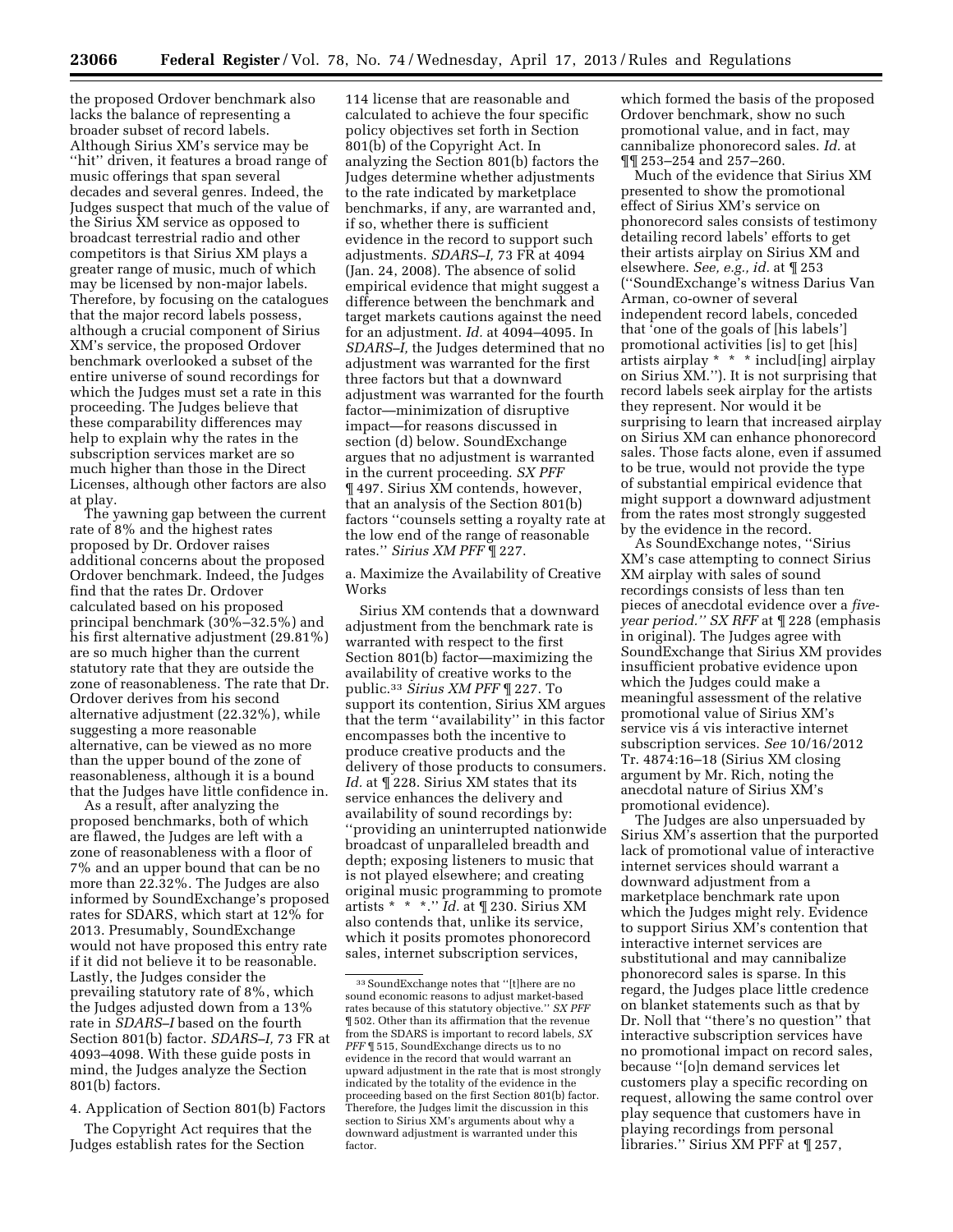*quoting* Noll Revised Amended WDT at 22 and 6/5/12 Tr. 227:16–228:16 (Noll).34

Dr. Noll's statement is more descriptive of the nature of interactive services than supportive of the claim that those services increase substitution. Even if the Judges were to take at face value Dr. Noll's implication that a subscriber's ability to play a particular track on demand discourages the subscriber from purchasing that track, that fact alone would not address the more general notion regarding the relative promotional value (or lack thereof) of interactive internet streaming services. Promotional value can extend far beyond a service's impact on a single track by a single artist; it may extend to an artist's entire catalogue as well as to related artists or genres.

With respect to the potential substitutional effect of interactive internet streaming services, Sirius XM references certain industry projections that assume a certain rate of cannibalization for such services. *Sirius XM PFF* ¶¶ 259–260. Even if these rates were assumed to be reasonable projections for this type of service, they are not supportive of a downward adjustment from a marketplaceinfluenced benchmark rate because they are already taken into account in determining the royalty rates that the services pay. *See, e.g., id.* at ¶ 260; PSS Ex. 8 at 3 (SX02 00027594); 6/13/12 Tr. 2061:16–2062:3 (Bryan) (Warner Music Group's estimate of potential substitution effect of Spotify's service). In sum, the Judges find no probative evidence to warrant an adjustment from a marketplace-derived benchmark rate under this factor.

b. Afford Fair Return/Fair Income Under Existing Market Conditions

With respect to the second Section 801(b) factor—affording a fair return to the copyright owner and fair income to the copyright user—the Judges find that little has changed since *SDARS–I,* in which the Judges determined that no adjustment from the benchmark rate was warranted.

#### 1. The Parties' Contentions

SoundExchange argues that no adjustment to a marketplace-derived benchmark rate is warranted ''unless there is a clear showing that the benchmark rates were elevated by the exercise of monopoly power.'' *SX PFF*  ¶ 504. SoundExchange contends that no such monopoly power was shown with respect to the marketplace benchmark that SoundExchange proposes or with respect to ''other non-statutory distribution channels.'' *Id.*  SoundExchange contends that ''any downward adjustment would amount to a 'subsidy' for Sirius XM, which would provide the company with an unwarranted competitive advantage relative to rival distributors of music content, and also dilute the incentives for the creation of new works and for the efficient transmission of music through new and emerging channels.'' *Id.;* Ordover Third Corrected/Amended WDT at 10, SX Trial Ex. 74. SoundExchange also stresses the growing importance to artists and record labels of digital income streams as sales of physical products decline. *SX PFF*  ¶ 528.

For its part, Sirius XM contends that ''the implementation of this factor requires assessing whether the royalty rate allows both the buyer (Sirius XM) and the sellers (the record labels) to recover their costs, including the financial cost of capital used to make investments.'' *Sirius XM PFF* ¶ 263. Sirius XM states that those costs must be measured cumulatively and not as a ''snapshot of annual operating costs.'' *Id.* While Sirius XM concedes that the company has shown a ''recent trend of profitability,'' it contends that ''it will be years before Sirius XM recoups all of its losses from the last two decades; thus, any increase to those costs, such as an increase in the SoundExchange royalty rate, will only lengthen the time it takes to recoup these losses and directly interfere with Sirius XM's ability to achieve a fair return on its investments.'' *Id.* at ¶ 265.

# 2. The Judges' Analysis

#### In *SDARS–I,* the Judges stated:

Affording copyright users a fair income is not the same thing as guaranteeing them a profit in excess of the fair expectations of a highly leveraged enterprise. Nor is a fair income one which allows the SDARS to utilize its other resources inefficiently. In both these senses, a fair income is more consistent with reasonable market outcomes.

#### 73 FR 4095 (footnote omitted).

*Id.* at 228:8–16. 35*See, e.g.,* 8/13/2012 Tr. 3049:8–16 (Frear). marketplace benchmark rate that guides In the absence of substantial evidence in the record to the contrary, any

the selection of rates will encompass such a return because it represents the best evidence of reasonable market outcomes. In this proceeding, the Judges find the proposed Direct License benchmark provides useful guidance for setting the lower bound of a zone of reasonable rates. The Judges find no probative evidence, however, to suggest that that rate should be adjusted under this factor. Presumably, being marketplace-inspired, the rate already reflects a fair income and a fair return.

SoundExchange stresses the growing importance of digital revenue streams for copyright owners, a trend that was certainly in play during the *SDARS–I*  proceeding. The Judges find no material change in that trend in the current record that would warrant an upward adjustment from a marketplace-derived benchmark rate. In turn, Sirius XM stresses the importance of the rate on the timing of Sirius XM's return to profitability. The SDARS made similar points in the *SDARS–I* proceeding. Sirius XM's current trend toward profitability and its ability to pass on at least a portion of the rate increase to its subscribers<sup>35</sup> suggests that the prevailing statutory rate—which was informed by a marketplace benchmark and which is within the zone of reasonableness the Judges establish in the current proceeding—did not hinder Sirius XM's ability to earn a fair income.

In this proceeding, the Judges set the lower bound of the zone of reasonableness at 7% based on marketplace outcomes. Therefore, the Judges are confident that fair income and returns are reflected by that rate. In *SDARS–I* the Judges found that the same was true with respect to the statutory rate of 8%, as well as the 13% rate to which the Judges applied the Section 801(b) factors to derive the 8% rate. The current record does not support a change in that conclusion. Therefore, the Judges find no justification in this proceeding for an adjustment either up or down pursuant to the second Section 801(b) factor for rates in a range of 7% to 13%.

# c. Weigh Relative Roles of Copyright Owner and Copyright User

#### 1. The Parties' Contentions

According to Sirius XM, ''when using the royalty rate paid by an Internetbased music service as a benchmark for setting royalty rates for Sirius XM, one must first identify the contributions that are unique to Sirius XM \* \* \* and then compare these contributions to those made by the Internet-based services that

<sup>34</sup> Dr. Noll concedes that ''there's no published academic research on this issue, and, indeed, there's not enough data available for me to undertake such a research project.'' 6/5/12 Tr. 227:22–228:3 (Noll). Moreover, he concedes that even the industry studies that have been done are ambiguous in their conclusions. Some think there's a substitution effect, some think there isn't. On balance, it seems to be the case that issue is unresolved, but there's no—there's no question that you wouldn't say it's a promotional effect, like satellite radio or terrestrial radio. It's either nothing or it's a substitution effect.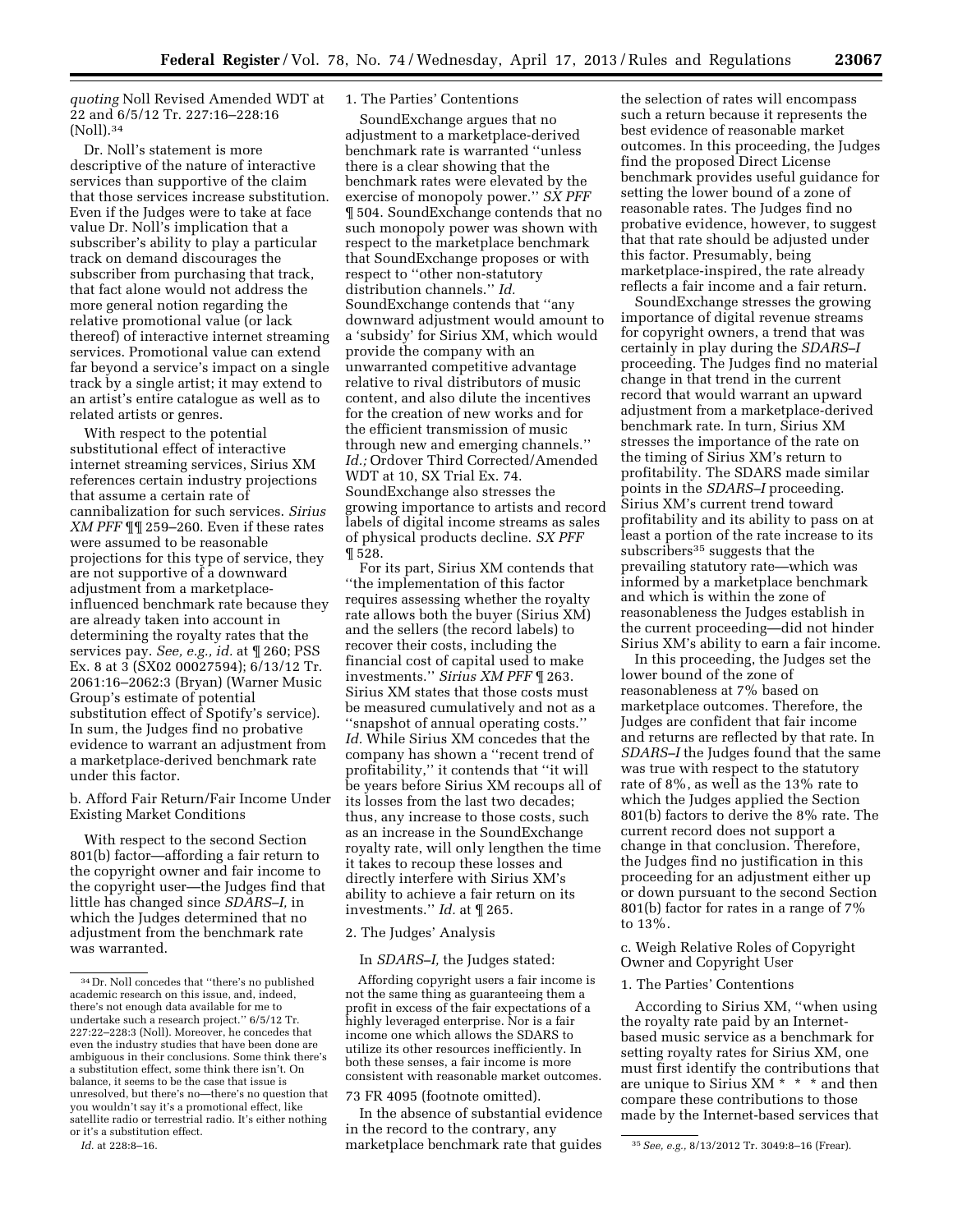are being proposed as a benchmark.'' *Sirius XM PFF* ¶ 277, referencing Noll Revised Amended WDT at 25–26, SXM Dir. Trial Ex. 1; 8/14/2012 Tr. 3463:13– 3464 (Noll). In this regard, Sirius XM notes that it has spent over \$10 billion in creating and supporting its service and that those costs have not yet been recovered. *Sirius XM PFF* ¶ 278. According to Sirius XM, these ''massive contributions only continue to increase, and far outweigh those made by Internet-based services that serve as benchmarks for setting royalty rates for Sirius XM.'' *Id. See also id.* at ¶ 295 (*quoting* Professor Noll and Mr. Karmazin for the proposition that Sirius XM's costs in developing its system far exceed those of the internet streaming companies). Sirius XM also points to its payments to automakers to encourage them to include Sirius XM's service in the vehicles they make, payments which, according to Sirius XM, the internet-based streaming services do not make. *Sirius XM PFF* ¶¶ 294, 296.

Sirius XM also contends that the record industry does not incur any additional incremental cost in making digital sound recordings available to Sirius XM. *Id.* at ¶¶ 279, 303. Sirius XM contends that, as a result of its contributions to its service, it should receive a downward adjustment from the benchmark rate, to the extent that rate is based on an internet streaming benchmark. *Id.* at ¶ 297–298 (''simply applying the percentage-of-revenue rate paid by benchmark Internet-based music services to the full revenues of Sirius XM without adjustment [to either the rate or the revenue base] would fail to recognize Sirius XM's relative contribution and 'would effectively give record labels a share of revenues that have nothing to do with the sound recording rights they are licensing.' '') *Id.* at ¶ 298, *quoting* Salinger Corrected WRT ¶ 18, SXM Reb. Trial Ex. 9.

For its part, SoundExchange stresses the risks and costs the record labels incur in making, promoting and distributing music. For the perspective of a major record label, SoundExchange's evidence consists largely of testimony from UMG's Mr. Ciongoli who detailed UMG's costs in finding, developing, and marketing artists. *SX PFF* ¶¶ 535–542. In addition, SoundExchange presented the testimony of Mr. Van Arman who discussed the costs and efforts that independent labels typically incur in finding and promoting artists. *Id.* at ¶ 544.

2. The Judges' Analysis

The Judges' task with respect to the Section 801(b) factors is to determine

whether the record presents solid empirical evidence of a difference between the benchmark market, if any, and the target market that would warrant an adjustment in the rate most strongly suggested by the evidence.

In *SDARS–I,* the Judges found that

[C]onsidering the record of relevant evidence as a whole, the various sub-factors identified in this policy objective may weigh in favor of a discount from the market rate because of the SDARS' demonstrated need to continue to make substantial new investments to support the satellite technology necessary to continue to provide this specific service during the relevant license period. However, inasmuch as we find this issue is intimately intertwined with evidence impacting our consideration of the fourth 801(b) policy objective (i.e., minimizing any disruptive impact on the structure of the industries involved), we will treat the effect of this particular matter as part of our consideration of the fourth policy objective.

#### 73 FR 4096.

With this exception, we found no other rationale for an adjustment either up or down from the benchmark rates based on this factor. *Id.* at 4096–4097.

In the current proceeding, in setting the lower bound of the zone of reasonableness the Judges were guided by the Direct Licenses Sirius XM negotiated with certain independent records labels. Deriving the upper bound of the zone of reasonableness has proved to be more problematic. The Judges conclude that the upper bound cannot be above the 22.32% rate from Dr. Ordover's second alternative approach. Moreover, the Judges are confident that the current statutory rate of 8% is within the zone of reasonableness. The Judges also are informed by the presumed reasonableness of the 12% rate that SoundExchange proposed for 2013 and by the 13% benchmark rate that served as a benchmark in *SDARS–I.* Given the Judges' relative confidence in the reasonableness of the 7% to 13% range, consideration of the third Section 801(b) factor is directed at that range.

Since the Direct License benchmark involves the same buyer (Sirius XM) and the same sellers (record labels) as the buyers and sellers in this proceeding—and they negotiated over the same rights set—the Judges find that the buyers and sellers in the benchmark market sufficiently replicate those in the target market.36 With respect to the

rights for which Sirius XM and the independent labels negotiated, evidence in the record indicates that the Direct Licensors granted broader rights than just the public performance rights that are the subject of the Section 114 compulsory license and that Sirius XM offered incentives beyond those that would be available through the compulsory licensing scheme. *See, e.g., SX PFF* ¶¶ 386–400 (*citing* defrayed administrative costs, the ability of Sirius XM to play more of an artist's works over a given time, and direct payment of the artists' share to the independent labels, among others, as key differences between the Direct Licenses and the compulsory licenses that might warrant a lower effective royalty rate).

The Judges acknowledge the differences between the compulsory license and the Direct Licenses, but view many of those differences as more a matter of administrative convenience than of differences in the substantive rights of the parties with respect to the public performance right. For example, if an artist is entitled to a certain share of profits from the sale of his or her records, that right is not diminished by the fact that the share is paid by SoundExchange or by the label with which the artist has signed. As far as the non-administrative differences (e.g., waiver of the statutory restriction on the number of times an artist's works may be played over a given time), it may well be that the benefits inure equally to both Sirius XM and the artists represented by the independent labels, many of whom may value broader exposure in lieu of statutory restrictions on the amount their works may be played.37 Therefore,

<sup>37</sup> To the extent that the rights between the Direct License benchmark and target market vary in

<sup>36</sup>The Judges acknowledge that the sellers in the Direct Licenses represent a small subset of independent labels and exclude major labels, which, according to Sirius XM, were unwilling to enter direct license negotiations with Sirius XM. *Sirius XM PFF* ¶ 47–48. Nevertheless, the depth and breadth of the labels that signed Direct Licenses

with Sirius XM strongly suggest that the relative role of the independent labels that entered the Direct Licenses with Sirius XM is, for the limited purpose of analyzing the third Section 801(b) factor, sufficiently comparable to that of independent labels generally and to that of the major labels. *See, e.g., Sirius XM PFF* ¶¶ 91–103; Noll Revised Amended WDT at 39–44 (record labels that signed Direct Licenses included: One of Billboard's top five independent labels for eight of the past nine years; labels that represented Grammy Awardwinning and Grammy Award-nominated artists in multiple categories; a label that amassed more than 20 number one albums on Billboard's kids' album chart; the world's largest independent classical music label with a repertoire of over 2500 titles; a label with three songs on the Contemporary Christian top 10 during a period in 2012 and eight of the 50 spots on the Christian songs chart in 2012; a label representing an artist with the number one Billboard Heatseeker album in 2011; a label representing an artist with three Gold records; and a label that released the comedy albums of five-time Grammy Award-winning comedian George Carlin), SXM Dir. Trial Ex. 1. That being said, the absence of a major record label in the Direct License agreements supports the Judges' earlier conclusion that rates below 7% are below the lower bound of the zone of reasonableness.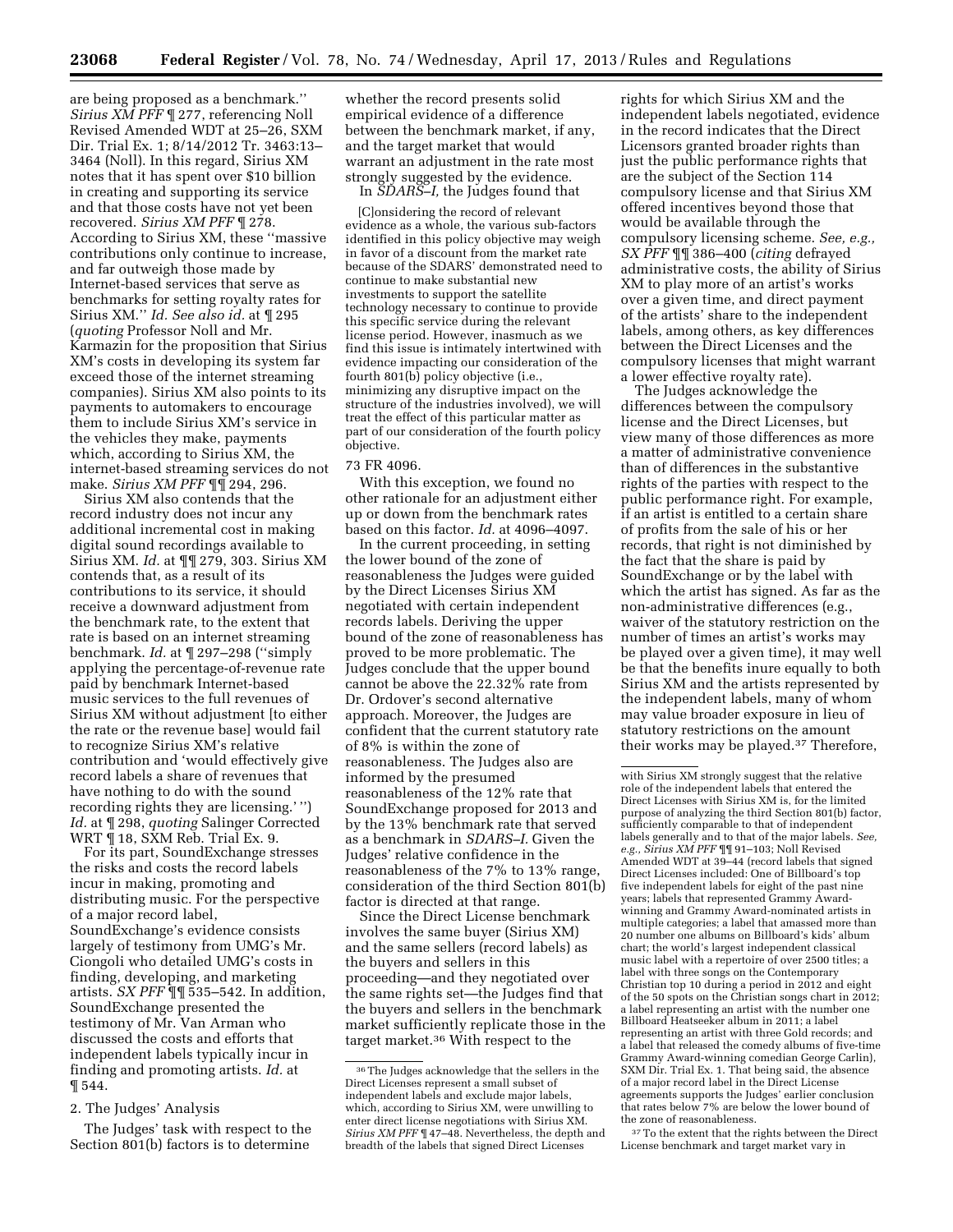the rights that the parties negotiated for in the benchmark market are reasonably comparable to those in the target market and no upward adjustment from the lower bound benchmark rate is warranted based on the third Section 801(b) factor.

With respect to the upper bound of the zone of reasonableness, which is informed by licenses between major record labels and certain interactive streaming services, the sellers are acceptably comparable to the target market (i.e., record labels). Although evidence in the record addresses the costs UMG incurs generally as a major record label and the costs Mr. Van Arman's independent labels incur in developing the artists that they sign, no substantial empirical evidence addresses the unique costs and contributions that the record labels make with respect to providing their recordings to Sirius XM. Because the Judges conclude that the sellers in the proposed benchmark market that guided the upper bound of the zone of reasonable rates are comparable to those in the target market, their contributions, risks, and costs are presumed to already be incorporated into the rates that set the upper bound. Therefore, the sellers' contributions in the target market do not indicate that an adjustment from the bounds of the zone of reasonableness is warranted.

Determining the comparability between the buyers that yielded the upper bound requires a comparison between Sirius XM and the internet streaming services that are the buyers in the proposed Ordover benchmark market. As the Judges recognized in *SDARS–I,* Sirius XM has demonstrated the need to continue to make substantial new investments to support the satellite technology necessary to continue to provide its specific service during the relevant license period. The Judges have no substantial evidence in the record, however, that would lead to a conclusion that the internet-based streaming services have ongoing distribution system costs anywhere near those of Sirius XM. According to Mr. Karmazin, Sirius XM anticipates investing more than [REDACTED] to maintain, upgrade, and, where necessary, replace its technological infrastructure during the 2013–17 licensing period. Karmazin WDT at 4, SXM Dir. Trial Ex. 19. A large portion of the system's costs relate to Sirius XM's satellites. According to Sirius XM, over the past six years, the company has

spent approximately \$1.5 billion replenishing satellites. *Sirius XM PFF*  ¶ 289; Meyer WDT at 23–24, SXM Dir. Trial Ex. 5. A satellite's useful life is between 12 and 15 years. Meyer WDT at 24, SXM Dir. Trial Ex. 5. Sirius XM expects that its newly replenished satellite networks will maintain its services through 2020. *Sirius XM PFF*  ¶ 291; Meyer WDT at 24, SXM Dir. Trial Ex. 5.

Such substantial financial outlays are unique to Sirius XM, which has developed a proprietary music distribution system, rather than use the existing internet framework, as the services in the proposed Ordover benchmark market have done. Although the costs of developing and launching the current generation of satellites has already been sunk, it is not unreasonable for Sirius XM to expect to recoup a certain amount of those costs over the expected useful life of the satellites. Moreover, the costs of maintaining the current satellites and planning and developing the new generation of satellites will require additional, substantial costs over the license period. *See* Meyer WDT at 24, SXM Dir. Trial Ex. 5. In light of the substantial evidence in the record of the unique and substantial financial costs that Sirius XM has incurred and anticipates incurring over the license period to maintain and upgrade its distribution system, the Judges find that the most appropriate rate for the current license period will be somewhat below the 12%-13%, which the Judges are reasonably confident represents the top of the zone of reasonableness. Therefore, the rates that the Judges announce in this determination for the SDARS reflect a downward adjustment from the 12%- 13% range based upon the third Section 801(b) factor.

#### d. Minimize Disruptive Impact

Although the rate the Judges set in this proceeding is just one component that will impact the future of Sirius XM and the copyright owners, the rate could be considered disruptive (and thereby warrant an adjustment) if the unadjusted rate ''directly produce[d] an adverse impact that is substantial, immediate, and irreversible in the shortrun because there is insufficient time for either the SDARS or the copyright owners to adequately adapt to the changed circumstances produced by the rate change and, as a consequence, such adverse impacts threaten the viability of the music delivery service currently offered to consumers under this license.'' 73 FR 4097. In *SDARS–I,* the Judges found that a downward adjustment from the upper boundary of

the marketplace benchmark was justified on two grounds: (1) The SDARS' were not sufficiently profitable and did not have a sufficiently broad subscriber base to sustain an immediate rate increase from a range of 2.0%-2.5% to 13% of revenues and (2) a 13% rate would potentially constrain the SDARS' ability to undertake satellite investments planned for the license period, which, if delayed, could disrupt the SDARS' consumer service. *Id.* 

#### 1. The Parties' Contentions

In determining whether the fourth factor warrants an adjustment in the current proceeding, Sirius XM invites the Judges to consider Sirius XM's ''tumultuous financial history'' as well as the ''increasing risks the Company is likely to face in the coming license term.'' *Sirius XM PFF* ¶ 304. When so considered, Sirius XM argues that it ''faces a threat of disruption that is 'equal to or even greater than the one it faced at the time of the last rate proceeding.' '' *Id., quoting* Stowell WDT ¶ 41, SXM Dir. Trial Ex. 18. Sirius XM details its near-brush with bankruptcy in 2008 after Sirius and XM merged and its ultimate deal with Liberty Media Corporation to avert a bankruptcy filing. Frear WDT at 3–5, SXM Dir. Trial Ex. 12. It also notes its achievement of profitability in 2010. *Id.* at 7.38 While acknowledging that its recent performance is ''encouraging,'' Sirius XM points out that it has cumulative net operating losses of \$8 billion, which it has incurred over the past two decades. Sirius XM notes that any increases in its costs will lengthen the time it takes to recoup these losses. *Id.* at 7–8. Nevertheless, Sirius XM anticipates that its adjusted earnings before depreciation and amortization (''EBITDA'') for 2012 will be \$860 million on revenues of \$3.3 billion, which should allow Sirius XM to return capital to its investors. *Id.* at 14 and n.11.

Notwithstanding its anticipated profitability for 2012, Sirius XM notes that it is still in a financially tenuous position in the longer term. Threats that Sirius XM anticipates to its continued financial success include: its increasing dependence on the automobile industry; competitive threats from internet-based

material respect, the Judges reflected such variances in the decision to adopt the upper end (i.e., 7%) of the range of rates for the benchmark.

<sup>38</sup>Sirius XM attributes its current profitability largely to its one-time merger-related cost cuts. Frear WDT at 8, SXM Dir. Trial Ex. 12. It is also noteworthy that Sirius XM reduced its programming costs by renegotiating its agreements with several high-profile content providers. *Id.* at 8– 9. Sirius XM expects, however, that its operating costs will increase over the licensing period. *Id.* at 20. According to Sirius XM, optimistic public statements made by Sirius XM's management should be discounted as ''puffery.'' *Sirius XM PFF*  ¶ 312 and n.66.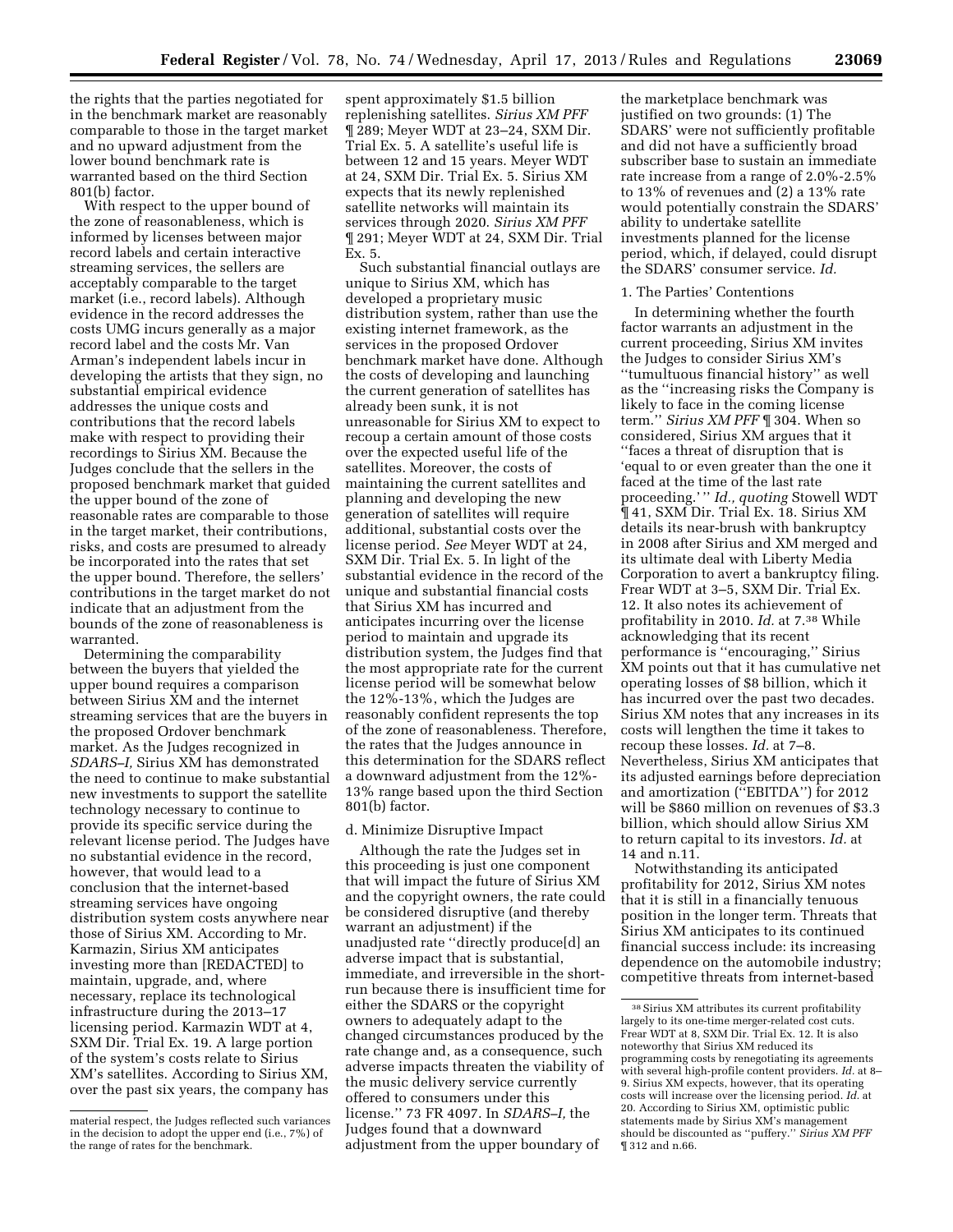providers and ''connected-car'' technology; significant debt on Sirius XM's balance sheet; and the continuing risk that Sirius XM could lose access to the credit markets to refinance its debt. *Sirius XM PFF* ¶¶ 322–328; Frear WDT at 21–22, SXM Dir. Trial Ex. 12. Although Sirius XM has been able to offset a portion of recent rate increases by passing some of those costs on to customers, continuing to do so in the future, Sirius XM contends, will run the risk of en masse subscriber defections. *Id.* at n.17.

On the other hand, SoundExchange recommends that the Judges use a more circumspect approach to applying the fourth factor. SoundExchange proffers that ''the fourth policy objective should be limited to a temporary facilitation of the ability of nascent and emerging services to gain consumer acceptance and potentially achieve an efficient scale of operation \* \* \*. [O]nce a company achieves a material presence in the marketplace, as Sirius XM indubitably has, use of the fourth policy factor to reduce market-based rates should be considered only with extreme caution, and should never be used to shield the service at issue from the full rigors of vigorous marketplace competition.'' *SX PFF* ¶¶ 550–551, *citing* Ordover Third Corrected/ Amended WDT at 5–6, SX Trial Ex. 74.39

SoundExchange points to Sirius XM's stronger financial position as evidence that no downward adjustment is warranted for this license period. To support its position SoundExchange relies in part on testimony from Professor Lys who noted,

[S]ince the merger, Sirius XM has experienced steady growth in both the number of subscribers and subscriber revenues while at the same time experiencing cost reductions. As a result, the company has achieved sustainable and growing profitability. Further, in contrast to 2009, when the company restructured its debt, Sirius XM's credit ratings and the underlying financial metrics related to its debt have improved substantially.

Lys Corrected WDT at 8, SX Trial Ex. 80.

Professor Lys further represented that in the third quarter (Q3) of 2011, Sirius

XM had adjusted EBITDA 40 of \$197 million, up 16% year-over-year for the same quarter. *Id.* at 19, *citing* ''Sirius XM Radio Inc., Q3 2011 Earnings Call,'' Capital IQ, November 1, 2011, p. 3.

Professor Lys also stressed Sirius XM's dramatic turn-around in free cash flow.41 In 2008, Sirius XM had negative free cash flow of over \$550 million. *Id.*  at 20. By 2009, Sirius XM's free cash flow had turned to a positive \$185 million. By 2010, that number had reached \$210 million. Sirius XM projected that its free cash flow for 2011 would reach \$400 million, a 90% increase over 2010, and would continue to grow in 2012. *Id., quoting* ''Sirius XM Radio Inc., Q3 2011 Earnings Call,'' Capital IQ, November 1, 2011, p. 3.

#### 2. The Judges' Analysis

In analyzing whether the fourth Section 801(b) factor warrants an adjustment (either up or down) to the rates delineating the zone of reasonableness, the Judges must examine the same set of circumstances that informed the Judges' analysis in *SDARS–I.* In *SDARS–I,* the Judges found that a downward adjustment from the upper boundary of the marketplace benchmark was justified because: (1) The SDARS were not sufficiently profitable and did not have a sufficiently broad subscriber base to sustain an immediate rate increase from a range of 2.0%–2.5% to 13% of revenues (a potential five-fold or sixfold increase) and (2) a 13% rate would potentially constrain the SDARS' ability to undertake satellite investments planned for the license period, which, if delayed, could disrupt the SDARS' consumer service. 73 FR at 4097. Neither of those justifications is present to the same degree in the current record.

Sirius XM is now in a far better financial position than either Sirius or XM was as a stand-alone company in 2007, the first year of the current licensing period. In 2007, Sirius and XM had combined revenues of \$2.1 billion and combined adjusted EBITDA of *negative* \$565 million. *SX PFF* ¶ 556; SX Trial Ex. 16 at SXM\_CRB\_DIR\_00021681 (p.15). By year-end 2012, Sirius XM's revenues are expected to be \$3.4 billion and its EBITDA is expected to be approximately \$900 million. SX Trial Ex. 217 at 7. In 2007, the SDARS free

cash flow was *negative* \$505 million. In 2012, by contrast Sirius XM's free cash flow is expected to rise to \$700 million. *SX PFF* ¶ 556, *citing* SX Trial Ex. 16 at SXM\_CRB\_DIR\_00021682 (p.16); SX Trial Ex. 217 at 7; *see also* Lys Corrected WDT at 18–21, SX Trial Ex. 80.

Another key indicator of potential financial strength—net increase in subscribers—indicates that Sirius XM is much stronger than either of the SDARS were in 2007. In 2007, Sirius and XM had 17.3 million subscribers. By 2012, that number for Sirius XM had risen to 23.5 million. *SX PFF* ¶ 554. Sirius XM was able to increase its net subscribers notwithstanding a period of relatively weak car sales—a key driver of new subscribers—and despite passing on a portion of the royalty rate increase to its subscribers. *Id.* and Frear WDT at 21 n.17, SXM Dir. Trial Ex. 12.

In percentage terms, the gap between the prevailing rate of 8% and the 12%– 13% range that guides the upper bound of the zone of reasonableness in the current proceeding is much narrower than the comparable gap presented in *SDARS–I.* Indeed, an increase to 12% or 13% would be less dramatic in percentage terms than was the increase the Judges adopted in *SDARS–I,* which Sirius XM has managed to sustain.42

The Judges also find that the second rationale found in *SDARS–I* for a downward adjustment, potential constraint on Sirius XM's ability to undertake satellite investments during the license period, is a less pressing issue than it was during the prior licensing period. As discussed above, Sirius XM expects that its newly replenished satellite networks will maintain its services through 2020. *Sirius XM PFF* ¶ 291; Meyer WDT at 24, SXM Dir. Trial Ex. 5. Although there will be ongoing costs of maintaining its existing satellites—costs that justified a downward adjustment under the third factor—no substantial evidence in the record supports a downward adjustment based on Sirius XM's need to replace its existing satellites during the current licensing period. Therefore, neither of the circumstances that justified a downward adjustment under the fourth factor in *SDARS–I* is currently present.

The Judges find no new circumstances that would warrant a downward adjustment under the fourth

<sup>39</sup>Although the Judges agree that the fourth factor should be applied with caution (as should all of the factors), Section 801(b)(1)(D) of the Copyright Act does not restrict its application to ''nascent and emerging services'' and the Judges are unwilling to read such limitations into it. Nevertheless, the Judges are cognizant of SoundExchange's concern that the fourth factor not be applied in a way that would shield service providers from a competitive marketplace.

<sup>40</sup>EBITDA stands for Earnings, Before Interest, Taxes, and Depreciation Allowance.

<sup>41</sup>Free cash flow measures cash generated by a company that is not needed to fund the current period's operations or to reinvest in the firm's future operations. Lys Corrected WDT at 18–19 n. 94, *citing* Brealey, Richard, Stewart Myers and Franklin Allen, *Principles of Corporate Finance,*  2006, p. 997.

<sup>42</sup>The Judges are much less confident that the same could be said for an increase to the 22%– 32.5% that the proposed Dr. Ordover benchmark might suggest. As a result, the Judges draw additional comfort that the upper bound of the zone of reasonableness is closer to 12%–13% than it is to 22.32%, which the Judges conclude the upper bound of the zone of reasonableness can be no more than. *See infra* at Section V.B.3.b.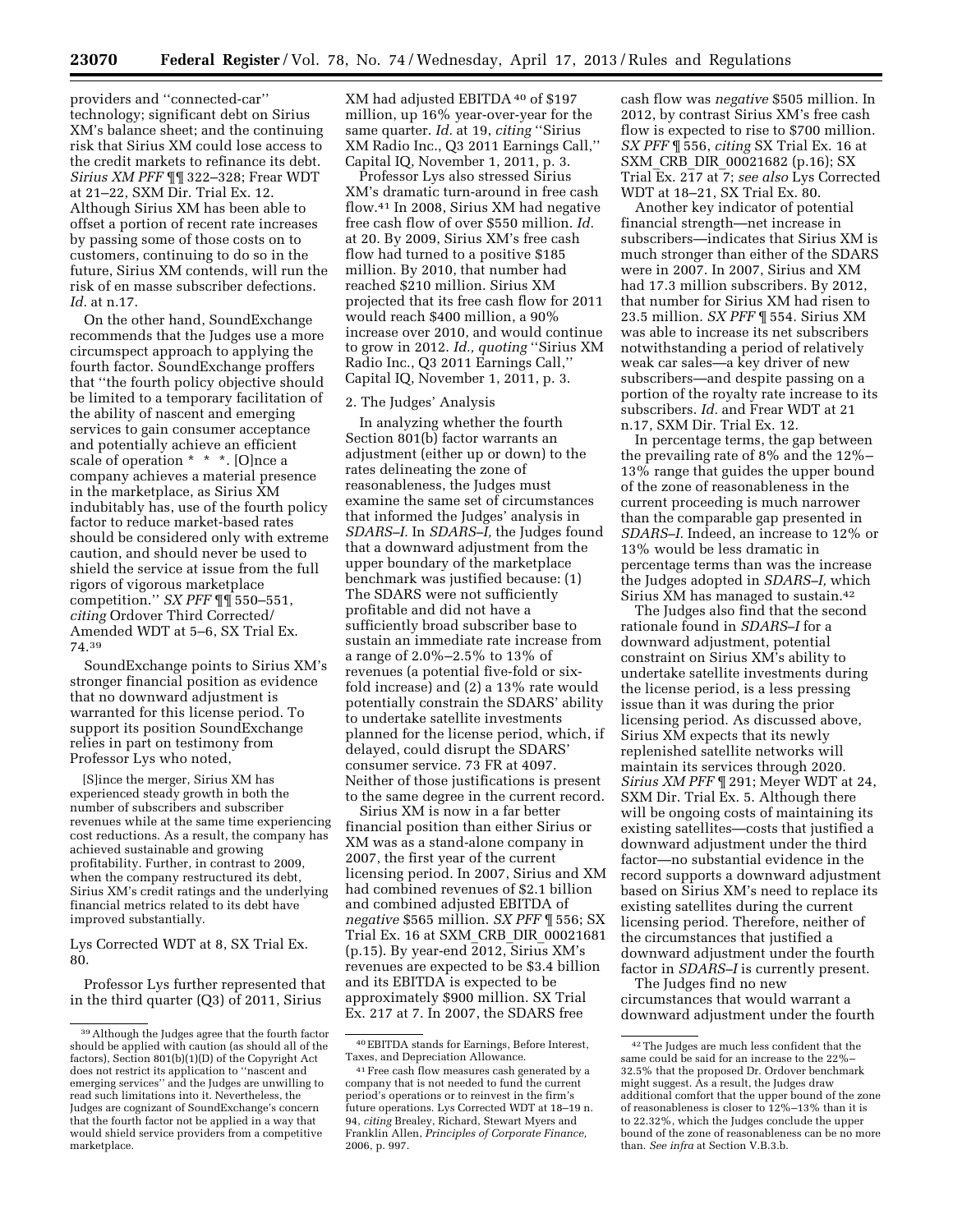factor. Sirius XM's primary contention for a downward adjustment under the fourth factor centers largely on the competitive landscape, in particular, the threat of new technologies such as the connected car technology. *Sirius XM PFF* ¶¶ 325–328.43 While emerging technologies can dramatically change the competitive landscape from one licensing period to the next, the Judges find insufficient evidence in the record to suggest that connected car technology or any of the other emerging competitive threats discussed during the proceeding warrants a downward adjustment under the fourth factor during the current licensing period.

SoundExchange has not alleged a disruption to the copyright owners as a result of the prevailing rate and the Judges are not inclined to lower that rate. Therefore, the Judges find no evidence that an increased rate, albeit one that is lower than that proposed by SoundExchange, would warrant an upward adjustment. Therefore, the Judges find no adjustment warranted under the fourth Section 801(b) factor.

5. Conclusions Regarding Section 114 Rates

After reviewing the Section 801(b) factors in light of the zone of reasonable rates that has 7% as its floor and 12%– 13% as its most likely ceiling, the Judges find that the most appropriate rate for SDARS for the 2013 to 2017 licensing period is 11% of *Gross Revenues.* To minimize any potential disruptive impact of the rate increase, the Judges phase it in over the license period. Consequently, the Judges set forth the following SDARS rates: for 2013: 9.0%; for 2014: 9.5%; for 2015: 10.0%; for 2016: 10.5%; and for 2017: 11.0%.

# **VI. Definition of Gross Revenues and Deductions**

# *A. Definition of Gross Revenues*

#### 1. SoundExchange's Proposal

The revenue base against which the adopted royalty rates would be applied is a matter of considerable disagreement between the parties. Sirius XM requests continuance of the current definition of *Gross Revenues* in 37 CFR 382.11, arguing that it properly identifies only

those revenues that are related to the provision of statutorily licensed sound recordings. *See Sirius XM PFF* ¶ 416. SoundExchange favors a considerable expansion of the revenue base, stating that its proposed changes would conform the royalty base to the economics underlying the percentageof-revenue royalty rates within the benchmarks offered in this proceeding, and would make the *Gross Revenues*  definition easier to administer and less susceptible to interpretation and manipulation. Bender WDT at 12, SX Trial Ex. 75.

SoundExchange's proposed *Gross Revenues* definition 44 is based upon an interpretation of the Judges' use in *SDARS–I* of Dr. Ordover's adjusted interactive subscription service benchmark to establish the upper boundary of reasonable royalty rates for an SDARS service. *SDARS–I,* 73 FR at 4093–4094. The use of that benchmark, in SoundExchange's view, demonstrates an intention of the Judges to use total subscription revenue as the base against which the royalty rates should apply. Bender WDT at 6, SX Trial Ex. 75. Applying this assumption to the revenues reported by Sirius XM from 2007 through the third quarter of 2011, SoundExchange concludes that Sirius XM has paid roughly 16%–23% less in total royalty fees than intended. *Id.* at 6– 7. SoundExchange contends that this purported revenue shortfall is due to revenue exclusions that Sirius XM makes under the current *Gross Revenues*  definition which, SoundExchange argues, should not be allowed to continue in the new licensing period.

SoundExchange is particularly critical of a provision of the current definition that allows Sirius XM to deduct revenues received for ''[c]hannels, programming products and/or services offered for a separate charge where such channels use only incidental performances of sound recordings.'' 37 CFR 382.11 (paragraph  $(3)(vi)(B)$  of *Gross Revenues* definition). According to SoundExchange, this deduction is unwarranted for the new licensing period, because the rates that Dr. Ordover proposed on behalf of SoundExchange *and* those that Dr. Noll proposed on behalf of Sirius XM reflect that roughly half of the value of Sirius XM's SDARS service is derived from its music programming and roughly half from its non-music programming. According to SoundExchange, the reduction for non-music programming

permitted in the current *Gross Revenues*  definition is already built into the proposed rates and should not be further reduced from revenue. *SX PFF*  ¶¶ 839, 845–846.

Further, SoundExchange charges that exclusion of revenue derived from nonmusic channels encourages manipulation to reduce the royalty base in unprincipled ways. For example, Sirius XM theoretically could disaggregate its bundled subscription price of \$14.49 per month into a music package valued at \$3.00 and a nonmusic package valued at \$11.49. According to SoundExchange, such a disaggregation would result in no additional Sirius XM revenues from the separate packages, but would enable Sirius XM to reduce substantially its royalty obligation. *SX PFF* ¶¶ 852–853. SoundExchange suggests that its proposed *Gross Revenues* definition would help prevent such accounting gimmicks.

SoundExchange also proposes to eliminate from the current *Gross Revenues* definition a provision that authorizes an exclusion from revenues received from channels and programming that are licensed outside the Sections 112 and 114 licenses, which includes pre-1972 recordings. 37 CFR 382.11 (paragraph  $(3)(vi)(D)$  of *Gross Revenues* definition). Dr. Lys testified that Sirius XM excludes between 10% and 15% of its subscription revenue from the royalty base for performances of pre-1972 recordings, thereby reducing its royalty obligation. Lys WRT at 54, SX Trial Ex. 240. Yet, SoundExchange contends that Sirius XM has not identified the process it uses to identify pre-1972 recordings, or how it calculates the deduction it takes.

SoundExchange's proposed *Gross Revenues* definition also would eliminate five other exclusions from revenues permissible under the current regulations. First, under the proposed definition, revenues Sirius XM receives from its webcasting service, which are currently linked to the SDARS satellite radio subscription, would be included in the proposed new *Gross Revenues*  definition. Second, revenues attributable to data services, such as Sirius XM's weather and traffic services which can be purchased on a standalone basis but are more commonly offered to SDARS subscribers at a discount, would be included in the proposed new *Gross Revenues*  definition. Third, revenue attributable to equipment sales or leases used to receive or play the SDARS service, would be included. Fourth, the current exclusions for credit card fees and bad

<sup>43</sup>Sirius XM's contentions that it faces risks of disruption due to its increasing reliance on the OEM distribution channels (i.e., the automobile market) (*Sirius XM PFF* ¶¶ 322–324), or potential risks from relying on a satellite infrastructure (*Sirius XM PFF* ¶¶ 316–317), or risks posed by macroeconomic conditions (*Sirius XM PFF* ¶¶ 318– 320) are too speculative to suggest the type of substantial, immediate and irreversible adverse impact that would warrant a downward adjustment of the benchmark rate under the fourth factor.

<sup>44</sup>SoundExchange's proposed *Gross Revenues*  definition is set forth at *Second Revised Proposed Rates and Terms of SoundExchange, Inc.,* at 2–3 (Sept. 26, 2012).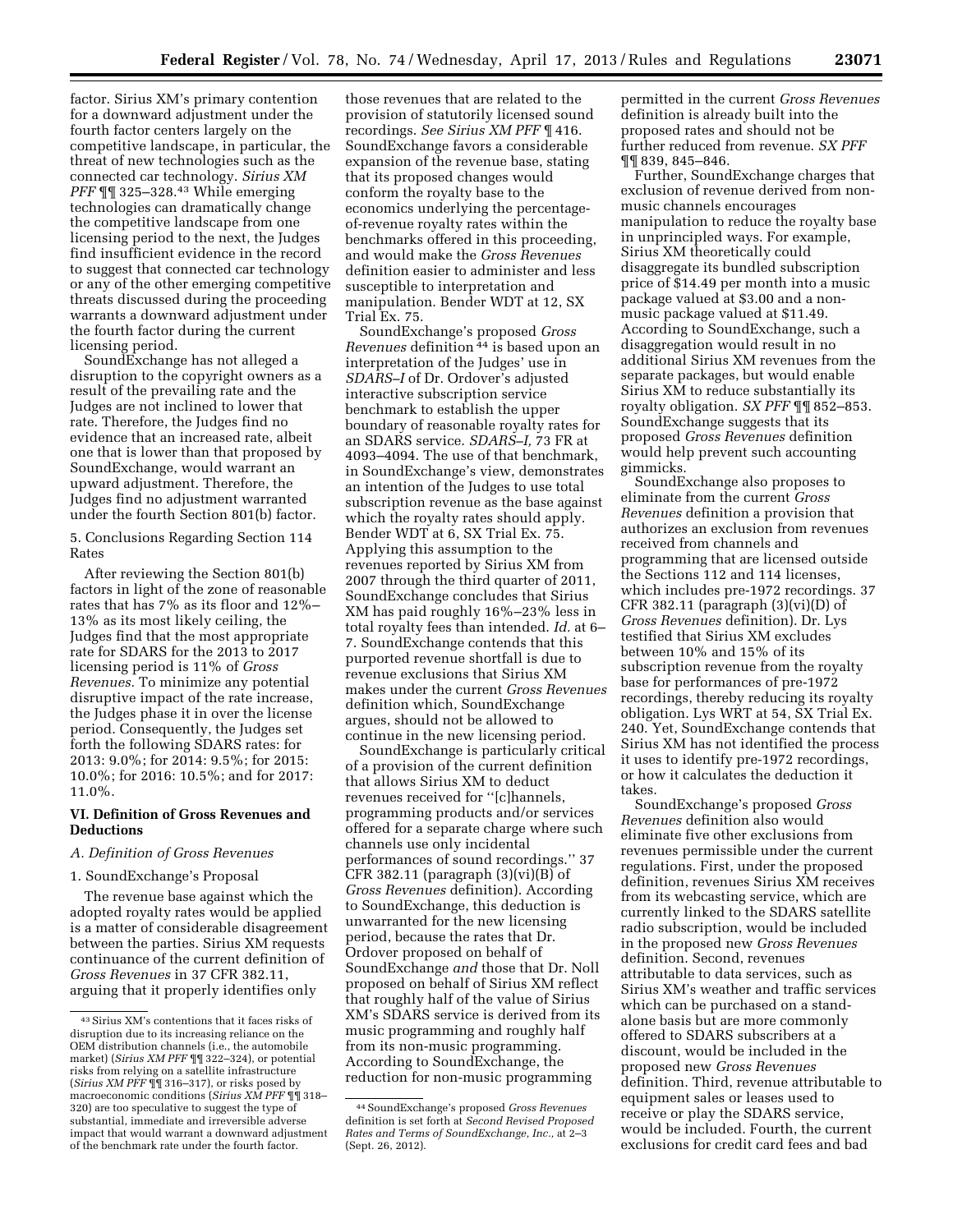debt expense would be eliminated. Fifth, fees that Sirius XM collects for various activities related to customer account administration, such as activation fees, invoice fees, swap fees, and certain early termination fees, would be included in *Gross Revenues.*  Bender WDT at 16–17, SX Trial Ex. 75. According to Sirius XM, the elimination of these exclusions could expand its annual revenue base, against which royalties are calculated, by over \$300 million. Frear WRT at 7, SXM Reb. Trial Ex. 1.

# 2. Analysis and Conclusions

In *SDARS–I,* the parties were at loggerheads over the definition of *Gross Revenues,* with SoundExchange favoring an expansive reading to include ''all revenue paid or payable to an SDARS service that arise from the operation of an SDARS service.'' *See* 73 FR at 4087 (citation omitted). The SDARS in turn argued for adoption of the existing *Gross Revenues* definition for PSS. *Id.* With one exception, the Judges adopted the SDARS proposal. *See id.* SoundExchange's new proposal is again a request for an expansive reading of gross revenues. In its effort to respond to the Judges' criticism of its *SDARS–I* proposal as possessing ''scant evidentiary support,'' SoundExchange attempts to demonstrate how Sirius XM has under-reported revenues in the current licensing period. Alternatively, SoundExchange attempts to demonstrate how Sirius XM *might*  manipulate its revenue base to lower its royalty obligation. With the exception of revenue deductions for privately licensed and pre-1972 sound recordings discussed, *infra,* both of

SoundExchange's arguments lack merit. SoundExchange's argument that Sirius XM has paid roughly 16%–23% less in royalties in the current license period than was intended under the current *Gross Revenues* definition depends on the assumption that there is a direct link between that definition and the adjusted interactive subscription service benchmark that SoundExchange's expert economist, Dr. Janusz Ordover, presented in *SDARS–I.*  SoundExchange reasons that because the Ordover benchmark was fashioned from interactive service license agreements that generally provided for inclusion of mostly all of subscriber revenue, it must be the case that the Judges intended the *SDARS–I* rates to apply to total subscription revenues. *See*  Bender WDT at 6–7, SX Trial Ex. 75.

The presumed linkage between the benchmark and the *Gross Revenues*  definition is not supported by the *SDARS–I* decision for at least two

reasons. First, the Ordover benchmark was only one factor the Judges used to establish a zone of reasonable royalty rates, marking the upper boundary. Second, the Judges never adopted the revenue definitions contained in the subscription service license agreements that Dr. Ordover proffered. The *Gross Revenues* definition the Judges adopted in *SDARS–I* was quite different from those contained in the Ordover benchmark license agreements.

In defining *Gross Revenues,* the Judges plainly stated that it was their intention to unambiguously relate the fee charged for a service that an SDARS provided to the value of the sound recording performance rights covered by the statutory licenses. *SDARS–I,* 73 FR at 4087. This relationship is especially important where, as here, the Judges adopt a percentage of revenue rather than a per-performance rate. The license agreements used in the *SDARS–I*  Ordover benchmark do not provide for this connection between revenue and value under the statutory licenses. In sum, SoundExchange's perceived linkage between the current *Gross Revenues* definition and the *SDARS–I*  Ordover benchmark favoring inclusion of total subscriber revenues is simply not there.

In the alternative, SoundExchange argues that an expansive revenue base is easier to administer and reduces the chances for manipulation. Dr. Lys testified that, from an accounting perspective, it is preferable to base contracts on a financial definition that is clear-cut to administer and easy to audit, and that a revenue definition that is all-inclusive satisfies this preference. Lys WRT at 53, SX Trial Ex. 240. While this may be true, the Judges are driven by the admonition in *SDARS–I* to include only those revenues related to the value of the sound recording performance rights at issue in this proceeding. *SDARS–I,* 73 FR at 4087. The Judges are satisfied that the exclusions permitted in the current *Gross Revenues* definition remain proper. However, if any party were to present evidence to demonstrate conclusively that one or more of the exclusions facilitates manipulation of fees for the sole purpose of reducing or avoiding Sirius XM's statutory royalty obligation, then an amendment or elimination of the exclusion might be warranted. SoundExchange has failed to meet this burden and has only offered speculation as to how Sirius XM *might*  manipulate its revenue to reduce its royalty obligation. With the exception of the two deductions discussed below, SoundExchange has failed to present persuasive evidence that would warrant

the changes it proposes to the calculation of gross revenues.45

## *B. Deductions for Directly Licensed and Pre-1972 Recordings*

Separate from the issue of exclusions from the *Gross Revenues* definition, the Judges examine the impact on the royalty calculus of the performance by Sirius XM of sound recordings that it has directly licensed from record labels. To broadcast the music offered by the Direct Licensors, Sirius XM can rely on the agreed terms instead of paying under the compulsory statutory licenses. Sirius XM also performs other sound recordings that are exempt from the compulsory licenses in the Copyright Act (i.e., pre-1972 recordings).

#### 1. Directly Licensed Recordings

Both the Section 112 and Section 114 licenses recognize and permit the licensing of sound recordings through private negotiation. 17 U.S.C. 112(e)(5), 114(f)(3). The parties concede that directly licensed recordings are outside and, therefore, not compensable under the statutory licenses. Sirius XM contends that an exclusion from the *Gross Revenues* definition is necessary for directly licensed recordings; otherwise, it contends, it would be paying twice for performing these works. *Sirius XM PFF* ¶ 425; *Proposed Rates and Terms of Sirius XM Radio, Inc.,* at 3 (Sept. 26, 2012).

SoundExchange acknowledges that directly licensed recordings must be accounted for, but resists a codified deduction from the *Gross Revenues*  definition. Instead, it proposes that the payable statutory royalty amount be

<sup>45</sup> In *SDARS–I,* the Judges expressly recognized an exclusion from *Gross Revenues* for so-called nonmusic services, characterized as ''channels, programming, products and/or other services offered for a separate charge where such channels use only incidental performances of sound recordings.'' *SDARS–I,* 73 FR 4102 (*citing* 37 CFR 382.11, definition of *Gross Revenues*). The Judges did so because this exclusion ''unambiguously relat[ed] the fee to the value of the sound recording performance rights at issue \* \* \*'' *Id.* at 4088. SoundExchange argues that if the current exclusion is allowed to continue, it would result in a double deduction from Sirius XM's royalty obligation because Dr. Ordover's proposed marketplace benchmarks exclude the value of non-music services, and Dr. Noll's proffered benchmarks attempt to account for the fact that roughly half of Sirius XM's service is non-music. *SX PFF* ¶¶ 842– 846. The Judges agree with Sirius XM's counter argument that Dr. Ordover's modeling allocated revenues for both the music and non-music programming for Sirius XM's standard ''Select'' package, ''but that allocation in no way relates to the separately priced non-music packages offered by Sirius XM that are the subject of the exemption.'' *Sirius XM RFF* ¶ 167. The Judges stress, however, that the exclusion is available only to the extent that the channels, programming, products and/or other services are offered for a separate charge.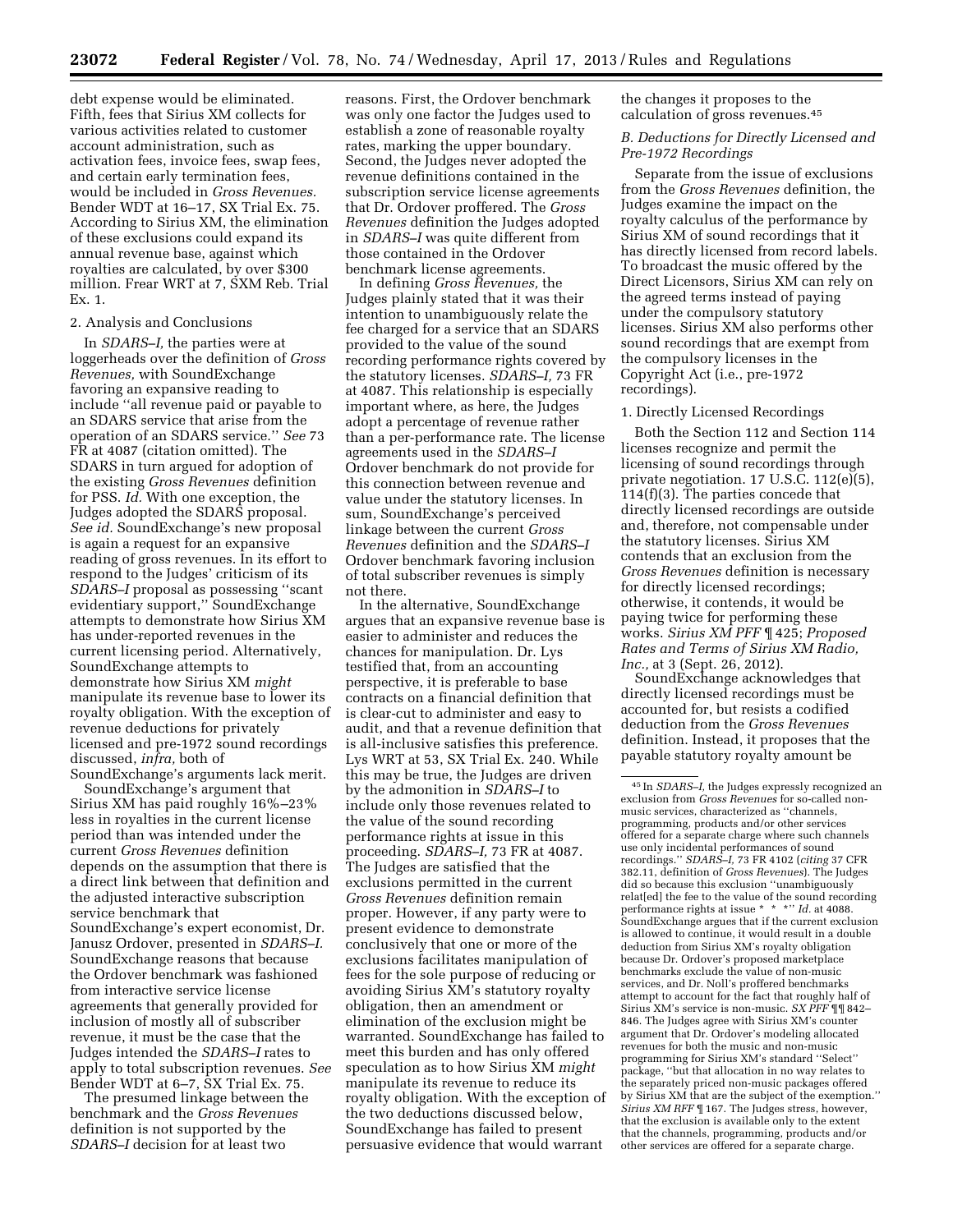determined by reducing the product of the royalty rate and *Gross Revenues* by a percentage approximating the value of the directly licensed usage. *Second Revised Proposed Rates and Terms of SoundExchange, Inc.,* at 4 (Sept. 26, 2012). To determine the share of performances attributable to direct licenses, SoundExchange proposes using data from Sirius XM's Internet webcasting service for music. The following calculation would then be made:

• For each month, identify the Internet webcast channels offered by the Licensee that directly correspond to music channels offered on its SDARS that are capable of being received on all models of Sirius radio, all models of XM radio, or both (the ''Reference Channels'').46

• For each month, divide the Internet performances of directly licensed recordings on the Reference Channels by the total number of Internet performances of all recordings on the Reference Channels to determine the Direct Licensing Share. *Id.* at 4–5 (footnote omitted).<sup>47</sup>

The Judges are persuaded that directly licensed recordings should not be a part of the calculus in determining the monthly statutory royalty obligation. To include those recordings, for which Sirius XM pays under a separate contract would effectively result in a double payment for the directly licensed recordings and would discourage, if not altogether eliminate, the incentive to enter into such direct licenses. Discouraging direct licensing would be inconsistent with Section 114 which recognizes, if not encourages, private licenses. *See* 17 U.S.C. 114(f)(1)(B). The Judges are not persuaded, however, by Sirius XM's position that the exclusion of directly licensed recordings should be from *Gross Revenues,* as opposed to a deduction from the total royalty obligation.

As SoundExchange correctly points out, there is no revenue recognition associated with directly licensed recordings. Those licenses represent a cost to Sirius XM. Bender WRT at 3, SX Trial Ex. 239. Sirius XM has not

proposed a *revenue* allocation formula between directly licensed and statutorily licensed recordings that it performs on its SDARS service; it has presented a usage deduction that it seeks to apply to its revenue base. Excluding usage of sound recordings from *Gross Revenues* would not comport with the Judges' preference to relate royalty fees to the value of the sound recording performance rights that give rise to the royalty obligation.

The Judges are persuaded that the proposed methodology of SoundExchange to calculate the royalty deduction for directly licensed recordings (i.e. the ''Direct License Share'') is the superior approach because it would allow Sirius XM to determine the percentage reduction for directly licensed recordings based upon the number of plays of those recordings compared to total plays. Despite the Judges' requests, Sirius XM and its contractor, Music Reports, Inc., were incapable of providing the Judges with accurate data as to the identity and volume of directly licensed recordings on the SDARS service. *SX PFF* ¶¶ 883, 886–888. Reasonable accuracy and transparency are required for calculation of the Direct License Share, and SoundExchange has demonstrated that its proposed use of the Sirius XM webcasting service as a proxy satisfies these requirements. The Judges adopt SoundExchange's Direct License Share approach.48

#### 2. Pre-1972 Recordings

The performance right granted by the copyright laws for sound recordings applies only to those recordings created on or after February 15, 1972. *Sound Recording Amendment,* Public Law 92– 140, 85 Stat. 391 (1971). Sirius XM broadcasts pre-1972 recordings on its SDARS service and, in the present license period, excludes a portion of revenues from its *Gross Revenues*  calculation for such use. The current *Gross Revenues* definition does not expressly recognize such an exclusion, which is not surprising given that there is no revenue recognition for the performance of pre-1972 works. In taking the exclusion, Sirius XM apparently relies upon the provision of the current *Gross Revenues* definition that permits an exclusion for programming that is exempt from any license requirement. *See* 37 CFR 382.11

(paragraph (3)(vi)(D) of *Gross Revenues*  definition).

Dr. Lys testified that the deduction is between 10% and 15% of subscription revenue, a figure that Sirius XM did not dispute. Lys WRT at 54, SX Trial Ex. 240. Sirius XM requests that the Judges amend the current *Gross Revenues*  definition to provide that its ''monthly royalty fee shall be calculated by reducing the payment otherwise due by the percentage of Licensee's total transmission of sound recordings during the month that are exempt from any license requirement or separately licensed.'' *Proposed Rates and Terms of Sirius XM Radio Inc.* at 3 (Sept. 26, 2012).49

As with directly licensed works, pre-1972 recordings are not licensed under the statutory royalty regime and should not factor into determining the statutory royalty obligation. But, for the same reasons discussed in relation to the Direct Licenses, revenue exclusion is not the proper means for addressing pre-1972 recordings. Rather, the proper approach is to calculate a deduction from the total royalty obligation to account for performances of pre-1972 recordings. The question then becomes how to calculate the correct deduction. Sirius XM did not offer any evidence as to how it calculated its current deduction, or how it identified what recordings performed were pre-1972, other than the obtuse assertion of Mr. Frear that the lawyers talked to the finance team to assure a proper deduction. 8/13/12 Tr. 3125:3–3126:3 (Frear). To be allowable, a deduction for pre-1972 recordings must be precise and the methodology transparent. The Judges, therefore, adopt the same methodology applied to determining the Direct License Share, utilizing as a proxy the Sirius XM webcasting data with the accompanying restriction, to pre-1972 recordings. To be eligible for deduction of the Pre-1972 Recording Share, Sirius XM must, on a monthly basis, identify to SoundExchange by title and recording artist those recordings for which it is claiming the deduction.

# **VII. Terms**

The Judges now turn to the terms necessary to effectuate payment and distribution. The Judges' mandate is this regard is to adopt terms that are practical and efficient. *See SDARS–I,* 73 FR at 4098. In general, the Judges seek, where possible, consistency across licenses to promote efficiency and

<sup>46</sup>SoundExchange conditions the availability of its approach on the presumption that the music channels on the Internet service remain representative of the music channels offered on the SDARS service.

<sup>47</sup>SoundExchange requests that, if its approach is adopted, Sirius XM be required to notify SoundExchange monthly of each copyright owner from which Sirius XM claims to have a direct license and each sound recording Sirius XM claims to be excludable. SoundExchange would then be permitted to disclose this information to confirm whether the direct license exists and the claimed sound recordings are properly excludable.

<sup>48</sup> In doing so, the Judges also accept SoundExchange's request that the Direct License Share deduction only be available if the music channels available on Sirius XM's Internet webcast service remain representative of the music channels offered on the SDARS services.

<sup>49</sup>This language is the same that Sirius XM proposes be applicable to directly licensed sound recordings.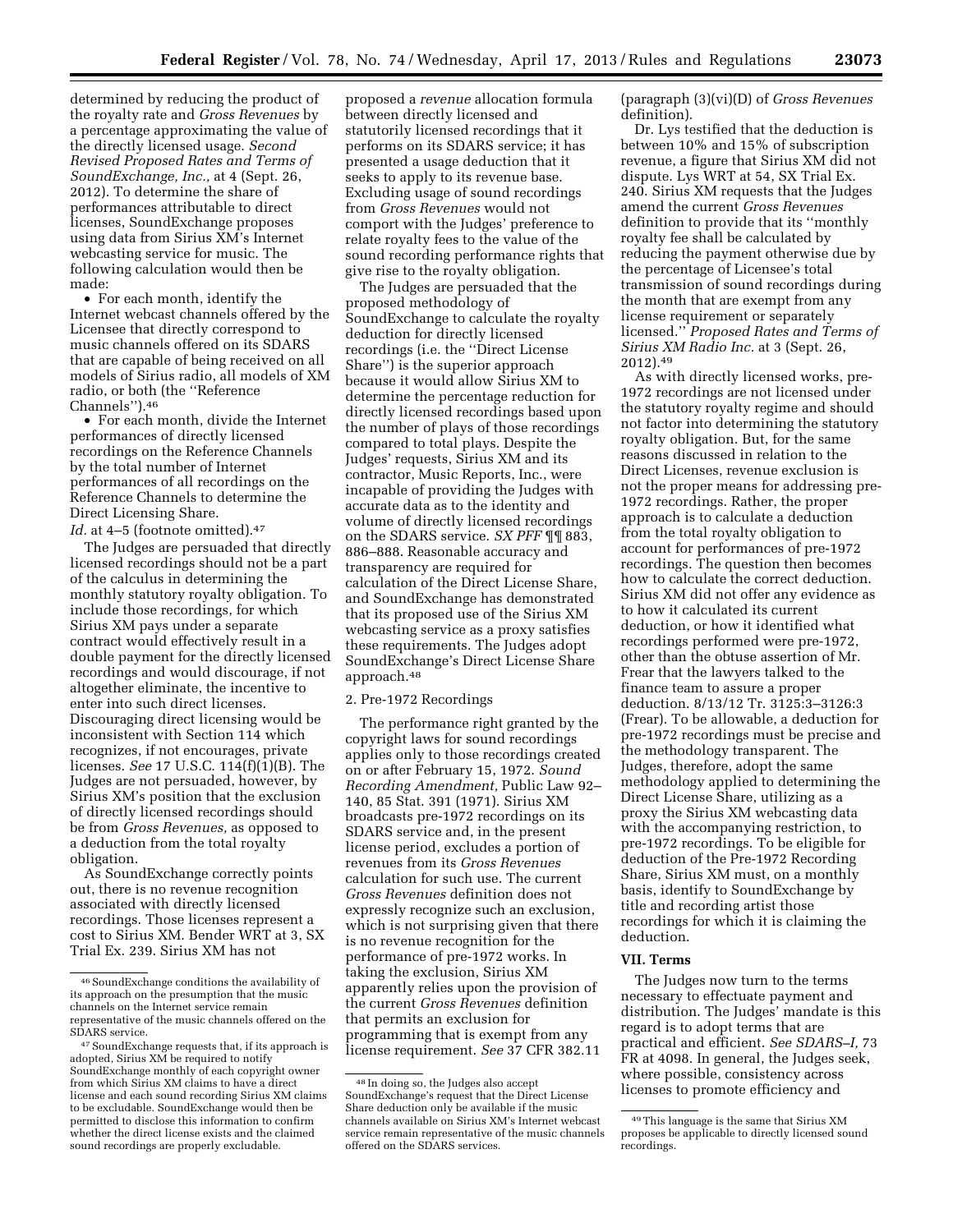minimize costs in administering the licenses. However, this goal is not overriding. *See Webcasting III,* 76 FR 13026, 13042 (Mar. 9, 2011).

#### *A. Collective*

SoundExchange requests to be retained as the sole collective for the collection and distribution of royalties paid by the PSS and SDARS under the Sections 112 and 114 licenses for the license period 2013–17. The PSS and SDARS do not oppose SoundExchange's request. Therefore, SoundExchange will serve as the collective for the 2013–17 license period.

#### *B. Terms Relating to PSS*

SoundExchange proposes a number of substantive and nonsubstantive changes to the current regulations dealing with PSS. Music Choice opposes the changes, some in general terms and some specifically.

# 1. Reorganizing Definitions

SoundExchange proposes collecting applicable PSS definitions in one place for the convenience of the users of the definitions. *SX PFF* ¶ 906. We believe this proposal, which is nonsubstantive and which Music Choice does not appear to oppose specifically, will enhance the utility of the rules and therefore is adopted.

# 2. Relocating the Statement of Account Requirement

SoundExchange proposes relocating the statement of account requirement in current § 382.4(b) and to adapt it to include the enumerated data elements from the SDARS regulations. *SX PFF*  ¶ 908; Bender WDT at 22, SX Trial Ex. 75. Music Choice appears not to specifically oppose this change. This change would promote clarity of what information is required in a statement of account and is consistent with the SDARS license. Therefore, the Judges adopt it to enhance the utility and uniformity of the rules across licenses.

3. Applying Late Fee to Late Statement of Account

SoundExchange proposes applying a late fee to a late statement of account, to make the PSS rules consistent with the SDARS and webcasting regulations. *SX PFF* ¶ 907. Music Choice opposes this proposed change, contending that SoundExchange has not provided any evidence suggesting that Music Choice or Muzak has ever failed to submit a statement of account in a timely manner. *Music Choice PFF* ¶ 603. The Judges previously imposed a late fee for late statements of account despite the service's record of timely submitted

statements of account, reiterating the importance of the timely submission of statements of account to the quick and efficient distribution of royalties. *SDARS–I,* 73 FR at 4100; *see also, Webcasting II,* 72 FR at 24107. The Judges adopt the proposed late fee under the same reasoning. The late fee adopted today is consistent with the one imposed on webcasters and the SDARS. *See SDARS–I,* 73 FR at 4100.

#### 4. Clarifying Unclaimed Funds Provisions

SoundExchange proposes to conform and cross-reference regulations dealing with the use of funds where the Collective is unable to locate a copyright owner or performer who may be entitled to those funds. *SX PFF* ¶ 909. Because this proposal is unopposed and would enhance the clarity of the rules the Judges adopt it. On a related matter, the Judges encourage SoundExchange to provide greater clarity on what date it uses as the ''date of distribution'' for unclaimed funds. *See, e.g.,* Proposed 37 CFR 382.8.

# 5. Changing Confidentiality Provisions

SoundExchange proposes changes to the confidentiality provisions in  $\S$  382.5 to make the PSS regulations consistent with those for Business Establishments. *SX PFF* ¶ 910. Music Choice specifically opposes this proposal because it believes it could cause Music Choice's confidential information to be provided to its competitors. *Music Choice PFF*  ¶ 609. In light of Music Choice's specific opposition and SoundExchange's inadequate justification for adopting the rule the Judges refrain from adopting this proposed change.

# 6. Conforming Audit Processes

SoundExchange proposes conforming the PSS audit provisions in current §§ 382.5(f) (Verification of statements of account) and 382.6(f) (Verification of royalty payments) with those applicable to SDARS and webcasters. *SX PFF*  ¶ 911. SoundExchange does not support, however, maintaining consistency across licenses with respect to the cost shifting provisions (currently 5% variance for PSS and 10% variance for SDARS and webcasters) and would prefer no change to one that would include cost shifting conformity to the higher variance standard. Music Choice specifically opposes the proposed changes, arguing, among other things, that it would permit SoundExchange to use auditors that are employees or officers of a sound recording owner or performing artists, the objectivity of which might be suspect. *Music Choice PFF* ¶ 611–613. Given Music Choice's

concerns, which SoundExchange has not adequately addressed, and SoundExchange's own reluctance to adopt conforming provisions unless the provisions maintain differences in cost shifting (or the lower variance standard), the Judges refrain from adopting the proposed changes to the auditing provisions. To the extent that one or more of the parties have specific or general concerns about the auditing process with respect to this or other licenses that the Judges administer, the Judges would welcome guidance that might serve to enhance the fairness and efficiency of the process.

# 7. Technical and Conforming Changes

SoundExchange also proposes a number of technical and conforming changes, which the Judges adopt as proposed with one exception. *SX PFF*  ¶ 912. In particular, the Judges adopt SoundExchange's proposal to relocate the provision regarding retention of records from its current location in § 382.4(f) relating to confidential information to newly renumbered § 382.4(e), which now houses the terms of the license. However, the Judges decline to adopt the proposed language because it would be a substantive change for which SoundExchange provides no justification. Therefore, the language in new § 382.4(e) remains the same as that currently found in § 382.4(f).

#### *C. Terms Relating to SDARS*

SoundExchange proposes a number of substantive and nonsubstantive changes to the current regulations dealing with SDARS.50 Sirius XM opposes the changes, some in general terms and some specifically.

# 1. Deleting Residential Subscriber Concept

SoundExchange proposes deleting the concept of ''residential'' SDARS subscriber in §§ 382.11 and 382.12 of the current regulations. The concept appears in the definitions of ''Gross Revenues'' and ''Residential.''

<sup>50</sup>Sirius XM proposes to amend current § 382.13(c) in a manner that would ensure that Sirius XM would not have to report either actual total performances of sound recordings or Aggregate Tuning Hours as required under the applicable notice and recordkeeping requirements in Part 370. *Sirius XM PFF* ¶ 413; *Proposed Rates and Terms of Sirius XM Radio Inc.,* at 5 (Sept. 26, 2012). SoundExchange's proposed reply findings do not address this suggested change. The Judges decline to adopt this proposal because it appears for the first time in Sirius XM's Proposed Findings of Fact ''without any citation to the record or any substantive explanation as to why such a change is needed or what benefits would result from its adoption.'' *Webcasting III,* 76 FR at 13043 (Mar. 9, 2011).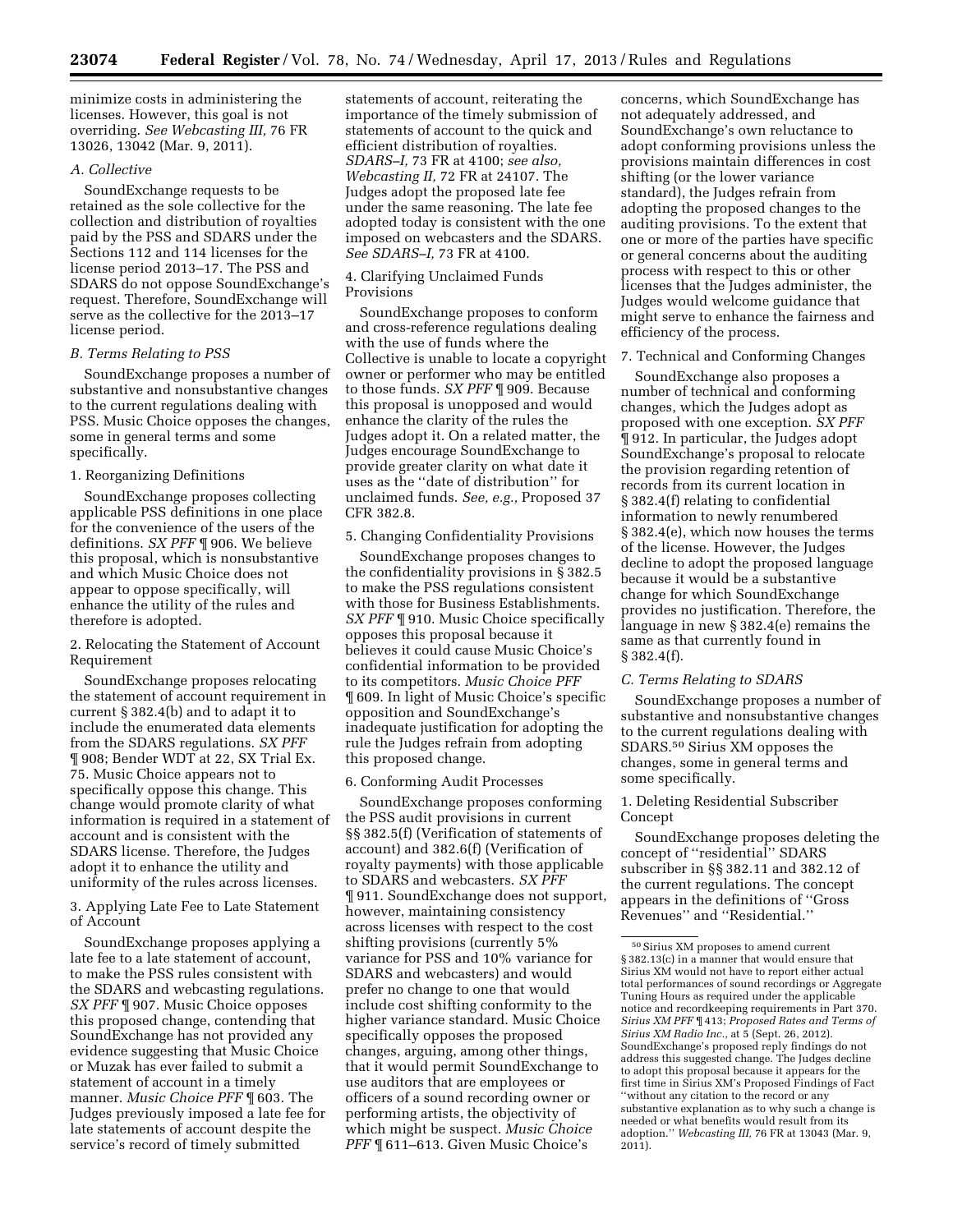SoundExchange contends that the concept is a ''confusing artifact of'' a comparable term used in the PSS regulations. *SX PFF* ¶ 900. SoundExchange argues that the SDARS service is not primarily residential in terms of being delivered to homes and the term ''residential subscriber'' simply means a subscriber and, therefore, the term ''residential'' adds no value to the definition and creates the possibility for confusion. *Id., citing* Bender WDT at 20, SX Trial Ex. 75. Although Sirius XM broadly opposes adopting the changes to terms SoundExchange proposes, it does not expressly state its reasons for opposing this particular change. Given the broad analysis of the definition of ''Gross Revenues'' the Judges have undertaken in this determination, we are mindful of SoundExchange's concern that potentially modifying that definition with the preceding term ''residential'' in current § 382.12 could cause unnecessary confusion. Therefore, the Judges adopt SoundExchange's proposal to delete the definition of ''residential'' from current § 382.11 and the reference to ''residential'' in current § 382.12(a).

2. Eliminating the Handwritten Signature Requirement for Statements of Account

SoundExchange proposes that the Judges eliminate a requirement in current § 382.13(e)(3) that the signature on a statement of account be handwritten. *SX PFF* ¶ 901. SoundExchange contends that the current requirement hinders SoundExchange in its ability to automate the process of ''ingesting statements of account and reports of use,'' which would help reduce transaction costs. *Id.* Sirius XM does not appear to oppose the request. Although the Judges rejected such a request in *Webcasting III* due largely to the proposal's inconsistency with certain agreements we adopted in connection with the *Webcasting III* determination,<sup>51</sup> the Judges find no such inconsistency here. *See* Bender WDT at 20–21, SX Trial Ex. 75. In light of desirability of managing administrative costs and the apparent lack of opposition to the proposal, the term is adopted as proposed.52

3. Applying Late Fee to Late Statement of Account

SoundExchange proposes to amend the current late fee requirements for statements of account, 37 CFR 382.13(d), by conforming the language to that adopted by the Judges in *Webcasting III,* which SoundExchange contends would eliminate confusion that could result from the current language. *See SX RFF* ¶¶ 360–363. Sirius XM objects to this proposed change arguing that the Judges' justification for adoption of a late fee in *SDARS–I*—to ''aid the efficient distribution of royalties''—no longer exists now that Sirius XM is the only SDAR and its statement of account provides no ''additional information that would impact SoundExchange's ability to distribute Sirius XM royalties.'' *Sirius XM PFF* ¶ 449. In addition, Sirius XM proposes that the regulations be amended to ''ensure that a single late fee is to be charged in a given reporting period only in the case of a late payment.'' *Id.* 

In adopting a late fee for late statements of accounts in *SDARS–I,* the Judges explained that assessment of an additional late fee for a late statement of account would occur only when the royalty payment and statement of account were submitted separately and both were late; otherwise, a single late fee of 1.5% would cover both the late payment and statement of account when they were submitted together. *See SDARS–I,* 73 FR at 4100. The Judges find nothing in the record before us that would justify a change to this position; therefore, the Judges decline to adopt Sirius XM's proposal. The Judges adopt SoundExchange's proposed language because it eliminates any inconsistency in the current language. The proposed language provides consistency in the late fee provisions applicable to webcasters and the PSS.

#### **VIII. Final Determination**

This Final Determination sets rates and terms for Section 112 and Section 114 royalties to be paid by PSS and SDARS for the compulsory ephemeral license and digital performance license, respectively. The Register of Copyrights may review the Judges' final determination for legal error in resolving a material issue of substantive copyright law. The Librarian shall cause the Judges' final determination for the two subject licenses for the period January 1, 2013, through December 31, 2017, and any correction therefor by the Register, to be published in the **Federal Register** no later than the conclusion of the 60-day review period.

*So ordered.*  Suzanne M. Barnett, *Chief Copyright Royalty Judge.*  Richard C. Strasser, *Copyright Royalty Judge.*  Dated: February 14, 2013.

# **Dissenting Opinion of Copyright Royalty Judge Roberts**

Judge Roberts, *concurring* with respect to the terms of payment for the PSS and SDARS, and *dissenting* with respect to the analysis and determination of the royalty rates.

I concur with the analysis and determination of the terms for making royalty payments under the statutory licenses at issue in this proceeding, but not the definition of *Gross Revenues* to be applied to SDARS in determining the royalty fee, which I do not consider to be a term of payment.<sup>53</sup> I dissent, however, from the majority's evaluation and analysis of the evidence, and determination of rates for the PSS and SDARS. Rather than engage in a point-bypoint discussion and disagreement with the majority's opinion, I set forth below complete and original to me—what I believe is the proper analysis of the marketplace evidence submitted by the parties for the PSS and SDARS rates, the application of the Section 801(b) factors, and the determination of the rates, including the *Gross Revenues*  definition for SDARS.

#### **I. Introduction**

# *A. Subject of the Proceeding*

This is a rate determination proceeding convened by the Copyright Royalty Judges under 17 U.S.C. 803(b) *et seq.,* and 37 CFR part 351 *et seq.,* to establish rates and terms for the digital performance of sound recordings by preexisting subscription services (''PSS'') and preexisting satellite digital audio radio services (''SDARS'') for the license period 2013 through 2017. The Digital Performance Right in Sound Recordings Act of 1995, as amended by the Digital Millennium Copyright Act of 1998, grants to sound recording copyright owners an exclusive right to publicly perform sound recordings by digital audio transmission, subject to the statutory licenses set forth in 17 U.S.C. 112(e) and 114(f)(1) of the Copyright Act. The rates and terms set forth in this Determination are for these statutory licenses.

#### *B. Parties to the Proceeding*

is a Section 501(c)(6) nonprofit

The parties to this proceeding are: (1) SoundExchange, Inc. (''SoundExchange''); (2) Music Choice, Inc. (''Music Choice''); and (3) Sirius XM, Inc. (''Sirius XM''). SoundExchange

<sup>51</sup> 76 FR at 13045.

<sup>52</sup>SoundExchange also proposes a number of minor technical and conforming changes, which, it represents, are unopposed. *SX PFF* ¶¶ 902–903. Because these proposed changes promote efficiency, the Judges adopt them.

<sup>53</sup> I do concur with the decision to maintain the current definition of *Gross Revenues* for the PSS for the upcoming licensing term.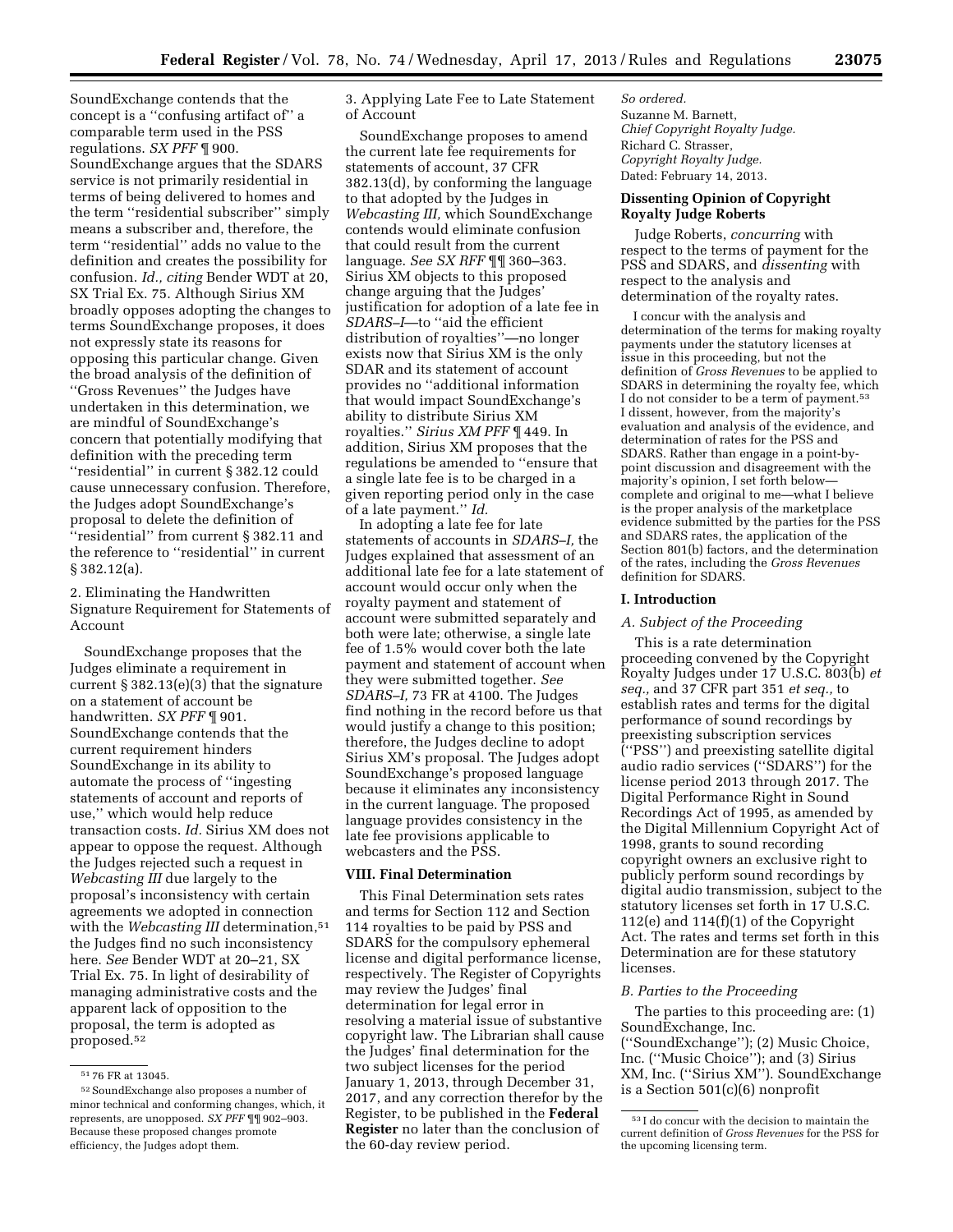performance rights organization that collects and distributes royalties payable to performers and sound recording copyright owners for the use of sound recordings over satellite radio, the Internet, wireless networks, and cable and satellite television networks via digital audio transmissions. Bender WDT at 2, SX Trial Ex. 75. Music Choice (formerly Digital Cable Radio Associates) provides residential music service to subscribers of cable television. Del Beccaro Corrected WDT at 3, PSS Trial Ex. 1. Sirius XM provides satellite radio service broadcasts of music and non-music content on a subscription-fee basis throughout the continental United States. Meyer WDT at 4, SXM Dir. Trial Ex. 5.

#### *C. Procedural History*

On January 5, 2011, the Copyright Royalty Judges issued a Notice announcing commencement of this proceeding and requesting the submission of Petitions to Participate. 75 FR 455. Petitions to Participate were received and accepted from the abovedescribed parties. When the negotiation period provided by 17 U.S.C. 803(b)(3) failed to yield any agreements, the Judges called for the submission of written direct statements, which were received by the November 29, 2011 deadline. Hearings on the written direct testimony were conducted from June 5, 2012 through June 18, 2012. Eight witnesses presented testimony on behalf of SoundExchange, three on behalf of Music Choice, and nine on behalf of Sirius XM.

On July 2, 2012, the participants filed their written rebuttal statements. Witness testimony in the rebuttal phase began on August 13, 2012, and concluded on August 23, 2012. Nine witnesses presented testimony on behalf of SoundExchange, two on behalf of Music Choice, and five on behalf of Sirius XM. After close of the rebuttal phase, the parties filed their proposed findings of fact and conclusions of law on September 26, 2012, and their reply findings and conclusions on October 12, 2012.

On October 16, 2012, the Judges heard closing arguments, wherein the record to this proceeding was closed. The record contains several thousands of pages of testimony, exhibits, pleadings, motions and orders.

# **II. The Standard for Determining Royalty Rates**

Section 801(b)(1) of the Copyright Act, 17 U.S.C., provides that the Copyright Royalty Judges shall ''make determinations and adjustments of reasonable terms and rates of royalty

payments'' for the statutory licenses set forth in Sections  $114(f)(1)$  and  $112(e)$ . The Section 114(f)(1) digital performance license for the PSS and SDARS, and the Section 112(e) ephemeral license, contain similarities and important differences in their standards for setting royalty rates. Both require the determination of reasonable rates and terms; however, the digital performance license, in Section 801(b)(1), requires that the rates (but not the terms) be calculated to achieve the following objectives:

• To maximize the availability of creative works to the public.

• To afford the copyright owner a fair return for his or her creative work and the copyright user a fair income under existing economic conditions.

• To reflect the relative roles of the copyright owner and the copyright user in the product made available to the public with respect to relative creative contribution, technological contribution, capital investment, cost, risk, and contribution to the opening of new markets for creative expression and media for their communication.

• To minimize any disruptive impact on the structure of the industries involved and on generally prevailing industry practices.

17 U.S.C. 801(b)(1). The Section 112(e) ephemeral license requires the Judges to ''establish rates that most clearly represent the fees that would have been negotiated between a willing buyer and a willing seller,'' and further directs that:

• [T]he Copyright Royalty Judges shall base their decision on economic, competitive, and programming information presented by the parties, including—

 $\circ$  whether use of the service may substitute for or may promote the sale of phonorecords or otherwise interferes with or enhances the copyright owner's traditional streams of revenue; and

 $\overline{\circ}$  the relative roles of the copyright owner and the transmitting organization in the copyrighted work and the service made available to the public with respect to relative creative contribution, technological contribution, capital investment, cost, and risk. 17 U.S.C. 112(e)(4). The ephemeral license requires adoption of a minimum fee for each type of service offered by a transmitting organization, while the digital performance license does not. 17 U.S.C. 112(e)(3). Both licenses provide that the Judges *may* consider the rates and terms of voluntary license agreements negotiated under the licenses. 17 U.S.C. 112(e)(4), 114(f)(1).

It is evident from the presentations of the parties that it is the Section 114(f)(1) license that is of the greater value and concern to their interests, as it was when the Judges last considered the two licenses in 2007. In that Determination, the Judges set forth in great detail the historical treatment of these factors by the Copyright Royalty Tribunal and the Librarian of Congress in his administration of the Copyright Arbitration Royalty Panel system, and I will not repeat them here. *See, SDARS– I,* 73 FR 4080, 4082–84 (Jan. 24, 2008). Consideration of this history produced the following approach:

[T]he path for the Copyright Royalty Judges is well laid out. We shall adopt reasonable royalty rates that satisfy all of the objectives set forth in Section 801(b)(1)(A)–(D). In doing so, we begin with a consideration and analysis of the benchmarks and testimony submitted by the parties, and then measure the rate or rates yielded by that process against the statutory objectives to reach our decision \* \* \*.

We reject the notion, however, that Section 801(b)(1) is a beauty pageant where each factor is a stage of competition to be evaluated individually to determine the stage winner and the results aggregated to determine an overall winner. Neither the Copyright Royalty Tribunal nor the Librarian of Congress adopted such an approach. Rather, the issue at hand is whether these policy objectives weigh in favor of divergence from the results indicated by the benchmark marketplace evidence.

*Id.* at 4084, 4094 (citations omitted). The same approach was used by the Judges in determining royalty rates for the Section 115 mechanical license, the only proceeding involving the Section 801(b)(1) factors decided since *SDARS– I. See, Phonorecords I,* 74 FR 4510 (Jan. 26, 2009). None of the parties in this proceeding contend that this approach is erroneous or must be abandoned.

Music Choice, however, argues that there is an additional factor that must be considered by the Judges, applicable only to the PSS rate, that operates as a limitation on the Judges' consideration of the benchmark evidence. After a lengthy discussion of the Librarian of Congress's *PSS–I* determination, and citation to the 17 U.S.C. 803(a)(1) proscription that the Judges must act on the basis of prior determinations of the Librarian of Congress, Music Choice contends that the Librarian's use of the musical works benchmark (i.e., the royalty rates paid by Music Choice to the performing rights societies—ASCAP, BMI and SESAC) in 1998 operates as legal precedent in this proceeding and must ''be used in the absence of any better comparable benchmark.'' *Music Choice PCL* ¶ 53. Thus, under Music Choice's formulation, the Judges' benchmark analysis must begin with the current royalty fees paid by Music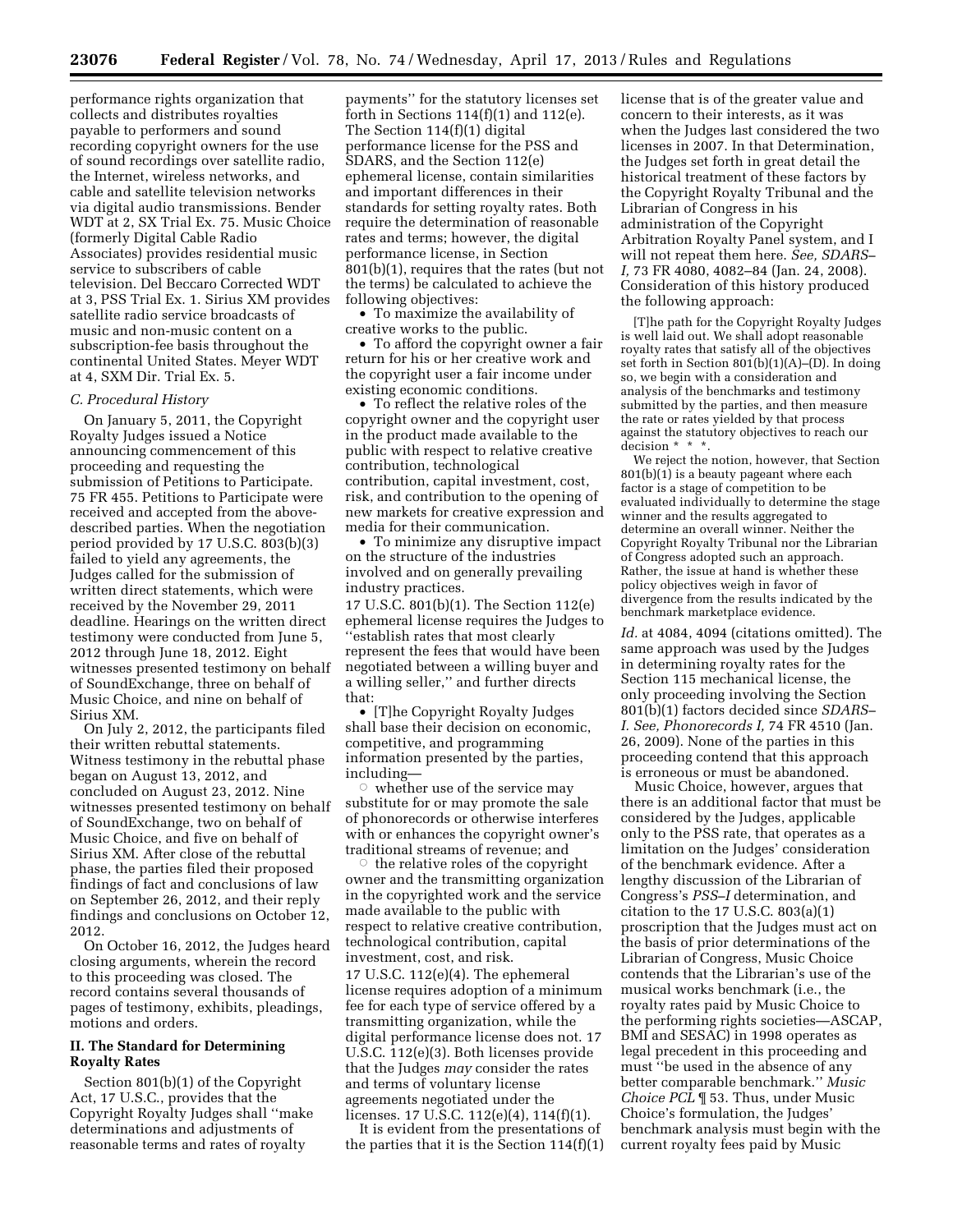Choice to the performing rights societies musical works and, in the absence of a superior benchmark, employ this benchmark for framing the applicable PSS royalty fee.

I reject Music Choice's argument for several reasons. First, Music Choice does not, and cannot, point to a single statutory license rate proceeding where a court, the Librarian or the Copyright Royalty Tribunal has ruled that a set of factual marketplace observations used by the decisionmaker in formulating a royalty fee for a particular proceeding must be given *a priori* consideration in a future proceeding. Second, a plain reading of *PSS–I* makes it clear that the Librarian did not rely solely upon the musical works benchmark, but instead relied upon some unspecified combination of that benchmark and the performance royalty rate contained in a partnership agreement between Music Choice and certain cable television operators and record companies that created Music Choice. *PSS–I,* 63 FR at 25410. Even if I were inclined to accord some precedential value to the musical works benchmark in this proceeding and I am not—I could not discern the degree to which that benchmark was influenced or altered by the Librarian's inclusion of the partnership license. *Id.*  at 25404 (''The question, however, is whether this reference point [the musical works fees paid by Music Choice] is determinative of the marketplace value of the performance right in sound recordings; and, as the Panel determined, the answer is no.''). And, third, Music Choice's argument fails to place the *PSS–I* decision in its historical context. All that was available to the Librarian were the musical works fees paid to the performing rights societies and the partnership license agreement, an unsurprising circumstance given the newness of the statutory license, and the digital music marketplace in general. Concluding that selection of a factual market model from 1998 somehow limits the decisionmakers' consideration of the evidence in 2012 defies logic. I consider the musical works benchmark evidence offered by Music Choice in its normal course, discussed below, but it will not be given preference as a starting point, default position, or other limitation to my evaluation of the benchmark evidence.

## **III. Determination of the Royalty Rates**

# *A. Application of Section 114 and Section 112*

Based upon the applicable law and relevant evidence received in this proceeding, the Copyright Royalty

Judges must determine rates for the Section 114(f)(1) digital performance license for the only existing SDARS, Sirius XM, and the PSS.54 The Judges also must determine rates for the Section 112(e) ephemeral license for the PSS and SDARS.

With respect to the Section 112(e) license, the Judges received a joint stipulation from the parties. SoundExchange and Music Choice ask for continued application of the language of 37 CFR 382.2(c), which requires a minimum fee advance payment of \$100,000 per year, payable no later than January 20 of each year, with royalties paid during the year recoupable against the advance. *Joint Stipulation* at 2 (May 25, 2012). SoundExchange and Sirius XM ask that the same minimum fee proposal apply to Sirius XM. *Id.* For the Section 112(e) license fee, all parties request that 5% of the total royalties paid by the PSS and Sirius XM be attributable to the license, consistent with the current regulations applicable to webcasters, broadcasters, SDARS and new subscription services. 37 CFR 380.3, 380.12, 380.22; 382.12; and 383.3.

I accept the stipulations of the parties regarding the Section 112(e) rates, but not for the reason set forth by the majority (i.e., nothing else in the record). The stipulations in this proceeding and, for that matter, in prior proceedings involving the Section 112(e) license, reflect the lack of marketplace evidence as to the value of the license in isolation from that of Section 114. This does not mean, however, that the Section 112(e) license is of no value because marketplace agreements package the rights conferred by the licenses together. The parties' stipulations represent a reasonable attempt to identify the value of the Section 112(e) license if it were marketed separately to copyright users, and for that reason I find the stipulations acceptable.

I now turn to what I view should be the appropriate rate structures for the Section 114(f)(1) license for the PSS and SDARS.

# *B. The Rate Proposals of the Parties for the Section 114 License for the PSS*

Since 1998 when the decision in *PSS– I* established the initial royalty rates, Music Choice has paid a fee on a percentage basis of its *Gross Revenues,* 

as defined by regulation.55 Neither Music Choice nor SoundExchange propose altering this rate structure for the 2013–2017 license period,56 nor do they propose changes to the revenue definition. SoundExchange requests the following percentage rates for the PSS: for 2013: 15%; for 2014: 20%; for 2015: 25%; for 2016: 35%; and for 2017: 45%. *Second Revised Proposed Rates and Terms,* at 6 (Sept. 26, 2012). SoundExchange also requests an additional aspect to the percentage of revenue metric to address what it perceives as a deliberate reduction in revenues paid to Music Choice for its residential audio service by certain cable operators that are co-owners (partners) of Music Choice. For transmissions through such a partner, SoundExchange asks that the total royalty fee not be less than the product of multiplying such partner's total number of subscribers to Music Choice's programming by the average persubscriber royalty payment that Music Choice makes for the top five highestpaying customers of Music Choice that are not its partners. *Id.* at 7.

Music Choice requests a percentage of *Gross Revenues* of 2.6%, applicable to each of the years in the licensing period.57 Both SoundExchange and Music Choice ask that the definition of *Gross Revenues,* currently set forth in 37 CFR 382.2(e), apply to the new licensing period.

# *C. The Rate Proposals of the Parties for the Section 114 License for SDARS*

#### 1. Proposed Rates and Structure

While SoundExchange and Music Choice are content to operate mostly the same as in prior licensing periods (with the exception of royalty rates), there is not a similar level of harmony as to the specifics of the rate structure for SDARS. SoundExchange does recommend retention of the percentage

56The Judges have stated a decided preference for per-performance royalty rates for statutory licenses, rather than rates as a percentage of revenue, because that metric most unambiguously relates the fee to the value of the right licensed. 73 FR at 4087. We adopted percentage-of-revenue royalty rates in *SDARS–I,* however, because of intractable problems associated with measuring usage and listenership to performances of sound recordings. *Id.* at 4088. These problems continue to exist with respect to the PSS and SDARS, and the parties agree to a percentage-of-revenue royalty fee for both Section 114 licenses. Given their agreement, and lack of evidence as to an alternative, I adopt that metric.

57 I note that these percentage rates are quite similar to the maximum rates proposed by the services and record company copyright owners in *PSS–I. See PSS–I,* 63 FR 25394, 25395 (May 8, 1998)(2.0% by the services and 41.5% by the record companies).

<sup>54</sup>The PSS are Music Choice and Muzak. Muzak's PSS service is, apparently, only a small part of its business, and it did not participate in this proceeding. Digital Music Express, Inc., which was a PSS in *PSS–I,* ceased operation in 2000.

<sup>55</sup>The current regulation defining *Gross Revenues*  for PSS is set forth in 37 CFR 382.2(e).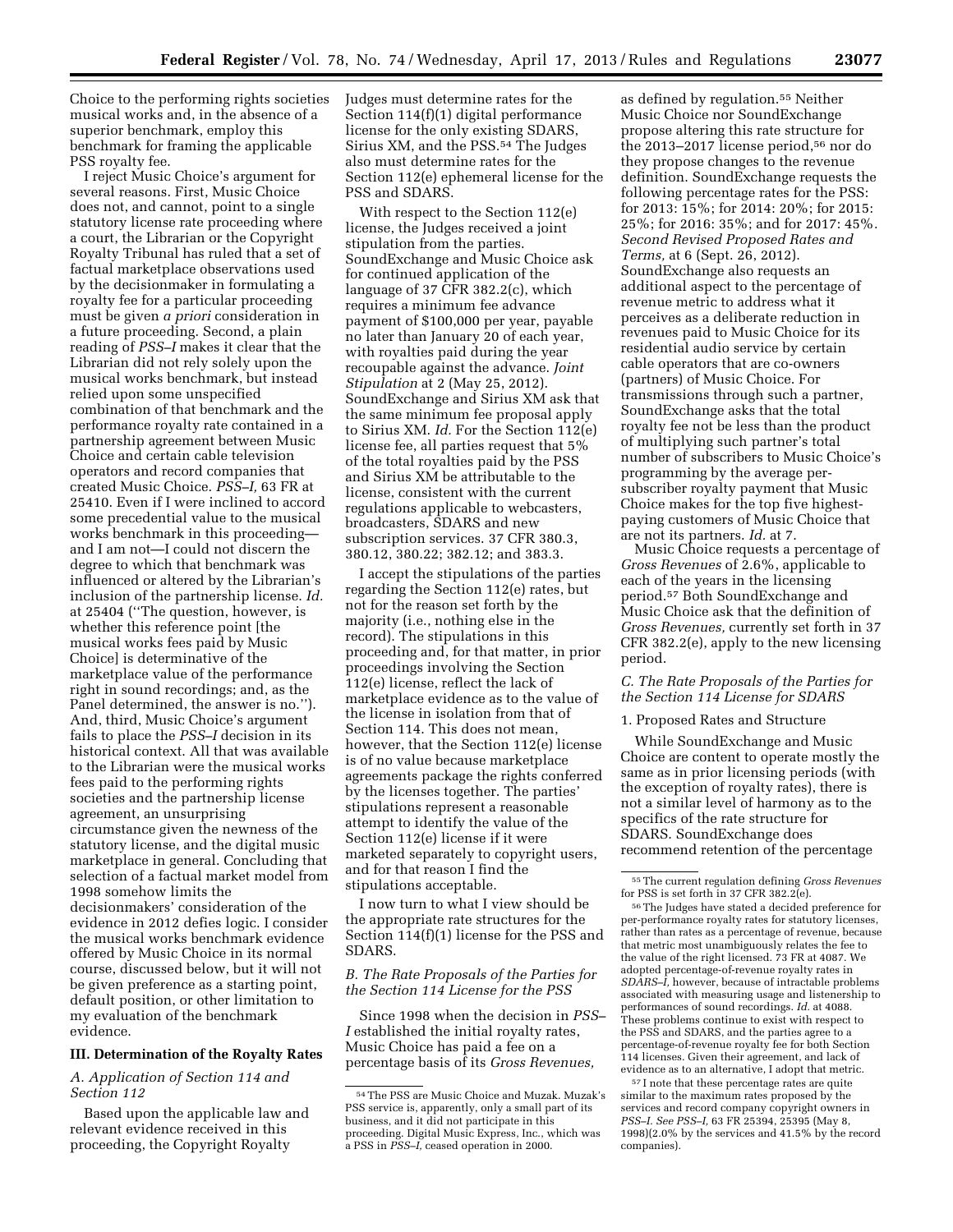of revenue metric, but seeks expansion of the revenue base, and proposes a methodology for exclusion of the value of privately negotiated digital performance licenses from the total statutory royalty fee. *Second Revised Proposed Rates and Terms* at 3–5 (Sept. 26, 2012). Sirius XM favors maintenance of the current revenue definition and payment scheme. *Sirius XM PFF* at 203– 204.

As with the PSS, SoundExchange argues for an accelerating royalty rate during the five-year license period as follows: for 2013: 12%; for 2014: 14%; for 2015: 16%; for 2016: 18%; and for 2017: 20%. *Second Revised Proposed Rates and Terms,* at 2 (Sept. 26, 2012). Sirius XM counters with a royalty rate in the range of 5% to 7% of Sirius XM's monthly *Gross Revenues,* as currently defined in 37 CFR 382.11, applicable to each month of the upcoming licensing period.

# 2. Proposed Definition of *Gross Revenues*

The revenue base against which the adopted royalty rates shall be applied is a matter of considerable disagreement between the parties. Sirius XM requests continuance of the current definition of *Gross Revenues* found in 37 CFR 382.11, while SoundExchange favors a considerable expansion of the revenue base. SoundExchange would like to see *Gross Revenues* redefined as follows:

1. *Gross Revenues* shall mean revenues recognized by the Licensee in accordance with GAAP from the operation of an SDARS in the U.S., and shall be comprised of the following:

i. All subscription, activation, subscription-related and other revenues recognized by Licensee from fees paid or payable by or for U.S. subscribers to Licensee's SDARS with respect to any and all services provided by the Licensee to such subscribers, unless excluded by paragraph 3 below;

ii. Licensee's advertising revenues, or other revenues from sponsors, if any, attributable to advertising on channels of Licensee's SDARS in the U.S. other than those that use only incidental performances of sound recordings, less advertising agency and sales commissions attributable to advertising revenues included in *Gross Revenues;* and

iii. Revenues attributable to the sale, lease or other distribution of equipment and/or other technology for use by U.S. subscribers to receive or play the SDARS service, including any shipping and handling fees therefor.

2. Gross revenues shall include such payments as set forth in paragraphs 1.i through iii of the definition of ''Gross Revenues'' to which Licensee is entitled but which are paid to a parent, subsidiary or division of Licensee.

3. To the extent otherwise included by paragraph 1, *Gross Revenues* shall exclude:

i. Royalties paid to Licensee by persons other than subscribers, advertisers and sponsors for intellectual property rights;

ii. Revenues from the sale of phonorecords and digital phonorecord deliveries sold by Licensee (but not any affiliate fees or other payments by a third party for advertising of downloads sold by a third party);

iii. Sales and use taxes;

iv. Revenues recognized by Licensee for the provision of—

A. Data services (e.g. weather, traffic, destination information, messaging, sports scores, stock ticker information, extended program associated data, video and photographic images, and such other telematics and/or data services as may exist from time to time, but not transmission of sound recording data), when such services are provided on a standalone basis (i.e. priced separately from Licensee's SDARS, and offered at the same price both to subscribers to Licensee's SDARS and persons who are not subscribers to Licensee's SDARS);

B. Channels, programming, products and/ or other services provided outside of the United States; and

C. Separately licensed services, including webcasting, interactive services, transmissions to business establishments, and audio services bundled with television programming and subject to the rates provided in part 383, when such services are provided on a standalone basis (i.e. priced separately from Licensee's SDARS, and offered at the same price both to subscribers to Licensee's SDARS and persons who are not subscribers to Licensee's SDARS).

*Id.* at 2–3.

Jonathan Bender, CEO of SoundExchange, testified that the proposed definition will correct the inequities of the current definition and, at the same time, allow for greater ease of administration. His premise is based upon an interpretation of the Judges' use in *SDARS–I* of Dr. Ordover's adjusted interactive subscription service benchmark to establish the upper boundary of reasonable royalty rates for an SDARS service. *SDARS–I,* 73 FR at 4093. The use of that benchmark, in Mr. Bender's view, demonstrates an intention of the Judges to use total subscription revenue as the base against which the royalty rates should apply. Bender WDT at 6, SX Trial Ex. 75. Applying this assumption to the revenues reported by Sirius XM from 2007 through the third quarter of –2011, Mr. Bender concludes that Sirius XM has paid roughly 16%–23% less in total royalty fees than intended. Bender WDT at 6–7, SX Trial Ex. 75.

SoundExchange targets for elimination several exclusions from *Gross Revenues* permitted under the current regulations. The first is paragraph  $(3)(vi)(B)$  of the current definition, which allows Sirius XM to deduct revenues received for ''channels,

programming products and/or services offered for a separate charge where such channels use only incidental performances of sound recordings.'' 37 CFR 382.11. This exclusion does not make sense for the new licensing period, according to SoundExchange, because the rates proposed by Dr. Ordover on behalf of SoundExchange *and* Dr. Noll on behalf of Sirius XM reflect that roughly half of the value of SiriusXM's SDARS service is derived from its music programming and roughly half from its non-music programming. The exclusion for nonmusic programming is, therefore, built into the rates and should not be double counted in revenue. *SX PFF* at 383 (¶ 838). Further, SoundExchange charges that exclusion from revenue of non-music channels encourages manipulation to reduce the royalty base in unprincipled ways. For example, Sirius XM could disaggregate its bundled subscription price of \$14.49 per month into a music package valued at \$3.00 and a non-music package valued at \$11.49. Sirius XM would not recognize any additional revenues from the separate packages, but could realize substantial reductions in royalty obligation. *SX PFF* at 387 (¶ 854). SoundExchange urges the Judges to prevent such arbitrary actions from occurring.

SoundExchange also submits that paragraph  $(3)(vi)(D)$  of the current definition should be eliminated. That paragraph allows for deduction of revenues received from channels and programming that are licensed outside the Sections 112 and 114 licenses. 37 CFR 382.11. Dr. Lys testified that Sirius XM excludes roughly between 10% and 15% of its subscription revenue from the royalty base for performances of pre-1972 recordings to its subscribers, thereby reducing its royalty obligation. Lys WRT at 54 (¶ 119), SX Trial Ex. 240. Yet, Sirius XM has not disclosed the process it uses to identify pre-1972 recordings, or how it calculates the deduction it takes.

SoundExchange's proposed *Gross Revenues* definition also eliminates five other exclusions permissible under the current regulations. First, under its proposed definition, revenues received from Sirius XM's webcasting service, which are currently linked to the SDARS satellite radio subscription, would come into the SDARS revenue base. Second, data services, such as Sirius XM's weather and traffic services which can be purchased on a standalone basis but are more commonly offered to SDARS subscribers at a discount, would be included in the revenue base. Third, revenue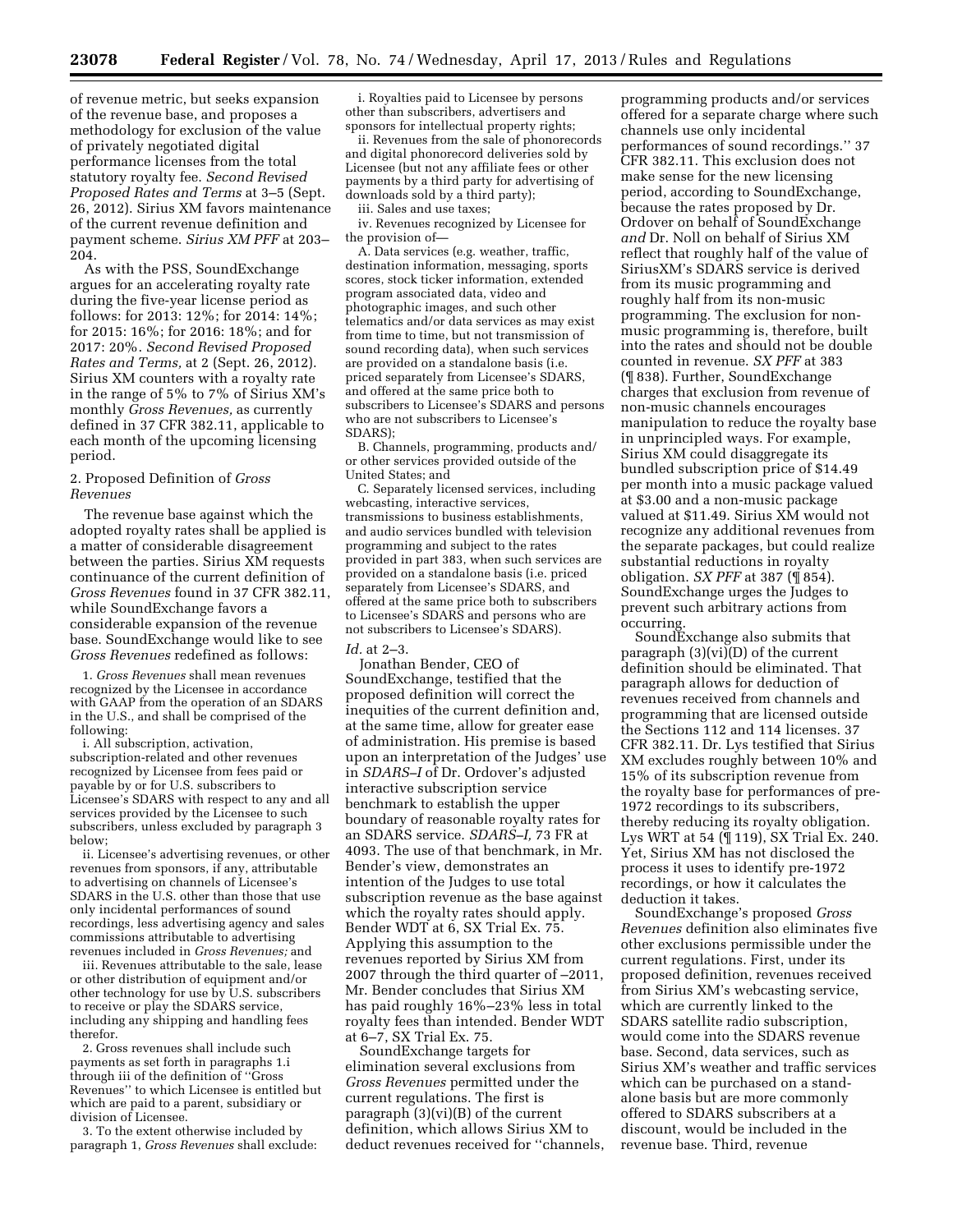attributable to equipment sales or leases used to receive or play the SDARS service, would be included. Fourth, the current exclusions for credit card fees and bad debt expense would be eliminated. And, fifth, fees collected by Sirius XM for various activities related to customer account administration, such as activation fees, invoice fees, swap fees, and in certain cases early termination fees, would be included in the revenue base. According to Sirius XM, the elimination of these deductions would, in total and based upon 2012 estimates, expand its annual revenue base, against which royalties are calculated, by over \$300 million. Frear Revised WRT at ¶ 16, SX Reb. Trial Ex. 1.

#### 3. Analysis and Conclusions

In *SDARS–I,* the parties were at loggerheads over the definition of revenue, with SoundExchange favoring an expansive reading to include ''all revenue paid or payable to an SDARS service that arise from the operation of an SDARS service,'' SoundExchange Third Amended Rate Proposal (Aug. 6, 2007) at section 38  $.2(g)$ , and the SDARS arguing for adoption of the existing *Gross Revenues* definition for PSS. XM Rate Proposal (Jan. 17, 2007) at section 26\_.2(d); Sirius Rate Proposal (Jan. 17, 2007) at section 26  $.2(d)$ . With one exception, the Judges adopted the SDARS proposal. *See SDARS–I,* 73 FR 4080, 4087 (Jan. 24, 2008). SoundExchange's new proposal is again a request for an expansive reading of revenue. Its effort to respond to the Judges' criticism of its *SDARS–I*  proposal as possessing ''scant evidentiary support,'' is an attempt to demonstrate how Sirius XM has underreported revenue in the current licensing period by applying a slanted interpretation of the *SDARS–I* decision. Alternatively, it is an attempt to demonstrate how Sirius XM might manipulate its revenue base to lower its royalty obligation. With the exception of revenue exclusions for privately licensed and pre-1972 sound recordings discussed, *infra,* both of SoundExchange's arguments lack merit.58

Mr. Bender's argument that Sirius XM has paid roughly 16%–23% less in royalties in the current license period

than was intended by the Judges in *SDARS–I* is dependent upon the assumption that there is a direct link between the revenue definition and the adjusted interactive subscription service benchmark presented by SoundExchange's expert economist, Dr. Janusz Ordover. His reasoning is that because the Ordover benchmark was fashioned from interactive service license agreements that generally provided for inclusion of mostly all of subscriber revenue, it must be the case that the Judges intended the *SDARS–I*  rates to apply to total subscription revenues. Bender WDT at 6–7, SX Trial Ex. 75. This presumed linkage between the benchmark and the revenue definition is not supported by the *SDARS–I* decision. The Judges never expressed an intention to adopt the revenue definitions contained in the subscription service license agreements used by Dr. Ordover; to the contrary, the *Gross Revenues* definition adopted in *SDARS–I* was quite different from those contained in the license agreements on the whole. Rather, in defining revenue, the Judges plainly stated that it was their intention to unambiguously relate the fee charged for a service provided by an SDARS to the value of the sound recording performance rights covered by the statutory licenses. *SDARS–I,* 73 FR at 4087. This is especially important where, as here, a proxy for use of sound recordings must be adopted because technological impediments do not permit implementation of a perperformance fee. The license agreements used in the Ordover benchmark do not provide for this connection between revenue and value under the statutory licenses, which is not surprising given that the interactive service license agreements conveyed rights beyond those granted by the Section 114 license. In sum, Mr. Bender's perceived linkage between the revenue definition and the Ordover benchmark favoring inclusion of total subscriber revenues is simply not there.

In the alternative, SoundExchange argues that an expansive revenue base is easier to administer and reduces the chances for manipulation. Dr. Lys testified that, from an accounting perspective, it is preferable to base contracts on a financial definition that is clear-cut to administer and easy to audit, and that a revenue definition that is all-inclusive satisfies this preference. Lys WRT at 54 (¶ 117), SX Trial Ex. 240. While this may be true, *SDARS–I*  included only those revenues related to the value of the sound recording performance rights at issue in the proceeding. *SDARS–I,* 73 FR at 4087. I

am satisfied that the exclusions permitted in the current definition of *Gross Revenues* remain proper. However, if evidence were presented to conclusively demonstrate that one or more of the exclusions produces or results in a manipulation of fees for the sole purpose of reducing or avoiding Sirius XM's statutory royalty obligation, then an amendment or elimination of the exclusion might be appropriate. SoundExchange has failed to meet this burden and has only offered speculation as to how Sirius XM *might* engage in revenue allocation to reduce its royalty obligation. With the exception of the exclusions for directly licensed and noncompensable sound recordings discussed *infra,* SoundExchange has failed to present persuasive evidence that any of the remaining exclusions it has targeted for elimination (fees received for non-music services,59 webcasting, data services, equipment sales, credit card fees and bad debt expenses, and customer account fees) have, in fact, been abused or otherwise manipulated for the sole purpose of improperly reducing Sirius XM's statutory royalty obligations.

4. Deductions for Directly Licensed and Pre-1972 Recordings

Separate from the issue of exclusions from the *Gross Revenues* definition addressed above, I consider the impact to the royalty calculus of the performance by Sirius XM of sound recordings that it has directly licensed from record labels (and, therefore, does not rely upon the licenses offered by Sections 112 and 114), and the performance of sound recordings not compensable under the Copyright Act (i.e. pre-1972 recordings).

<sup>58</sup>Curiously, SoundExchange does not argue for expansion of the *Gross Revenues* definition for PSS, a definition which has existed since the first royalty term for the PSS digital performance license. If SoundExchange's broadened revenue definition for SDARS were acceptable, it would result in the two types of services licensed under Section 114(f)(1) calculating their royalties against radically different revenue bases.

<sup>59</sup> In *SDARS–I,* the Judges expressly recognized an exclusion from *Gross Revenues* for so-called nonmusic services, characterized as ''channels, programming, products and/or other services offered for a separate charge where such channels use only incidental performances of sound recordings.'' *SDARS–I,* 73 FR 4102 (*citing* 37 CFR 382.11, definition of *Gross Revenues*). The Judges did this because the exclusion ''unambiguously relat[ed] the fee to the value of the sound recording performance rights at issue \* \* \*.'' *Id.* at 4088. SoundExchange argues that if the exclusion is allowed to continue, it will amount to a double deduction from Sirius XM's royalty obligation because Dr. Ordover's marketplace benchmarks exclude the value of non-music services, and Dr. Noll adjusted his proferred benchmarks to account for the fact that roughly half of Sirius XM's service is non-music. *SX PFF* ¶¶ 842–846. I agree with Sirius XM's counter argument that Dr. Ordover's modeling allocated revenues for both the music and non-music programming for Sirius XM's standard ''Select'' package, ''but that allocation in no way relates to the separately priced non-music packages offered by Sirius XM that are the subject of the exemption.'' *Sirius XM RFF* ¶ 167. The exemption, however, should be available only to the extent that the channels, programming, products and/or other services are offered for a separate charge.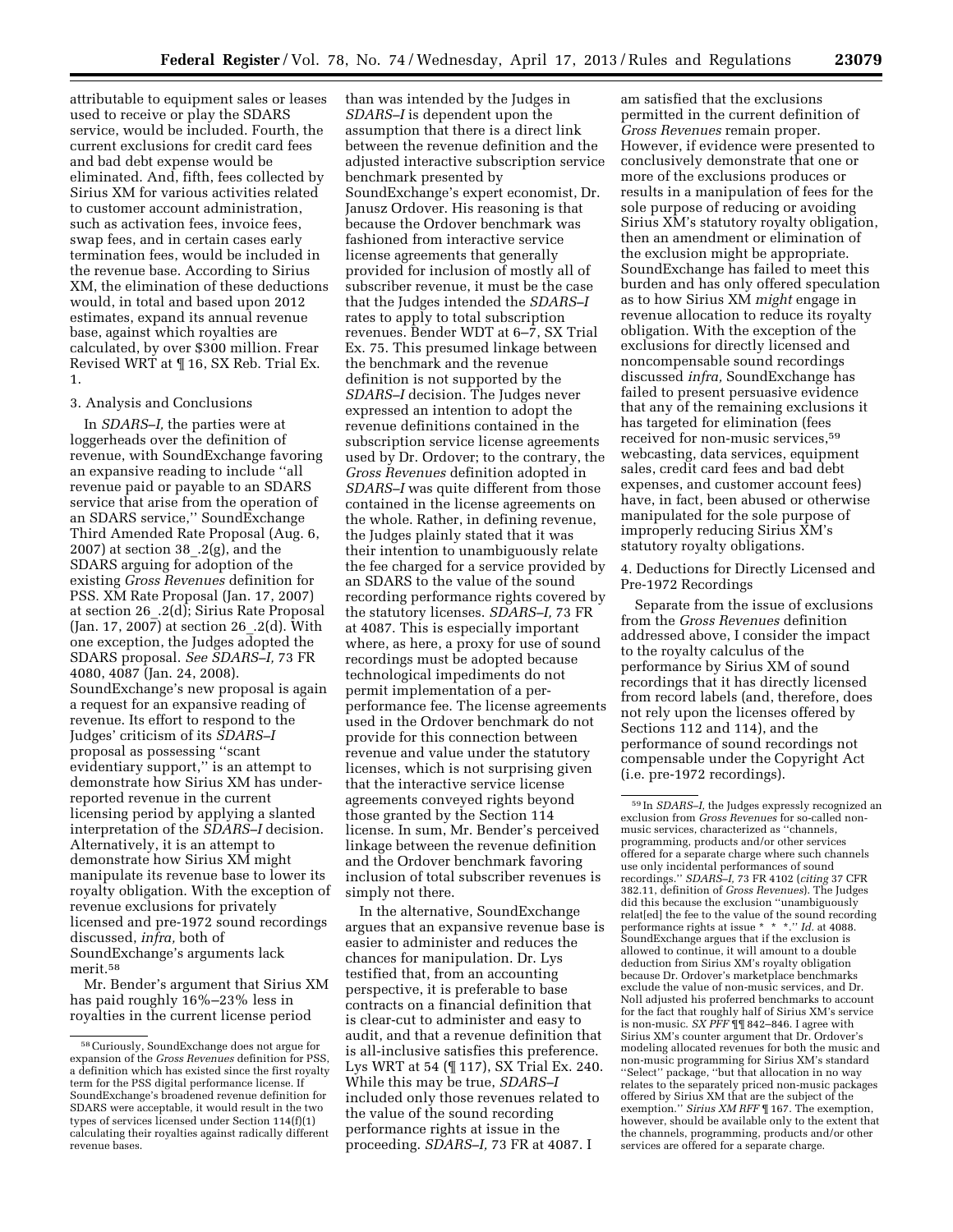# a. Directly Licensed Recordings

Both the Section 112 and Section 114 licenses recognize and permit the licensing of sound recordings through private negotiation. 17 U.S.C. 112(e)(5), 114(f)(3). The parties concede, as they must, that directly licensed recordings are separate from those covered by the statutory licenses. At the outset, the parties did not address the treatment of such recordings in the context of this proceeding, presumably because they comprised only a small percentage of the total recordings performed by Sirius XM in a given period. However, due to the increasing instances of directly licensed recordings as a result of Sirius XM's Direct Licensing Initiative, discussed *infra,* proposals were submitted and amended up until the closing of the record. Sirius XM contends that a deduction from *Gross Revenues* is necessary for directly licensed recordings; otherwise, a double payment would occur for performances of these works. *Sirius XM PFF* ¶ 425; *Proposed Rates and Terms of Sirius XM Radio, Inc.* at 3 (Sept. 26, 2012). SoundExchange acknowledges that directly licensed recordings must be accounted for, but resists a deduction from *Gross Revenues.* Instead, it proposes that the payable statutory royalty amount be determined by reducing the product of the royalty rate times Gross Revenues by a percentage approximating the value of the directly licensed usage. *Second Revised Proposed Rates and Terms,* at 4 (Sept. 26, 2012). To determine the share of performances attributable to direct licenses, SoundExchange recommends using data from Sirius XM's Internet webcasting service for music. The following calculation would then be made:

• For each month, identify the Internet webcast channels offered by the Licensee that directly correspond to music channels offered on its SDARS that are capable of being received on all models of Sirius radio, all models of XM radio, or both (the ''Reference Channels'').60

• For each month, divide the Internet performances of directly licensed recordings on the Reference Channels by the total number of Internet performances of all recordings on the Reference Channels to determine the Direct Licensing Share.

*Id.* at 4–5. SoundExchange requests that, if its approach is adopted, Sirius XM be required to notify SoundExchange monthly of each copyright owner from which Sirius XM claims to have a direct

license and each sound recording Sirius XM claims to be excludable. SoundExchange would then be permitted to disclose this information to confirm whether the direct license exists and the claimed sound recordings are properly excludable.

Directly licensed recordings should not be a part of the calculus in determining the monthly statutory royalty obligation. To do otherwise would effectively result in a double payment for the directly licensed recordings and would discourage, if not altogether eliminate, the incentive to enter into such private licenses, contrary to Section 114 which recognizes, if not encourages, private licenses. 17 U.S.C. 114(f)(1)(B). I am not persuaded, however, by Sirius XM's position that the exclusion of directly licensed recordings should be from *Gross Revenues,* as opposed to a deduction from the total royalty obligation. As Mr. Bender correctly points out, there is no revenue recognition associated with directly licensed recordings; it is a cost to Sirius XM. Bender WRT at 3, SX Trial Ex. 239. Sirius XM has not presented a *revenue*  allocation between directly licensed and statutory licensed recordings that it performs on its SDARS service; it has presented a *usage* deduction that it seeks to apply to its revenue base. Excluding usage of sound recordings from *Gross Revenues* would not comport with the Judges' approach in *SDARS–I* of unambiguously relating fees received by Sirius XM to the value of the sound recording performance rights at issue in this proceeding.

I am persuaded that the proposed methodology of SoundExchange to calculate the royalty deduction for directly licensed recordings (i.e., the ''Direct License Share'') is the superior approach to allowing Sirius XM to determine the percentage reduction based upon the number of plays of directly licensed recordings to total plays. Despite my request, Sirius XM and its contractor, Music Reports, Inc., were incapable of providing accurate data as to the identity and volume of directly licensed recordings on the SDARS service. *See, SX PFF* at 399–400. Reasonable accuracy and transparency are required for calculation of the Direct License Share, and SoundExchange has demonstrated that its proposed use of the Sirius XM webcasting service better satisfies these requirements. Use of the webcasting service also better ties the value of the sound recordings used, by measuring the listenership for each performance, than Sirius XM's proposal for measuring only individual plays.

#### b. Pre-1972 Recordings

The performance right granted by the copyright laws for sound recordings applies only to those recordings created on or after February 15, 1972. *Sound Recording Amendment,* Public Law 92– 140, 85 Stat. 391 (1971). Sirius XM makes performances of pre-1972 recordings on its SDARS service and, in the present license period, excludes a percentage of revenues from its Gross Revenues calculation for such use. The current *Gross Revenues* definition does not expressly recognize such an exclusion, which is not surprising given that there is no revenue recognition for the performance of pre-1972 works. In taking the exclusion, Sirius XM apparently relies upon paragraph (3)(vi)(D) of the *Gross Revenues*  definition which permits exclusion of revenue for programming exempt from any license requirement. Dr. Lys testified that the deduction is between 10% and 15% of subscription revenue, a figure that was not disputed by Sirius XM. Lys WRT at 54, SX Trial Ex. 240. Sirius XM requests that the Judges amend paragraph (3)(vi)(D) to provide that its ''monthly royalty fee shall be calculated by reducing the payment otherwise due by the percentage of Licensee's total transmission of sound recordings during the month that are exempt from any license requirement or separately licensed.'' *Proposed Rates and Terms of Sirius XM Radio Inc.* at 3 (Sept. 26, 2012).61

As with directly licensed works, pre-1972 recordings are not licensed under the statutory royalty regime and should not factor into determining the statutory royalty obligation. But, for the same reasons described above, revenue exclusion is not the proper means for addressing pre-1972 recordings. Rather, the proper approach is deduction from the total royalty obligation to account for performances of pre-1972 recordings. The question then remains as to how the correct deduction should be calculated. Sirius XM did not offer any testimony as to how it calculated its current deduction, or how it identified what recordings performed were pre-1972, other than the obtuse assertion of Mr. Frear that the lawyers talked to the finance team to assure a proper deduction. 8/13/12 Tr. 3125:3–3126:3 (Frear). To be allowable, a deduction for pre-1972 recordings must be relatively precise and the methodology transparent. The same methodology applied to determining the Direct License Share—utilizing the Sirius XM

<sup>60</sup>SoundExchange conditions the availability of its approach on the presumption that the music channels on the Internet service remain representative of the music channels offered on the SDARS service.

<sup>61</sup>This is the same language that Sirius XM proposes also be applicable to directly licensed sound recordings.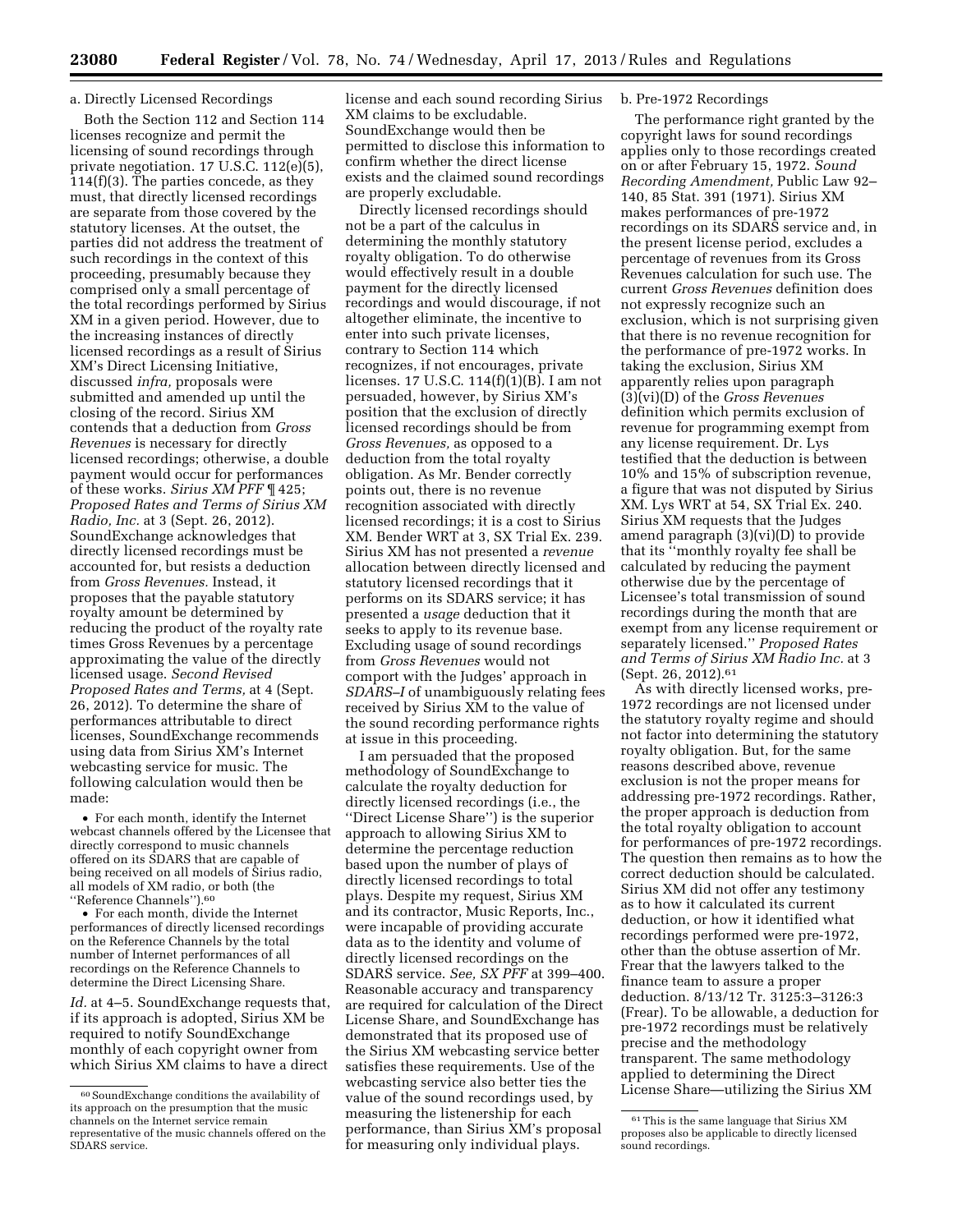webcasting—is appropriate to identify pre-1972 recordings.

# *D. The Section 114 Royalty Rates for PSS*

Chapter 8 and Section 114(f)(1) of the Copyright Act require the Judges to determine reasonable rates and terms of royalty payments for the digital performance of sound recordings. The rates the Judges establish under Section 114(f)(1) must be calculated to achieve the objectives set forth in Section  $801(b)(1)(A)$  through  $(D)$  of the Act. Moreover, in establishing rates and terms the Judges may consider voluntary license agreements described in Section 114(f)(1)(B).

As the Judges have done in prior rate proceedings where the determination standard is reasonable rates calculated to achieve the Section 801(b)(1) factors, consideration of marketplace benchmarks is a useful starting point. *SDARS–I,* 73 FR 4080, 4088 (Jan. 24, 2008); *Phonorecords I,* 74 FR 4510, 4517 (Jan. 26, 2009). As discussed below, the parties disagree about what constitutes the most appropriate benchmark to guide the Judges in determining a reasonable rate. Unfortunately, there are no voluntary license agreements negotiated under Section 114(f)(1)(B) for the Judges to consider, which is not surprising considering that Music Choice is the primary PSS service that continues to operate under the statutory license. Moreover, the benchmarks offered by the parties are not for similar products drawn from a marketplace in which buyers and sellers are similarly situated. I describe and discuss them below.

#### 1. PSS Proposed Benchmarks

# a. Proposed Musical Works Benchmark

As previously discussed, Music Choice argues that the annual royalties it pays to the three performing rights societies (ASCAP, BMI, and SESAC) for the right to perform musical works to subscribers of its residential audio service is, by virtue of the Librarian's determination in *PSS–I,* a precedential benchmark that establishes the upper boundary of reasonable rates in this proceeding. Although this contention has been rejected, *supra,* Music Choice offers the testimony of Mr. Del Beccaro and Dr. Crawford as corroborative of its position that the market for licensing the performance right in musical works is the most appropriate benchmark for establishing rates in this proceeding.

Music Choice pays 2.5% of revenue each to ASCAP and BMI and pays an annual flat fee to SESAC that amounts to approximately [REDACTED] of net

revenue. Del Beccaro Corrected WDT at 21–22, MC 17, MC 18 and MC 19, PSS Trial Ex. 1. The sum of those licenses amounts to [REDACTED], which Music Choice submits should represent the upper bound of a reasonable royalty rate. Two pieces of evidence, in Music Choice's view, corroborate the use of musical works licensing as a benchmark. First, Music Choice observes an equivalence between the fees for the performance of sound recordings and musical works in Canada and Europe. Music Choice cites four decisions of the Canadian Copyright Board, involving licensing fees for commercial radio, cable television, satellite music services and radio services of the Canadian Broadcasting Corporation, wherein the Board found that royalty rates for sound recordings and musical compositions have equivalent value. Del Beccaro Corrected WDT at MC 6 at 30–33 (commercial radio), MC 7 at 14 (cable television), MC 8 at 50, 58 (satellite music services), MC 9 at 4, 6, 15, 17, 30 (CBC radio services), PSS Trial Ex. 1. SoundExchange's expert economist, Dr. George Ford, who recently submitted testimony before the Canadian Copyright Board, acknowledges that in Canada the musical composition and sound recording performance royalties are equal. 8/21/12 Tr. 4304:5–22 (Ford). In the United Kingdom, the sound recording performance royalty rates for commercial broadcasting services are less than those for the musical composition performance rights. Del Beccaro Corrected WDT at MC 11, PSS Trial Ex. 1. If Music Choice's service were transmitted through cable in the U.K., Music Choice would pay 5.25% of 85% of gross revenues for the musical works performance right, but would pay only 5% of 85% of gross revenues for the sound recording performance right. *Id.* 

The second piece of evidence to corroborate use of the musical works rate as a benchmark is an economic model called the Asymmetric Nash Bargaining Framework (referred to as the ''Nash Framework'') offered by Dr. Crawford. Acknowledging that a perfect benchmark does not exist to determine the PSS sound recording performance rate, Dr. Crawford uses the Nash Framework to fashion solutions to bargaining problems between bilateral monopolists, in this case record labels on the one hand and PSS providers on the other. Crawford Corrected WDT at 12, PSS Trial Ex. 4. As a noncooperative bargaining model, the Nash Framework is designed to yield predictions about how outcomes are

determined when firms negotiate; that is, how two firms would split the surplus of their interaction (i.e., revenues over costs) in a hypothetical negotiation. *Id.* at 16. Three factors (the Nash factors) are analyzed to determine the split: (1) the combined agreement surplus; (2) each firm's threat point; and (3) each firm's bargaining power. *Id.*  According to Dr. Crawford, the Nash factors determine sound recording performance royalties in the following way: ''The royalty received by each firm in a bargain equals its threat point plus its bargaining power times the incremental surplus.'' *Id.* at 17. In other words, the combined agreement surplus and threat points determine the ''size of the pie,'' while the bargaining power determines the ''split of the pie.''

Dr. Crawford's stated goal in applying the Nash Framework is to first establish the Nash factors for the hypothetical market (the sale of rights between one record company and one PSS provider) and compare them to the Nash factors in the actual musical works market (the sale of rights between the three performing rights societies and one PSS provider). *Id.* at 18. In the hypothetical market, Dr. Crawford determined that the threat point for the PSS provider is zero because in the absence of an agreement, it cannot offer music and therefore cannot earn a surplus. *Id.* at 19. He determines, however, that the threat point for a record company is negative because the failure to reach an agreement has additional implications for the record company in other, non-PSS markets. Specifically, the failure to reach an agreement with the PSS provider would have substantial adverse impacts on the record company, such as on sales of compact disks, because there is a significant promotional benefit to the record company from the PSS provider. *Id.* To support this contention, Music Choice offers the testimony of Damon Williams, who testified that record company executives consider Music Choice promotional and provide artists with greater exposure. Williams WDT at 4–11, MC 28, 29, 32, PSS Trial Ex. 3. Mr. Williams offers examples of how Music Choice conducts custom promotions for artists, *id.* at 13–20, and points to a 2005 Arbitron survey in particular that he argues confirms that Music Choice's residential audio service sells records. *Id.* at 13.62 And Mr. Williams argues that Music Choice has become more promotional since the *PSS–I* proceeding by virtue of the fact

<sup>62</sup>He also cites a 2008 survey by OTX, a 2012 survey by Experian Simmons, a 2004 Arbitron survey, a 2011 Ipsos OTX MediaCT survey, and a 2006 Sony BMG MusicLab survey.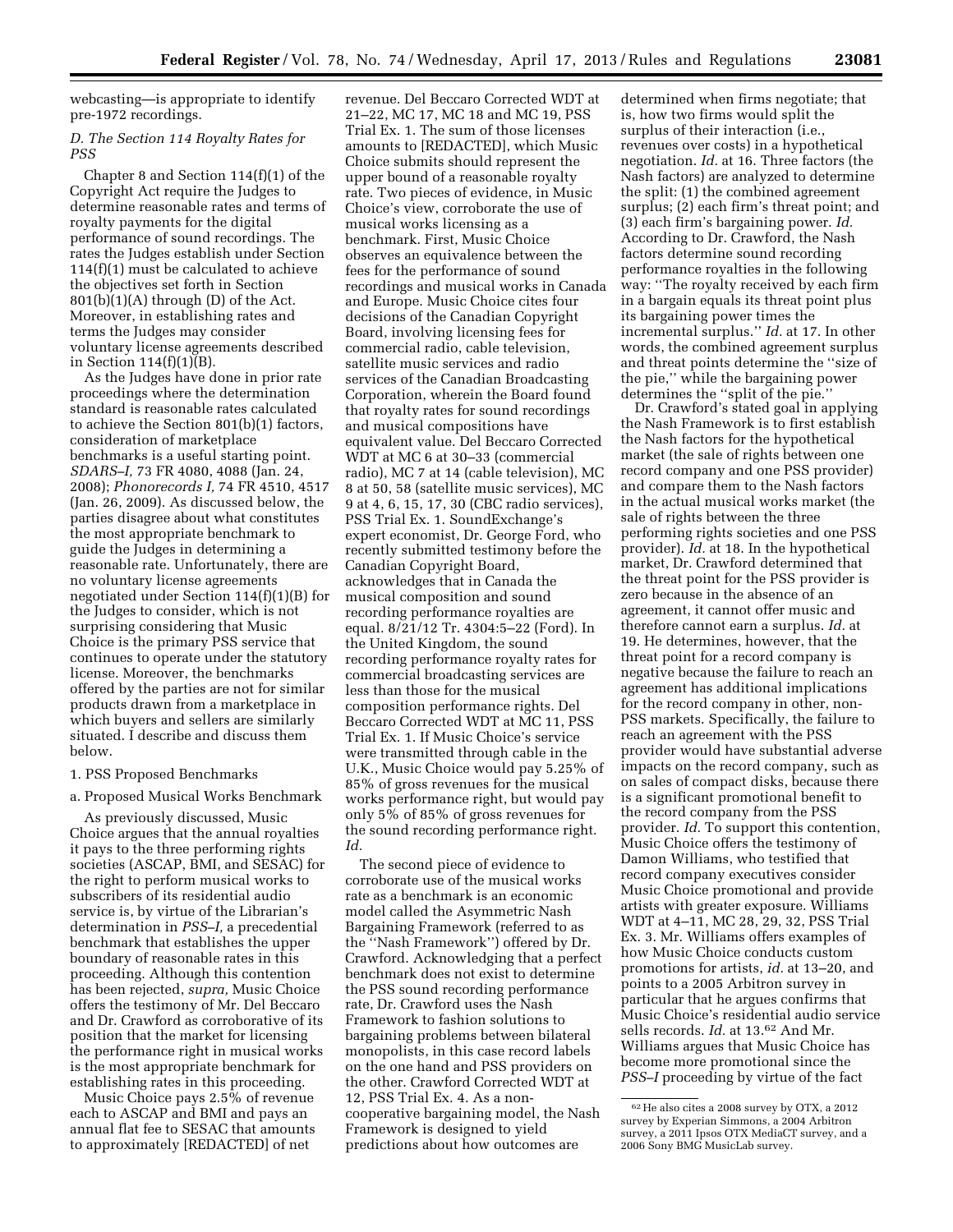that it currently reaches more customers with more channels. *Id.* at 24.

With respect to the last Nash factor, bargaining power, Dr. Crawford assumes it to be neutral, based upon Music Choice's existing technology platform and contract, which cannot be easily replaced or replicated, and his observations of Music Choice's bargaining efforts for sound recording performance rights with respect to music videos. Crawford Corrected WDT at 15–16, PSS Trial Ex. 4.

Applying the Nash factors to the existing market for the PSS musical works performance right, Dr. Crawford determines that the threat point for a PSS provider is again zero, and is again negative for the performing rights society (ASCAP, BMI or SESAC) because the loss of promotional value from the PSS provider produces loss of profits from other markets. *Id.* at 28. Dr. Crawford again assumes equal bargaining power between the PSS provider and the performing rights society, based largely upon his observations that the two possess equal patience in their negotiations. *Id.* at 29. This results in a 50/50 split of the surplus, the same conclusion he reached with respect to the hypothetical market. Because of the similarities between the Nash factors in the hypothetical market and the market for musical works, Dr. Crawford concludes that the musical works market makes for a good benchmark for the hypothetical sound recording performance right market at issue in this proceeding. *Id.* at 30.63

#### b. Proposed Alternative Surplus Splitting Analysis

As an alternative, Dr. Crawford provided a surplus splitting analysis to corroborate the reasonableness of Music Choice's rate proposal by using financial results to construct an estimate of the profits that would be shared in a royalty payment. Crawford Corrected WDT at 43, PSS Trial Ex. 4. Dr. Crawford adjusted Music Choice's 2006–2010 operating profit to remove the actual royalty paid by Music Choice for sound recording performance rights, and then applied a capital asset pricing model 64 to derive an expected rate of return on assets of 8.33%. Crawford Corrected WDT at Appendix B.4, PSS Trial Ex. 4. He then multiplied the 8.33% rate by

Music Choice's average operating assets to determine cost of capital, and then subtracted cost of capital from the royalty-adjusted operating profits to derive the residual profits for each year. *Id.* at 47. This showed that Music Choice's cumulative returns in excess of its cost of capital, but before payment of sound recording royalties, amounts to 3.05% of Music Choice's 2006–2010 royalties. *Id.* A 50/50 split of this surplus results in a royalty payment of 1.52% of residential audio revenues. *Id.*  at 48. He then applied a range of 20% to 80% of the expected surplus to determine a range of reasonable royalties from 0.61% to 2.43%, not to exceed the 3.05% expected surplus. *Id.* 

# 2. SoundExchange Proposed Benchmarks

SoundExchange does not offer a single market benchmark to set the royalty rates to be paid by Music Choice for the sound recording performance right, and instead offers rates from over 2,000 marketplace agreements, representing a variety of rights licensed, in an effort to frame a zone of reasonable rates. Dr. Ford observes that PSS like Music Choice have certain distinctive features that make it difficult to identify a suitable benchmark market. Ford Second Corrected WDT at 12, SX Trial Ex. 79. First, Music Choice does not sell its service directly to subscribers, but rather to cable television operators who then bundle the Music Choice programming with a package of video programming for ultimate sale to subscribers. Music Choice is, therefore, an intermediary between cable operators and their subscribers, unlike any of the digital music services the Judges have previously dealt with. Ford Second Corrected WDT at 12, SX Trial Ex. 79; 6/18/12 Tr. 2810:20–2811:3 (Ford). Second, Music Choice's service is almost always bundled with a hundred or more channels of video and is almost never sold on a stand-alone basis. Ford Second Corrected WDT at 13, SX Trial Ex. 79. This makes it difficult to determine the specific consumer value for Music Choice's programming alone. *Id.* 

Given these difficulties, Dr. Ford uses an all-inclusive approach of examining royalty rates for different digital music markets: portable and non-portable interactive subscription webcasting, cellular ringtones/ringbacks, and digital downloads. *Id.* at 15–16, Table 1. Most of the over 2,000 licensing agreements he examined across these markets calculate royalties based on a ''greater of'' methodology that includes a perplay royalty fee, a per-subscriber fee, and a revenue-based fee. For

convenience, Dr. Ford analyzed only the revenue-based fees, judging his results to be conservative because the other two payment metrics might produce a larger total royalty fee than the revenue-based calculation. 6/18/12 Tr. 2861:3–13 (Ford). His results reveal a percentage of revenue rate of 70% for digital downloads, 43% to 50% for ringtones/ ringbacks, and 50% to 60% for portable and non-portable interactive subscription webcasting, respectively. Ford Second Corrected WDT at 15–16, Table 1, SX Trial Ex. 79. According to Dr. Ford, the rate proposal of SoundExchange for PSS comports well with the range established by these agreements, in that it rises above the lowest average rate (43%) only in the last year of the licensing term, and therefore can ''be presumed to be a reasonable proxy for a market outcome.'' Ford Second Corrected WDT at 16, SX Trial Ex. 79; 6/18/12 Tr. 2831:8–15 (Ford).

3. Analysis and Conclusions Regarding the Proposed Benchmarks

Based upon the evidence put forward in this proceeding, none of the proposed benchmarks provide a satisfactory means for determining the sound recording performance royalty to be paid by Music Choice.

Turning first to Music Choice's arguments in favor of the musical works benchmark, I find them severely wanting. The fees paid to the three performing rights societies for the performance right to musical works have been offered in several other proceedings before the Judges and have been rejected consistently. *Webcasting II,* 72 FR 24084 (May 1, 2007); *SDARS– I,* 73 FR 4080 (Jan. 24, 2008); *see, also Webcasting I,* 67 FR 45240 (July 8, 2002)(Librarian of Congress's determination). The primary reason for the benchmark's rejection is the lack of comparability to the target market for sound recording performance rights. Dr. Crawford, who advocates the appropriateness of the musical works market, acknowledges that a benchmark market should involve the same buyers and sellers for the same rights. Crawford Corrected WDT at 24, PSS Trial Ex. 4. However, the musical works market involves different sellers (performing rights societies versus record companies) selling different rights. *See SDARS–I,* 73 FR at 4089. The fact that a PSS needs performance rights to musical works and sound recordings to operate its service does not make the rights equivalent, nor does it say anything about their values individually. Further, as in previous proceedings, the evidence establishes

<sup>63</sup> Dr. Crawford also concludes that the marketplace for musical works royalties might be greater than the sound recording marketplace because the performing rights society loses less than a record company in the absence of an agreement. Crawford Corrected WDT at 18, 29, PSS Trial Ex. 4.

<sup>64</sup>Under this model, a firm's cost of capital is based on the expected return to induce investment. Crawford Corrected WDT at ¶ 167, PSS Trial Ex. 4.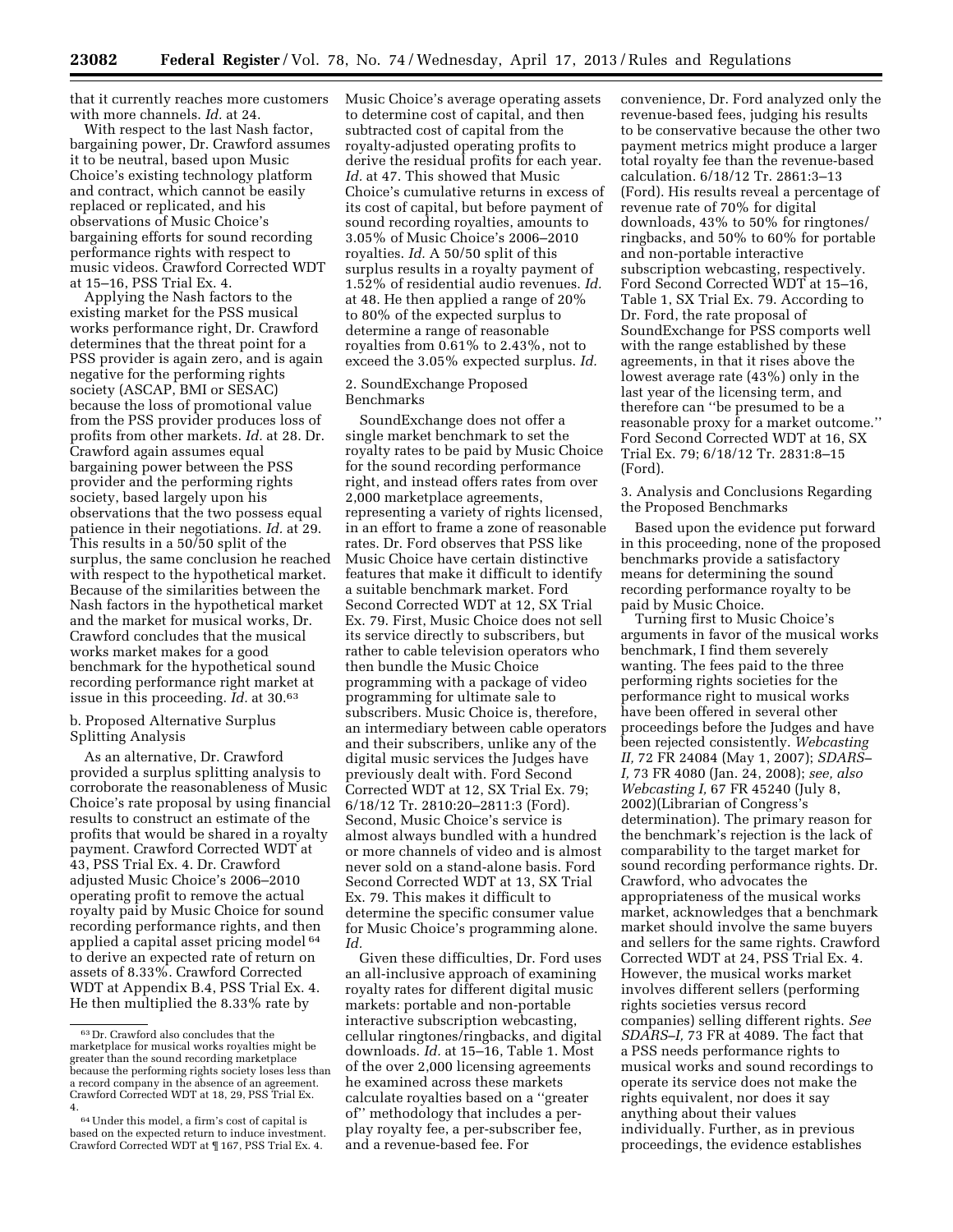that the market commands higher royalty fees for the licensing of sound recordings than musical works. Aaron Harrison presented a chart demonstrating the different average royalty fees that Universal Music Group, one of the major record labels, receives for digital downloads, ringtones, ondemand music videos and portable subscription services, all of which are considerably higher than the fees received by the performing rights societies.65 Harrison Corrected WRT at 13–14, PSS Trial Ex. 32. Dr. Ford made similar observations. Ford Amended/ Corrected WRT at 7, SX Trial Ex. 244. I am once again led to the conclusion that use of the musical works market as a benchmark is fraught with flaws and only indicates that a reasonable rate for sound recordings cannot be as low as the musical works rate. *See, SDARS–I,*  73 FR at 4090.

Music Choice's efforts to corroborate the sufficiency of the musical works benchmark with a comparison to foreign rates also are unavailing. The Judges have considered before the significance of foreign countries' treatment of the licensing of exclusive rights granted by copyright. In the proceeding to set rates and terms for the reproduction of musical compositions under the Section 115 license of the Copyright Act, certain licensees offered evidence of license rates in the U.K., Canada and Japan. *See Phonorecords I,* 74 FR 4510, 4521 (Jan. 26, 2009). In rejecting the foreign rate benchmarks, the Judges stated that attempts at comparison of U.S. rights with foreign rights ''underline the greater concern that comparability is a much more complex undertaking in an international setting than in a domestic one. There are a myriad of potential structural and regulatory differences whose impact has to be addressed in order to produce a meaningful comparison.'' *Id.* at 4522. Neither Mr. Del Beccaro nor Dr. Crawford even attempt an analysis or discussion of the intricacies of Canadian and U.K. markets for performance rights for musical works and sound recordings, and Music Choice itself concedes that particular license rates in Canada and Europe ''do not necessarily determine what the specific market rate in the United States should be for the sound recording right.'' *Music Choice PFF*  ¶ 135.

Likewise, I am not persuaded that Dr. Crawford's application of the Nash Framework provides corroboration. The Nash Framework is a highly theoretical concept whose goal is to evaluate how the surplus from a transaction might be divided among participants. As Dr. Ford points out, a problem with applying the Nash Framework to a determination of a royalty rate is that a royalty does not split surplus, it splits revenues. Ford Amended/Corrected WRT at 8, SX Trial Ex. 244. An even split of surplus, as Dr. Crawford presumes from the model, does not imply an even split of revenues. *Id.* Further, Dr. Crawford's efforts to apply the Nash Framework to royalties to be paid by Music Choice only contemplates a two-party transaction between record labels and Music Choice, even though Music Choice is the intermediary between cable operators that actually perform the sound recordings in the output market. The presence of an intermediary disrupts and complicates the Nash analysis because it introduces an additional bargain in the output market and requires that all three bargains be considered jointly. *Id.* at 15. Dr. Crawford did not take this complicating factor into consideration.

I also have serious reservations concerning Dr. Crawford's assumption that the Nash factor of bargaining power is assumed to be neutral. Mr. Del Beccaro testified that Music Choice has a number of competitors in the marketplace, meaning that record companies have other alternatives for licensing their works. Del Beccaro Corrected WDT at 36–37, PSS Trial Ex. 1. This undermines Dr. Crawford's determination of the Nash Factor threat point to the surplus received by record companies in the event no agreement is reached. If record companies have other options, then the assumed zero sum effect of the bargaining agreement under the Nash Framework is violated.

Finally, Dr. Crawford places undue reliance on the perceived promotional value of Music Choice, which is central to his application of the Nash Framework. For his conclusion to be correct—that failure to reach a bargaining agreement will result in a substantial loss of record sales due to the absence of promotional value from Music Choice—he must demonstrate a causal relationship between Music Choice's promotion of sound recordings and the sale of those recordings. His evidence on this point, however, is mostly anecdotal and weak. The surveys relied upon by Mr. Williams do *not*  confirm a causal link between listenership to Music Choice and subsequent record sales; at best, the

2005 Arbitron survey (already more than seven years old) demonstrates that there is some correlation between listenership and sales. There could be many reasons for the correlation, including the possibility that cable subscribers who listen to Music Choice are already inclined to purchase more music. For example, the 2010 Experian Simmons survey, cited by Mr. Williams, shows that Music Choice listeners are more likely than the average person to attend concerts, know what songs are in the top 10, read *Rolling Stone* magazine, and consume electronic and video goods at a higher rate. Williams WDT at MC 36, PSS Trial Ex. 3. Furthermore, none of the surveys cited by Dr. Crawford, including the antiquated 2006 Sony BMG Music Lab survey, offer reliable evidence as to whether Music Choice's residential audio service creates a net promotional or substitutional effect on the purchase of CDs or other music services. Without reliable data that quantifies the net effect of Music Choice, Dr. Crawford's conclusion regarding Music Choice's promotional effect is not sustainable.

I am not persuaded that Dr. Crawford's Nash Framework analysis confirms acceptance of the musical works benchmark for PSS, nor that royalty rates in the market for sound recordings is less than that for musical works. Likewise, I do not agree that Dr. Crawford's alternative surplus splitting analysis is probative. The Judges have previously found theoretical surplus splitting models to be of limited value, and Dr. Crawford's analysis is no different. *See, Webcaster II,* 72 FR 24084, 24092–93 (May 1, 2007); *SDARS–I,* 73 FR at 4092. Although Dr. Crawford claims that his 20% to 80% range of a split of 3.05% of Music Choice's 2006–2010 revenues reflects arm's length negotiations between Music Choice and record companies, he provides no market evidence to support this contention. Crawford Corrected WDT at 49–50, PSS Trial Ex. 4. There are also methodological difficulties in the manner in which Dr. Crawford examined Music Choice's historical financial data. Specifically, he included in his cost analysis those costs associated with Music Choice's music video business in addition to the costs for the residential audio business, presumably because he was told by Music Choice personnel that it was not possible to allocate expenses between the video and audio components of the company's business. 6/12/12 Tr. 1859:21–1860:21 (Crawford). The net effect of including the music video business, which has substantial costs

<sup>65</sup>Music Choice's criticisms of the Harrison chart—that it omits synchronization and master use licenses, encompasses wholesale payments rather than specific rates, and involves some agreements that convey additional rights—do not detract from the conclusion that overall the royalty *fees* paid for sound recordings are typically significantly higher than those paid for musical works.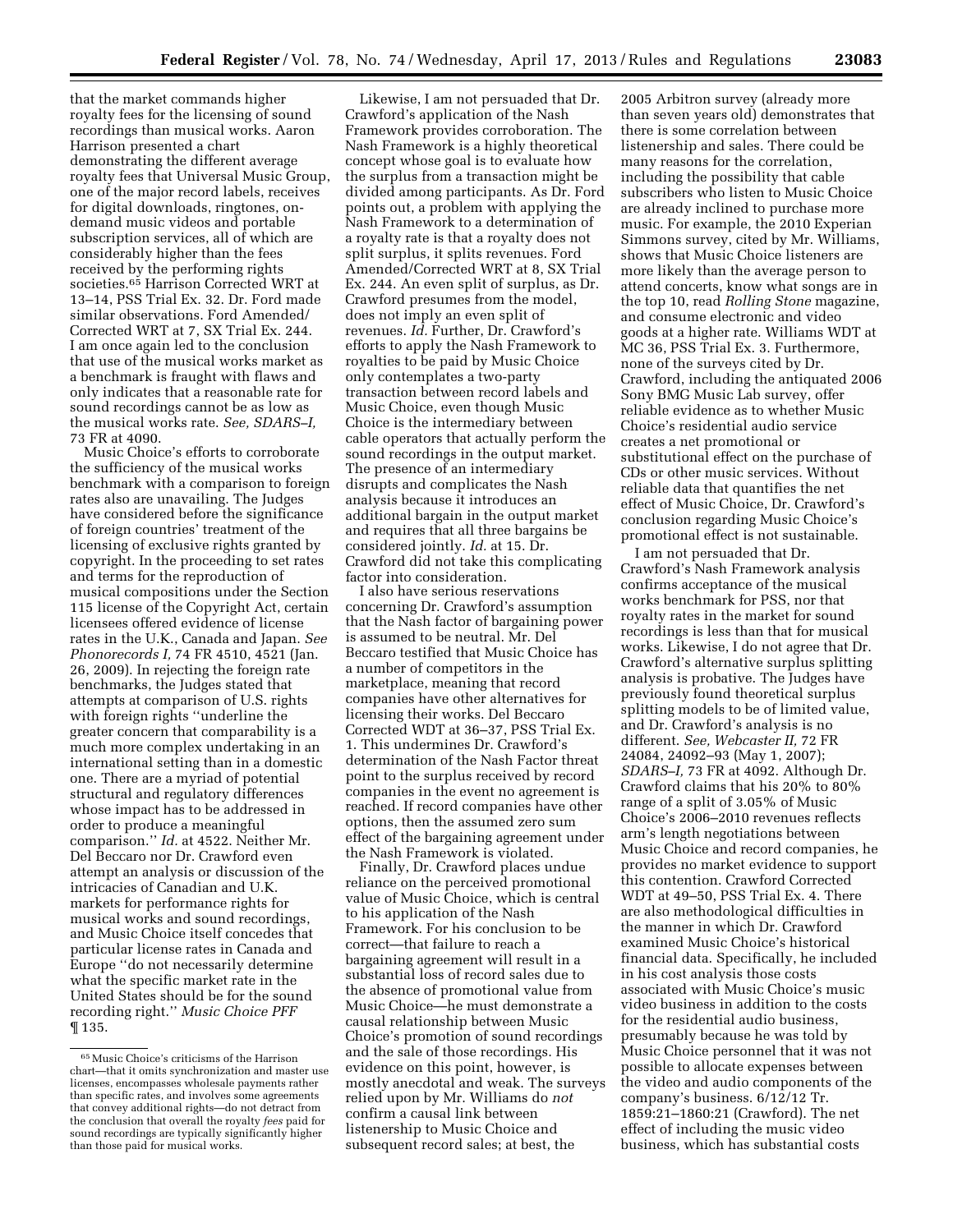and not much revenue, is to drive down the surplus he proposes to be split between Music Choice and record companies. Even if I were persuaded in theory by Dr. Crawford's surplus splitting analysis—and I am not—his failure to confine his cost and revenue analysis solely to the residential audio business, which is the subject of the statutory licenses in this proceeding, prohibits its usefulness.

Turning to the music service benchmarks offered by SoundExchange and supported by Dr. Ford, one is confronted with severe theoretical and structural difficulties. Although the volume (over 2,000) of marketplace agreements examined by Dr. Ford for music products and services might suggest real usefulness in a benchmark analysis, the four markets examined portable and non-portable subscription interactive webcasting, ringtones/ ringbacks, and digital downloads involve the licensing of products and rights separate and apart from the right to publicly perform sound recordings in the context of this proceeding. Thus, the key characteristic of a good benchmark—comparability—is not present. *SDARS–I,* 73 FR at 4092. The buyers are different, there are different music products included (ringtones and ringbacks, digital downloads) and there are different rights licensed in the output market. Further, I do not accept Dr. Ford's contention that, as a matter of economics, it is irrelevant that different legal rights are conveyed by the benchmark agreements he examined. 6/18/12 Tr. 2819:5–10 (Ford). The agreements examined by Dr. Ford themselves suggest that the rights licensed, and the context in which they are licensed, make a great deal of importance in determining their value.

I do agree with Dr. Ford's observations that Music Choice has several distinct features, such as its intermediary role between cable systems and subscribers and the bundling of Music Choice's services with multiple channels of video and other non-music programming, that significantly dim the possibility of market comparators. This is not to say that the value of the sound recording right in the PSS market is exceedingly low, as Music Choice would have it, nor exceedingly high, as SoundExchange would have it. SoundExchange's rate proposal begins with a rate of 15% of *Gross Revenues* in the first year of the licensing term, which is endorsed by Dr. Ford as being within the range of reasonable rates for the PSS even though it is far lower than the average rates he determined in his benchmark analysis. For this reason, the 15% rate represents nothing more than

the uppermost bound of the range of reasonable royalty rates for the PSS.

Based upon the above analysis, I am left with a consideration of the existing 7.5% royalty rate which is the product of settlement negotiations that occurred in *SDARS–I* between Music Choice and SoundExchange, and is a rate for which neither party advocates. Although it is a rate that was negotiated in the shadow of the statutory licensing system and cannot properly be said to be a market benchmark, nothing in the record persuades me that 7.5% of *Gross Revenues,* as currently defined, is either too high, too low or otherwise inappropriate. *Accord, Phonorecords I,*  74 FR at 4522. I now turn to the Section 801(b) policy factors.

#### 4. The Section 801(b) Factors

Section 801(b)(1) of the Copyright Act states, among other things, that the rates that the Judges establish under Section 114(f)(1) shall be calculated to achieve the following objectives: (A) To maximize the availability of creative works to the public; (B) to afford the copyright owner a fair return for his or her creative work and the copyright user a fair income under existing conditions; (C) to reflect the relative roles of the copyright owner and the copyright user in the product being made available to the public with respect to relative creative contribution, technological contribution, capital investment, cost, risk, and contribution to the opening of markets for creative expression and media for their communication; and (D) to minimize any disruptive impact on the structure of the industries involved and on generally prevailing industry practice. 17 U.S.C. 801(b)(1). Based on the record evidence in this proceeding, the benchmark evidence submitted by Music Choice and SoundExchange has failed to provide the means for determining a reasonable rate for the PSS, other than to indicate the extreme ends of the range of rates. The testimony and argument of Music Choice demonstrates nothing more than to show that a reasonable rate cannot be as low as the rates paid by Music Choice to the three performing rights societies for the public performance of musical works. The benchmark testimony of SoundExchange is of even lesser value. The proposed rate of 15% for the PSS for the first year of the licensing period, deemed reasonable by Dr. Ford (at least in the beginning of the licensing period), stands as the absolute upper bound of the range of reasonable rates. At the middle of the range is the current 7.5% rate and, based upon the record, I am are persuaded that it is neither too high, too low, or otherwise

inappropriate, subject to consideration and necessary adjustment under the Section 801(b) factors discussed below.

a. Maximize Availability of Creative Works

Both SoundExchange and Music Choice presented arguments as to how their proposed benchmark rates satisfy this factor, which are not relevant given that the musical works benchmark and the Ford music service benchmarks only serve the purpose of framing the absolute lower and upper bounds of reasonable rates. Rather, it is the current 7.5% rate to which the evidence presented under this factor must be applied.

Music Choice touts that it is a music service that is available in over 54 million homes, with 40 million customers using the service every month. 8/16/12 Tr. 3878:3 (Del Beccaro); Del Beccaro Corrected WDT at 4, 26, PSS Trial Ex. 1; 6/11/12 Tr. 1462:5–11, 1486:19–1487:2 (Del Beccaro). Channel offerings have increased through the years, curated by experts in a variety of music genres. Del Beccaro Corrected WDT at 3, 24, PSS Trial Ex. 1. Recent developments in technology permit Music Choice to display original on-screen content identifying useful information regarding the songs and artists being performed at any one time. *Id.* at 24; Williams WDT at 12, MC 23, PSS Trial Ex. 3; 6/11/12 Tr. 1461:14–1462: 1, 1491:1–12 (Del Beccaro). According to Music Choice, these elements, along with the promotional efforts detailed above in the context of Dr. Crawford's Nash Framework analysis, support a downward adjustment in the rates. In any event, an upward adjustment in the rates, argues Music Choice, would not affect the record companies' bottom-line because PSS royalties are not a material revenue source for record companies. *Music Choice PFF* ¶¶ 409–417.

SoundExchange submits that a market rate incorporates considerations under the first Section 801(b) factor, citing the Judges decision in *SDARS–I,* and that if PSS rates turn out to be too high and drive Music Choice from the market, presumably consumers will shift to alternative providers of digital music where higher royalty payments are more likely for record companies. Ford Second Corrected WDT at 19–20, SX Trial Ex. 79.

The current PSS rate is not a market rate so that market forces cannot be presumed to determine the maximum amount of product availability consistent with the efficient use of resources. *See SDARS–I,* 73 FR 4094. However, the testimony demonstrates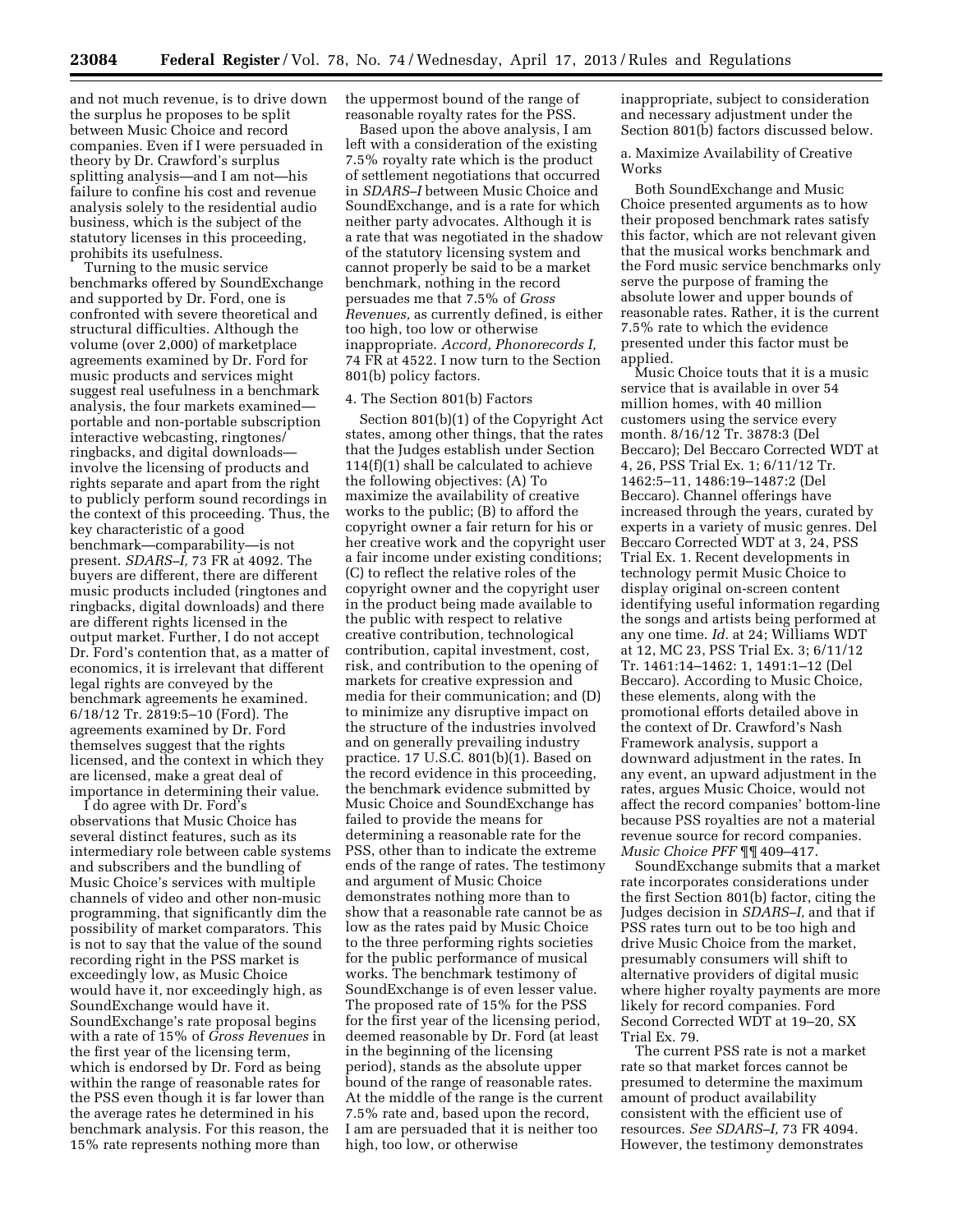that Music Choice has not, under the current rate, reduced its music offerings or contemplated exiting the business; in fact, it will be expanding its channel offerings in the near term. There is also no evidence that suggests that the output of music from record labels has been impacted negatively as a result of the current rate. There is no persuasive evidence that a higher PSS royalty rate will necessarily result in increased output of music by the record companies (major or independent), nor that a lower rate will necessarily further stimulate Music Choice's current and planned offerings. In sum, the policy goal of maximizing creative works to the public is reasonably reflected in the current rate and, therefore, no adjustment is necessary.

# b. Afford Fair Return/Fair Income Under Existing Market Conditions

Music Choice submits that the Judges need not worry about the impact of a low royalty rate on the fair return to record companies and artists for use of their works because royalties from the PSS market are so small as to be virtually inconsequential to companies whose principal business is the sale of CDs and digital downloads. *Music Choice PFF* ¶¶ 420–430. With respect to Music Choice's ability to earn a fair income, however, Music Choice argues that it is not profitable under the current 7.5% rate. Mr. Del Beccaro testified that its average revenue per customer for its residential audio business has been on the decline since the early 1990's, down from \$1.00 per customer/per month to [REDACTED] per customer/per month currently. Del Beccaro Corrected WDT at 40, PSS Trial Ex. 1. He further testified that after 15 years of paying a PSS statutory rate between 6.5% and 7.5% Music Choice has not become profitable on a cumulative basis and is not projected to become so within the foreseeable future. *Id.* at 42. Cumulative loss at the end of 2011 is [REDACTED], projected to grow to [REDACTED] in 2012 and continue to increase throughout the 2013–2017 license period. *Id.* at 33–34; Del Beccaro Corrected WRT at MC 69 at 1, MC 70 at 1, PSS Trial Ex. 21. These losses lead Music Choice to conclude that it has not generated a reasonable return on capital under the existing rates, which it submits should be 15% in the music industry. *Music Choice PFF* ¶¶ 442–43.

Music Choice's claims of unprofitability under the existing PSS rate come from the oblique presentation of its financial data and a combining of revenues and expenses from other aspects of its business. The appropriate business to analyze for purposes of this

proceeding is the residential audio service offered by Music Choice, the subject of the Section 114 license. Music Choice, however, reports costs and revenues for its residential audio business with those of its commercial business, which is not subject to the statutory license. This conflation of the data, which Music Choice acknowledges cannot be separated, *see SX PFF* at 221– 222, distorts its views regarding losses. As a consolidated business, Music Choice has had significantly positive operating income during the past five years between 2007 and 2011 and has made profit distributions to its partners since 2009. Ford Amended/Corrected WRT at SX Ex. 362, p. 3, SX Trial Ex. 244; SX Trial Ex. 64 at 3; SX Trial Ex. 233 at 3. Dr. Crawford's effort to extract costs and revenues from this data for the PSS service alone for use in his surplus analysis cannot be credited because of his lack of familiarity with the data's source. 6/13/12 Tr. 1890:15–1891:10 (Crawford).66 Music Choice has operated successfully and received a fair income under the existing statutory rate.67

With respect to fair return to the copyright owner, the examination is whether the existing statutory rate has produced a fair return with respect to the usage of sound recordings. During the period of the current rate and before, Music Choice provided 46 channels of music programming to the subscribers of its licensees. However, Music Choice is expanding the number of music channels dramatically in the coming licensing term, up to 300 channels by the first quarter of 2013. Del Beccaro Corrected WDT at 3–4, PSS Trial Ex. 1; 8/16/12 Tr. 3878:3 (Del Beccaro). This will result in a substantial increase in the number of plays of music by Music Choice, even if the ultimate listenership intensity of its licensees' subscribers cannot be measured. The expansion in usage will not be reflected in increased revenues to which the statutory royalty rate is to be applied, as Music Choice has declared itself to be a mature business with no expectation of increased future revenues for its

business. As a result, copyright owners will not be compensated for the increased usage of their works, underscoring the Judges' preference for a per-performance metric for royalty determinations—which is not available here—as opposed to a percentage-ofrevenue metric. Dramatically expanded usage without a corresponding expectation of increased compensation suggests an upward adjustment to the existing statutory rate. Measurement of the adjustment is not without difficulty because any downstream increases in listenership of subscribers as a result of additional music offerings by Music Choice cannot be readily determined nor predicted. It is possible that listenership overall may remain constant despite the availability of 300 music channels as opposed to only 46. However, it is more reasonable to conclude that Music Choice would not make the expansion, and incur the additional expense of doing so, without reasonable expectation that subscribers will be more attracted to and will consume more of the music offerings of Music Choice. A 2% upward adjustment, phased-in during the course of the license period as described below, is sufficient to provide copyright owners with a fair return for the increased use of sound recordings by Music Choice.

# c. Relative Roles of Copyright Owners and Copyright Users

This policy factor requires that the rates adopted by the Judges reflect the relative roles of the copyright owners and copyright users in the product made available with respect to relative creative contribution, technological contribution, capital investment, cost, risk, and contribution to the opening of markets for creative expression and media for their communication. For its part, Music Choice's arguments that its creative and technological contributions, and capital investments, outweigh those of the record companies center on the same aspects of its business. First, Music Choice touts the graphic and informational improvements made to its on-screen channels, noting that what were once blank screens now display significant artist and music information. Costs for these improvements have exceeded [REDACTED]. Del Beccaro Corrected WDT at 31–32, PSS Trial Ex. 1. Second, Music Choice offers increases in programming, staff size and facilities, along with enhancements to product development and infrastructure. Costs for these improvements have exceeded [REDACTED]. *Id.* Regarding costs and risks, Music Choice points to its lack of profitability and the exit of other PSS

<sup>66</sup>Much was made at trial and in closing arguments regarding Dr. Crawford's supposed use of audited financial data and Dr. Ford's use of unaudited financial data in an effort to examine costs and revenues of the PSS service vis-a`-vis Music Choice's other non-statutory offerings. I see no superiority to either data set, as both contain their own difficulties.

<sup>67</sup> It would be surprising, if not improbable, that Music Choice would be able to operate a PSS service for over 15 years with a statutory royalty between 6.5% and 7.5%, with the considerable losses that it claims, and nonetheless continue to operate, let alone intend to expand its current operation.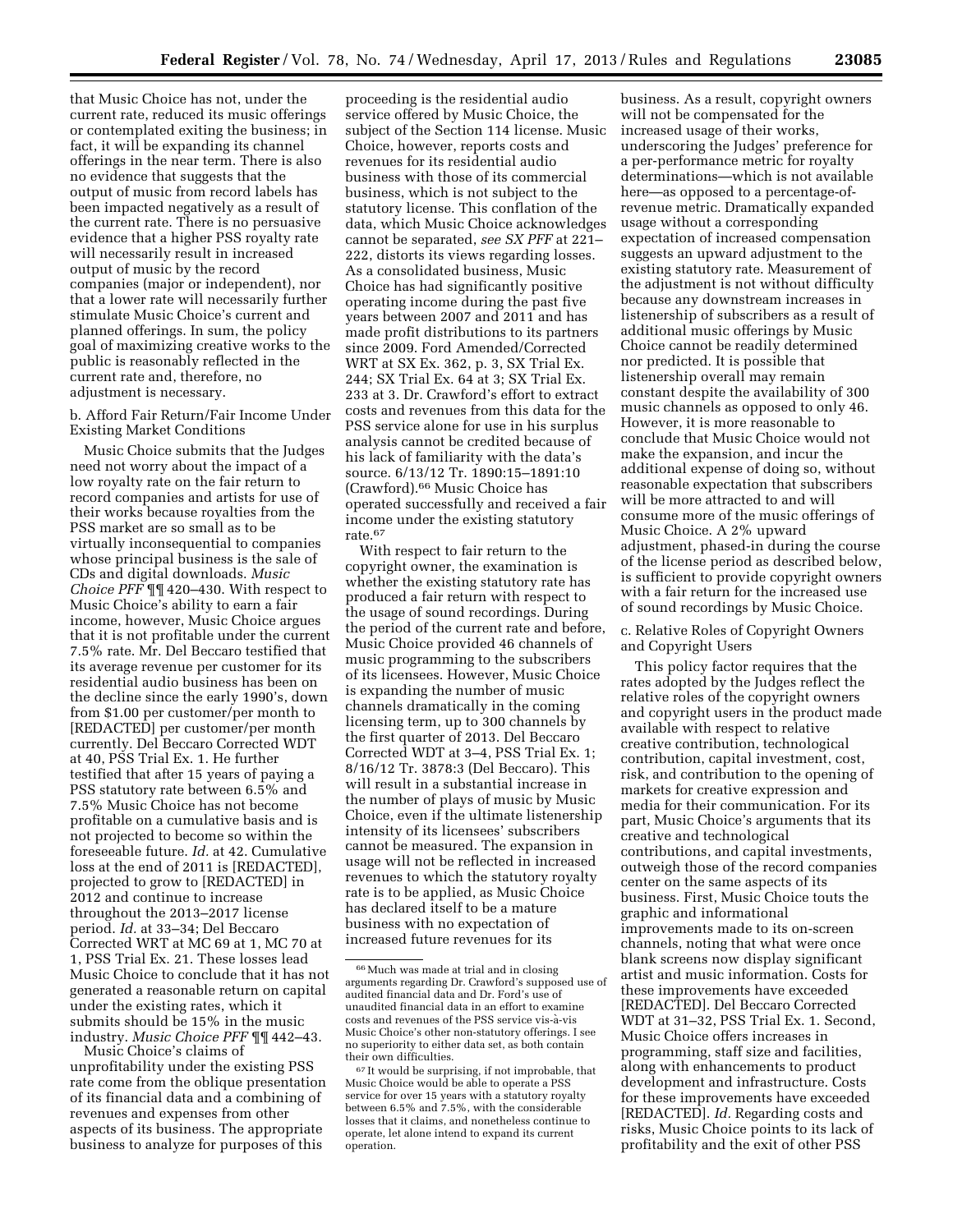from the market as evidence of its continued risk and limited opportunity for profit. *Music Choice PFF* ¶¶ 512– 520. Finally, with respect to opening new markets, Music Choice touts the PSS market itself for which it remains the standard-bearer in disseminating music to the public through cable television. *Id.* at ¶ 523.

SoundExchange offers little more on the third Section 801(b) factor beyond Dr. Ford's contention that he saw no evidence to support that Music Choice makes contributions to creativity or availability of music that are beyond those of the music services he included in his benchmarks, and therefore the third factor is accounted for in the market. Ford Second Corrected WDT at 21, SX Trial Ex. 79; 6/18/12 Tr. 2849:10–16 (Ford).

In considering the third factor, the Judges' task is not to determine who individually bears the greater risk, incurs the higher cost or makes a greater contribution in the PSS market, and then make individual up or down adjustments to the selected rate based upon some unspecified quantification of these differences. Rather, the consideration is whether these elements, taken as a whole, require adjustment to the existing rate of 7.5%. Upon careful weighing of the evidence, I determine that no adjustment is necessary. Music Choice's investments in programming offerings, staff and facilities, and other related products and services are no doubt impressive, but they have been accomplished under the current rate and previous rates that are only slightly lower (the low being 6.5%). As discussed above, Music Choice has already begun to expand its channel offerings by several multiples and has allocated greater financial resources to its residential audio business. All of these undertakings, plus the investments made and costs incurred to date have been made in the shadow of the existing rate, and have not been prevented as a result of that rate. Likewise, on the other side of the ledger, SoundExchange has not offered any persuasive evidence that the existing rate has prevented the music industry from making significant contributions to or investments in the PSS market.

#### d. Minimize Disruptive Impact

Of the four Section 801(b) factors, the parties devoted most of their attention to the last one: minimizing disruption on the structure of the industries and on generally prevailing industry practices. This is perhaps not surprising, given the role this factor played in *SDARS–I* in adjusting the benchmark rates utilized

by the Judges to set the royalty fees. *See SDARS–I,* 73 FR at 4097–98. Music Choice presents a considerable volume of testimony and argument as to why the SoundExchange proposed rates would be disruptive, if not debilitating, to its business; and SoundExchange presents testimony and argument as to why Music Choice's proposed rates would disrupt the music industry. These contentions, however, are inapposite as neither the SoundExchange nor the Music Choice benchmark analyses serve the purpose of determining a reasonable rate other than to mark the extreme ends of the boundary within which a reasonable rate can be located. Because I have identified as reasonable the rate for PSS currently in place, my analysis of the disruption factor is confined to that rate.

SoundExchange argues that the current rate is disruptive to the music industry. Dr. Ford testified that ''the current practice of applying an exceedingly low rate to deflated revenues is disruptive of industry structure, especially where there are identical services already paying a higher rate.'' Ford Second Corrected WDT at 23, SX Trial Ex. 79. This results, according to Dr. Ford, in a tilting of the competitive field for music services in favor of Music Choice, thereby disrupting the natural evolution of the music delivery industry. Dr. Ford, however, appears to ignore his own earlier assertions that the PSS market has unique and distinctive features that distinguish it from other types of music services, thereby substantially reducing the likelihood that the PSS and other music services are substitutes for one another. Further, Dr. Ford failed to present any empirical evidence demonstrating a likelihood of migration of customers from music services paying higher royalty fees to the PSS as a result of his perceived royalty imbalance.68 Dr. Ford's conclusion that the current rate paid by the PSS for the Section 114 license has caused a disruption to the music industry is mere speculation.

Music Choice also contends that the current rate is disruptive, and I likewise find its argument weak and unsubstantiated. The test for determining disruption to an industry, announced by the Judges in *SDARS–I,* is whether the selected rate directly produces an adverse impact that is substantial, immediate, and irreversible in the short-run. *SDARS–I,* 73 FR at 4097. The current rate has been in place

for some time and, despite Music Choice's protestations that it has never been profitable, it continues to operate and continues to increase its expenditures by expanding and enhancing its services in the face of the supposedly disruptive current royalty rate. Music Choice's argument that DMX's bankruptcy and Muzak's decision to limit its participation in the PSS market are evidence of the onerous burden of the current rate are without support because Music Choice has failed to put forward any evidence demonstrating a causal relationship between the actions of those services and the PSS royalty rate.

In sum, I am not persuaded by the record testimony or the arguments of the parties that the current PSS rate is disruptive to a degree that necessitates an adjustment.

# 5. Conclusions Regarding Section 114 Rates

Upon a careful weighing of the evidence submitted by the parties, I believe that the application of the Section 801(b) factors to the rate of 7.5% of Gross Revenues requires an upward adjustment to account for the coming expanded use of music by Music Choice in the 2013–2017 licensing term. If the Judges preferred per-usage royalty metric could be applied to the PSS which it cannot—the value of the increased usage would be captured in the metric through the measurement of listenership to the sound recordings received by Music Choice consumers through their respective cable systems. The percentage-of-revenue metric, however, will not account for the expanded use in the short term, as cable operators will continue to pay fees for the Music Choice service in approximately the same amounts, and will only increase in the long term, presumably, if the volume of cable subscribers (or per-subscriber license rates) increases significantly. The testimony, however, suggests this possibility to be unlikely, as Music Choice itself declares the PSS market mature. 8/16/12 Tr. 3855:17–3856:7 (Del Beccaro); 8/23/12 4707:8–19 (Crawford).

The following are the rates that I believe are appropriate and supported by the evidence in this proceeding: for 2013: 8.5%; for 2014: 9.0%; for 2015: 9.5%; for 2016: 9.5%; and for 2017:  $9.5\%$ .

SoundExchange raises an additional matter with respect to the total royalty obligation of the PSS. Though not technically a rate, nor strictly an amendment of *Gross Revenues,*  SoundExchange requests a means for capturing revenues from cable systems

<sup>68</sup> I note that DMX's exit from the PSS market in 2000 offers an opportunity to examine how the departure of a PSS impacts consumer choices and their consumption of music, but no such analyses were presented in this proceeding.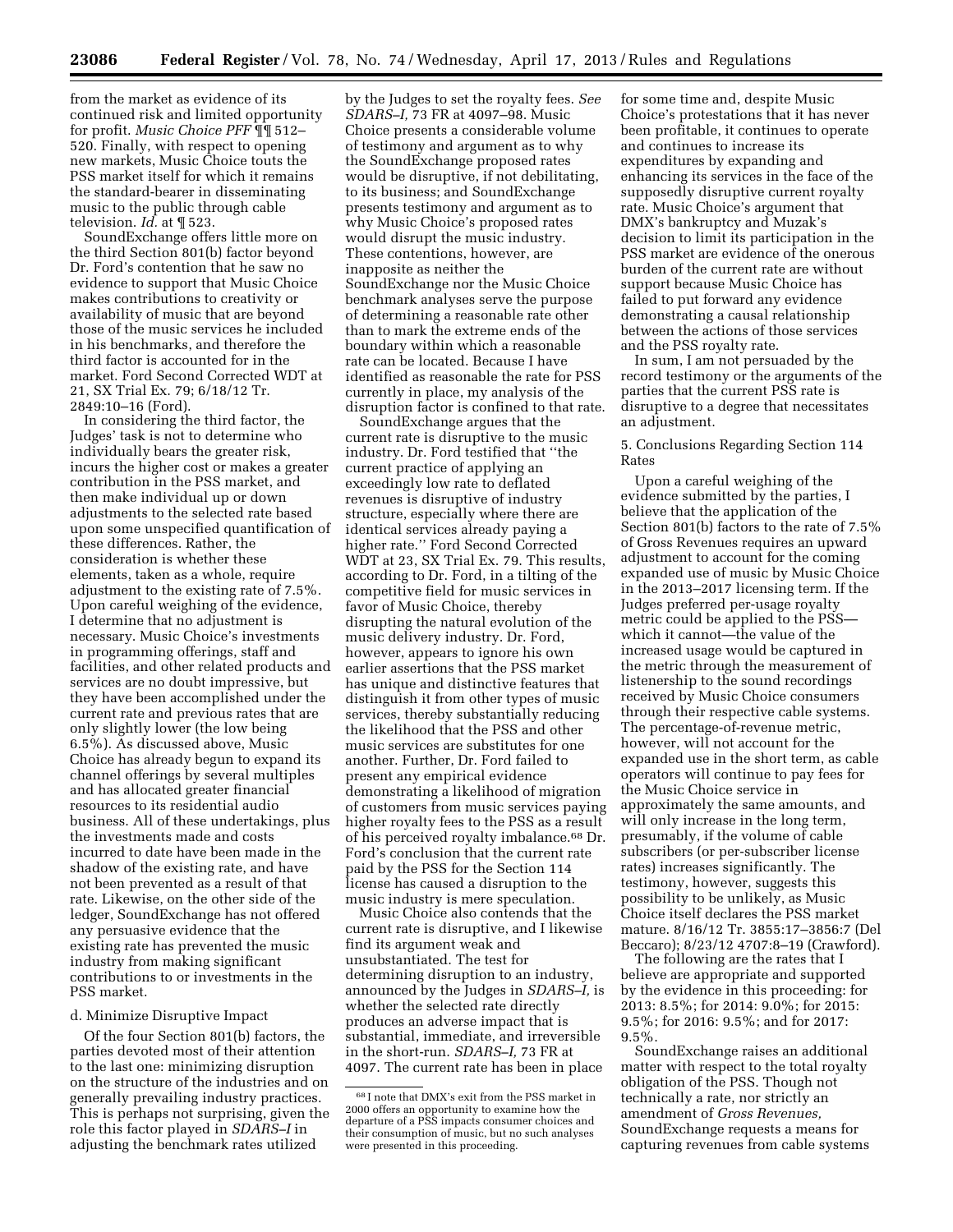that are owners of equity or capital interests in Music Choice who do not engage in arm's length transactions with Music Choice for its product offerings. *Second Revised Proposed Rates and Terms,* at 6–7 (Sept. 26, 2012). Put another way, SoundExchange seeks to capture any price break that Music Choice offers its ownership partners for the Music Choice service. The price break to a specific partner cable system would be calculated by multiplying the total number of subscribers for the month for that system by the average per-subscriber royalty payment of the five largest paying cable systems providing Music Choice that are not its partners. This reconciling for each partner cable system would then be added to Music Choice's *Gross Revenues* overall calculation. In support of its ''Non Arm's Length Transaction'' adjustment for cable partners, Dr. Ford testified that a straight percentage of revenue metric is problematic where Music Choice offers per-subscriber rate discounts to it cable partners. ''I believe that, if we are going to properly compensate someone for the use of their property, we ought to be compensating them for use and not have the compensation affected by peculiar ownership structure of the entities that easily arise.'' 8/20/12 Tr. 4216:21– 4217:8 (Ford). Over half of Music Choice's non-partner cable systems pay approximately [REDACTED] per subscriber per month in licensing fees to Music Choice, whereas the partner cable systems pay only [REDACTED] per subscriber per month. Ford Second Corrected WDT at 5, SX Trial Ex. 244.

I am not persuaded that a ''Non Arm's Length Transaction'' adjustment is warranted. Implicit in Dr. Ford's observation of Music Choice's licensing of its service to its cable partners is the assumption that the partners have the ability to exert downward pressure on Music Choice revenues so as to avoid payment of music royalties and thereby boost their own bottom-lines. Such presumed use of Music Choice as a loss leader is not borne out by the evidence in this proceeding. The partnership agreements between Music Choice and its cable operators are lengthy and complicated and vary from partner to partner. It is not surprising that the partner cable operators, which are in most instances of greater size with respect to numbers of subscribers than the non-partner licensors of Music Choice's service, would be able to negotiate lower per-subscriber licensing fees due to their ability to deliver more subscribers to the service. Further, the cable partners represent only a third of

Music Choice ownership, and do not appear to be able to influence rates any more than Music Choice's record company partners, who own one quarter of the company. 6/11/12 Tr. 1454:16–22 (Del Beccaro). SoundExchange's ''Non Arm's Length Transaction'' adjustment is founded upon inference and speculation and is not supported by the record evidence.

#### *E. The Section 114 Royalty Rates for SDARS*

As with the consideration of reasonable rates for the PSS, I begin my analysis for SDARS with the proffered benchmarks of Sirius XM and SoundExchange, respectively.

#### 1. SDARS Proposed Benchmarks

#### a. The Direct Licenses

Beginning in the summer of 2010, Sirius XM commenced a coordinated effort to negotiate sound recording performance rights directly with individual record labels. 6/7/12 Tr. 669:8–672:9, 713:3–11, 714:11–715:4 (Frear). Dubbed the Direct License Initiative, Sirius XM first attempted to engage the four major record companies in discussions but was unsuccessful. *Id.;*  6/11/12 Tr. 1347:7–21, 1348:20–1349:4 (Karmazin). Sirius XM then enlisted the services of Music Reports, Inc. (''MRI'') to formulate and execute a direct licensing strategy with as many independent record labels as possible. Together, Sirius XM and MRI developed the terms and conditions of a Direct License, the highlights of which include:

• A *pro rata* share of 5%, 6%, or 7% of gross revenues, defined by reference to 37 CFR 382.11;

• A grant of rights to Sirius XM to operate all of its various services (satellite radio plus other services such as webcasting);

• ''Additional functionality'' granted to Sirius XM, including elimination of the Section 114 license sound recording performance complement;

• Direct, quarterly payment of 100% of the royalties to the record label;

• Payment of advances to the 5 largest record labels;

• The possibility, but not the promise, of increased play on Sirius XM's music services.

Gertz Corrected WDT ¶ 14(a), (b), SXM Dir. Trial Ex. 5. The first Direct Licenses were executed in August of 2011 and by the time of the closing of testimony in this proceeding, Sirius XM had Direct Licenses with 95 independent record labels. 8/13/12 Tr. 3015–16–20 (Frear); 8/15/12 Tr. 3679:22–3680:1 (Gertz).

Sirius XM's expert economist, Dr. Roger Noll, advises that the 95 Direct

Licenses are the best benchmark for rate setting in this proceeding because, unlike in *SDARS–I,* the Judges now have direct evidence of competitively negotiated marketplace rates for the exact service at issue in this proceeding. Noll Revised Amended WDT at 7, 11, 33–36, SXM Dir. Trial Ex. 1. Dr. Noll testified that the Direct Licenses are representative, for benchmarking purposes, of the types of sound recordings available across the industry, including those distributed by major labels. *Id.* at 39–44; *see also* 6/5/12 Tr. 261:6–262:14 (Noll)(the 95 Direct Licensors as a group offer a scope of sound recordings comparable to those not so licensed). The fact that the Direct Licenses represent only a small percentage of market share of music available does not alter the incentive to create demand diversion, Dr. Noll opines, because the major record labels and the independent labels signed to the Direct Licenses both seek to maximize their number of plays on Sirius XM's music services. A Direct Licensor would find a 7% license rate more attractive than the current 8% statutory rate if the lower rate would cause an increase in the number of plays. Noll Revised Amended WDT at 40–41, SXM Dir. Trial Ex. 1. Dr. Michael Salinger, another Sirius XM expert economist, concludes that the fact that 95 record companies accepted the Direct License offer suggests that the current 8% statutory rate is, if anything, above the competitive rate for sound recordings. Salinger Corrected WRT at ¶ 28, SXM Reb. Trial Ex. 9. Further, Sirius XM argues that the number of Direct Licenses undoubtedly would have been higher but for the efforts of SoundExchange, the American Association of Independent Musicians and others to undermine and interfere with its Direct License Initiative. Sirius XM devoted considerable time and testimony in an effort to support this contention. *See, e.g., Sirius XM PFF* at 61–63.

# b. The Noll Benchmark

Dr. Noll asserts that license agreements between major record labels and certain customized non-interactive webcasters provide marketplace evidence of rates that corroborate the 5%–7% rates achieved in the Direct Licenses. Noll Revised Amended WDT at 16, 72, SXM Dir. Trial Ex. 1. Focusing principally on the agreements between the digital music service Last.fm and the four major record companies,69 Dr. Noll

<sup>69</sup> Dr. Noll also examined agreements involving the music services Slacker and Turntable.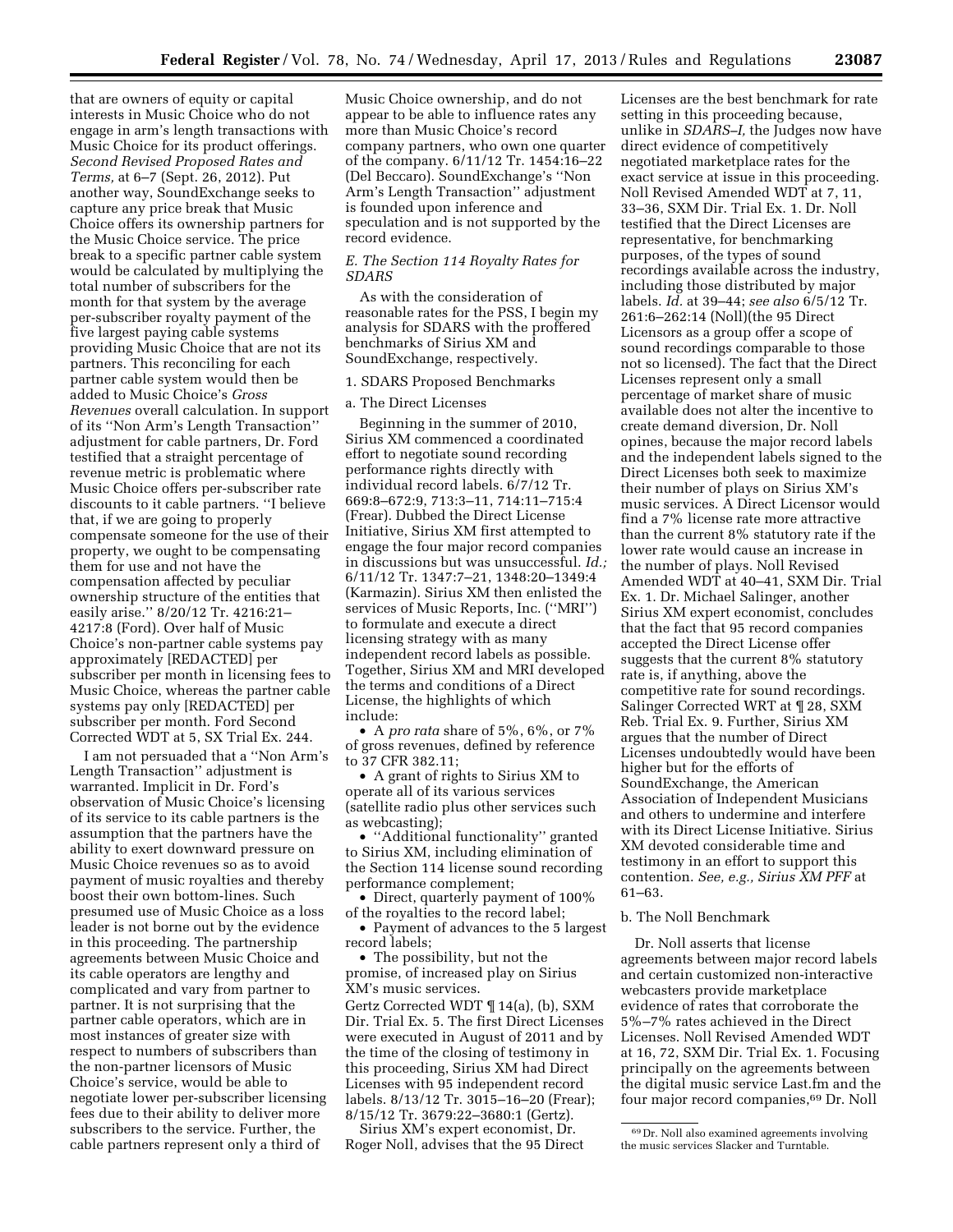determined that for its non-interactive subscription streaming service, Last.fm agreed to pay:

- [REDACTED]
- [REDACTED]
- [REDACTED]

Noll Revised Amended WDT at 76–79 (footnote omitted), Tables 2.1–2.1c and Appendices E–H, SXM Dir. Trial Ex. 1. Examining these same agreements for Last.fm's interactive on demand service—[REDACTED]—led Dr. Noll to conclude that sound recording rights owners charge [REDACTED] for noninteractive services than they do for interactive/on-demand services. *Id.*70

Using the rates gleaned from the Last.fm agreements for the noninteractive subscription streaming service, which he deemed to be the most similar to Sirius XM's satellite radio service in terms of functionality, Dr. Noll computed his reasonable royalty fee by multiplying the Last.fm revenue rate [REDACTED] against the implicit per-subscriber price of Sirius XM's music channels (\$3.00–\$3.45), and then divided the resulting per-subscriber monthly fee into Sirius XM's average revenue per user (\$11.38) in order to express the fee as a percentage of revenue. *Id.* at 15; 6/5/12 Tr. 285:7– 293:9 (Noll). This yielded an average royalty rate as a percentage of Sirius XM revenue of 6.76%. *Id.* at 90; 6/5/12 Tr. 293:5–9 (Noll). Because this average rate fit squarely between the 5%–7% range of the Direct Licenses, Dr. Noll opines that his calculation is corroborative of the rates contained in Direct Licenses and further concludes that it represents the upper end of a reasonable royalty rate because the customized, noninteractive services he examined offer greater functionality and sound quality than the channels offered by Sirius XM. *Id.* at ¶¶ 14–16; 6/5/12 Tr. 292:2–14 (Noll).

# 2. SoundExchange Proposed Benchmarks

SoundExchange's expert economist, Dr. Janusz Ordover, offers a principal benchmark, and two alternatives, based upon his examination of market agreements for digital music between interactive subscription services streaming music and the four major record companies. Dr. Ordover chose interactive subscription services because of his belief that they represent voluntary transactions in a competitive marketplace free of regulatory overhang, provide sufficient information based on multiple buyer/seller interactions, are

not distorted by the exercise of undue market power on either the buyer's or seller's side, and involve digital music services that are similar to Sirius XM. 6/ 14/12 Tr. 2359:11–2360:9, 2257:5–11, 2257:12–20, 2257:21–2258:2 (Ordover).

Dr. Ordover's principal benchmark is to calculate the percentage of total revenues represented by royalty payments made by interactive services to record companies, and then apply that percentage of revenue to the amount that he determined to be the retail price of a music-only satellite service in order to calculate the corresponding percentage-of-revenue for the Sirius XM service. *See generally*  Ordover Third Corrected/Amended WDT at 18–25, SX Trial Ex. 74. Beginning with data from July 2010, he derived the effective percentage-ofrevenue paid by each interactive service by taking the amount of royalty fees paid to the major record labels and dividing it by each service's gross subscription revenues. In other words, he relied on royalty payments made, rather than the percentage-of-revenue rates specified in the agreements which contained ''greater of'' royalty formulations.71 In calculating actual licensing fees paid, Dr. Ordover used gross subscription revenues of the interactive services without any deductions or carve-outs. Ordover Third Corrected/Amended WDT at 19, SX Trial Ex. 74. Examining the agreements, he determined that the annual payments as a percentage of gross revenues of the services ranged from 50% to 70%, and tended to cluster in a narrower range of 60% to 65%. 6/14/12 Tr. 2275:4–12 (Ordover); Ordover Third Corrected/ Amended WDT at 19–21, SX Trial Ex. 74. Dr. Ordover then adjusted the benchmark to account for the fact that the Sirius XM satellite radio service, unlike interactive subscription services, transmits both music and non-music content. Reducing the percentage-ofrevenue by half, principally based upon his observation of the identical \$9.99 retail prices offered by Sirius XM for non-music and mostly music standalone subscriber packages, yielded rates for Sirius XM between 30% and 32.5% for the 2013–2017 statutory licensing period. Ordover Third Corrected/ Amended WDT at 17, SX Trial Ex. 74.72

As his first alternative benchmark, Dr. Ordover examines per-subscriber royalty rates from interactive subscription services in an effort to account for the differences in service attributes between satellite radio and interactive subscription services. He first determined an unweighted average monthly royalty of \$5.95 per subscriber (monthly licensing fees paid divided by monthly subscriber counts) for interactive services, and then adjusted this fee by the ratio of the retail price of a hypothetical music-only satellite radio service (50% of the \$12.95 subscription price for the Sirius XM Select programming package 73) to the retail price for interactive subscription services (\$9.99). Ordover Third Corrected/Amended WDT at 30–31, SX Trial Ex. 74. This percentage, when applied to the average per-subscriber royalty paid by interactive services (\$5.95), yields \$3.86 for the hypothetical music-only satellite radio service. Dividing this number by the \$12.95 Sirius XM subscription price provides a percentage-of-revenue rate of 29.81%. *Id.* at 32.

Dr. Ordover's second alternative benchmark approach attempts to adjust for the presence of interactivity alone in the rates yielded by his primary benchmark under the assumption that interactivity is the material difference between interactive subscription services and satellite radio. Ordover Third Corrected/Amended WDT at 34, SX. Trial Ex. 74. To derive the value of interactivity, he compared the retail prices for interactive music streaming services with the retail prices for noninteractive music streaming services in order to obtain a ratio. He determined that interactive music streaming services are uniformly priced at \$9.99 per month, while non-interactive services prices averaged \$4.86. Ordover Third Corrected/Amended WDT at 31– 32 Table 4, SX Trial Ex. 74; *Id.* at 33 Table 5.74 Dr. Ordover then used the ratio to adjust the average per-subscriber royalty paid by interactive services

<sup>70</sup> Dr. Noll also found similar splits in [REDACTED] agreements. *Id.* at Tables 2.2–2.2d and Appendices I–L.

<sup>71</sup>The ''greater of'' metric is an amount per play, an amount per-subscriber, and a percentage of the service's revenues. 6/14/12 Tr. 2261:7–2262:4 (Ordover).

<sup>72</sup> Dr. Ordover's mathematical calculation is as follows: He took the \$12.95 Sirius XM subscription price, and then multiplied that by 50% to obtain the music portion of the subscription price of \$6.475. He then multiplied the music-only satellite radio subscription price by 60% to 65% (his effective

percentage-of-royalty derived from the interactive subscription service agreements) to obtain the music royalty of \$3.88 to \$4.21. Finally, he divided those numbers into the Sirius XM subscription price for the Select programming package to obtain 30% to 32.5%. 8/16/12 Tr. at 3794:13–3795:9 (Salinger).

<sup>73</sup>The current price for this service is \$14.49. Ordover Third Corrected/Amended WDT at 31 n.33, SX Trial Ex. 74.

<sup>74</sup> Dr. Ordover did not provide a weighted average of the non-interactive service prices because he concluded that he did not have reliable data, nor did he include, at my invitation, ad-supported noninteractive services in his calculation, deciding that such services would add undue complexity to his methodology. Ordover Amended WRT at 33, SX Trial Ex. 218.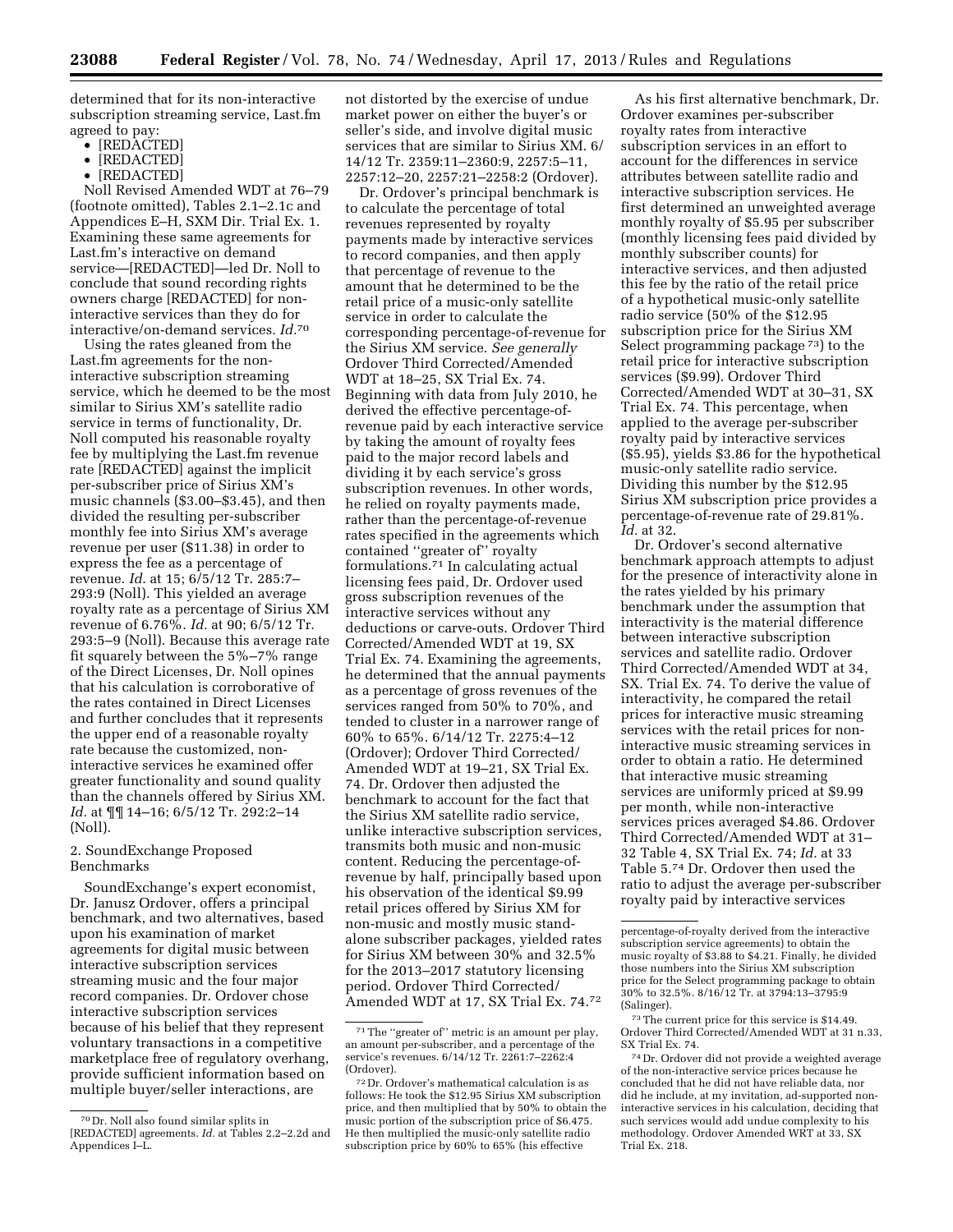(\$5.95) to calculate an equivalent payment for satellite radio. This yielded a percentage-of-revenue royalty rate of 22.32% for Sirius XM, which Dr. Ordover concludes represents the lower bound of a reasonable royalty rate. 6/14/ 12 Tr. 2282:12–16 (Ordover).75

# 3. Analysis and Conclusions Regarding the Proposed Benchmarks

The Direct Licenses offered by Sirius XM have the surface appeal of a good benchmark in that they involve the same sellers and buyers in the target market; however, a closer examination reveals that they are fraught with problems. First, they represent a sliver of the universe of rights holders for sound recordings: 95 of over 20,100 rights holders to which SoundExchange distributes payments, Bender WDT at 4, SX Trial Ex. 75, and a subset of the 691 independent labels that Sirius XM approached in the first instance. Ordover Amended WRT at 4 n.8, and 6, SX Trial Ex. 218; SX Trial Ex. 301 at 53. Much was made by Sirius XM in this proceeding that the number of Direct Licenses would have been substantially higher but for the interference of SoundExchange. It is not within the Judges' jurisdiction to determine that SoundExchange's actions amounted to legal interference with contractual relations or otherwise frustrated Sirius XM's efforts to execute more Direct License agreements. The Direct Licenses are evaluated for what they are, not for what they might have been, and what they are is a very small percentage of the sound recording market.76

Second, the Direct Licenses do not include any of the major record labels whom, by virtue of their size of the music market and the popularity of their recordings, Sirius XM cannot do without. Dr. Noll's observation that the works licensed by the Direct Licensors are representative of the kinds of sound recordings available to Sirius XM in the market is beside the point, for the Judges have concluded before that sound recordings, particularly those of the major record labels, are not readily substitutional for one another, let alone with those of independent record labels. *Phonorecords I,* 74 FR 4510, 4519 (Jan.

26, 2009); *see, generally Webcaster I,* 72 FR 24084 (May 1, 2007). The ''representativeness'' of the sound recordings contained in the catalogs of the Direct Licensors do not equate to their popularity,<sup>77</sup> an essential ingredient to Sirius XM's music offerings. 6/7/12 Tr. 836:17–22 (Gertz)(''Sirius XM is very hits driven, and they want to have the most successful service they can, so they're going to use what's popular.'').

Third, I am troubled by the additional considerations and rights granted in the Direct Licenses that are beyond those contained in the Section 114 license, thereby weakening their comparability as a benchmark. The Direct Licenses provide for payment of 100% of the royalties to the Direct Licensors, 6/6/12 Tr. 341:10–342:3 (Noll), thereby avoiding the statutory apportionment of 50% to record companies and 50% to artists and performers.78 17 U.S.C. 114(g)(2). Certain of the Direct Licenses, in particular those of the largest independent labels, provide for cash advances and accelerated royalty payments, also not available under the statutory license. *See, e.g.,* Gertz Revised WRT at SXM Reb. Ex. 23, pp. 3–4, SXM Reb. Trial Ex. 8; Gertz Revised WRT at SXM Reb. Ex. 8, pp. 3– 4, SXM Reb. Trial Ex. 8. Sirius XM absorbs all of the administrative costs of the licensing process under the Direct Licenses, which under the statutory license are borne by the copyright owners, artists and performers. Eisenberg Amended/Corrected WRT at SX Ex. 313–RR, SX Trial Ex. 245. And with respect to rights granted under the Direct Licenses, Sirius XM receives a waiver of the sound recording complement of the statutory license, and the ability to perform the works of the Direct Licensors on other services not covered by the statutory license.

My concerns regarding the Direct Licenses are not cured by Dr. Noll's analyses. Dr. Noll contends that the fact the Direct License rates are lower than the current 8% statutory rate is explained by a demand diversion effect—record labels engaging in price competition aimed at increasing their market share through increased plays on

Sirius XM, thereby reducing the royalty rates demanded—and represents what would happen in the market as a whole in the absence of a statutory rate. Noll Revised Amended WDT at 36–38, SXM Dir. Trial Ex. 1.79 His demand diversion theory, however, has limited explanatory power. It may well be that independent record labels took the Direct License offer because of the valuable non-statutory benefits discussed above, and there is testimony in the record to this effect. *See, e.g.,* SX Trial Ex. 317 at SXM– CRB\_DIR\_00079565; 8/20/12 Tr. 4156:5–4157:3 (Powers). Further, independent labels have greater concerns than majors in securing performances of their works on services such as Sirius XM, increasing the attractiveness of a Direct License relationship. Powers WRT at 4, SX Trial Ex. 243; Eisenberg Amended/Corrected WRT at SX Ex. 329–RR, p. SXM\_CRB\_DIR\_00042287, SX Trial Ex. 245 (email from MRI to independent label emphasizing that a Direct License offers the possibility of increased airplay). The incentive of increased airplay does not necessarily exist for major record labels, whose works are already performed in large numbers by Sirius XM's hits-driven programming. Harrison Corrected WRT at 9–10, PSS Trial Ex. 32.

Dr. Noll's benchmark analysis, whether considered as corroboration of the Direct Licenses or stand-alone, contains significant flaws. His reliance on the Last.fm agreements with the four major record labels, which provide the critical data to his calculations, is valid to the extent that it is representative of non-interactive subscription webcasting services. *See SDARS–I,* 73 FR at 4090. Two of the agreements, however, have expired and are no longer in effect. Ordover Amended WRT at 25, SX Trial Ex. 218. Last.fm now pays those record companies at the statutory webcasting rate, which is not a *per se* market rate. 8/14/12 Tr. 3308:8–20, 3317:10–16 (Ordover). Even if the Last.fm agreements were the *most* representative of webcasting services—and Dr. Noll has not demonstrated that they are—I would not be inclined to accept them as fully comparable to the SDARS business without some adjustment for the functional differences between webcasting and satellite radio. No persuasive adjustment was offered.

I also have reservations about Dr. Noll's determination of \$3.00–\$3.45 as

<sup>75</sup>This was calculated by multiplying the interactivity ratio of .4865 (\$4.86/\$9.99) to the average per-subscriber royalty payment of \$5.95, yielding an equivalent satellite radio payment of \$2.89. The \$2.89 per-subscriber rate was then divided by the \$12.95 monthly charge for the Sirius XM Select satellite radio package, resulting in the percentage-of-revenue rate of 22.32%.

<sup>76</sup> I note, further, that the works licensed under the Direct Licenses represent no more than 2%–4% of the total number of works performed by Sirius XM. Ordover Amended WRT at 4–5, SX Trial Ex. 218; 6/6/12 Tr. 308:3–5 (Noll).

<sup>77</sup> Dr. Noll's citation to Direct Licensors' catalogues containing Broadway recordings, three former hit singles, and the recordings of George Carlin, as confirmation of the popularity of the works of the Direct Licensors overall, is not persuasive.

<sup>78</sup> I recognize that direct payment to the Direct Licensors does not relieve them of their royalty obligations to their artists and performers; however, receipt of 100% of the royalties upfront is clearly attractive to certain record labels and was a selling point in negotiations with independent record labels. Powers WDT at 4–5, SX Trial Ex. 243.

<sup>79</sup> Dr. Noll also offers his demand diversion theory as an explanation as to why SoundExchange allegedly attempted to interfere with Sirius XM's Direct License Initiative.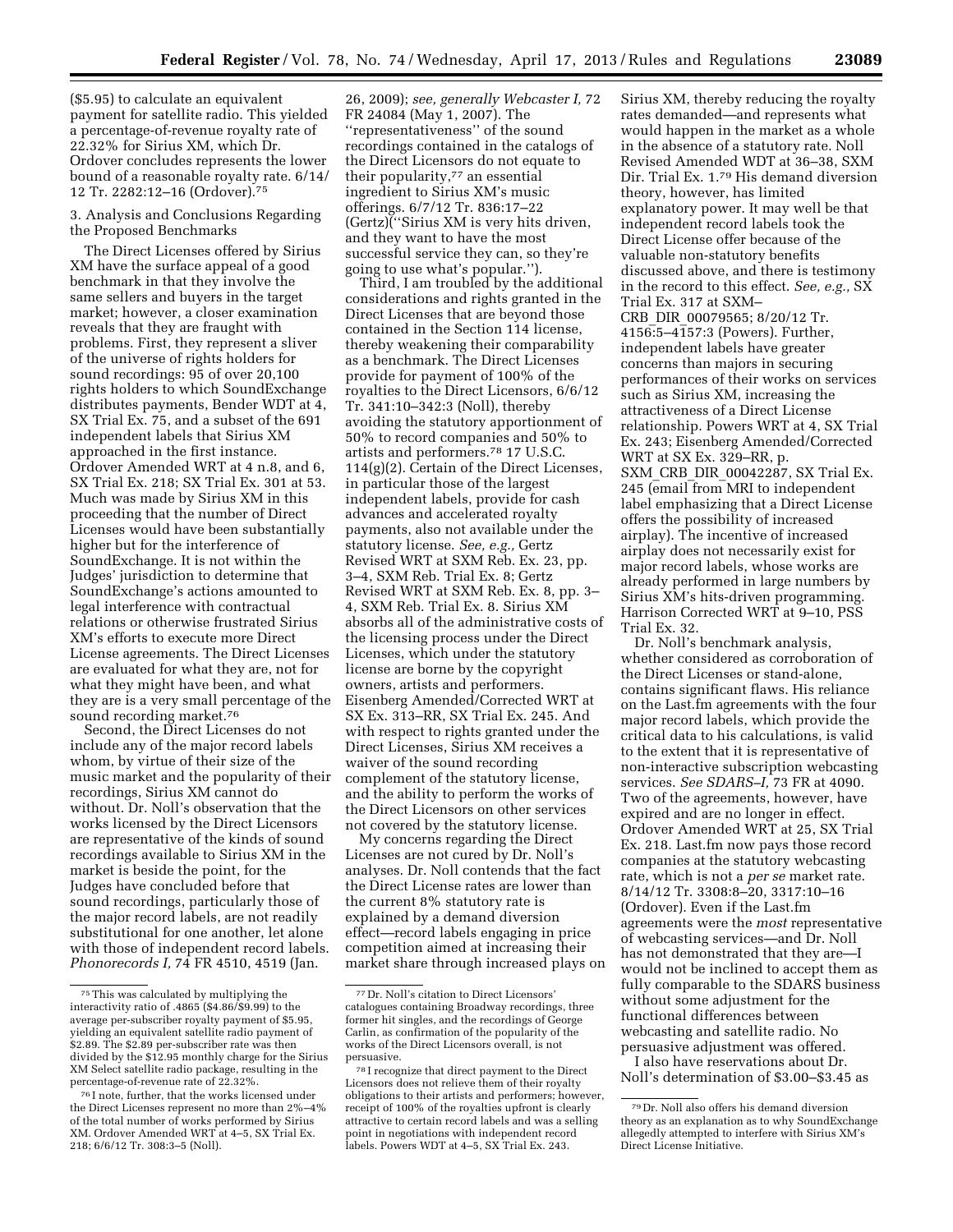the implicit monthly market price for Sirius XM's music channels.80 Dr. Noll identified three methods for determining the implicit price. The first is the average retail price of \$3.15 taken from Last.fm's and Pandora's noninteractive subscription services. Noll Revised WRT Table 1, SXM Reb. Trial Ex. 6. As with Last.fm, there is no adjustment to account for functional differences between the Pandora webcasting service and satellite radio, whose primary use is in the automobile. The second is to derive a market price for Sirius XM using a survey conducted by Sirius XM's witness Professor John Hauser that attempts to measure the value of music to Sirius XM subscribers. Professor Hauser posited an anchor price for the Sirius XM service to his survey respondents, and then randomly removed features (such as lack of commercials, quality of sound, etc.) to determine how much the respondents would be willing to pay for the service after each feature is removed. After averaging the results, he determined that subscribers place an average value on Sirius XM's music channels of \$3.24. Hauser Corrected WDT at Appendix G, SXM Dir. Trial Ex. 24. Professor Hauser's survey is of limited value. By design, the higher number of features or attributes of the Sirius XM service included in the survey, the lower the estimated value of any given service. This produces anomalous results, such as his survey showing that subscribers would pay a certain amount for ubiquitous station availability, premium sound quality and absence of commercials all without any programming content whatsoever. Ordover Amended WRT at 35, SX Trial Ex. 218.

Third, Dr. Noll sought to calculate the cost of inputs necessary for delivery of Sirius XM's programming via satellite and its subsidization/installation of radio receivers in automobiles (described as ''unique'' costs to the satellite radio service), to then deduct those costs from gross revenues, and allocate the remaining revenue between music and non-music content. Noll Revised Amended WDT at 81–83, 85, SXM Dir. Trial Ex. 1. After making these calculations, Dr. Noll credited 55.1%, or \$3.45, to music channels. *Id.* at 88 and Table 3. Sirius XM contends that including the unique delivery costs and investments of its service is appropriate in Dr. Noll's calculation, and cites to major record company agreements with

Cricket and MetroPCS (mobile service providers that bundle telephone service and interactive music service into a single package) that reflect that a percentage royalty rate for music must be reduced by a commensurate proportion to reflect revenue collected for the non-music portion of the bundled service. *Sirius XM PFF* ¶¶ 169– 173. However, SoundExchange's expert economist, Dr. Thomas Lys, explained that because most of the unique costs that Dr. Noll allocated are relatively fixed, the per-subscriber amounts vary inversely with the number of subscribers. Lys WRT at 57, SX Trial Ex. 240. Dr. Noll performed his calculation of costs using 2010 data, but had he used subscriber numbers for the years thereafter which have continued to increase and are anticipated to increase further in the coming licensing term, the analysis would show lower unique costs per subscriber and a higher value of music. Lys WRT at 57, SX Trial Ex. 240. The dependency of Dr. Noll's methodology on timing and the number of subscribers undermines its reliability for quantifying what the unique costs are likely to be in the coming rate term. *Id.* at 58. Moreover, Sirius XM's analogy to the bundled services of Cricket and MetroPCS is inapposite. Unlike those services, the success of Sirius XM is dependent upon its access to music. 6/ 14/12 Tr. 2270:7–2271:15 (Ordover); *see also* 6/5/12 Tr. 235:6–10 (Noll)(''It's a bundle of services, it's a distribution system, a bunch of nonmusic content and a bunch of music content, all of which are essential. And you pull the plug on any one of them, and the whole thing collapses.''); 6/11/12 Tr. 1431:10– 17 (Karmazin). The value of Sirius XM's satellite radio service is the bundling of music and non-music content with its delivery platform, and Sirius XM has failed to present convincing evidence that its delivery platform and non-music content, alone, present a viable business.81

In sum, these concerns, coupled with those surrounding the Direct Licenses themselves, do not inspire confidence that the Direct Licenses are the best benchmark for rate setting in this proceeding. Rather, I believe that the rates between 5% and 7% contained in the Direct Licenses mark the lower boundary of the range of reasonable rates to be determined in this proceeding. The evidence presented establishes that reasonable rates cannot

be lower. I now examine the benchmarks offered by SoundExchange and Dr. Ordover.

As an initial matter, the Judges have determined in the past that the interactive subscription service market is a benchmark with characteristics reasonably comparable with noninteractive SDARS. *SDARS–I,* 73 FR at 4093. Sirius XM, however, charges that Dr. Ordover began his analysis in the wrong place by examining rates for interactive services instead of noninteractive services. I do not agree. In saying this, I do not suggest that the market for interactive services, in and of itself, offers the best benchmark from which to begin an analysis of reasonable rates for Sirius XM's satellite radio service. Adjustments, as discussed below, are necessary for the benchmark to be at all useful. However, as a starting point, the interactive subscription service market is more illustrative of a competitive marketplace (willing buyer/ willing seller) than the non-interactive subscription service market, where negotiated rates are likely influenced by the availability of the statutory licensing regime for webcasting. *See Webcasting III,* 76 FR 13026 (Mar. 9, 2011)(*citing Noncommercial Educational Broadcasting Compulsory License, Final rule and order,* 63 FR 49823, 49834 (Sept. 18, 1998))(''[I]t is difficult to understand how a license negotiated under the constraints of a compulsory license, where the licensor has no choice to license, could truly reflect 'fair market value.' ''). Furthermore, the agreements examined by Dr. Ordover represent a more robust data source from which to consider the outcomes of marketplace negotiations, as opposed to Dr. Noll's confined use of only the Last.fm agreements.82, 83 His observation of a clustering of effective percentage of revenue rates between 60% and 65% for interactive subscription services is supported by empirical evidence and is not misleading or under inclusive.84

83 Dr. Noll also considered agreements involving Slacker and Turntable, but only *used* the Last.fm agreements in his analysis. As Sirius XM acknowledges, the Slacker and Turntable services are more interactive than Last.fm, thereby weakening their comparability. *Sirius XM RFF* ¶ 64.

84Sirius XM makes much of the fact that rates obtained by the major record labels have dropped

<sup>80</sup>The implicit monthly price is applied to the effective percentage-of-revenue rate of [REDACTED] from the Last.fm agreements that serve as the numerator in Dr. Noll's calculation.

<sup>81</sup>Likewise, Sirius XM has failed to demonstrate that it could successfully substitute away to other providers of music. If that were the case, Sirius XM could have operated its business under the Direct Licenses, for example, and avoided participation in this proceeding altogether.

<sup>82</sup> Dr. Noll identifies the non-interactive music services offered by Pandora, whom he categorizes as the ''big elephant in the room,'' as highly comparable to the satellite radio service of Sirius XM. 6/5/12 Tr. 286:21–287:7 (Noll). While his comparison is to the compatible features of Pandora, the parties have interjected and argued the royalty rates paid by Pandora for its music services. I am expressly *not* considering the rates, terms or conditions of Pandora's royalty payments in relation to the rates in this proceeding, for to do so would violate the terms of the Webcaster Settlement Act of 2009. *See* 17 U.S.C. 114(f)(5).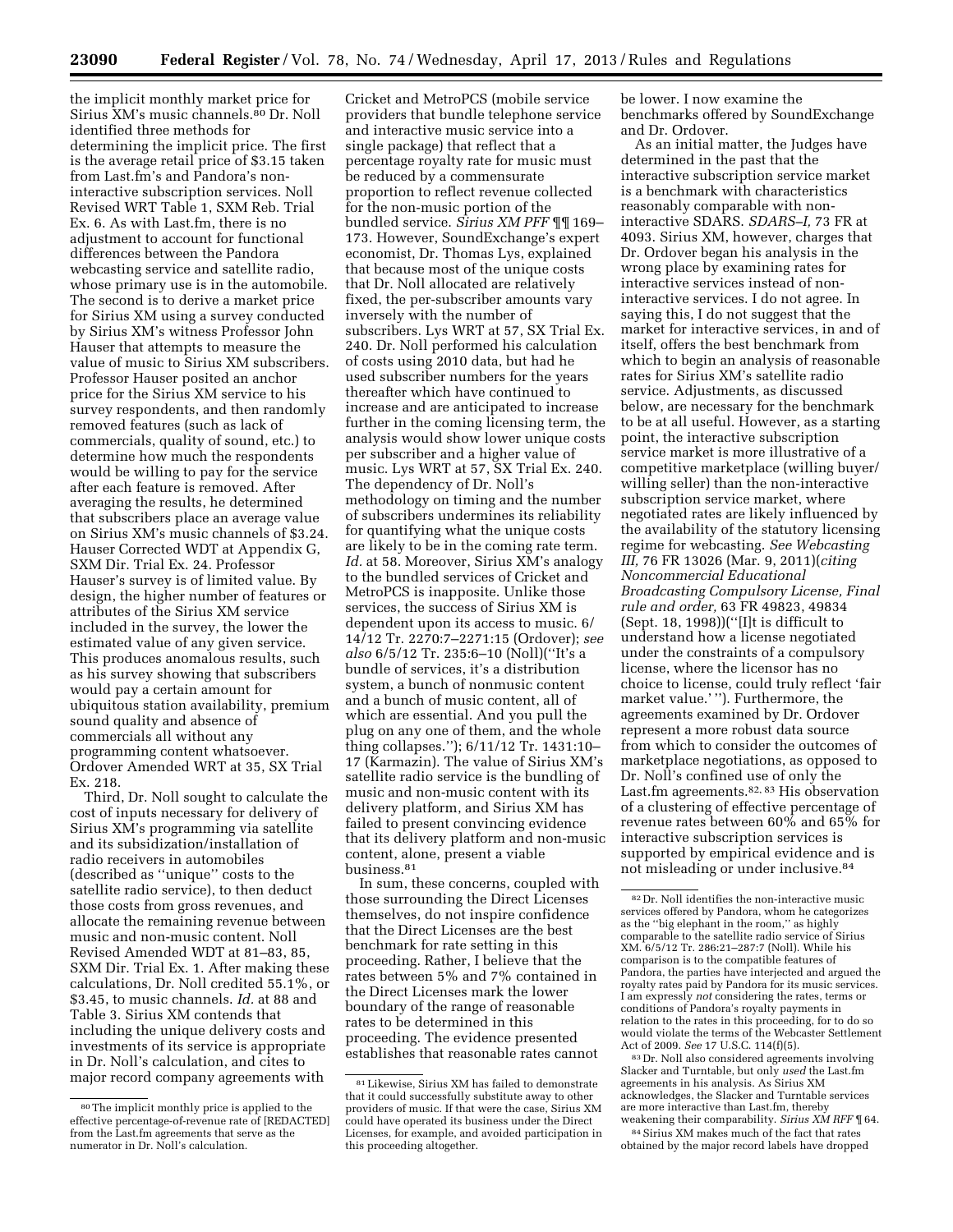Ordover Third Corrected/Amended WDT at 21 Table 1, 26, Table 2, SX Trial Ex. 74.

I am not persuaded that Dr. Ordover's perceived ''failure'' to incorporate the costs of Sirius XM's satellite delivery platform renders his interactive subscription services benchmark fatally flawed or in need of adjustment. Dr. Noll asserts that the Sirius XM satellite radio service should be viewed as a bundle of three inputs—music content, non-music content, and the satellite platform for delivering the content—and attempts to separately value each component of the bundle. Noll Revised Amended WDT at 80, SXM Dir. Trial Ex. 1. Consumers do not value the satellite platform independent of the content it transmits, 6/7/12 Tr. 666:5–11 (Frear), and Sirius XM has not successfully demonstrated that the satellite platform can be unbundled and sold separately. *See SDARS–I,* 73 FR at 4089; *see also* Ordover Amended WRT at 33, SX Trial Ex. 218 (Cricket license agreements reflect that its delivery system provides services that have independent value to consumers). The value of Sirius XM's service is the end product to the consumer, as is the case with the interactive subscription service consumer, and no adjustment for the delivery mechanism is necessary.

To be sure, the rights licensed by interactive subscription services are not the same as those by non-interactive services such as the SDARS, and adjustment to the interactive benchmark is necessary to account for these differences. *See SDARS–I,* 73 FR at 4093. Dr. Ordover attempted to account for these differences by offering two alternative benchmarks. His first alternative begins with the average monthly per-subscriber fee paid by interactive services and reduces that fee in proportion to the ratio of the retail price of Dr. Ordover's hypothetical music-only satellite radio service to the retail price of interactive services. There are doubts as to whether this approach accurately adjusts the interactive service benchmark to account for differences in attributes and functionality between interactive subscription services and satellite radio, and SoundExchange backed away from advocacy of this

model in its post-trial submissions. I focus, instead, on Dr. Ordover's second alternative approach, which begins with the average monthly per-subscriber fee paid by interactive services (\$5.95) and then reduces that fee in proportion to the ratio of the average retail price of non-interactive music services to the retail price of the interactive services (\$4.86/\$9.99). Ordover Third Corrected/ Amended WDT at 34, SX Trial Ex. 74.

It is readily apparent that Dr. Ordover's interactivity adjustment to his interactive subscription services benchmark in this proceeding is *not* the same as the one he performed in *SDARS–I.* Dr. Ordover based his adjustment in *SDARS–I* on per-play rates from non-interactive video streaming services, a market that both parties concede effectively no longer exists. *SX RFF* at 164; 8/15/12 Tr. 3573:22–3574:3 (Noll). However, I am not persuaded that the difference using retail prices for non-interactive services in this proceeding rather than per-play rates—renders his analysis invalid. A straightforward comparison of per-play rates in the interactive and non-interactive markets would be flawed, in that it would not account for differences in intensity of use (average number of plays per subscriber) between the markets, and would involve analysis of non-interactive rates from a market subject to influences of the statutory license. Comparing retail prices between the markets, as Dr. Ordover does, is a reasonable approach as the value of interactivity to consumers will likely be reflected in retail prices. 8/16/12 Tr. 3836:5–11 (Salinger).

While I find Dr. Ordover's comparison of retail prices in the interactive and non-interactive markets conceptually sound, his analysis is not without warts. In deriving his average non-interactive service price for the five non-interactive services he examined, Dr. Ordover's averaging technique placed greater weight on the higher-priced services.85 A more accurate method for calculating the average price is to include a single time-frame observation—the price of a year of service—for each of the five services. This procedure reduces the average price to \$4.01. Noll Revised WRT at 25, SXM Reb. Trial Ex. 6. Dr. Ordover also did not weight his average by the number of subscribers to each service to account for differences in popularity, presumably because data

was not available for all five services. It exists, however, for Pandora, Last.fm and Live365. I accept Dr. Noll's weighted adjustment to \$3.15 because of the unlikelihood that the other two services used by Dr. Ordover, Musicovery and Sky.fm, would significantly impact the calculation. *Id.*  at 25–26.

In converting his price for noninteractive services to a price for Sirius XM, Dr. Ordover used the monthly price charged to subscribers for the Sirius XM Select package. Ordover Third Corrected/Amended WDT at 43, SX Trial Ex. 74. Dr. Noll suggests that using Sirius XM's Average Revenue Per User (''ARPU'') makes more sense, stating that ''I doubt that Dr. Ordover disagrees that ARPU, not sticker price, is the correct basis for calculating royalties.'' Noll Revised WRT at 20 n.5, SXM Reb. Trial Ex. 6. ARPU was \$11.22 in the first quarter of 2011 and rose to \$11.49 in the first quarter of 2012 after the Sirius XM price increase. I use \$11.49 as the most current ARPU figure in the record, and the one most representative for the coming licensing term.

Making the adjustments for the price of non-interactive services and revenues for Sirius XM 86 yields a percentage-ofrevenue rate for Sirius XM of 16.2%.87 Dr. Ordover opines that his second alternative benchmark generates a lower bound estimate of reasonable rates. Ordover Third Corrected/Amended WDT at 33, SX Trial Ex. 74. However, I am not confident that his benchmark fully adjusts for interactivity to the level of service offered by Sirius XM's satellite radio service. For example, Pandora and Last.fm allow more user control of content than Sirius XM. Noll Revised WRT at 27, SXM Reb. Trial Ex. 6. Musicovery allows users to create playlists within a social network, to ban songs and artists from certain customized channels, and to skip songs altogether, while Sky.fm permits caching for later listening. *Id.* at 28. Additionally, Dr. Ordover's use of the average per-subscriber royalty payment of \$5.95, which is drawn from the 60% average royalty fee for interactive services, bakes in the interactive service

almost 20% since *SDARS–I* and argues that this logically must mean that music is worth less than in the prior proceeding. *Sirius XM PFF* ¶ 339. SoundExchange counters that the reason for the 20% drop is the decline in retail prices for interactive services, which SoundExchange concludes is an indication that consumers value interactivity less than before. *SX RFF* ¶ 145. Neither side provided empirical evidence to prove their point, and logic does not dictate that music is of any less, or more, value as a result of this occurrence.

<sup>&</sup>lt;sup>85</sup> The five non-interactive services selected by Dr. Ordover listed one retail price for two services, two retail prices for one service, and three retail prices for two services. Ordover Third Corrected/ Amended WDT at ¶ 54, Table 5, SX Trial Ex. 74. The differing prices reflect differing duration commitments for subscribers.

<sup>86</sup>While I am adopting these adjustments to Dr. Ordover's second alternative benchmark, I underscore that I am *not* adopting Dr. Noll's recommended use of the Last.fm non-interactive percentage rate (26.1%) for the same reasons that a five-year old agreement with two major record labels did not make for a useful benchmark.

<sup>87</sup>This is calculated by multiplying the interactivity ratio of .3153 (\$3.15/\$9.99) to the average per-subscriber royalty payment of \$5.95, yielding an equivalent satellite radio payment of \$1.87. The \$1.87 per-subscriber rate is then divided by Sirius XM's ARPU (\$11.49), resulting in the percentage-of-revenue rate of 16.2%.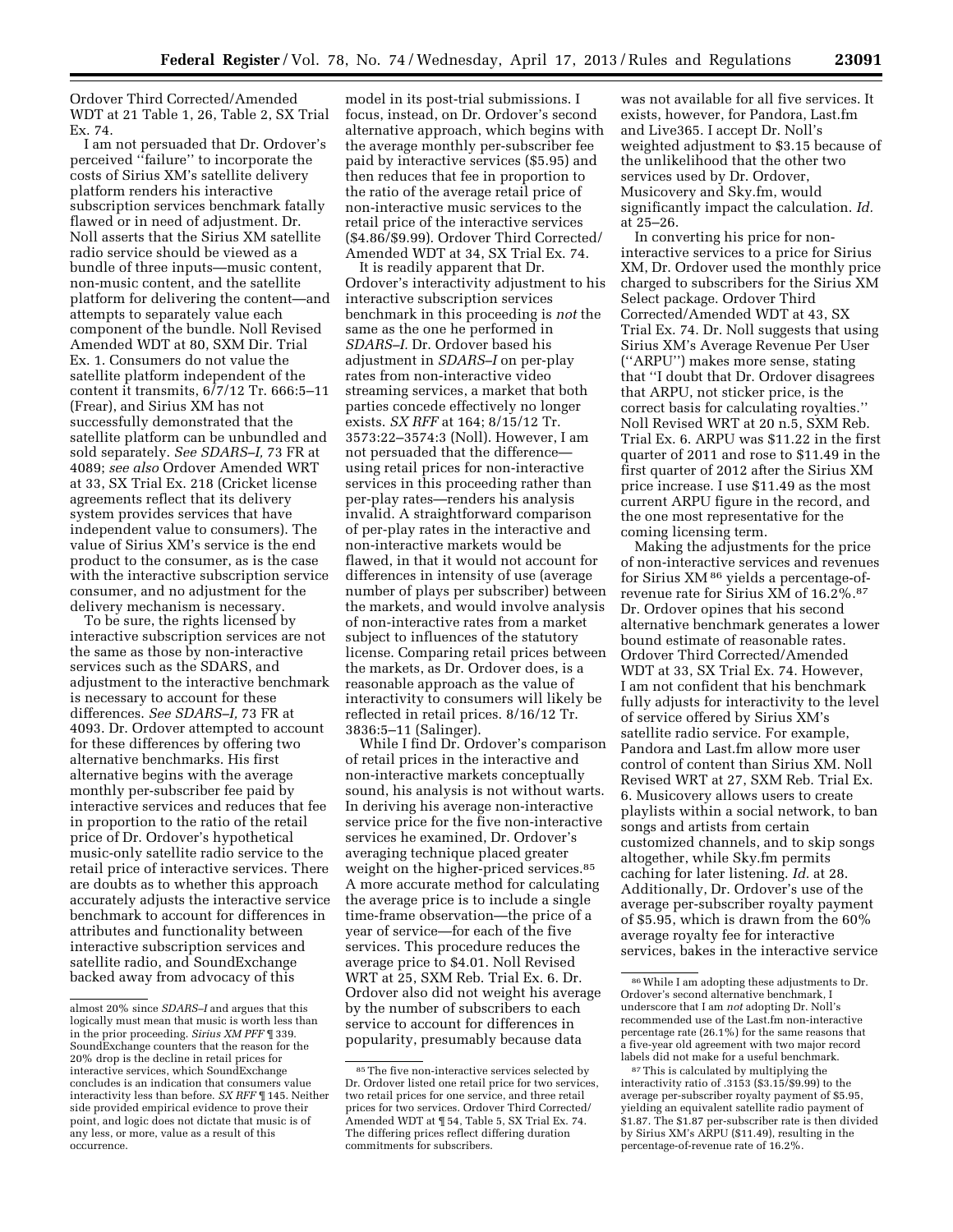royalty to his calculation by virtue of its use as a multiplier.

There are other concerns with Dr. Ordover's analysis. For example, Live 365, which charges the most of the noninteractive services that Dr. Ordover observed, offers more than 7,000 channels that are pre-programmed by independent entities and other content that does not closely resemble the Sirius XM satellite. This reduces my confidence that Dr. Ordover's 16.2% benchmark is as reliable as the one the Judges considered in *SDARS–I.* In sum, the 16.2% royalty rate marks the upper bound of reasonable rates in this proceeding, with the lower bound marked by the 5%–7% rates from the Direct Licenses. The appropriate royalty rates lie within this zone, identified by my Section 801(b) policy analysis described below.

#### 4. The Section 801(b) Factors

In *SDARS–I,* the Judges determined that an evaluation of the marketplace evidence hued in the direction of Dr. Ordover's interactivity-adjusted interactive subscription market analysis that marked the upper bound of reasonable royalty rates in that proceeding. *See* 73 FR at 4094. For the reasons stated above, the market-based evidence presented in this proceeding does not weigh in favor of either SoundExchange's or Sirius XM's presentations. Rather, reasonable rates to be paid by Sirius XM for the 2013– 2017 licensing period lie along the continuum of rates marked at the lower end by 5%–7% from Sirius XM's presentation and at the upper end by 16.2% by SoundExchange's presentation. Consideration of the Section 801(b) policy factors locates the appropriate royalty rates within that range.

a. Maximize Availability of Creative Works

The first policy objective set forth in Section 801(b)(1) is to ''maximize the availability of creative works to the public.'' 17 U.S.C. 801(b)(1)(A). Sirius XM argues that application of the first factor favors adoption of rates at the lower end of the range for three reasons.88 First, Sirius XM contends that its satellite radio service enhances the delivery and availability of sound recordings by providing nationwide

transmissions of sound recordings not played elsewhere. Second, Sirius XM submits that royalties from the Section 114 SDARS license are too small a portion of record companies' overall revenue to be a driving force behind decisions to produce creative works. Thus, according to Sirius XM, a lower royalty rate will not reduce record companies' incentives. Third, Sirius XM argues that the promotional effects created by its artist-themed channels, special benefits and programming exert a direct promotional impact on the sale of sound recordings thereby generating revenue for rightsholders and inducing them further to create new sound recordings. *Sirius XM RFF* ¶ 99.

I am not persuaded that any of these reasons augurs in favor of rates at the lower end of the range of reasonable rates. While it is acknowledged that Sirius XM's signal is capable of reception in locations in the United States not served by over-the-air terrestrial broadcast radio or wireless Internet service, Dr. Noll could not estimate what percentage of the population (approximately 2% in the U.S.) in these unserved areas actually subscribes to Sirius XM's satellite radio service. Noll Revised Amended WDT at 18–21, SXM Dir. Trial Ex. 1. Even for those persons in unserved areas who do subscribe to Sirius XM, there is no evidence that this group depends upon Sirius XM in order to access music. In fact, Sirius XM's own internal survey demonstrates that subscribers who deactivate their Sirius XM service typically turn to consumption of music on CDs. SX Trial Ex. 8 at 23 (SXM\_CRB\_DIR\_00042796).

With respect to the percentage of record company revenues represented by Sirius XM's Section 114 royalty payments, it is true that the percentages of the totals are low; nonetheless, there is testimony that the royalty payments contribute significantly to overall profitability. *See,* 6/13/12 Tr. 2141:1–10 (Ciongoli)(UMG); Ford Amended/ Corrected WRT at 13, SX Trial Ex. 244 (Warner); PSS Trial Ex. 33 (Sony). Therefore, it cannot be said that Section 114 royalty rates—whether low or high within the range—have no impact whatsoever on record companies' incentives to create new sound recordings.

Finally, there is no objective, quantifiable evidence that Sirius XM's promotional activities with respect to its music offerings, events, and surrounding programming produce a *net*  positive impact on record company revenues. While these activities, viewed individually, may have promotional effect on record sales, there is

insufficient evidence in the record as to the overall effect of Sirius XM's satellite radio service on all streams of record company revenues from sound recordings. Indeed, Sirius XM's witness Steven Blatter conceded that his examples of on-the-air activities showed only a correlation between airplay and record sales and nothing more. 6/8/12 Tr. 1032:20–1033:7 (Blatter). It may be that Sirius XM's use of sound recordings has an overall substitutional effect upon record company revenues, as opposed to an overall promotional effect. Sufficient and creditable evidence is not present in this record to quantify the promotional/ substitutional effect of Sirius XM's service.

In sum, I find that the policy goal of maximizing the availability of creative works to the public is not, due to the paucity of the evidentiary presentations, advanced by royalty rates at either the upper bound or the lower bound of the range of reasonable rates determined from my analysis of the marketplace evidence.

b. Afford Fair Return/Fair Income Under Existing Market Conditions

The second policy objective seeks ''to afford the copyright owner a fair return for his or her creative work and the copyright user a fair income under existing economic conditions.'' 17 U.S.C. 801(b)(1)(B). SoundExchange contends that dramatic changes in the recorded music business within the last decade have placed a greater emphasis on digital exploitation of sound recordings versus physical sales, thereby increasing the importance of revenues generated by the Section 114 license. Sirius XM contends that lower royalty rates are necessary to enable it to recover the investments in its satellite business and achieve profitability.

Charles Ciongoli, Executive Vice President and Chief Financial Officer for Universal Music Group North America (''UMG''), testified that the recorded music business' new reliance on digital revenues is the result of consumers purchasing fewer physical products as they gain more widespread access to music through digital services. As a result, companies like UMG cannot rely solely on the sale of physical products or permanent downloads, as in years past, and must obtain substantial royalty revenues from ''access'' services, such as Sirius XM, in order to survive. Ciongoli Corrected WDT at 4–6, SX Trial Ex. 67. *See also* Bryan Corrected WDT at 3–4, SX Trial Ex. 66; 6/13/12 Tr. 1969:21–1970:12 (Bryan). SoundExchange submits that digital royalties are even more important for independent record companies to

<sup>88</sup>SoundExchange, citing Dr. Ordover's testimony, argues that the policy considerations of the first three factors are subsumed in the marketplace benchmarks it has proffered. *SX PFF*  ¶¶ 502–507. Since I do not accept the benchmarks of either side as determinative of the rate to which Section 801(b) is applied, other than their ability to define the *range* of reasonable rates, SoundExchange's argument is inapposite.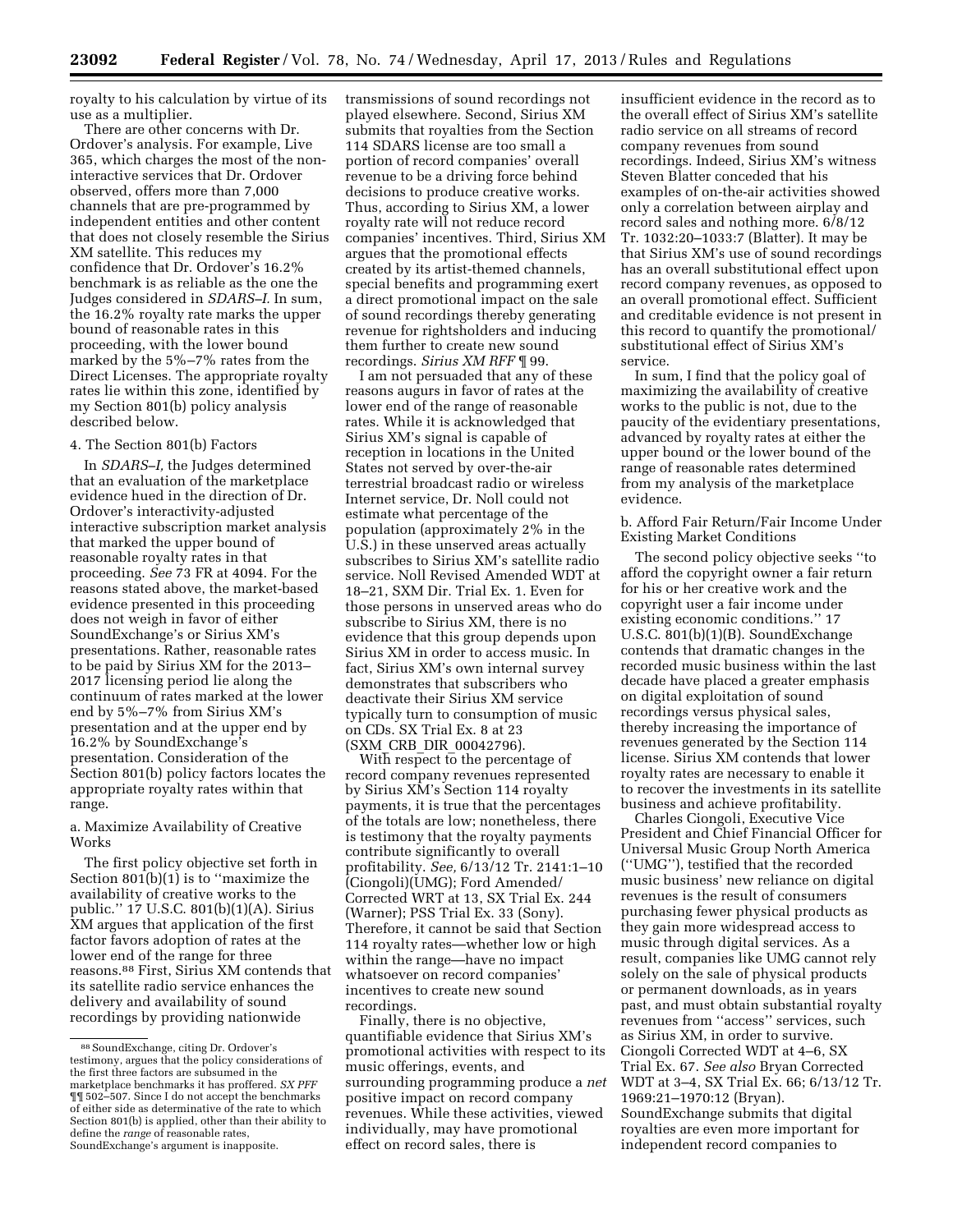ensure a fair return on their efforts to develop artists in the short and long terms. Van Arman WDT at 3, SX Trial Ex. 77.

Sirius XM states that the costs of its investments in the satellite business, expenses related to research, development, and permitting, and its operating losses must be measured cumulatively, not as a snapshot of annual operating costs, in considering fair return to the user under the second Section 801(b) factor. *Sirius XM PFF*  ¶ 263. The evidence, according to Sirius XM, demonstrates that it is a long way from earning any return on its billions of dollars of expenditures, in contrast to the record companies which have ''presented no evidence that the record industry is not currently earning a fair return on its investments in the production of creative works.'' *Id.* at ¶ 264.

Evaluating royalty rates that would enable recovery of expenditures of Sirius XM over more than a decade of operations is not required under the second Section 801(b) factor.<sup>89</sup> As the Judges observed in *SDARS–I,*  ''[a]ffording copyright users a fair income is not the same thing as guaranteeing them a profit in excess of the fair expectations of a highly leveraged enterprise.'' *SDARS I,* 73 FR at 4095 (footnote omitted). During the current five-year licensing period, Sirius XM has publicly reported in its SEC filings adjusted Earnings Before Interest, Taxes, Depreciation and Amortization (''EBITDA'') of positive \$2.1 billion, and net income of positive \$3.2 billion. Frear WDT at 7, SXM Dir. Trial Ex. 12 (2008–2010 results); Lys WRT at SX Ex. 231–RP, SX Ex. 232–RP, SX Trial Ex. 40 (2011 and 2012 first quarter results), SX Trial Ex. 240; SX Trial Ex. 217 (2012 second quarter results and 2012 fullyear guidance). By the end of 2012 under the current 8% of *Gross Revenues*  royalty rate, Sirius XM expects to report cumulative adjusted EBITDA of positive \$2.6 billion, net income of positive \$3.4 billion, and free cash flow of positive \$1 billion. SX Trial Ex. 217. EBITDA results are predicted to increase in the coming years, whether the royalty rates are set beginning at 9% in 2013 and rising 1% per year to end at 13% (Morgan Stanley's ''base case'' scenario), or beginning at 12% in 2013 and rising by 2% per year to end at 20% (Morgan Stanley's ''bear case'' scenario). SXM Reb. Trial Ex. 12 at 9; *SX PFF* ¶ 568. In sum, I cannot discern how selection of

any rate within the range of reasonable rates suggested by the marketplace evidence will fail to enable Sirius XM to earn a fair income in the upcoming licensing period.

With respect to fair return to the copyright owner, I accept the testimony of Mr. Ciongoli and others that revenues from the statutory licenses are of greater importance to record labels as a result of the changes brought about by digital distribution of music and that such revenues contribute to the overall profits. Their importance may be offset somewhat by the gains achieved by the lower costs associated with digital distribution and the efficiencies achieved by the record industry in recent years through downsizing. At best, the record testimony suggests that a royalty rate above the existing 8% of *Gross Revenues* will promote a fair return to copyright owners in the upcoming licensing term, but the evidence does not permit quantification of an increase with accuracy. Nevertheless, I am satisfied that the rates set forth below incorporate the policy considerations of fair return/fair income prescribed in the second Section 801(b) factor.

c. Relative Roles of Copyright Owners and User

This policy factor requires that the rates adopted reflect the relative roles of the copyright owners and copyright user in the product made available with respect to relative creative contribution, technological contribution, capital investment, cost, risk, and contribution to the opening of markets for creative expression and media for their communication. 17 U.S.C. 801(b)(1)(C). The majority of the evidence and arguments submitted by the parties on this factor can be generally described by a single inquiry: who spent more on their business? *Compare, SX PFF*  ¶¶ 535–544 *with Sirius XM PFF* ¶¶ 278, 289–290, 294. Capital investments, costs and risk, however, are only part of the analysis required by the third Section 801(b) factor. Relative creative and technological contributions, as well as contributions to opening new markets must also be considered. Sirius XM contends that it has pioneered and built a complex satellite delivery system that assures uninterrupted, nationwide availability of programming content, thereby creating a satellite radio business that did not previously exist. *Sirius XM PFF* ¶¶ 280–286. SoundExchange counters that Sirius XM has exploited mostly existing technology, principally designed and built by WorldSpace, Boeing, PanAmSat and the United States Army. *SX RFF*  ¶¶ 252–257.

As is stated with respect to the PSS, *supra,* the task is not to consider each element of the third factor separately and make unspecified, unquantified up or down adjustments to the chosen royalty rates. Rather, the task with respect to the SDARS rate is to consider the elements as a whole and determine whether such consideration warrants any directional change in the range of rates established by the evaluation of the marketplace evidence (i.e., 5%–7% on the lower end to 16.2% on the upper end). I conclude, upon careful weighing of the evidence, that the third Section 801(b) factor does not require royalty rates that hue to either end of the spectrum of reasonable rates. In fact, little has changed in the evidentiary record relevant to this factor since *SDARS–I.* Sirius XM continues to overstate the originality of its technological contributions, as well as its exposure to risk. Elbert Designated WRT *passim,* SX Trial Ex. 410. No new markets have been opened during the current licensing term, nor is there evidence suggesting that the situation will change in the upcoming term. As was the case in *SDARS–I,* Sirius XM and the record companies continue to invest large sums in operating and advancing their businesses, as well as developing products for the future. The evidence does not indicate that the output or efforts of either side warrants a higher or lower royalty rate.

#### d. Minimize Disruptive Impact

The fourth policy factor under Section 801(b) requires the Judges to determine rates that ''minimize any disruptive impact on the structure of the industries involved and on generally prevailing industry practices.'' 17 U.S.C. 801(b)(1)(D). The analytical framework for my evaluation of this factor is well established. A royalty rate may be considered disruptive ''if it directly produces an adverse impact that is substantial, immediate and irreversible in the short-run because there is insufficient time for [the parties impacted by the rate] to adequately adapt to the changed circumstances produced by the rate change and, as a consequence, such adverse impacts threaten the viability of the music delivery service currently offered to consumers under this license.'' *SDARS– I,* 74 FR at 4097; *see also Phonorecords I,* 74 FR 4510, 4525 (Jan. 26, 2009).

In *SDARS–I,* it was the Judges' consideration of this factor that merited the adoption of a rate below the upper bound of the zone of reasonable market rates suggested by the interactivity-

<sup>89</sup> Indeed, it is difficult to imagine royalty rates, other than perhaps those approaching zero, that might make more than a dent in the recovery of billions of dollars of cumulative losses.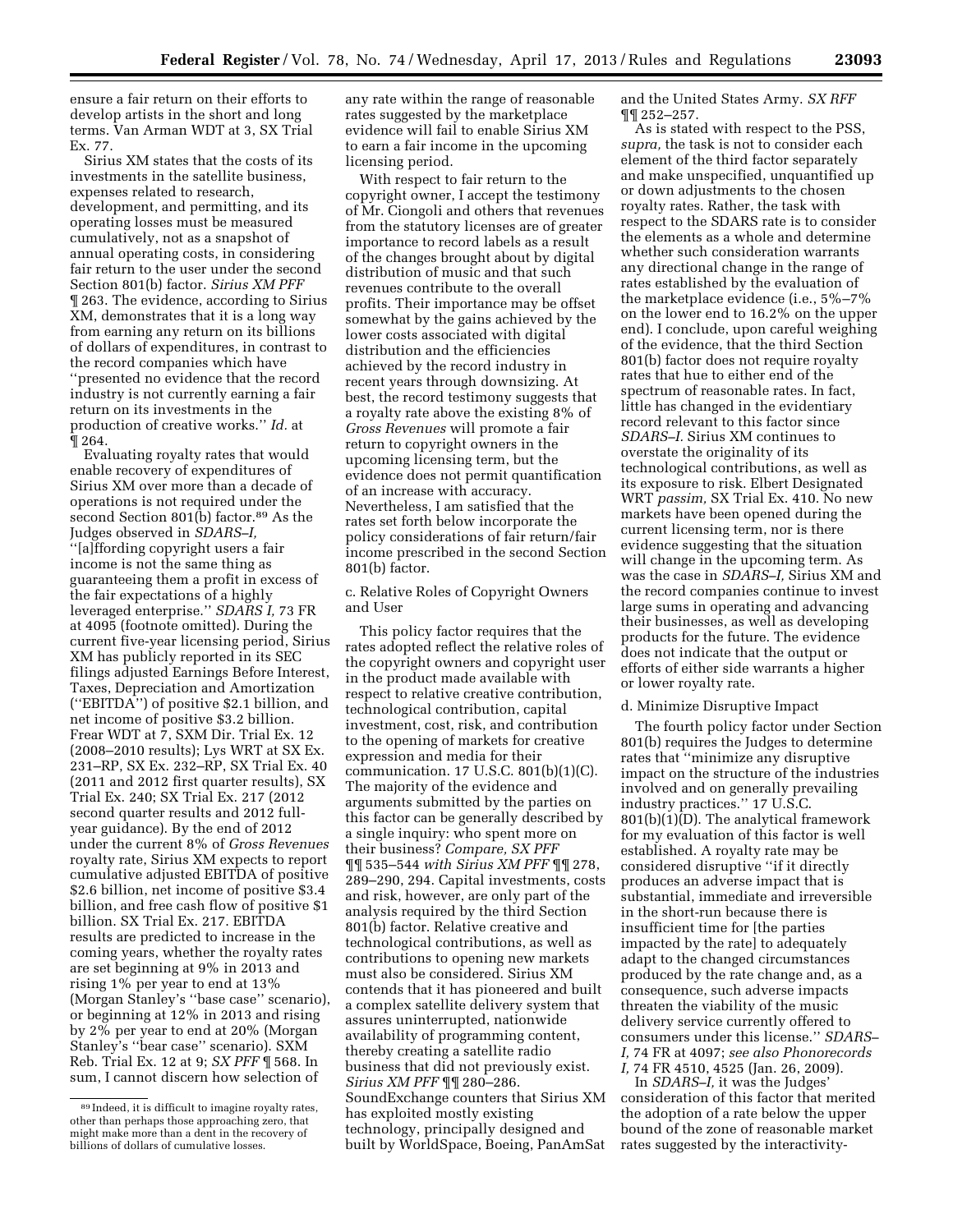adjusted Ordover benchmark (i.e., 13%). It is, therefore, not surprising that the parties have devoted most of their argument under Section 801(b) to the fourth factor. Much of this argument is inapposite here, however, because it is made in support of the parties' respective rate proposals. The task here is to evaluate rates within the 5%–7% to 16.2% zone of reasonableness and select a rate or rates, consistent with the other Section 801(b) factors, that will not cause disruption. This requires consideration of the evidence on disruption presented in this proceeding, *not* the evidence that was presented or evaluated by the Judges in *SDARS–I.* 

The record in this proceeding demonstrates that Sirius XM is in a far stronger financial position than it was at the time of *SDARS–I.* At the end of 2007, Sirius and XM 90 had a total of 17.3 million subscribers. SX Trial Ex. 16 at 18 (SXM\_CRB\_DIR\_00021683). By the end of 2012, Sirius XM has announced that, with a net increase of 1.6 million subscribers this year, it will attain 23.5 million subscribers. SX Trial Ex. 217 at 7. In 2007, Sirius and XM had combined revenue of only \$2.1 billion, with combined adjusted EBITDA of negative \$565 million. SX Trial Ex. 16 at p. 14– 15 (SXM\_CRB\_DIR\_00021680–81). By the end of 2012, Sirius XM has announced that its revenue will be \$3.4 billion, and its adjusted EBITDA will be approximately a positive \$900 million. SX Trial Ex. 217 at 7. A similar situation applies to free cash flow, rising from negative \$505 million in 2007 to approximately positive \$700 million in 2012. SX Trial Ex. 16 at 16 (SXM\_CRB\_DIR\_00021682); SX Trial Ex. 217 at 7; *see also* Lys Corrected WDT at 18–21, SX Trial Ex. 80. In 2007, Sirius and XM faced considerable expense in the completion of their satellite builds, the failure of which, the Judges recognized, ''clearly raises the potential for disruption of the current consumer service.'' *SDARS–I,* 73 FR at 4097. Sirius XM has no plans to launch or invest in new satellites during the 2013–2017 licensing period. Lys WRT at SX Ex. 211–RP at 44, SX Trial Ex. 240; 6/6/12 Tr. 607:18–22 (Meyer).

Despite its strong financials in 2012, Sirius XM's witnesses attempt to paint a grim picture for the upcoming licensing term. David Stowell, professor of finance at Northwestern University's Kellogg School of Management, testified that Sirius XM's financial history and substantial accumulated losses evince a threat of disruption caused by higher royalty rates that is ''equal to or even

greater than the one it faced at the time of the last rate proceeding.'' Stowell WDT at 21, SXM Dir. Trial Ex. 18. David Frear, Sirius XM's Chief Financial Officer, testified that Sirius XM's brush with bankruptcy in late 2008 (where it struggled to repay the balance due on notes that matured on February 17, 2009, until receiving a loan from Liberty Media) requires that Sirius XM maintain a cash reserve of at least \$750 million to guard against future calamity. Frear WDT at 4–5, SXM Dir. Trial Ex. 12; 6/ 7/12 Tr. 663:17–665:2 (Frear). Mr. Frear and Mel Karmazin, the Chief Executive Officer of Sirius XM, testified that the satellite delivery infrastructure of Sirius XM radio is inherently risky and that any number of events could seriously impact its ability to deliver programming and result in large, unanticipated expense. Frear WDT at 9, SXM Dir. Trial Ex. 12; Karmazin WDT at 17, SXM Dir. Trial Ex. 19. James Meyer, Sirius XM's President of Operations and Sales, testified that current economic uncertainty can affect the purchase of Sirius XM in automobiles and increase the number of current subscribers discontinuing service (described as the ''churn rate''). 6/6/12 Tr. 566:21–568:16 (Meyer); Meyer WDT at 18–19, 29–30, SXM Dir. Trial Ex. 5. And William Rosenblatt, president of GiantSteps Media Technology Strategies, along with Messrs. Meyer, Karmazin, Frear and Professor Stowell, testified that rapidly evolving Internet-based competitors, advantaged by rapidly expanding wireless broadband capabilities and the explosion of smartphone use, present a potentially great disruptive challenge to Sirius XM during the 2013–2017 licensing period. Rosenblatt Corrected WDT *passim,* SXM Dir. Trial Ex. 17; Meyer WDT at 7–18, SXM Dir. Trial Ex. 5; Stowell WDT at 10–11, 22, SXM Dir. Trial Ex.18; 6/11/12 Tr. 1429:6–13 (Karmazin); 8/13/12 Tr. 3042:5–3043:9 (Frear).

The problem with Sirius XM's parade of horribles is that—with one exception—it is belied by the evidence and, in most instances, by Sirius XM's own public statements. Dr. Thomas Lys, SoundExchange's expert economist, presented data projecting Sirius XM's likely future EBITDA and free cash flow (two financial measures that the Judges focused on in considering the disruption factor in *SDARS–I*) using forecasts from Morgan Stanley and Sirius XM's own internal projections. Morgan Stanley projects significant positive EBITDA and free cash flow for Sirius XM in the upcoming license period under varying scenarios with

different royalty rates and economic conditions. Lys WRT at 21–31, SX Trial Ex. 240. Particularly relevant to the consideration of reasonable rates is Morgan Stanley's recent 2012 baseline projection which assumes that royalty rates will begin at 9% in 2013 and rise 1% per year to end at 13%. SXM Reb. Trial Ex. 12 at 9. Under this projection, Sirius XM's EBITDA will increase each year despite the increases in rates and will be higher than Sirius XM has achieved in the history of its company. Id. Furthermore, projections made using Sirius XM's own internal forecasts generally corroborate these results. Lys WRT at 11, SX Trial Ex. 240.

Sirius XM vehemently opposes consideration of either the Morgan Stanley or its own internal projections, arguing that long-term financial projections for Sirius XM are not reliable. *Sirius XM RFF* ¶¶ 118–129. It is certainly true that the longer the term of forecast, the lesser the degree of accuracy that can be expected in the latter portion of the term. However, Sirius XM does not and cannot contend that short-term projections, either its own or those of Morgan Stanley, are highly unreliable.<sup>91</sup> Both show substantial EBITDA profitability and positive free cash flow, even under scenarios that exceed the range of reasonable rates I have identified in this proceeding. *See* Lys Corrected WDT at 25–28, SX Trial Ex. 80. A royalty rate can be disruptive under the fourth Section 801(b) factor if it ''produces an adverse impact that is substantial, immediate and irreversible in the shortrun.'' *SDARS–I,* 73 FR at 4097. The Morgan Stanley and Sirius XM internal projections convincingly reveal that disruption to Sirius XM will not occur in the short run by royalty rates within the range of reasonable rates identified in this proceeding.92

92 I find Professor Stowell's criticisms of equity analysts' forecasts flawed and unpersuasive. He ignores substantial, published research as to the improved accuracy of projections, particularly

<sup>90</sup>The merger of the two companies did not occur until the following year. 6/7/12 Tr. 640:15 (Frear).

<sup>&</sup>lt;sup>91</sup> The record in this proceeding is replete with public statements and assertions by the executive officers of Sirius XM that the company is and will be highly successful and profitable, both in the short term *and* the long term. *See, e.g,,* Lys Corrected WDT at 8, 10–11 (*quoting* Mr. Karmazin from November 2011: ''[W]e believe we have many, many years of subscriber growth ahead of us."), SX Trial Ex. 80; 8/13/12 Tr. 3179:7–10 (Frear)(Sirius XM revenue not just growing, but accelerating); Lys WRT at 31 & SX 238–RP (Mr. Karmazin in an April 2012 interview with Forbes magazine: ''[W]e're a very profitable, successful company. If we want a performer, we can afford to pay more than anybody else because we're making more.''), SX Ex. 226–RP (Mr. Karmazin: ''Given the predictable nature of our business, we would prefer to take advantage of a prudent level of leverage, which should mean higher returns to our equity holders over time.''), SX Trial Ex. 240.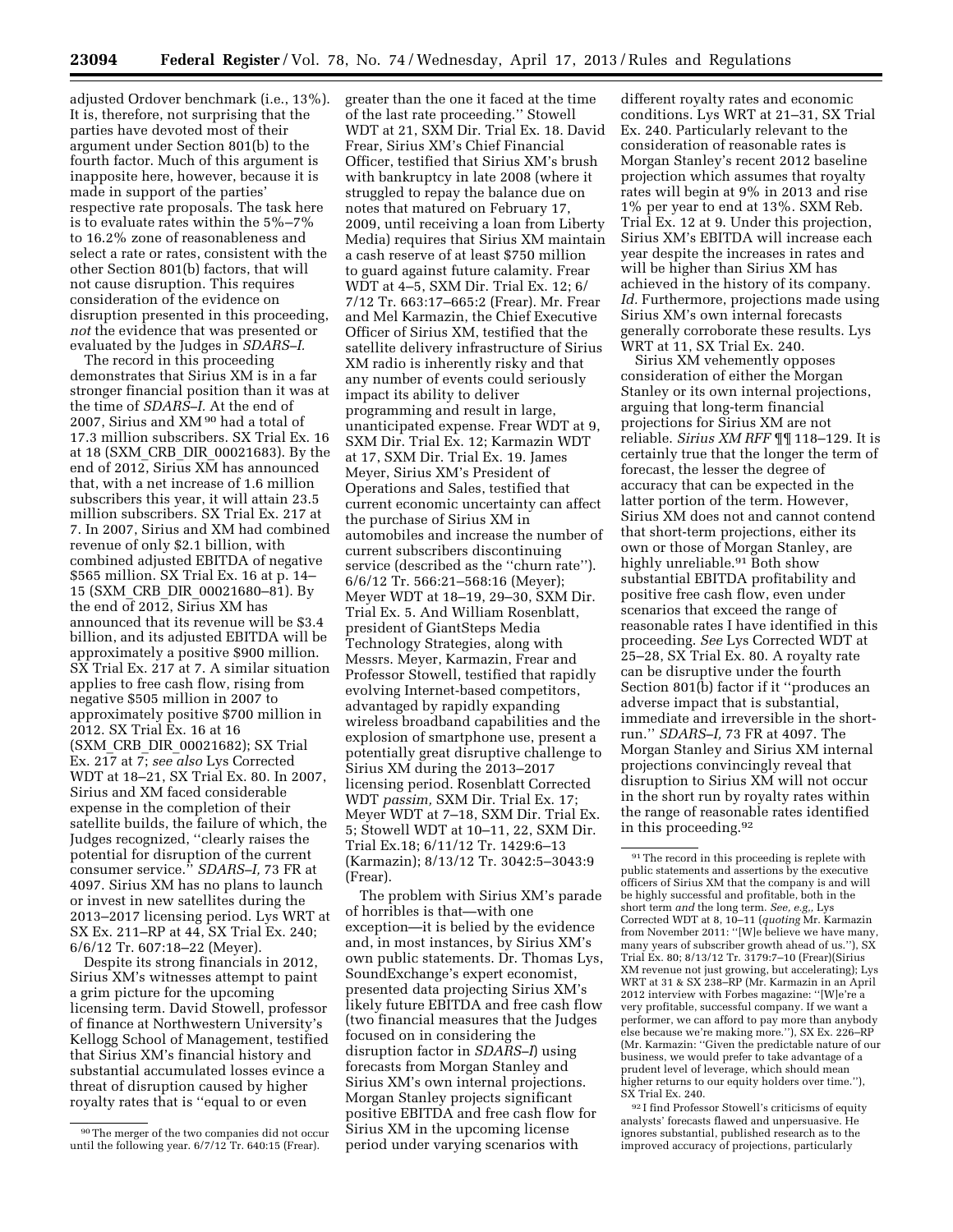There is also another element of Sirius XM's business operation that persuades me that rates within the reasonable range I have identified in this proceeding will not be disruptive: the Music Royalty Fee. The U.S. Music Royalty Fee was adopted by Sirius XM in July 2009, with the permission of the Federal Communications Commission, as a result of the Sirius and XM merger and in response to the royalty rates adopted in *SDARS–I,*93 to pass through to subscribers Sirius XM's music royalty costs. After adopting the \$1.98 per subscriber per month charge (it is currently \$1.42), Mr. Karmazin informed investors that there was no ''discernable impact on churn,'' meaning that the overall price increase to subscribers did not impact Sirius XM's ability to retain its subscribers. Lys WRT at 33–34, SX Trial Ex. 240. Sirius XM's long-range planning documents reveal an intention for future use of the Music Royalty Fee to recoup music licensing expenses, SX Trial Ex. 9 at 6 (SXM\_CRB\_DIR\_00031738), and neither Messrs. Karmazin nor Frear denied that the Music Royalty Fee will continue to appear on customers' bills in some amount in the upcoming 2013– 2017 licensing period. Sirius XM's demonstrated ability to pass through music licensing costs to its subscribers without discernible, negative impact to its satellite radio business further belies its claims that increased royalty fees from current levels will be disruptive.94

Sirius XM also posits several financial risks for the upcoming license period that it claims will be exacerbated by higher royalty rates. First, Sirius XM contends that higher royalty rates will reduce available levels of free cash flow to such an extent as to impair Sirius XM's ability to account for possible downturns in any of its key performance metrics such as churn, conversion from trial to paid subscriptions, and average revenue per user over the upcoming rate

94SoundExchange and Sirius XM disagree as to what percentage of licensing costs are passed through to subscribers in the Music Royalty Fee. SoundExchange contends 100%, Lys WRT at 32 & SX Ex. 240–RR, SX Trial Ex. 240, while Sirius XM contends 53%. Frear Revised WRT at 16, SXM Reb. Trial Ex. 1. A *substantial* portion of licensing fees is passed on to subscribers in either case, ameliorating the possibility of short-term negative effects of increased Section 114 fees.

term. *Sirius XM RFF* ¶ 117. Unlike consideration of the Sirius XM or Morgan Stanley forecasts, which have reasonable reliability at least in the short term, Sirius XM's suggestions of possible downturns in its satellite radio business are no more than that. While downturns are possible, Sirius XM has not presented compelling testimony that any one or more events are probable and, therefore, must be considered closely.

Second, Sirius XM contends that its ''brush with bankruptcy'' in the aftermath of the July 2008 merger demonstrates the risk of its debt level and difficulty in accessing credit markets, all of which will be made worse by higher royalty rates. *Sirius XM PFF* ¶¶ 313–314. The ''brush with bankruptcy'' argument, however, is a red herring, as it was caused by the need to refinance during a global-wide credit crisis and had nothing to do with the Section 114 royalty rates. 8/20/12 Tr. 4040:14–4042:7 (Lys).95 Professor Stowell's conclusion that Sirius XM has a ''realistic possibility'' of defaulting on its outstanding debt in the near future is speculative and not based upon the possibility of higher Section 114 royalty rates, since the ratings agencies do not discuss such royalties as a primary risk of Sirius XM in assessing its credit quality and likelihood of default. Lys WRT at 23, SX Trial Ex. 240; 8/20/12 Tr. 4049:2–4050:13 (Lys). Moreover, credit rating agencies have repeatedly raised Sirius XM's credit rating over the last few years and believe that it has strong liquidity and ability to finance its debt. Lys Corrected WDT at 31–32, SX Trial Ex. 80; Lys WRT at 47–48, SX Trial Ex. 240.

Third, Sirius XM argues that higher royalty rates will disrupt its ability to recoup billions of dollars of accumulated losses. *Sirius XM PFF*  ¶ 312; *see also* Frear WDT at 7, SXM Dir. Trial Ex. 12 (discussing decrease in Sirius and XM stock prices from 2000 to 2007). Past losses and decreases in stock prices, however, do not have relevance to a disruption analysis under Section 801(b). There is no evidence that the expenditures of prior investors will have any impact on the future decision making or operation of the company. *See, e.g.,* 6/8/12 Tr. 1297:1–8 (Stowell) (Professor Stowell acknowledging that he did not know if any pre-2008 investors are still owners of Sirius XM stock today).

In sum, there is no persuasive evidence that an increase in royalty rates from the current level and within the range of reasonable rates identified by the analysis of market evidence will cause disruption to the operation of Sirius XM's satellite radio business in the beginning to middle of the 2013– 2017 licensing period. There is, however, testimony that raises the potential for disruption in the latter portion of the licensing term. New Internet-based competitors, whose emergence is enabled by the explosion of wireless broadband capability and smartphone use, appear poised to offer the same advantages over terrestrial radio that Sirius XM once claimed only to itself, and without the expenses associated with a satellite-based delivery system. Meyer WDT at 5–11, SXM Direct Trial Ex. 5; Rosenblatt Corrected WDT at 12–14, 20–38, SXM Dir. Trial Ex. 17. Such competitors can also offer their customers the added benefits of increased customization and personalization which Sirius XM is incapable of providing on its satellite radio service. Meyer WDT at 8–9, SXM Dir. Trial Ex. 5; Rosenblatt Corrected WDT at 20–31, SXM Dir. Trial Ex. 17. Many of these competitive products are being introduced already, particularly in automobiles which lie at the core of Sirius XM's satellite radio business, and *could* cause disruption by 2016 or 2017. *See* Meyer WDT at 15 (all major car manufacturers expected to incorporate connected-car technology within the next three years), SXM Dir. Trial Ex. 5. SoundExchange counters that Sirius XM enjoys considerable advantages over Internet radio competitors, such as a head start in integration of satellite radios into the automobile dashboard, current agreements with auto manufacturers, and current limitations on network streaming technology. *SX PFF* ¶¶ 637, 639–640, 642, 645–648. Nevertheless, SoundExchange does acknowledge that Internet-based competitors will grow, along with Sirius XM, in the coming rate term. *Id.* ¶ 650.

The evidence suggests that competition from Internet-based radio, particularly in the automobile, may cause disruption to Sirius XM's business by the final two years of the upcoming licensing period. The potential for such disruption is underscored by the limitations afforded to long-term financial projections (four and five years from now), and the relative speed in technological development demonstrated in the marketplace in recent years for delivery of music. I cannot forecast with certainty the degree to which future

within recent years, as well as changes implemented by the Securities and Exchange Commission to eliminate analyst bias. Lys WRT at 11–12, SX Trial Ex. 240. He also ignores recent data criticizing the performance of equity analysts that follow Sirius XM, confining his analysis to only forecasts made prior to the Sirius and XM merger. *Id.* at 14.

<sup>93</sup> Indeed, Sirius XM originally considered calling the fee the ''Copyright Royalty Board Fee'' instead of the Music Royalty Fee. Lys WRT at 33 n.142, SX Trial Ex. 240.

<sup>95</sup>The odds of another such crisis occurring during the 2013–2017 licensing period are low since that type of crisis has happened only twice in the past 80 years. 8/20/12 Tr. 4046:5–9 (Lys).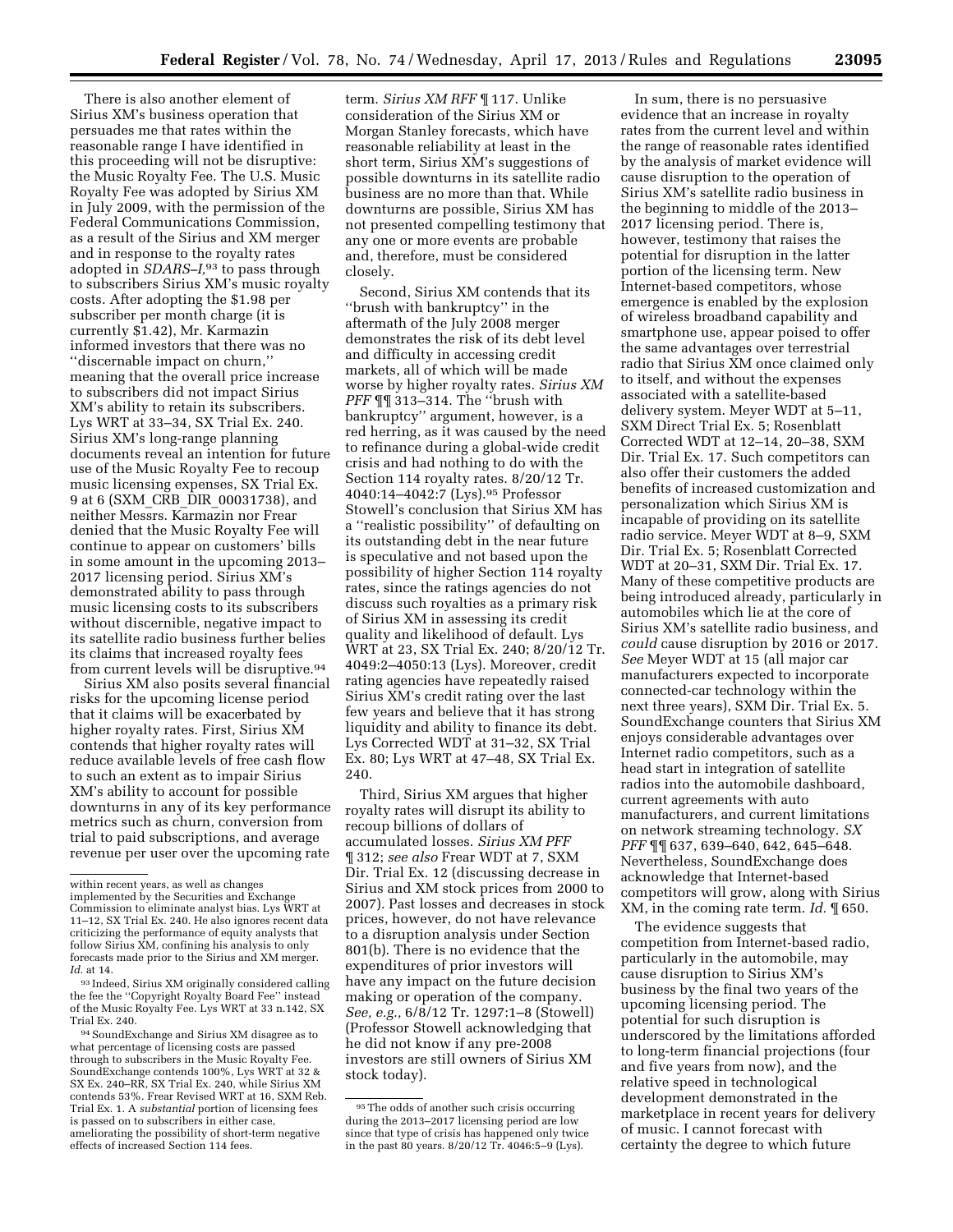Internet-based competition may cause disruption in Sirius XM's business and, therefore, cannot determine the amount to which royalty rates may or should be reduced to prevent such disruption. However, the potential for disruption is suggested sufficiently by the evidence and counsels against escalation of the royalty rates in the last two years of the 2013–2017 license period.

5. Conclusions Regarding Section 114 Rates

As discussed above, analysis of the market-based evidence presented in this case yields a range of reasonable royalty rates between  $5\% - 7\%$  on the lower end, and 16.2% on the upper end. I have analyzed and applied the Section 801(b) factors to this range of reasonable rates and conclude that only two of the factors—the second and the fourthimpact the selection of rates within the range for the upcoming 2013–2017 licensing term. The second factor (fair return/fair income under existing market conditions) suggests selection of royalty rates that are above the current 8% rate, albeit without specific quantification. The fourth factor (minimizing any disruptive impact on the structure of the industries involved and on generally prevailing industry practices) counsels against raising the royalty rates further in the final two years of the licensing term. I dissent from the rates adopted by the majority and submit that they should be as follows: for 2013: 10.0%; for 2014: 11.0%; for 2015: 12.0%; 2016: 12.0%; and for 2017: 12.0%.

Dated: February 14, 2013. William J. Roberts, Jr., *Copyright Royalty Judge.* 

#### **List of Subjects in 37 CFR Part 382**

Copyright, Digital audio transmissions, Performance right, Sound recordings.

#### **Final Regulations**

For the reasons set forth in the preamble, the Copyright Royalty Judges amend 37 CFR part 382 as follows:

# **PART 382—RATES AND TERMS FOR DIGITAL TRANSMISSIONS OF SOUND RECORDINGS AND THE REPRODUCTION OF EPHEMERAL RECORDINGS BY PREEXISTING SUBSCRIPTION SERVICES AND PREEXISTING SATELLITE DIGITAL AUDIO RADIO SERVICES**

■ 1. The authority citation for part 382 continues to read as follows:

**Authority:** 17 U.S.C. 112(e), 114 and 801(b)(1).

#### **§ 382.1 [Amended]**

■ 2. Section 382.1 is amended as follows:

■ a. In paragraph (a), by removing " $114(d)(2)$ " and adding "114" in its place, and by removing ''ephemeral phonorecords'' and adding ''Ephemeral Recordings'' in it place;

■ b. In paragraph (c), by removing ''ephemeral phonorecords'' and adding ''Ephemeral Recordings'' in its place; and

■ c. By removing paragraph (d).

#### **§§ 382.2 through 382.7 [Redesignated as §§ 382.3 through 382.8]**

■ 3. Redesignate §§ 382.2 through 382.7 as §§ 382.3 through 382.8, respectively, and add new § 382.2 to read as follows:

#### **§ 382.2 Definitions.**

For purposes of this subpart, the following definitions shall apply:

*Collective* is the collection and distribution organization that is designated by the Copyright Royalty Judges. For the 2013–2017 license term, the Collective is SoundExchange, Inc.

*Copyright Owners* are sound recording copyright owners who are entitled to royalty payments made under this subpart pursuant to the statutory licenses under 17 U.S.C. 112(e) and 114.

*Ephemeral Recording* is a phonorecord created for the purpose of facilitating a transmission of a public performance of a sound recording under a statutory license in accordance with 17 U.S.C. 114 and subject to the limitations specified in 17 U.S.C. 112(e).

*GAAP* shall mean generally accepted accounting principles in effect from time to time in the United States.

*Gross Revenues.* (1) Gross Revenues shall mean all monies derived from the operation of the programming service of the Licensee and shall be comprised of the following:

(i) Monies received by Licensee from Licensee's carriers and directly from residential U.S. subscribers for Licensee's programming service;

(ii) Licensee's advertising revenues (as billed), or other monies received from sponsors, if any, less advertising agency commissions not to exceed 15% of those fees incurred to a recognized advertising agency not owned or controlled by Licensee;

(iii) Monies received for the provision of time on the programming service to any third party;

(iv) Monies received from the sale of time to providers of paid programming such as infomercials;

(v) Where merchandise, service, or anything of value is received by Licensee in lieu of cash consideration for the use of Licensee's programming service, the fair market value thereof or Licensee's prevailing published rate, whichever is less;

(vi) Monies or other consideration received by Licensee from Licensee's carriers, but not including monies received by Licensee's carriers from others and not accounted for by Licensee's carriers to Licensee, for the provision of hardware by anyone and used in connection with the programming service;

(vii) Monies or other consideration received for any references to or inclusion of any product or service on the programming service; and

(viii) Bad debts recovered regarding paragraphs (1)(i) through (vii) of this definition.

(2) Gross Revenues shall include such payments as set forth in paragraphs (1)(i) through (viii) of this definition to which Licensee is entitled but which are paid to a parent, subsidiary, division, or affiliate of Licensee, in lieu of payment to Licensee but not including payments to Licensee's carriers for the programming service. Licensee shall be allowed a deduction from ''Gross Revenues'' as defined in paragraph (1) of this definition for affiliate revenue returned during the reporting period and for bad debts actually written off during reporting period.

*Licensee* means any preexisting subscription service as defined in 17 U.S.C. 114(j)(11).

*Performers* means the independent administrators identified in 17 U.S.C.  $114(g)(2)(B)$  and  $(C)$ , and the parties identified in 17 U.S.C. 114(g)(2)(D).

*Qualified Auditor* is a Certified Public Accountant.

■ 4. Revise newly redesignated § 382.3 to read as follows:

#### **§ 382.3 Royalty fees for the digital performance of sound recordings and the making of ephemeral recordings by preexisting subscription services.**

(a) Commencing January 1, 2013, and continuing through December 31, 2017, the monthly royalty fee to be paid by a Licensee for the public performance of sound recordings pursuant to 17 U.S.C. 114 and the making of any number of Ephemeral Recordings to facilitate such performances pursuant to 17 U.S.C. 112(e) shall be a percentage of monthly Gross Revenues resulting from residential services in the United States as follows: for 2013, 8%; and for 2014 through 2017, 8.5%.

(b) Each Licensee making digital performances of sound recordings pursuant to 17 U.S.C. 114 and Ephemeral Recordings pursuant to 17 U.S.C. 112(e) shall make an advance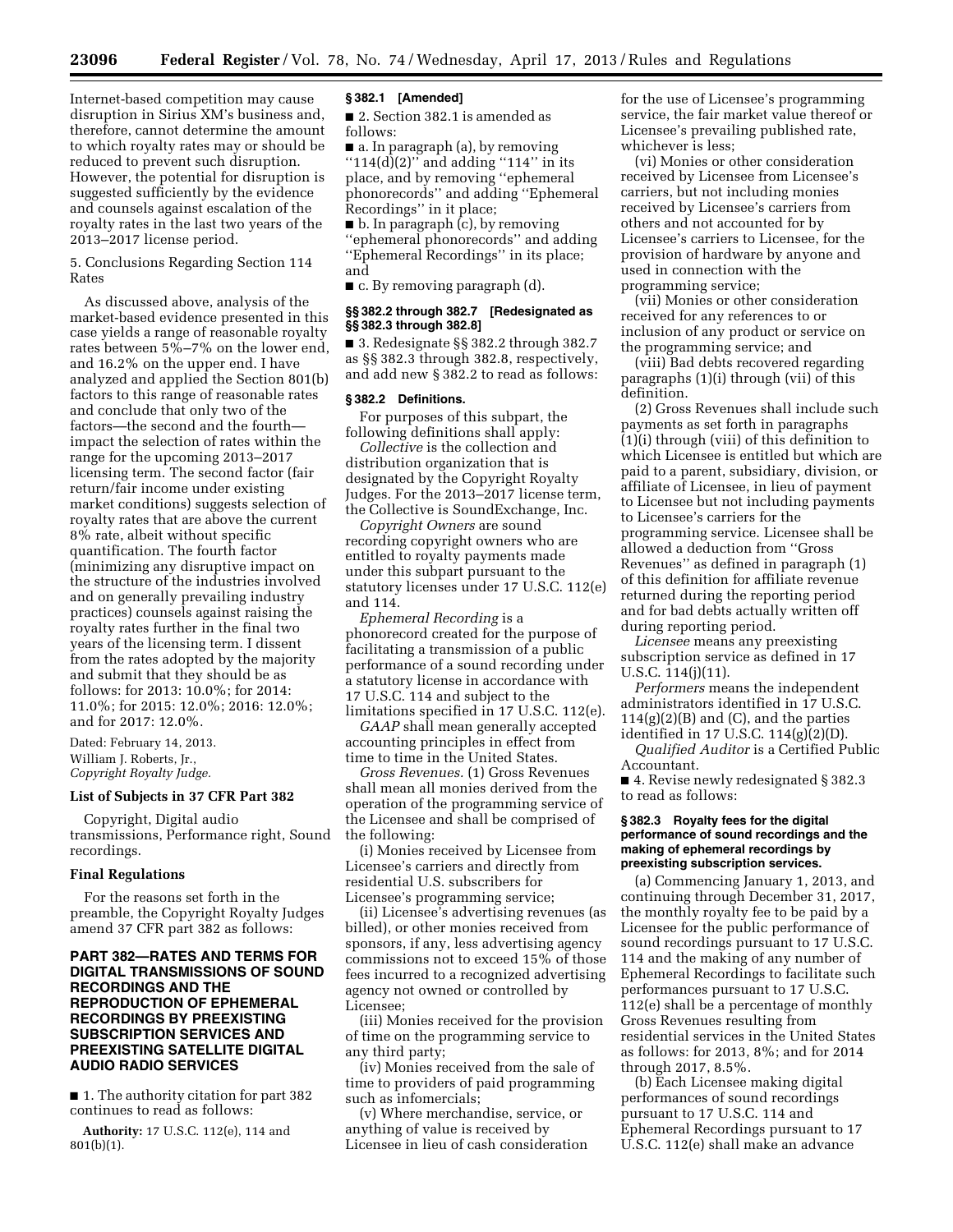payment to the Collective of \$100,000 per year, payable no later than January 20th of each year. The annual advance payment shall be nonrefundable, but it may be counted as an advance of the section 112 royalties due and payable for a given year or any month therein under paragraph (a) of this section; Provided, however, that any unused portion of an annual advance payment for a given year shall not carry over into a subsequent year.

(c) The royalty payable under 17 U.S.C. 112(e) for the making of phonorecords used by the Licensee solely to facilitate transmissions for which it pays royalties as and when provided in this subpart shall be included within, and constitute 5% of, the total royalties payable under 17 U.S.C. 112(e) and 114.

(d) A Licensee shall pay a late fee of 1.5% per month, or the highest lawful rate, whichever is lower, for each payment or statement of account, or either of them, received by the Collective after the due date. Late fees shall accrue from the due date until payment and the statement of account are received.

■ 5. Revise newly redesignated § 382.4 to read as follows:

#### **§ 382.4 Terms for making payment of royalty fees and statements of account.**

(a) *Payment to the Collective.* A Licensee shall make the royalty payments due under § 382.3 to the Collective.

(b) *Timing of payment.* A Licensee shall make any payments due under § 382.3 on a monthly basis on or before the 45th day after the end of each month for that month.

(c) *Statements of Account.* Licensees shall submit monthly statements of account on a form provided by the Collective. A statement of account shall contain the following information:

(1) Such information as is necessary to calculate the accompanying royalty payments;

(2) The name, address, business title, telephone number, facsimile (if any), electronic mail address and other contact information of the person to be contacted for information or questions concerning the content of the statement of account;

(3) The signature of a duly authorized officer or representative of the Licensee;

(4) The printed or typewritten name of the person signing the statement of account;

(5) The date of signature;

(6) The title or official position held in relation to the Licensee by the person signing the statement of account;

(7) A certification of the capacity of the person signing; and

(8) A statement to the following effect: I, the undersigned officer or representative of the Licensee, have examined this statement of account and hereby state that it is true, accurate, and complete to my knowledge after reasonable due diligence.

(d) *Distribution of royalties.* (1) The Collective shall promptly distribute royalties received from Licensees to Copyright Owners and Performers, or their designated agents, that are entitled to such royalties. The Collective shall be responsible only for making distributions to those Copyright Owners, Performers, or their designated agents who provide the Collective with such information as is necessary to identify the correct recipient. The Collective shall distribute royalties on a basis that values all performances by a Licensee equally based upon the information provided under the reports of use requirements for Licensees contained in § 370.3 of this chapter.

(2) If the Collective is unable to locate a Copyright Owner or Performer entitled to a distribution of royalties under paragraph (d)(1) of this section within 3 years from the date of payment by a Licensee, such royalties shall be handled in accordance with § 382.8.

(e) *Retention of records.* Both Licensees and the Collective shall maintain books and records relating to the payment of the license fees in accordance with generally accepted accounting principles for a period of three years after the end of the period for which the payment is made. These records shall include, but are not limited to, the statements of account, records documenting an interested party's share of the royalty fees, and the records pertaining to the administration of the collection process and the further distribution of the royalty fees to those interested parties entitled to receive such fees.

■ 6. Newly redesignated § 382.5 is amended as follows:

- a. By revising the section heading;
- b. In paragraph (a), by removing
- ''which has been'' and by removing
- ''§§ 382.5 and 382.6'' and adding

''§§ 382.6 and 382.7'' in its place; ■ c. By removing paragraphs (b), (c), and

(f);

■ d. By redesignating paragraphs (d) and (e) as paragraphs (b) and (c), respectively;

■ e. In the introductory text of newly redesignated paragraph (b), by adding ''subject to an appropriate confidentiality agreement and'' after ''be'';

■ f. By revising newly redesignated paragraphs (b)(1) and (b)(3);

■ g. In newly redesignated paragraph (b)(2), by removing ''qualified auditor'' and adding ''Qualified Auditor'' in its place, by removing ''copyright owner or performing artist'' and adding ''Copyright Owner or Performer'' in its place, by removing ''copyright owners'' and adding ''Copyright Owners'' in its place, and by removing ''payments.'' and adding ''payments; and'' in its place; and

■ h. In newly redesignated paragraph (c), by removing ''(d)'' and adding ''(b)'' in its place.

The revisions read as follows:

# **§ 382.5 Confidential information.**

\* \* \* \* \*

(b) \* \* \* (1) Those employees, agents, consultants and independent contractors of the Collective who are engaged in the collection and distribution of royalty payments hereunder and activities directly related hereto, who are not also employees or officers of a sound recording Copyright Owner or Performer, and who, for the purpose of performing such duties during the ordinary course of employment, require access to the records; and

\* \* \* \* \* (3) Copyright Owners and Performers whose works have been used under the statutory licenses set forth in 17 U.S.C. 112(e) and 114 by the Licensee whose Confidential Information is being supplied, or agents thereof provided that the only confidential information that may be shared pursuant to this paragraph (b)(3) are the monthly statements of account that accompany royalty payments.

\* \* \* \* \* ■ 7. Newly Redesignated § 382.6 is amended as follows:

■ a. In paragraph (c), by removing "with" and adding "to" in its place, by removing "parties"" and adding ''party's'' in its place, by removing "served" and adding "delivered" in its place, and by removing ''on the party'' and adding ''to the party'' in its place; ■ b. In paragraph (d), by adding ''from the date of completion of the verification process'' after ''years''; ■ c. In paragraph (e), by removing ''auditor'' and adding ''and Qualified Auditor'' in its place;

- d. By revising paragraph (f); and
- e. In paragraph (g), by removing
- ''copyright owners'' and adding ''Copyright Owners'' in its place.

The revision reads as follows:

**§ 382.6 Verification of statements of account.** 

\* \* \* \* \*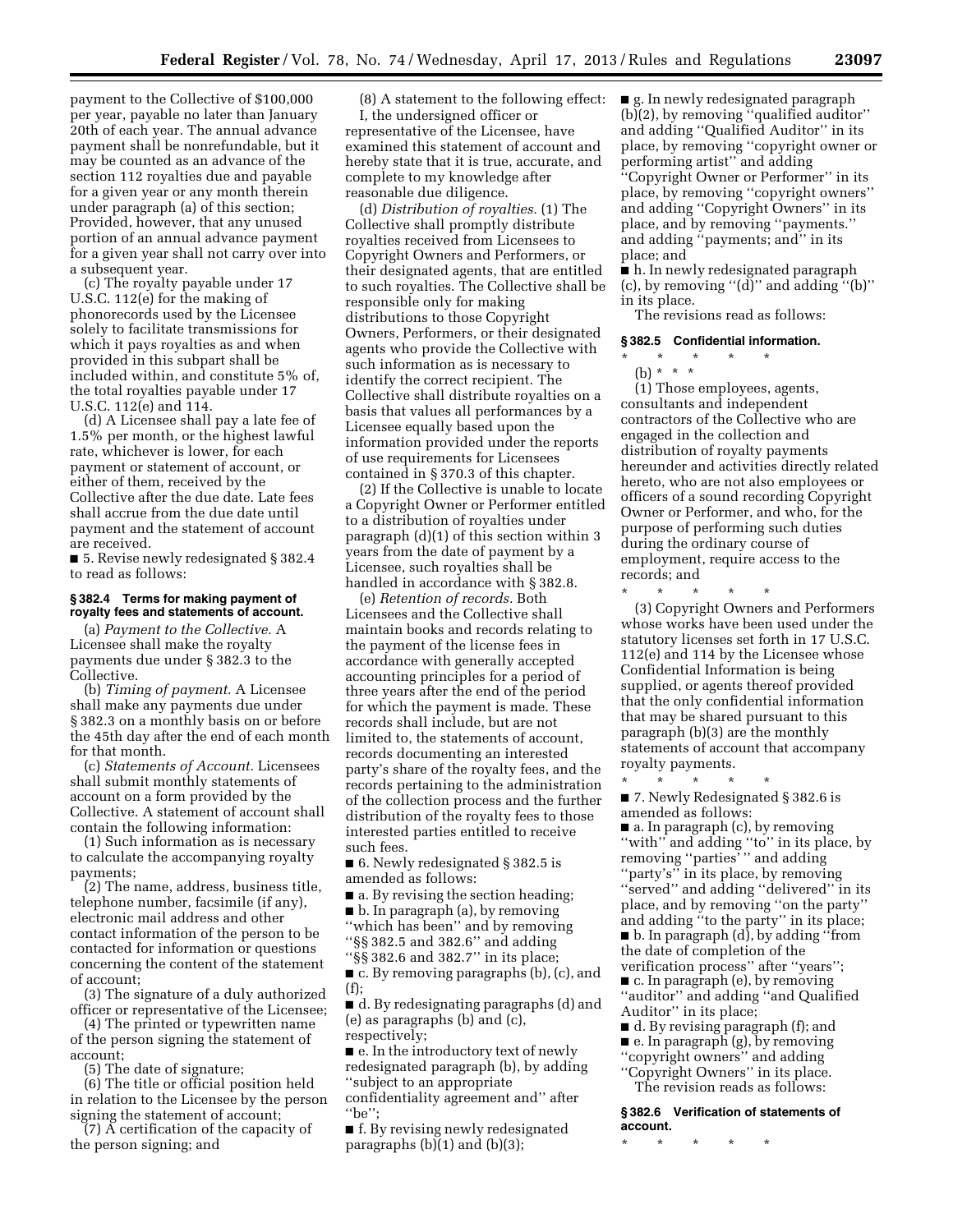(f) *Costs of the verification procedure.*  The interested party or parties requesting the verification procedure shall pay all costs of the verification procedure, unless an independent and Qualified Auditor concludes that during the period audited, the Licensee underpaid royalties by an amount of five (5) percent or more; in which case, the service that made the underpayment shall bear the costs of the verification procedure.

■ 8. Newly redesignated § 382.7 is amended as follows:

\* \* \* \* \*

■ a. In paragraph (c), by removing ''with'' and adding ''to'' in its place, by removing ''parties' '' and adding ''party's'' in its place, by removing "interest" and adding "intent" in its place, by removing ''served'' and adding ''delivered'' in its place, and by removing ''on the party'' and adding ''to the party'' in its place;

■ b. In paragraph (d), by adding ''after completion of the verification process'' after ''years''; and

■ c. In paragraph (e), by removing ''auditor'' and adding ''and Qualified Auditor'' in its place; and

■ d. By revising paragraph (f).

\* \* \* \* \*

The revision reads as follows:

# **§ 382.7 Verification of royalty payments.**

(f) *Costs of the verification procedure.*  The interested party or parties requesting the verification procedure shall pay for all costs associated with the verification procedure, unless an independent and Qualified Auditor concludes that, during the period audited, the Licensee underpaid royalties in the amount of five (5) percent or more, in which case, the entity that made the underpayment shall bear the costs of the verification procedure.

■ 9. Newly redesignated § 382.8 is amended as follows:

\* \* \* \* \*

 $\blacksquare$  a. By revising the section heading; ■ b. By removing "copyright owner or performer'' and adding ''Copyright Owner or Performer'' in its place; ■ c. By removing "date of distribution" and adding ''date of the last distribution from the royalty fund at issue'' in its place; and

■ d. By removing "this period" and adding ''the three-year claim period'' in its place.

The revision reads as follows:

# **§ 382.8 Unclaimed funds.**

\* \* \* \* \*

## **§ 382.10 [Amended]**

■ 10. Section 382.10 is amended as follows:

■ a. In paragraph (a), by removing ''2007'' and adding ''2013'' in its place and by removing ''2012'' and adding "2017" in its place;

■ b. In paragraph (b), by removing ''112'' and adding ''112(e)'' in its place; and

■ c. In paragraph (c), by adding ''voluntary'' before ''license agreements''.

■ 11. Section 382.11 is amended as follows:

■ a. In the definition of ''*Collective*'', by removing ''2007–2012'' and adding ''2013–2017'' in its place and by removing ''period'' and adding ''term'' in its place;

■ b. In the definition of ''*Copyright Owners*", by removing "114(f)" and adding "114" in its place;

■ c. By adding in alphabetical order a definition for ''*Directly-Licensed Recording*'';

■ d. In the definition of ''*Ephemeral Recording*'', by removing ''114(f)'' and adding ''114'' in its place;

 $\blacksquare$  e. In paragraph (1)(i) of the definition of ''*Gross Revenues*'', by removing ''residential'';

 $\blacksquare$  f. In paragraph  $(3)(vi)(D)$  of the definition of ''*Gross Revenues*'', by removing ''ephemeral recordings'' and adding ''Ephemeral Recordings'' in its place.

■ g. By adding in alphabetical order a definition for ''*Pre-1972Recording*'';

■ h. By removing the definition for

''*Residential*''; and

■ i. In the definition of ''*Term*'', by removing ''2007'' and adding ''2013'' in its place and by removing ''2012'' and adding ''2017'' in its place. The additions read as follows:

# **§ 382.11 Definitions.**

\* \* \* \* \* *Directly-Licensed Recording* is a sound recording for which the Licensee has previously obtained a license of all relevant rights from the Copyright Owner of such sound recording. \* \* \* \* \*

*Pre-1972 Recording* is a sound recording fixed before February 15, 1972.

\* \* \* \* \*

■ 12. Section 382.12 is revised to read as follows:

#### **§ 382.12 Royalty fees for the public performance of sound recordings and the making of ephemeral recordings.**

(a) *In general.* The monthly royalty fee to be paid by a Licensee for the public performance of sound recordings pursuant to 17 U.S.C. 114(d)(2) and the making of any number of Ephemeral Recordings to facilitate such performances pursuant to 17 U.S.C.

112(e) shall be a percentage of monthly Gross Revenues as follows: for 2013, 9.0%; for 2014, 9.5%; for 2015, 10.0%; for 2016, 10.5%; and for 2017, 11.0%, except that the royalty fee so determined may be reduced by the Direct License Share or the Pre-1972 Recording Share as described in paragraphs (d) and (e), respectively, of this section.

(b) *Ephemeral recordings.* The royalty payable under 17 U.S.C. 112(e) for the making of phonorecords used by the Licensee solely to facilitate transmissions for which it pays royalties as and when provided in this subpart shall be included within, and constitute 5% of, the total royalties payable under 17 U.S.C. 112(e) and 114.

(c) *Ephemeral recordings minimum fee.* Each Licensee making Ephemeral Recordings pursuant to 17 U.S.C. 112(e) shall make an advance payment to the Collective of \$100,000 per year, payable no later than January 20th of each year. The annual advance payment shall be nonrefundable, but it shall be considered as an advance of the Ephemeral Recordings royalties due and payable for a given year or any month therein under paragraphs (a) and (b) of this section; Provided, however, that any unused annual advance payment for a given year shall not carry over into a subsequent year.

(d) *Direct license share.* The percentage of monthly Gross Revenues royalty fee specified in paragraph (a) of this section may be reduced by a percentage as set forth in this paragraph (referred to herein as the ''Direct License Share'').

(1) Subject to paragraph (d)(3) of this section, for each month, the Direct License Share is the result of dividing the Internet Performances of Directly-Licensed Recordings on the Reference Channels by the total number of Internet Performances of all sound recordings on the Reference Channels.

(2) For purposes of paragraph (d)(1) of this section:

(i) A ''Performance'' is each instance in which any portion of a sound recording is publicly performed to a listener within the United States by means of a digital audio transmission or retransmission (e.g., the delivery of any portion of a single track from a compact disc to one listener) but excluding an incidental performance that both:

(A) Makes no more than incidental use of sound recordings including, but not limited to, brief musical transitions in and out of commercials or program segments, brief performances during news, talk and sports programming, brief background performances during disk jockey announcements, brief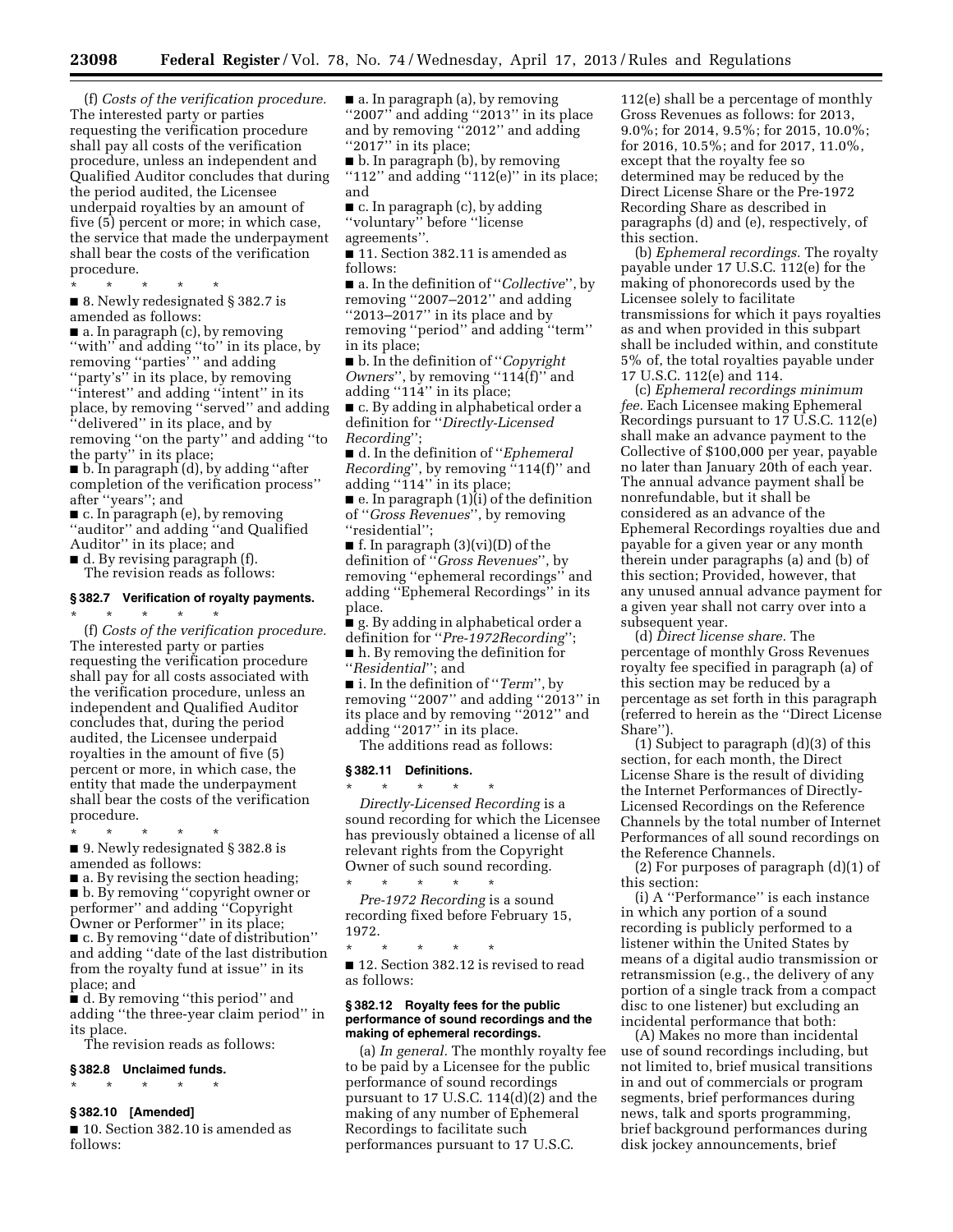performances during commercials of sixty seconds or less in duration, or brief performances during sporting or other public events; and

(B) Other than ambient music that is background at a public event, does not contain an entire sound recording and does not feature a particular sound recording of more than thirty seconds (as in the case of a sound recording used as a theme song).

(ii) The ''Reference Channels'' are Internet webcast channels offered by the Licensee that directly correspond to channels offered on the Licensee's SDARS that are capable of being received on all models of Sirius radio, all models of XM radio, or either or both, and on which the programming consists primarily of music.

(3) A Direct License Share adjustment as described in paragraph (d) of this section is available to a Licensee only if—

(i) The Reference Channels constitute a large majority of the music channels offered on the Licensee's SDARS and are generally representative of the music channels offered on the Licensee's SDARS; and

(ii) The Licensee timely provides the relevant information required by § 382.13(h).

(4) No performance shall be credited as an Internet Performance of a Directly-Licensed Sound Recording under this section if that performance is separately credited as an Internet Performance of a Pre-1972 sound recording under paragraph (e)(1) of this section.

(e) *Pre-1972 Recording Share.* The percentage of monthly Gross Revenues royalty fee specified in paragraph (a) of this section may be reduced by a percentage as set forth in this paragraph (referred to herein as the ''Pre-1972 Recording Share'').

(1) Subject to paragraph (e)(3) of this section, for each month, the Pre-1972 Recording Share is the result of dividing the Internet Performances of Pre-1972 Sound Recordings on the Reference Channels by the total number of Internet Performances of all sound recordings on the Reference Channels.

(2) For purposes of paragraph (e)(1) of this section:

(i) A ''Performance'' is each instance in which any portion of a sound recording is publicly performed to a listener within the United States by means of a digital audio transmission or retransmission (e.g., the delivery of any portion of a single track from a compact disc to one listener) but excluding an incidental performance that both:

(A) Makes no more than incidental use of sound recordings including, but not limited to, brief musical transitions

in and out of commercials or program segments, brief performances during news, talk and sports programming, brief background performances during disk jockey announcements, brief performances during commercials of sixty seconds or less in duration, or brief performances during sporting or other public events; and

(B) Other than ambient music that is background at a public event, does not contain an entire sound recording and does not feature a particular sound recording of more than thirty seconds (as in the case of a sound recording used as a theme song).

(ii) The ''Reference Channels'' are Internet webcast channels offered by the Licensee that directly correspond to channels offered on the Licensee's SDARS that are capable of being received on all models of Sirius radio, all models of XM radio or both, and on which the programming consists primarily of music.

(3) A Pre-1972 Recording Share adjustment as described in paragraph (e) of this section is available to a Licensee only if—

(i) The Reference Channels constitute a large majority of the music channels offered on the Licensee's SDARS and are generally representative of the music channels offered on the Licensee's SDARS; and

(ii) The Licensee timely provides the relevant information required by § 382.13(h).

■ 13. Section 382.13 is amended as follows:

■ a. By revising paragraphs (c) and (d);

 $\blacksquare$  b. In paragraph (e)(3), by removing "handwritten"; and

■ c. By adding paragraph (h).

The revisions and addition read as follows:

# **§ 382.13 Terms for making payment of royalty fees and statements of account.**

\* \* \* \* \* (c) *Monthly payments.* A Licensee shall make any payments due under § 382.12 on a monthly basis on or before the 45th day after the end of each month for that month. All payments shall be rounded to the nearest cent.

(d) *Late payments and statements of account.* A Licensee shall pay a late fee of 1.5% per month, or the highest lawful rate, whichever is lower, each for any payment or statement of account, or either of them received by the Collective after the due date. Late fees shall accrue from the due date until payment and the statement of account are received by the Collective.

\* \* \* \* \*

(h) *Notification of exclusions.* (1) As a condition to a Licensee's taking a

Direct License Share adjustment as described in § 382.12(d), by no later than the due date for the relevant payment under paragraph (c) of this section, the Licensee must provide the Collective a list of each Copyright Owner from which the Licensee claims to have a direct license of rights to Directly-Licensed Recordings that is in effect for the month for which the payment is made, and of each sound recording as to which the Licensee takes such an adjustment (identified by featured artist name, sound recording title, and International Standard Recording Code (ISRC) number or, alternatively to the ISRC, album title and copyright owner name). Notwithstanding § 382.14, the Collective may disclose such information as reasonably necessary for it to confirm whether a claimed direct license exists and claimed sound recordings are properly excludable.

(2) As a condition to a Licensee's taking a Pre-1972 Recording Share adjustment as described in § 382.12(e), by no later than the due date for the relevant payment under paragraph (c) of this section, the Licensee must provide the Collective a list of each Pre-1972 Recording as to which the Licensee takes such an adjustment (identified by featured artist name, sound recording title, and International Standard Recording Code (ISRC) number or, alternatively to the ISRC, album title and copyright owner name).

# **§ 382.14 [Amended]**

■ 14. Section 382.14 is amended as follows:

■ a. In the introductory text of paragraph (d), by adding '', subject to an appropriate confidentiality agreement,'' after "limited";

 $\blacksquare$  b. In paragraph  $(d)(1)$ , by removing ", subject to an appropriate confidentiality agreement,'';

 $\bullet$  c. In paragraph (d)(2), by removing " subject to an appropriate confidentiality agreement,'';

 $\blacksquare$  d. In paragraph (d)(3), by removing ''114(f)'' and adding ''114'' in its place and by removing '', subject to an appropriate confidentiality agreement,'' each place it appears; and

■ d. In paragraph (d)(4), by removing

" $114(f)$ " and adding " $114$ " in its place. ■ 15. Section 382.15 is amended by revising paragraph (g) to read as follows:

# **§ 382.15 Verification of royalty payments.**

\* \* \* \* \* (g) *Costs of the verification procedure.*  The Collective shall pay all costs associated with the verification procedure, unless it determines that the Licensee underpaid royalties in an